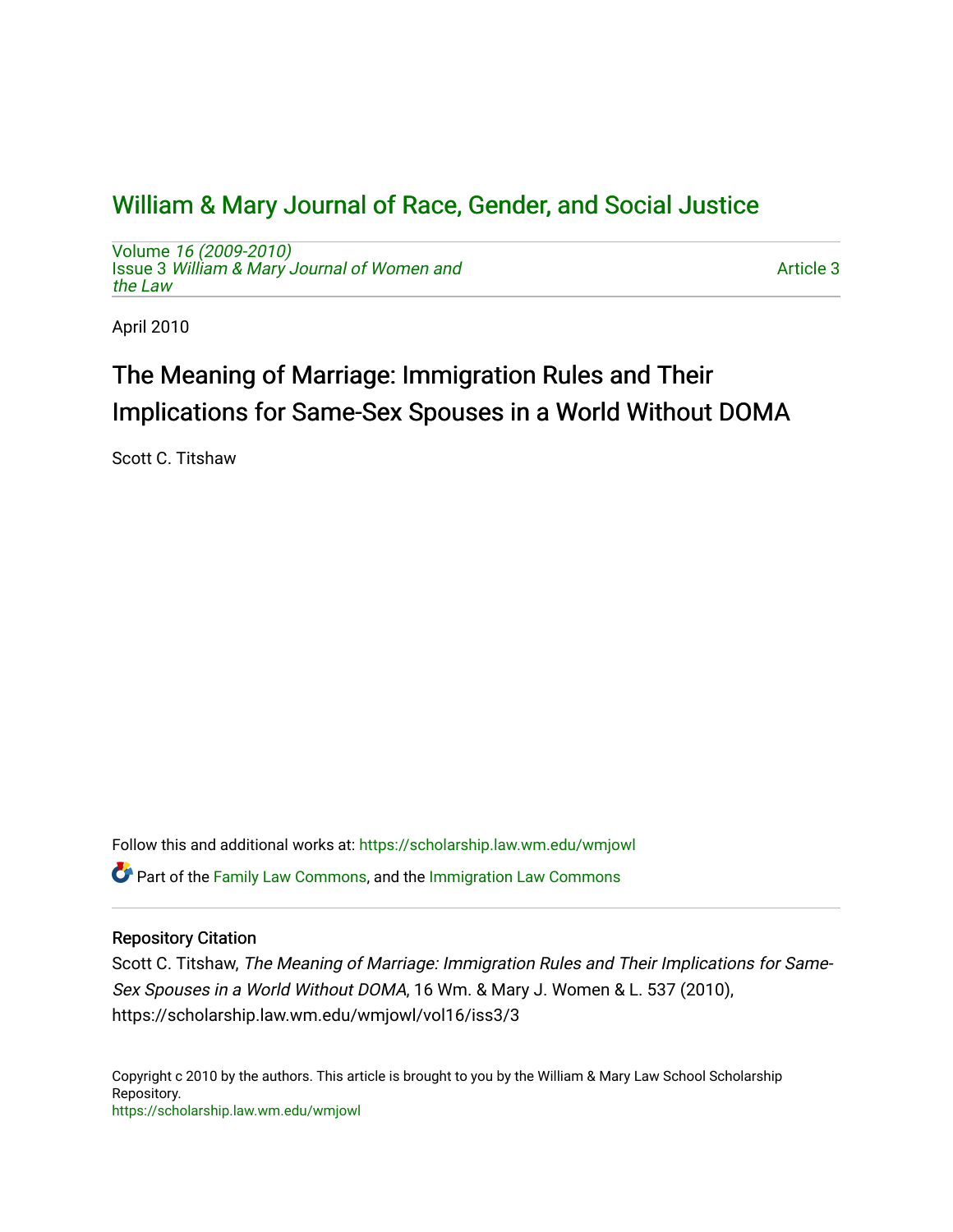#### THE MEANING OF MARRIAGE: IMMIGRATION RULES AND THEIR IMPLICATIONS FOR SAME-SEX SPOUSES IN A WORLD WITHOUT DOMA

#### SCOTT C. TITSHAW\*

#### **ABSTRACT**

An estimated 35,000 U.S. citizens are living in our country with same-sex foreign partners, but these couples have no right to stay here together on the basis of their relationship. Many of these Americans are faced with a choice between their partners and the country they love. This is true even if the couple is legally married in one of the growing number of U.S. states and foreign countries that recognize same-sex marriage. The Defense of Marriage Act (DOMA), which defines "marriage" for all federal purposes as an exclusively heterosexual institution, stands squarely in their way.

Reform options that would help these couples stay together in the United States include a judicial determination that marriage discrimination violates the U.S. Constitution, federal legislation specifically recognizing these couples under U.S. immigration law, and the repeal or striking down of DOMA. This article focuses on the latter possibility.

Repealing or striking down DOMA would not necessarily result in a clear, uniform rule recognizing all same-sex marriages under the Immigration and Nationality Act (INA). There is, however, a wealth of guidance about how our immigration system deals with marriages that are recognized in some, but not all, U.S. states. This article maps out the legal terrain that would remain in an immigration world without DOMA.

U.S. immigration cases involving marriage validity have been decided in a piecemeal, case-specific manner. A systematic review of the case law, however, reveals that U.S. Attorneys General, the Board of Immigration Appeals (BIA), immigration officials, and most federal

<sup>\*</sup> Assistant Professor of Law at Mercer University School of Law. I thank Linda Jellum, Mark Jones, Hal Lewis, and Linda Berger for their thoughtful comments. I thank my research assistant Charlie Crowe for helping me to locate many of the cases described in this article. I also thank the Mercer University School of Law and Dean Daisy Floyd for their confidence and the summer stipend that enabled me to write this article. Finally, I thank Vickie Neilson, the Legal Director of Immigration Equality, for her many useful comments and for her tireless work on behalf of the thousands of samesex binational couples living the same unimaginable nightmare as Mayor Lown, Shirley Tan and their partners.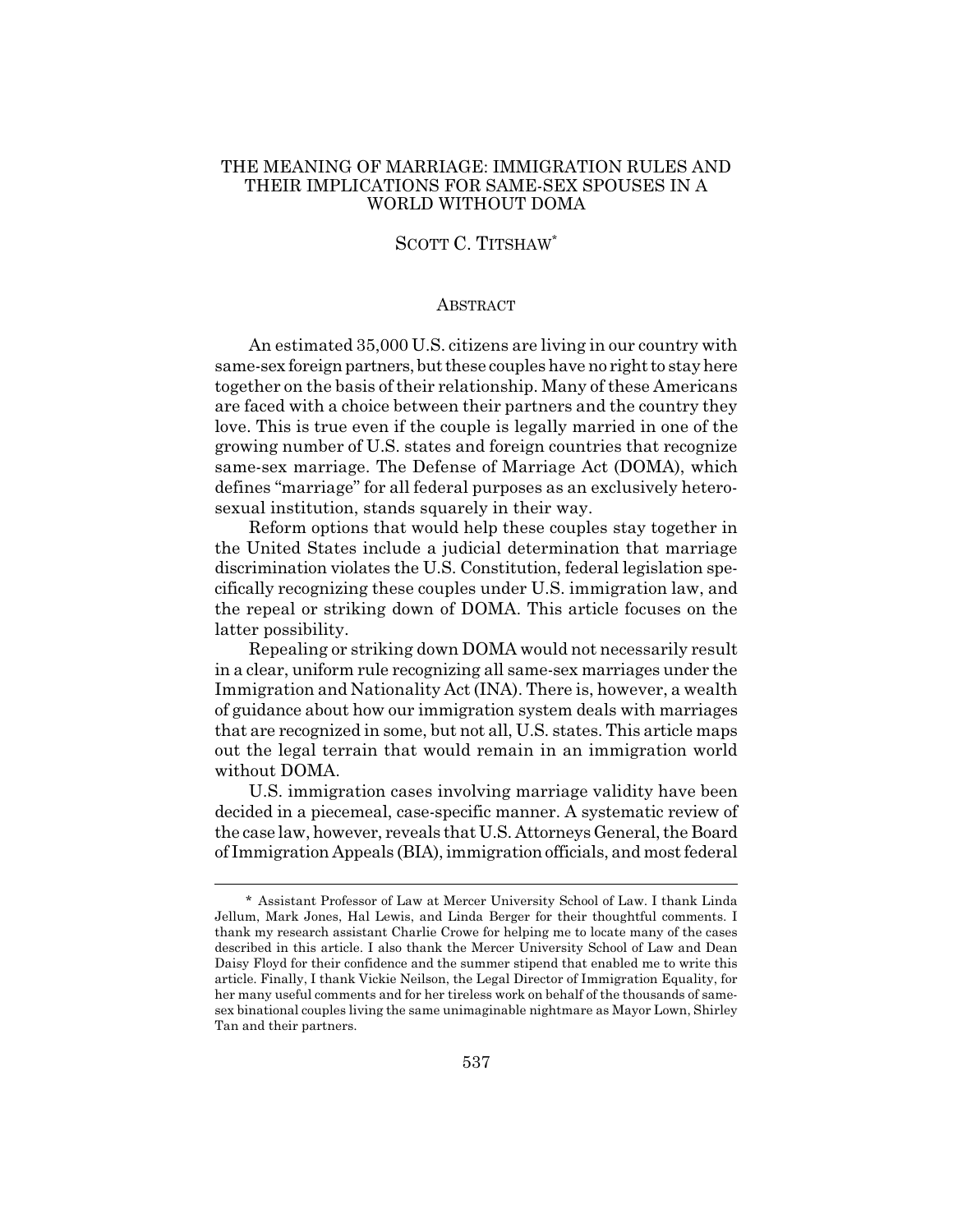courts have consistently applied the same standards to determine marriage validity under the INA. These standards have been employed in dozens of cases involving biracial marriage, marriage between close relatives, marriage involving minors, marriage involving transgender spouses, proxy marriage, polygamy, and even same-sex marriage before DOMA.

After distilling and describing a three-step test that embodies the well-established rules for dealing with disputed categories of marriage, this article applies this analysis to same-sex spouses whose marriages are recognized by a U.S. state or a foreign country. It identifies some answers and illuminates possible approaches to a few hard questions that would remain.

**INTRODUCTION** 

- I. THE SIGNIFICANCE OF "MARRIAGE" UNDER THE INA
- II. FRAMEWORK FOR ANALYZING THE VALIDITY OF A MARRIAGE UNDER THE INA
	- *A. Three Steps to Marriage Recognition Under the INA*
	- *B. The Rules for Assessing Whether Public Policy Warrants an Exception to the General Rule Favoring Marriage Recognition*
		- *1. Strong Public Policy Exceptions of a Couple's State of Domicile*
		- *2. Federal Immigration Policy Exceptions to Marriage Recognition*
	- *C. Federal Law Frequently Relies on State Law to Determine Status Within State Purview*
- III. ANALYZING WHETHER A MARRIAGE IS A "MARRIAGE" UNDER THE INA
	- *A. The General Rule: Marriages Valid Where "Celebrated" are Valid Everywhere*
		- *1. Meeting Procedural Marriage Requirements*
		- *2. Celebration Without a Ceremony: Common Law Marriage*
	- *B. Exceptions Based on the Strongly Held Public Policy of the State of Domicile or Intended Domicile*
		- *1. Anti-Miscegenation Laws*
		- *2. Consanguinity (Uncles, Nieces and Cousins)*
			- *a. 1933 Opinion of the Attorney General*
			- *b. Other Cases Regarding "Incestuous" Marriages*
		- *3. Age-of-Consent Requirements*
		- *4. Marriage Involving a Transgender Spouse*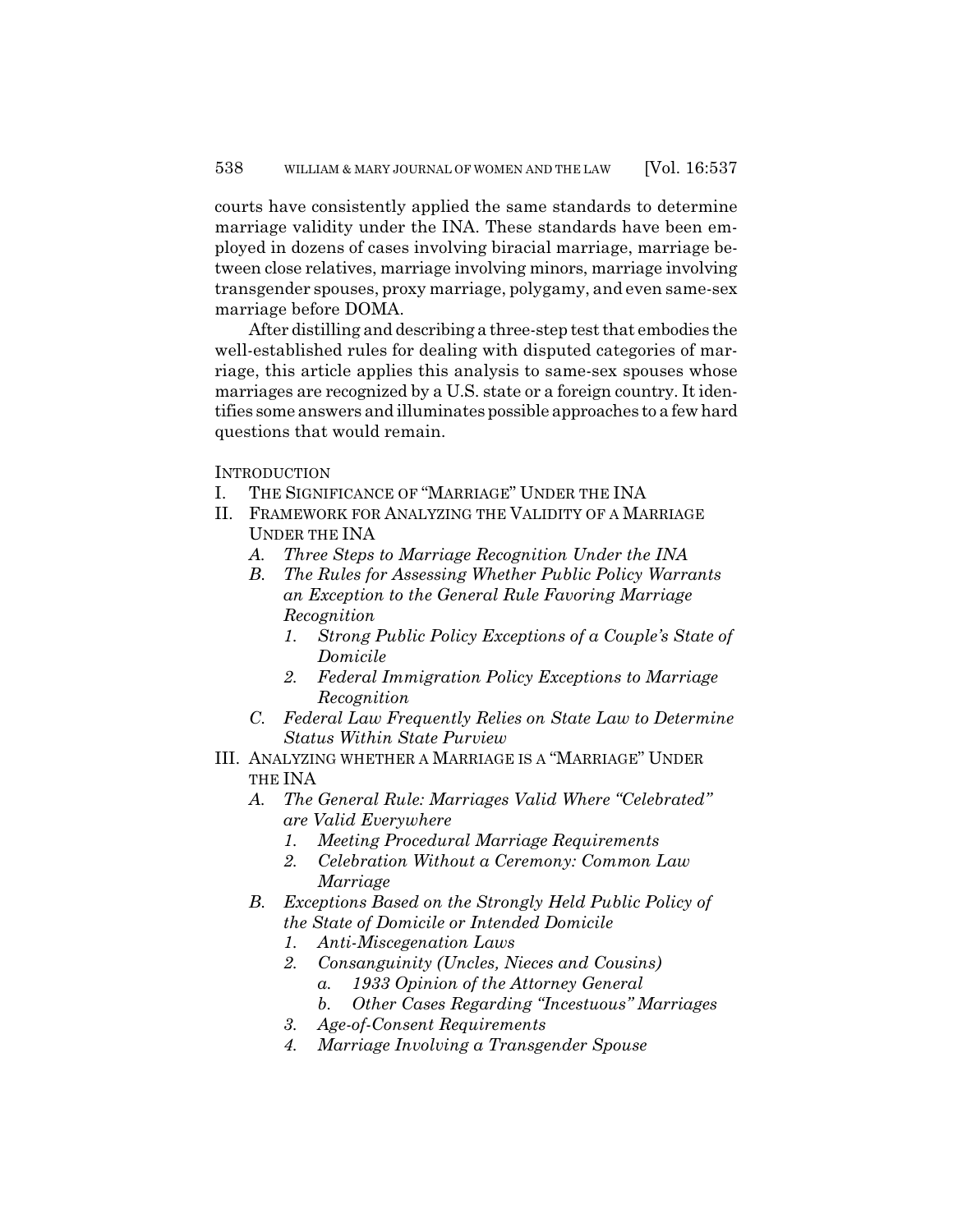- *C. Federal Public Policy Exceptions to Marriage Recognition Under the INA*
	- *1. A Note on "Marriage Fraud" and Federal Public Policy*
	- *2. Proxy Marriage*
	- *3. Polygamy*
	- *4. Same-Sex Marriage*
		- *a.* Adams v. Howerton
			- *b. The Immigration Act of 1990, DOMA and the Current Status of Same-Sex Spouses Under the INA*
- IV. *ADAMS V. HOWERTON* REVISITED: WHY *ADAMS* SHOULD NOT CONTROL FUTURE QUESTIONS OF SAME-SEX MARRIAGE RECOGNITION
	- *A. The Homosexual Bar to Admissibility was Repealed in 1990*
	- *B. The Ninth Circuit's Two-Prong Test for "Marriage" Recognition Under the INA is Oversimplified and Misleading*
	- *C. The Ninth Circuit's Search for a Broad Federal Definition of "Marriage" Under the INA Is Misguided D.* Kahn v. I.N.S.
- V. SAME-SEX MARRIAGE RECOGNITION UNDER THE INA IF DOMA
	- IS REPEALED OR STRUCK DOWN
	- *A. States of Domicile Without Mini-DOMAs or Constitutional Marriage Amendments*
	- *B. States with Mini-DOMAs or Constitutional Marriage Amendments*
- VI. OTHER STRATEGIES FOR RECOGNIZING SAME-SEX COUPLES UNDER U.S. IMMIGRATION LAW
	- *A. The Proposed Uniting American Families Act*
	- *B. The Federal Constitutional Challenge to Marriage Discrimination in General*
- **CONCLUSION**

#### **INTRODUCTION**

*The mayor of this West Texas sheep ranching town offered a stunning explanation when he suddenly resigned: He was in love with a man who was an illegal immigrant and had gone to Mexico.*

*They had to move, he said, because there was no legal way for them to remain together in the United States.*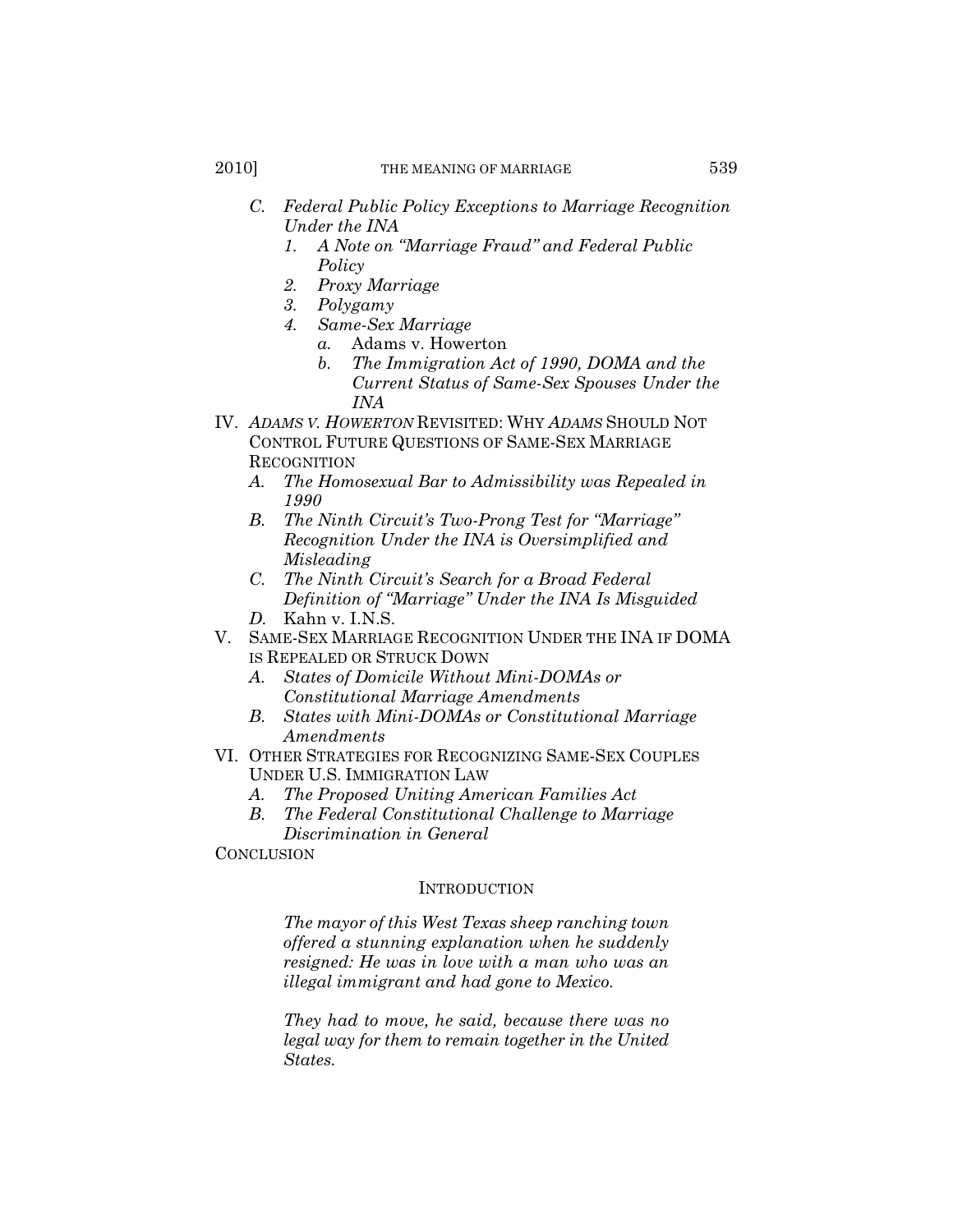*"It wasn't a decision that any U.S. citizen should have to make," former Mayor J.W. Lown said in an interview from Mexico. "I left a home. I left a ranch. I left a promising political career."*

*His local prominence and his run for the border on the day he was supposed to be sworn in for a fourth term caused jaws to drop, but it also became a highprofile example of the thousands of Americans who face a similar choice — separate or move abroad because they can't secure green cards for their partners like heterosexual spouses can*. 1

An estimated 35,000 U.S. citizens are living here with foreign same-sex partners, and many are faced with the same choice as Mayor Lown because their relationships are not recognized under federal immigration law.<sup>2</sup> This is true even if the couples were legally married in one of the nine foreign countries<sup>3</sup> or seven U.S. jurisdictions that have licensed marriages for same-sex couples.4

3. Currently the Netherlands, Belgium, Spain, Canada, South Africa, Norway, and Sweden offer full marriage equality to same-sex couples. Freedom to Marry, International Progress Toward the Freedom to Marry (Apr. 2009), http://www.freedomtomarry.org/get \_informed/marriage\_basics/history/international\_progress.php. Buenos Aires, Argentina, and Mexico City also now recognize same-sex marriage within their jurisdictions. Associated Press, *Marriage License is Granted to Argentine Gay Couple*, N.Y. TIMES, Nov. 17, 2009, at A10; Anne-Marie O'Connor, *With Gay Marriage Law, Mexico City Enters Fray*, WASH. POST, Mar. 3, 2010, at A8.

4. Five states currently issue marriage licenses to same-sex couples: Massachusetts, Connecticut, Iowa, Vermont, and New Hampshire. *See* Kerrigan v. Comm'r of Pub. Health, 957 A.2d 407, 481-82 (Conn. 2008) (recognizing the statutory ban on same-sex couples as unconstitutional and concluding "that gay persons are entitled to marry the otherwise qualified same sex partner of their choice"); Varnum v. Brien, 763 N.W.2d 862, 907 (Iowa 2009) (striking statutory language "limiting civil marriage to a man and a woman" and allowing gay and lesbian persons to marry); Goodridge v. Dep't of Pub. Health, 798 N.E.2d 941, 969 (Mass. 2003) (construing civil marriage as a "voluntary union of two persons as spouses" and expressly allowing same-sex couples access to "the protections, benefits, and obligations of civil marriage"); Abby Goodnough, *New Hampshire Approves Same-Sex Marriage*, N.Y. TIMES, June 4, 2009, at A19 (reporting Governor Lynch's signing of New Hampshire's same-sex marriage bill); Abby Goodnough, *Rejecting Veto,*

<sup>1.</sup> Michelle Roberts, *Gay Couples Forced to Flee U.S. over Immigration Law*, ASSOCIATED PRESS, June 10, 2009, http://www.chron.com/disp/story.mpl/nation/6469222 .html.

<sup>2.</sup> HUMAN RIGHTS WATCH & IMMIGRATION EQUALITY, FAMILY, UNVALUED: DISCRIMI-NATION, DENIAL, AND THE FATE OF BINATIONAL SAME-SEX COUPLES UNDER U.S. LAW 7 (2006), http://www.hrw.org/sites/default/files/reports/FamilyUnvalued.pdf [hereinafter FAMILY, UNVALUED] (basing calculations on the 2000 census estimate of 35,820 such couples). This may be a slight overestimate, however, because the number also appears to include same-sex couples in the United States consisting of two foreign nationals. *Id.* at 173.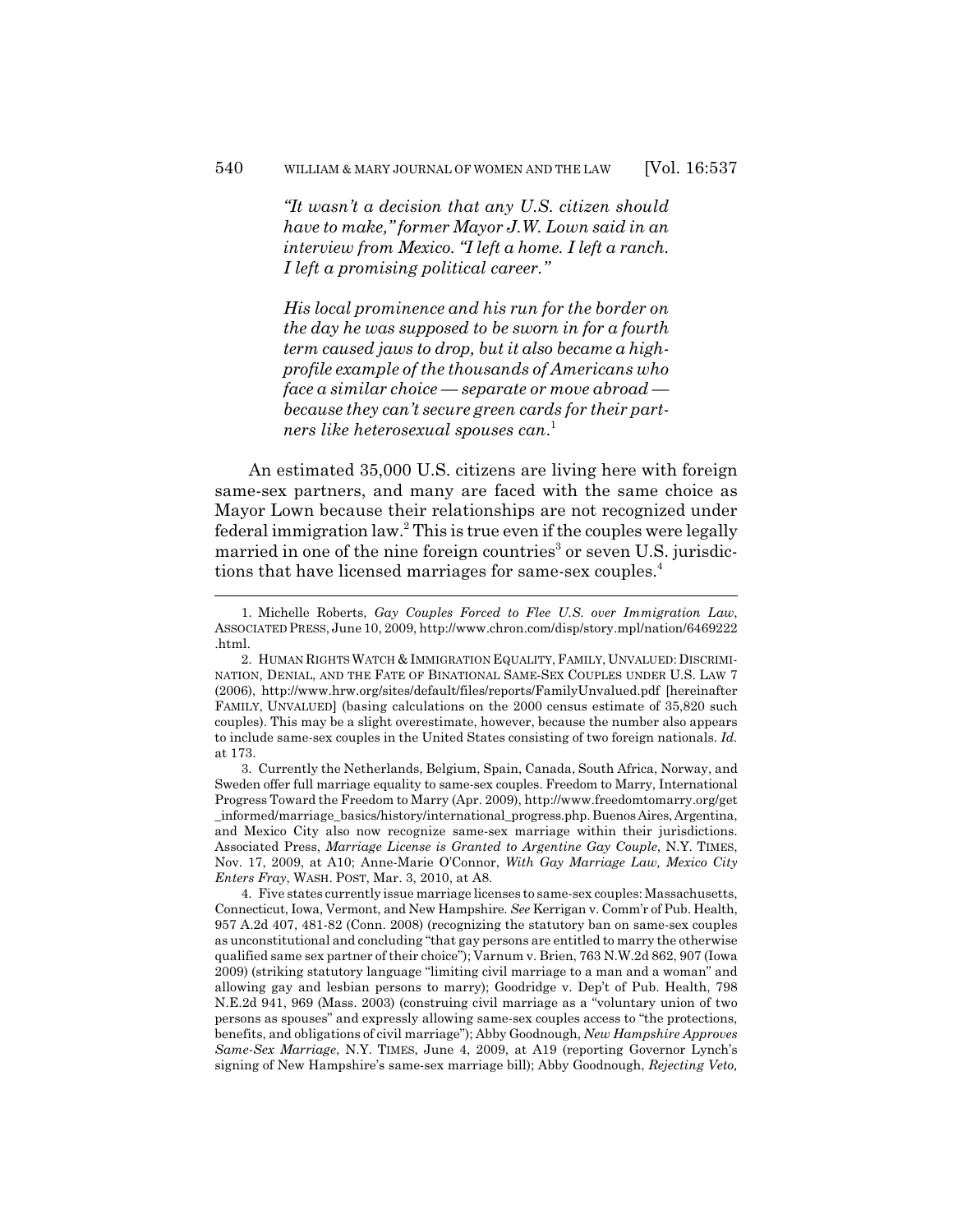With the exception of a provision excluding unconsummated proxy marriages,<sup>5</sup> the U.S. Immigration and Nationality Act (INA) does not define the words "marriage" and "spouse." <sup>6</sup> In 1982, however, the Ninth Circuit Court of Appeals held in *Adams v. Howerton* that the terms referred only to heterosexual marriage.<sup>7</sup> The 1996 Defense of Marriage Act (DOMA) clarified the issue by defining "marriage" for all federal purposes as "a legal union between one man and one woman as husband and wife."<sup>8</sup> DOMA closed the door to same-sex marriage recognition under the INA for now,<sup>9</sup> but DOMA may be repealed or struck down.

Legislation to repeal DOMA was introduced with ninety-two original co-sponsors in the House of Representatives in September,

Marriage licenses were issued to same-sex couples in California following a state supreme court decision requiring that "the designation of marriage [must be] available both to opposite-sex and same-sex couples." *In re* Marriage Cases, 183 P.3d 384, 453 (Cal. 2008). Following the passage of a statewide referendum rejecting same-sex marriage in November, 2008, new licenses are no longer issued in California; however, that state does still recognize the marriages of approximately 18,000 couples who were married during the seven months when marriage licenses were issued. Maura Dolan, *Battles Brew as Gay Marriage Ban is Upheld*, L.A. TIMES, May 27, 2009, at A1. As of March 3, 2010, the District of Columbia also recognizes same-sex marriages. Keith L. Alexander & Ann. E. Marimow, *For Gays, a D.C. Day to Treasure: Joyful Couples Turn out as City Begins Licensing Same-Sex Couples*, WASH. POST, Mar. 4, 2010, at A1. In addition to the states that have issued marriage licenses to same-sex couples, Rhode Island, New York, and Maryland have expressly recognized same-sex marriages celebrated elsewhere. NCSL Marriage Report, *supra*; Aaron C. Davis & John Wagner, *Maryland to Recognize Gay Marriages from other Places*, WASH. POST, Feb. 25, 2010, http://www.washingtonpost .com/wp-dyn/content/article/2010/02/24/AR2010022405686.html.

On May 6, 2009, Governor John Baldacci of Maine signed into law legislation that would recognize same-sex marriage. Abby Goodnough, *Maine Governor Signs Same-Sex Marriage Bill as Opponents Plan a 'Veto*,*'* N.Y. TIMES, May 7, 2009, at A21. Opponents of the marriage bill, however, obtained enough signatures to suspend its implementation until a public referendum successfully blocked implementation of the legislation on November 3, 2009. Associated Press, *Voters in Maine Will Decide Fate of Same-Sex Marriage Law*, N.Y. TIMES, Sept. 3, 2009, at A16; Abby Goodnough, *Gay Rights Rebuke May Result in a Change in Tactics*, N.Y. TIMES, Nov. 5, 2009, at A25.

5. Immigration and Nationality Act § 101(a)(35), 8 U.S.C. § 1101(a)(35) (2006).

6. Immigration and Nationality Act § 101, 8 U.S.C. § 1101.

7. 673 F.2d 1036, 1040-41 (9th Cir. 1982).

8. Defense of Marriage Act, Pub. L. No. 104-199, §§ 1-3, 110 Stat. 2419 (1996) (codified at 1 U.S.C. § 7 (2006) and 28 U.S.C. § 1738C (2006)).

9. Courts have found that "[t]he language of DOMA is clear and unambiguous. It states that, in all acts of Congress, the term 'marriage' means only the legal union between one man and one woman, and the word 'spouse' refers only to a person of the opposite sex that is a husband or wife." *In re* Kandu, 315 B.R. 123, 134 (Bankr. W.D. Wash. 2004).

*Vermont Backs Gay Marriage*, N.Y. TIMES, Apr. 8, 2009, at A1 (reporting that Vermont's legislature overrode Governor Jim Douglas's veto of that state's same-sex marriage bill); *see also* National Conference of State Legislatures, Same Sex Marriage, Civil Unions and Domestic Partnerships (Jan. 2010), http://www.ncsl.org/IssuesResearch/HumanServices/ SameSexMarriage/tabid/16430/Default.aspx [hereinafter NCSL Marriage Report] (providing a history and list of facts about same-sex marriage in the United States).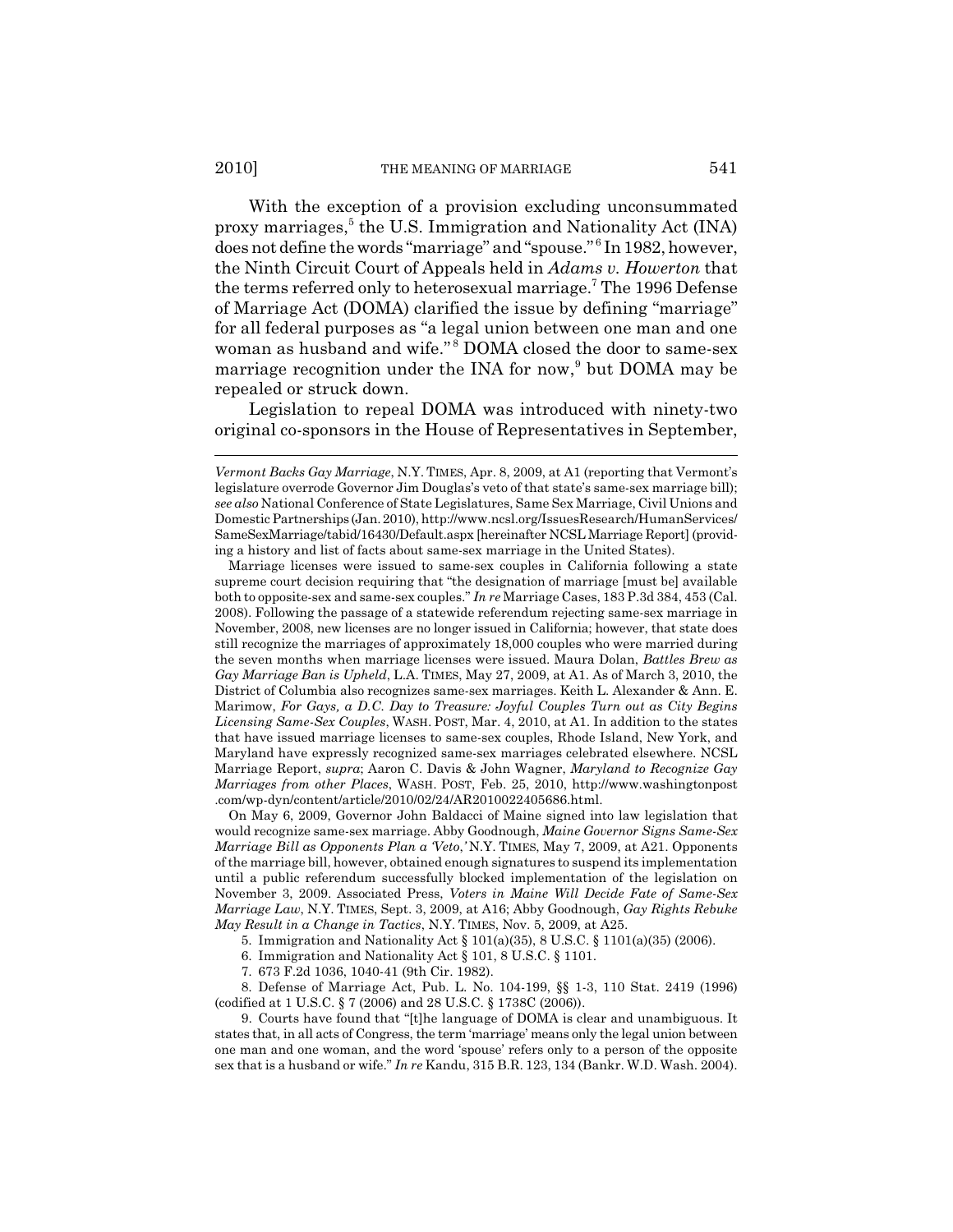2009.10 President Obama and his administration have declared a desire to repeal DOMA.<sup>11</sup> President Clinton, who supported and signed DOMA into law in 1996, now apparently favors federal recognition of state same-sex marriages.<sup>12</sup> The American Bar Association (ABA) recently called on Congress to repeal the federal definition of "marriage" in DOMA.13 Even former U.S. Congressman Bob Barr, the original sponsor of DOMA in the U.S. House of Representatives, has changed

President Obama's position on the repeal of DOMA is clearly a mainstream view within the Democratic Party. All of his major rivals in the 2008 Democratic presidential primary also supported a repeal of at least the federal definition section of DOMA. Kevin Naff, Editorial, *Hillary for President*, WASH. BLADE, Dec. 21, 2007, at 18 (describing Clinton's position in favor of repealing the federal definition section of DOMA as well as positions in favor of repealing DOMA in its entirety by presidential candidates John Edwards, Bill Richardson, and Barack Obama).

12. Michael Tracey, *Bill Clinton Backs Same-Sex Marriage*, THE NATION, July 14, 2009, http://www.thenation.com/doc/20090720/tracey (describing President Clinton's "evolving" support of same-sex marriage in general and his opposition to viewing marriage as a "federal question," presumably including the federal definition of "marriage" in DOMA); *see also* Press Release, Rep. Jerrold Nadler, The Respect for Marriage Act Garners Support of President Clinton and Former Rep. Bob Barr, DOMA's Original Author (Sept. 15, 2009), http://www.house.gov/apps/list/press/ny08\_nadler/DOMA2009 0915.html [hereinafter Press Release, Nadler] (quoting former President Clinton and former Representative Bob Barr on their support for the Respect for Marriage Act).

13. Edward Adams, *Gay Marriage Measure Passes House Without Debate* (ABA Chicago), A.B.A.J., Aug. 3, 2009, http://www.abajournal.com/news/gay\_marriage\_measure \_passes\_house\_without\_debate\_abachicago/.

<sup>10.</sup> Respect for Marriage Act of 2009, H.R. 3567, 111th Cong. (1st Sess. 2009). If enacted in its present form, the Respect for Marriage Act of 2009 would greatly simplify the analysis described in this article with regard to most categories of marriage, including same-sex marriage. It would require federal recognition of any marriage valid in the state or country where celebrated as long as that marriage "could have been entered into in a State" (i.e., as long as at least one U.S. state recognizes the category of marriage). This would largely eliminate federal consideration of categorical public policy exceptions to marriage in a couple's state of domicile. The bill would not, however, require recognition of polygamy or other marital forms that are recognized by no U.S. state. Nor would it eliminate specific, express federal public policy exceptions to the recognition of sham marriages or unconsummated proxy marriages in the immigration context. *Id.* Of course, there is no guarantee that the Respect for Marriage Act will be enacted in its present form, if it is enacted at all.

<sup>11.</sup> *See, e.g.*, Ethan Jacobs, *Obama Administration Mum on DOMA Challenge*, BAY WINDOWS, Mar. 5, 2009, at 1 (quoting an Obama administration official on the President's support for repeal of DOMA); Chris Johnson, *White House Affirms Support for DOMA Repeal: Obama Wants Marriage Issue 'Left to the States*,*'* WASH. BLADE, May 22, 2009, http://www.washblade.com/thelatest/thelatest.cfm?blog\_id=24630, *reprinted in* OUT WORDS, June 2009, at 3 (quoting a statement by the Obama administration regarding its support for the repeal of DOMA). Faced with political pressure from lesbian, gay, bisexual and transgender (LGBT) activists due to its defense of the constitutionality of DOMA, the Obama Justice Department even took the unusual step of expressly explaining in a brief defending DOMA's constitutionality that "this Administration does not support DOMA as a matter of policy, believes that it is discriminatory, and supports its repeal." Reply Memorandum in Support of Defendant United States of America's Motion to Dismiss at 2, Smelt v. United States, No. 8:09-cv-00286-DOC-MLG (C.D. Cal. Aug. 17, 2009).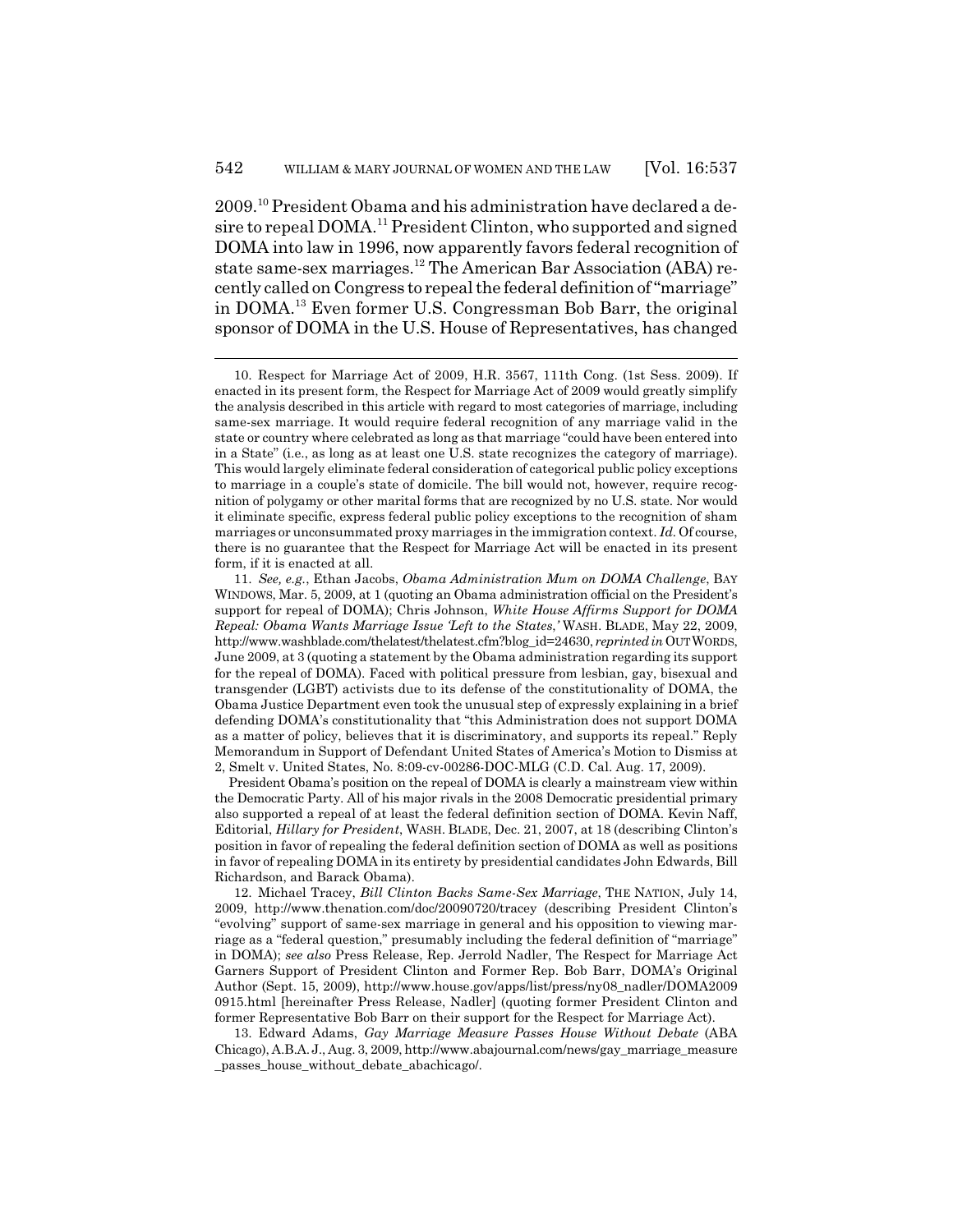his mind and called for its repeal.<sup>14</sup> With so much political movement on the issue, the possibility of Congressional repeal of DOMA is now possible for the first time since its enactment in 1996.

In addition to potential legislative action, there are several prominent lawsuits currently making their way through the federal court system, any one of which could lead a court to strike down the federal definition of "marriage" in DOMA as unconstitutional.15 A number

Courts apply this highly deferential standard even where immigration benefits are denied on grounds that would be constitutionally suspect, triggering heightened scrutiny, or otherwise impermissible in another context. Mathews v. Diaz, 426 U.S. 67, 80 (1976); *see also* Miller v. Albright, 523 U.S. 420, 445 (1998) (finding Congress can impose immigration restrictions based on gender); *Kleindienst*, 408 U.S. at 769-70 (holding that courts will not question the discretion of Congress in immigration nor balance it against

<sup>14.</sup> Bob Barr, Op-Ed., *Wedding Blues*, L.A. TIMES, Jan. 5, 2009, at A13 (explaining his change of mind on the basis of his improved understanding of DOMA's negative relationship to his concept of federalism); *see also* Press Release, Nadler, *supra* note 12 (quoting Bob Barr's support for the Respect for Marriage Act of 2009).

<sup>15.</sup> Gill v. Office of Pers. Mgmt., No. 1:09-CV-10309 (D. Mass. filed July 31, 2009); Commonwealth v. U.S. Dep't of Health & Human Serv., No. 1:09-CV-11156 (D. Mass. filed July 8, 2009); *see also* Glad.org, Commonwealth Files Suit Challenging DOMA Sec 3 (July 8, 2009), http://www.glad.org/current/news-detail/commonwealth-files-suit -challengine-doma-sec-3/ (reporting on the suit brought by the Commonwealth of Massachusetts); Glad.org, Gill et al. v. Office of Personnel Management et al., http:// www.glad.org/work/cases/gill-vs-office-of-personnel-management/ (last visited Jan. 23, 2010) (describing the legal challenges brought by Gay and Lesbian Advocates and Defenders (GLAD)).

Neither of these cases challenges DOMA's federal definition in the specific context of federal immigration law. Perhaps this is because of the well-recognized doctrine that Congress has near-plenary powers to regulate in the area of immigration, including the recognition or refusal to recognize sham marriages. Fiallo v. Bell, 430 U.S. 787, 797-99 (1977) (applying a highly deferential standard to congressional decisions regarding immigration policy to find no constitutional violation in a law discriminating in the definition of "child" for immigration purposes between the natural children of U.S. citizen mothers and U.S. citizen fathers); Kleindienst v. Mandel, 408 U.S. 753, 766 (1972) ("The Court without exception has sustained Congress' plenary power to make rules for the admission of aliens and to exclude those who possess those characteristics which Congress has forbidden."(quotation marks and citations omitted)); Galvan v. Press, 347 U.S. 522, 531 (1954) ("[T]hat the formulation of these [immigration procedural] policies is entrusted exclusively to Congress has become about as firmly imbedded in the legislative and judicial tissues of our body politic as any aspect of our government."); Lutwak v. United States, 344 U.S. 604, 611 (1954) (upholding decision of immigration authorities to deny entry based on marriage when the otherwise valid marriage was not entered into in good faith); Shaughnessy v. Mezei, 345 U.S. 206, 210 (1953) (stating that immigration is a political power "largely immune from judicial control"); Oceanic Navigation Co. v. Stranahan, 214 U.S. 320, 339 (1909) ("[O]ver no conceivable subject is the legislative power of Congress more complete than it is over" the admission of aliens.); Chae Chan Ping v. United States (*The Chinese Exclusion Case*), 130 U.S. 581, 603 (1889) (upholding the Chinese Exclusion Act as applied to former U.S. residents based on the broad federal power to admit or exclude foreign nationals as "an incident of every independent nation"). This doctrine has been so widely recognized that the *Merriam-Webster Dictionary* uses the following sentence as its example for the use of the word "plenary," meaning "complete in every respect": "The U.S. Congress has plenary power to pass laws regulating immigration and naturalization." Merriam-Webster Online Dictionary (May 21, 2009), http://www.merriam-webster.com/ cgi-bin/mwwodarch.pl?May.21.2009.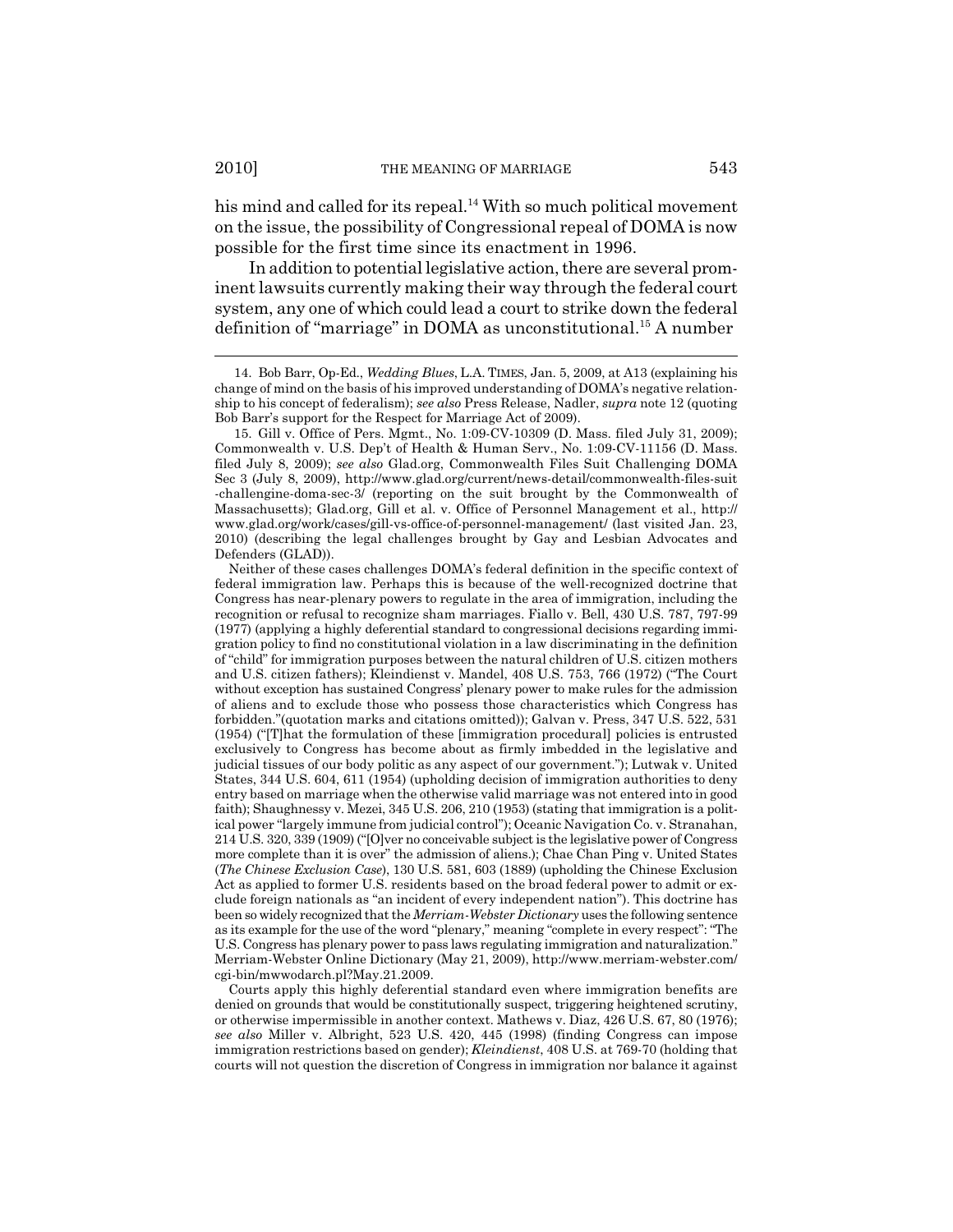of prominent legal scholars agree that the law is unconstitutional.<sup>16</sup>

the First Amendment); Boutilier v. INS, 387 U.S. 118, 118-19 (1967) (affirming the Court of Appeals finding that Congress intended to prevent homosexuals from entering the United States); Nazareno v. Att'y Gen. of U.S., 512 F.2d 936, 937 (D.C. Cir. 1975) (finding that the Board of Immigration Appeals' interpretation of a statute allowed it to exclude based on age); Dunn v. INS, 499 F.2d 856, 858 (9th Cir. 1974) (finding Congress has the power to exclude foreigners based on race); Faustino v. INS, 432 F.2d 429, 431 (2d Cir. 1970) (finding Congress may exclude based on national origin); United States v. Esperdy, 277 F.2d 537, 539 (2d Cir. 1960) (finding Congress may exclude based on medical condition); Fiallo v. Levi, 406 F. Supp. 162, 165 (E.D.N.Y. 1975) (finding Congress's plenary power in immigration has few limits, even if constitutionally suspect in other situations). Even under this highly deferential standard, however, there are some limitations on congressional and executive power in the area of immigration. *See The Chinese Exclusion Case*, 130 U.S. at 604 (explaining that the sovereign power of the federal government to control immigration is restricted by the Constitution and "considerations of public policy and justice which control, more or less, the conduct of all civilized nations"); *see also* Matthew S. Pinix, *The Unconstitutionality of DOMA + INA: How Immigration Law Provides a Forum for Attacking DOMA*, 18 GEO. MASON U. CIV. RTS. L.J. 455, 457-58 (2008) (arguing that DOMA is particularly vulnerable to a constitutional attack in the immigration context). Some scholars have argued that the plenary powers doctrine may be in a state of decline. *See, e.g.*, Hiroshi Motomura, *Immigration Law After a Century of Plenary Power: Phantom Constitutional Norms and Statutory Interpretation*, 100 YALE L.J. 545, 549-50 (1990) (describing "the gradual demise of the plenary power doctrine . . . as a function of the tension in immigration cases between constitutional doctrine and statutory interpretation"); Peter Spiro, *Explaining the End of Plenary Power*, 16 GEO. IMMIGR. L.J. 339, 339 (2002) (focusing on two 2001 cases that could signal a retreat from the doctrine). *But see* T. Alexander Aleinikoff, *Detaining Plenary Power: The Meaning and Impact of* Zadvydas v. Davis, 16 GEO. IMMIGR. L.J. 365, 366 (2002) (suggesting that *Zadvydas* did not "represent the death knell for the plenary power doctrine").

Perhaps the choice not to include immigration plaintiffs in these challenges to DOMA is a well-advised litigation strategy, given the complicated arguments that would otherwise ensue. However, it is not obvious that this plenary power doctrine of extreme deference to Congress's powers to regulate U.S. immigration applies to a general definition, like DOMA, which was not specifically aimed at immigration policy.

Powerful and talented lawyers and legislators are currently pursuing two other strategies that would achieve the recognition of same-sex relationships under U.S. immigration law. First, Bush administration Solicitor General Theodore Olson and David Boies, his adversary in *Bush v. Gore*, together filed *Perry v. Schwarzenegger*, arguing that marriage discrimination violates the Equal Protection Clause of the Fourteenth Amendment to the U.S. Constitution. Complaint at 8-9, Perry v. Schwarzenegger, No. 09-2292 (N.D. Cal. 2009). If the U.S. Supreme Court should eventually agree with them on that point, then every state would have to recognize same-sex marriage. Second, the Judiciary Committee in the U.S. Senate recently held hearings regarding the Uniting American Families Act (UAFA), which would specifically recognize qualifying same-sex permanent partners for immigration purposes, regardless of their marital status. *The Uniting Families Act: Addressing Inequality in Federal Immigration Law Before the S. Comm. on the Judiciary*, 111th Cong. (2009). UAFA and the repeal of DOMA would each result in the recognition of many same-sex couples under U.S. immigration laws. However, they would not help all of the same couples. UAFA would recognize some couples who could not marry in their jurisdictions, but it would not recognize some recently married couples or fiancées who would qualify under the INA if DOMA is repealed. *See infra* Part VI.A (discussing the limitations of UAFA).

16. *See, e.g.*, Stanley E. Cox, *DOMA and Conflicts Law: Congressional Rules and Domestic Relations Conflicts Law*, 32 CREIGHTON L. REV. 1063, 1075-76 (1999) (arguing that DOMA is unconstitutional because it improperly substitutes substantive federal rules for state sovereign legislative power); Larry Kramer, *Same-Sex Marriage, Conflict*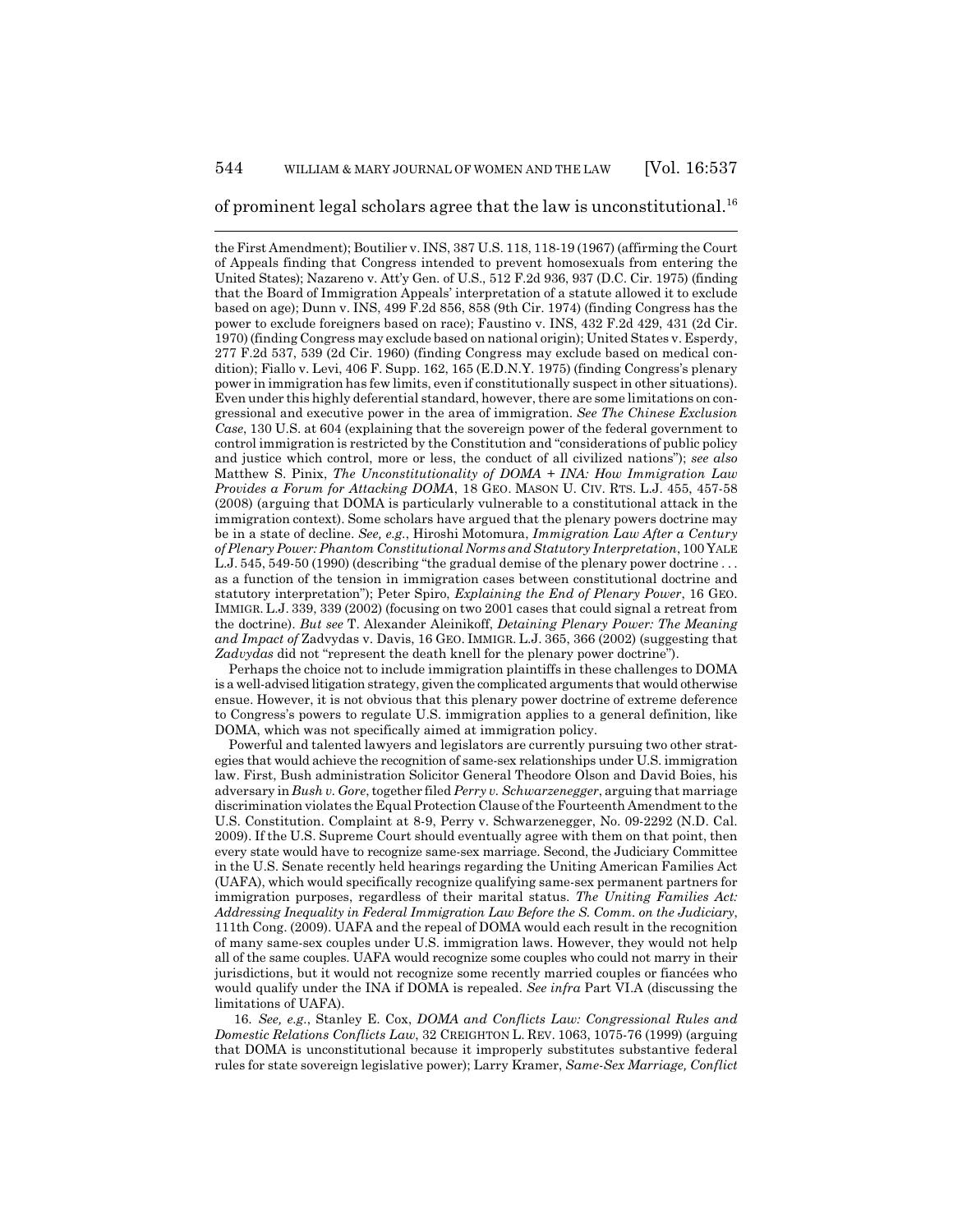While courts have not yet responded favorably to suits challenging DOMA,<sup>17</sup> at least one federal appellate court judge has already found that the federal definition of "marriage" in DOMA is unconstitutional in the context of denying health insurance coverage to the legal samesex spouses of federal employees.<sup>18</sup>

Of course, there is no certainty regarding when, or if, DOMA will be repealed or struck down. One goal of this article is to explain the landscape that will exist if it is. Even without DOMA, some legal same-sex marriages may not be recognized under U.S. immigration law. Fortunately, there is a wealth of guidance about how our immigration system deals with marriages that are recognized in some, but not all, states. That guidance would likely apply to same-sex marriage in a world without DOMA.

The other primary goal of this article is to illuminate the analysis that federal courts, U.S. Attorneys General, the Board of Immigration Appeals (BIA or Board) and immigration officials have consistently applied to determine the validity of marriages under the INA. This article distills and describes the consistent analytical framework recognized piecemeal in the dozens of cases involving marriages of uncles and nieces, spouses of different races, transgender spouses and other disputed marriages. This three-step analysis should assist practitioners and scholars to understand the system currently defining the legal validity under the INA of marriages not recognized in all U.S. states.

17. *See* Smelt v. County of Orange, 447 F.3d 673, 686 (9th Cir. 2006) (finding plaintiffs had no standing to challenge DOMA); Wilson v. Ake, 354 F. Supp. 2d 1298, 1303-04 (M.D. Fla. 2005) (upholding DOMA as constitutional in a challenge to the interstate recognition component found in Section 2); *In re* Kandu, 315 B.R. 123, 148 (Bankr. W.D. Wash. 2004) (upholding DOMA's constitutionality in the context of a bankruptcy case).

18. In *In re Levenson*, Judge Reinhardt found DOMA unconstitutional under Fifth Amendment equal protection as applied to deny federal benefits to the same-sex spouse of a federal public defender. 560 F.3d 1145, 1151 (9th Cir. 2009). In another instance, in *In re Golinski*, Chief Judge Kozinski ordered that benefits be allowed to the same-sex spouse of a staff attorney with the Ninth Circuit Court of Appeals, but he did so on the basis of perceived ambiguity of the term "family" in the federal employee benefits law. 587 F.3d 901, 902-04 (9th Cir. 2009).

*of Laws, and the Unconstitutional Public Policy Exception*, 106 YALE L.J. 1965, 1966-67 (1997) (arguing that both the public policy exception and DOMA are incompatible with the Full Faith and Credit Clause of Article IV of the U.S. Constitution); Emma Ruby-Sachs, *Obama's Law Professor Says DOMA Unconstitutional*, HUFFINGTON POST, June 5, 2009, http://www.huffingtonpost.com/emma-rubysachs/obamas-law-professor=says\_b\_211854 .html (quoting leading constitutional scholar and Harvard Law Professor Laurence Tribe's comment that "Section 3 of DOMA is unconstitutional, at least as applied to couples like those who are currently challenging it in federal court . . . in Massachusetts. . . . I think the equality component of the Fifth Amendment's Due Process Clause forbids the federal government to deny same-sex spouses benefits identical to those it would grant to opposite-sex spouses when the spouses are 'married' under the law of their state."). *But see* Lynn D. Wardle, *Revisiting DOMA*, OR. ST. B. BULL. 21, 23-25 (June 1998) (arguing that DOMA actually preserves federalism and is constitutional).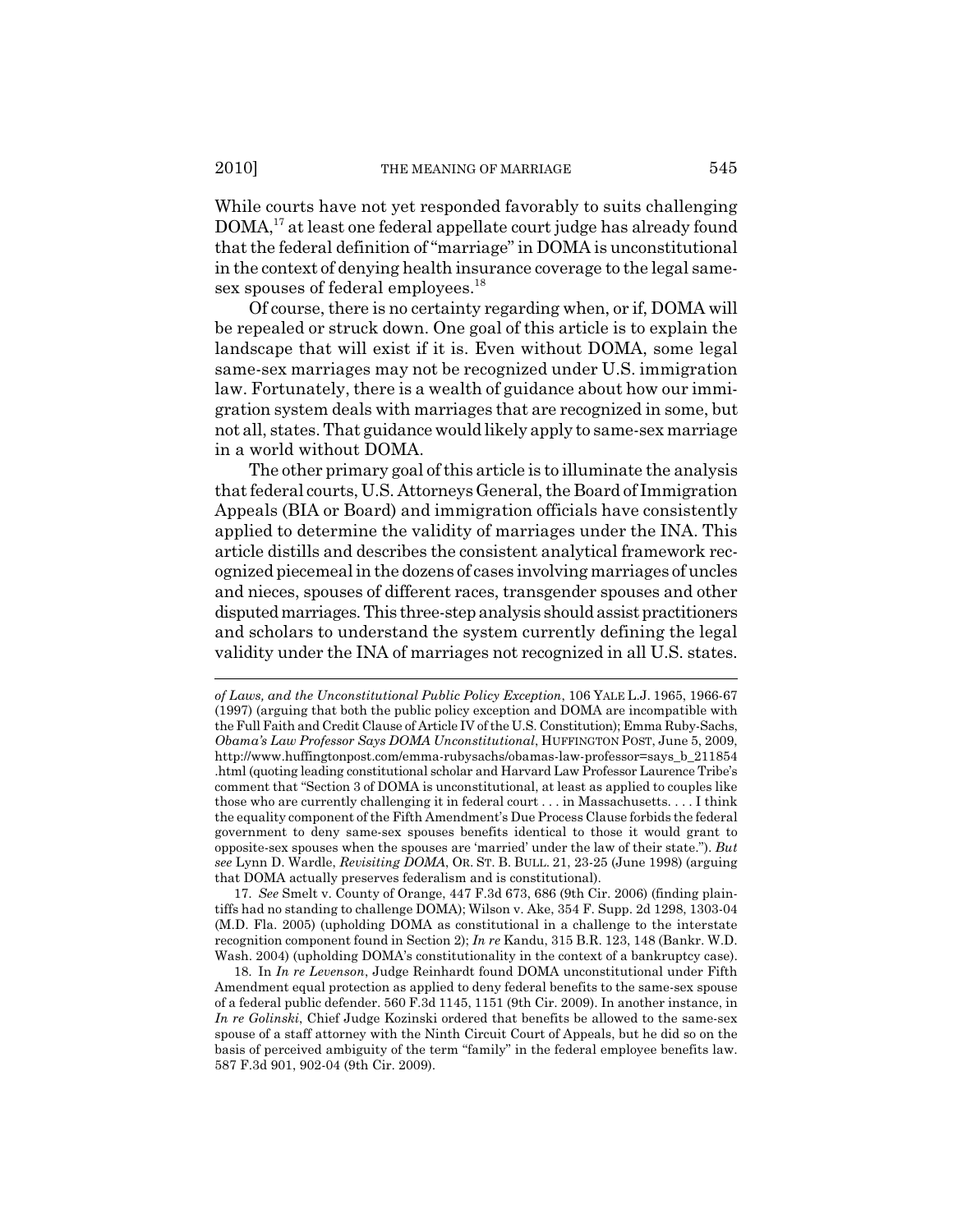Part I of this article briefly explains the pervasive significance of the terms "marriage" and "spouse" throughout all areas of U.S. immigration law. Part II systematically maps out a three-step test embodying the rules that have been consistently applied to determine the validity of marriages for immigration purposes. Part III demonstrates in detail the precedents applying the various components of this analytical framework to specific categories of marriage that are, or were, not universally recognized, including biracial marriage, marriage between close relatives, marriage involving minors, marriage involving transgender spouses, proxy marriage, polygamy, and samesex marriage. Part IV evaluates *Adams v. Howerton*, the sole federal appellate case addressing the validity of same-sex marriage under the INA before the enactment of DOMA.19 While *Adams*'s holding seems sound, the court's reasoning is, in part, misguided, and, in part, well-founded but legislatively superseded. In anticipation of a world without DOMA, Part V applies the analytical framework set out in Parts II and III in the context of same-sex marriage cases, to identify which same-sex marriages would be recognized if DOMA were repealed or struck down. Finally, Part VI briefly describes other current strategies that could result in recognition of same-sex relationships under the INA, including a pending federal constitutional challenge to marriage discrimination in California and the Uniting American Families Act (UAFA); it then identifies the different potential results of each strategy.

#### I. THE SIGNIFICANCE OF "MARRIAGE" UNDER THE INA

Family unity, particularly among spouses and their minor children, is the primary concern of U.S. immigration law today.<sup>20</sup> As INS Commissioner Doris Meissner testified in 1995, "[f]amily reunification has been the centerpiece of our legal immigration system for decades, and it should remain so."<sup>21</sup>

Under current law, most U.S. immigrants are allowed to immigrate on the basis of family unity. The primary category of immigrant visa not subject to a specific numerical quota is that of "spouses" and

<sup>19.</sup> IMMIGRATION EQUAL. & TRANSGENDER LAW CTR., IMMIGRATION LAW AND THE TRANSGENDER CLIENT § 4.1.1 (2008), http://www.immigrationequality.org/template3.php ?pageid=1135.

<sup>20.</sup> *See Reform of Legal Immigration: Hearing Before the Subcomm. on Immigration of the S. Comm. on the Judiciary*, 104th Cong. 13 (1995) (INS Commissioner Doris Meissner's testimony expressing the strong support of the Clinton Administration and the nonpartisan Jordan Commission for keeping "the reunification of U.S. citizens with their spouses and minor children as legal immigration's top priority").

<sup>21.</sup> *Id.*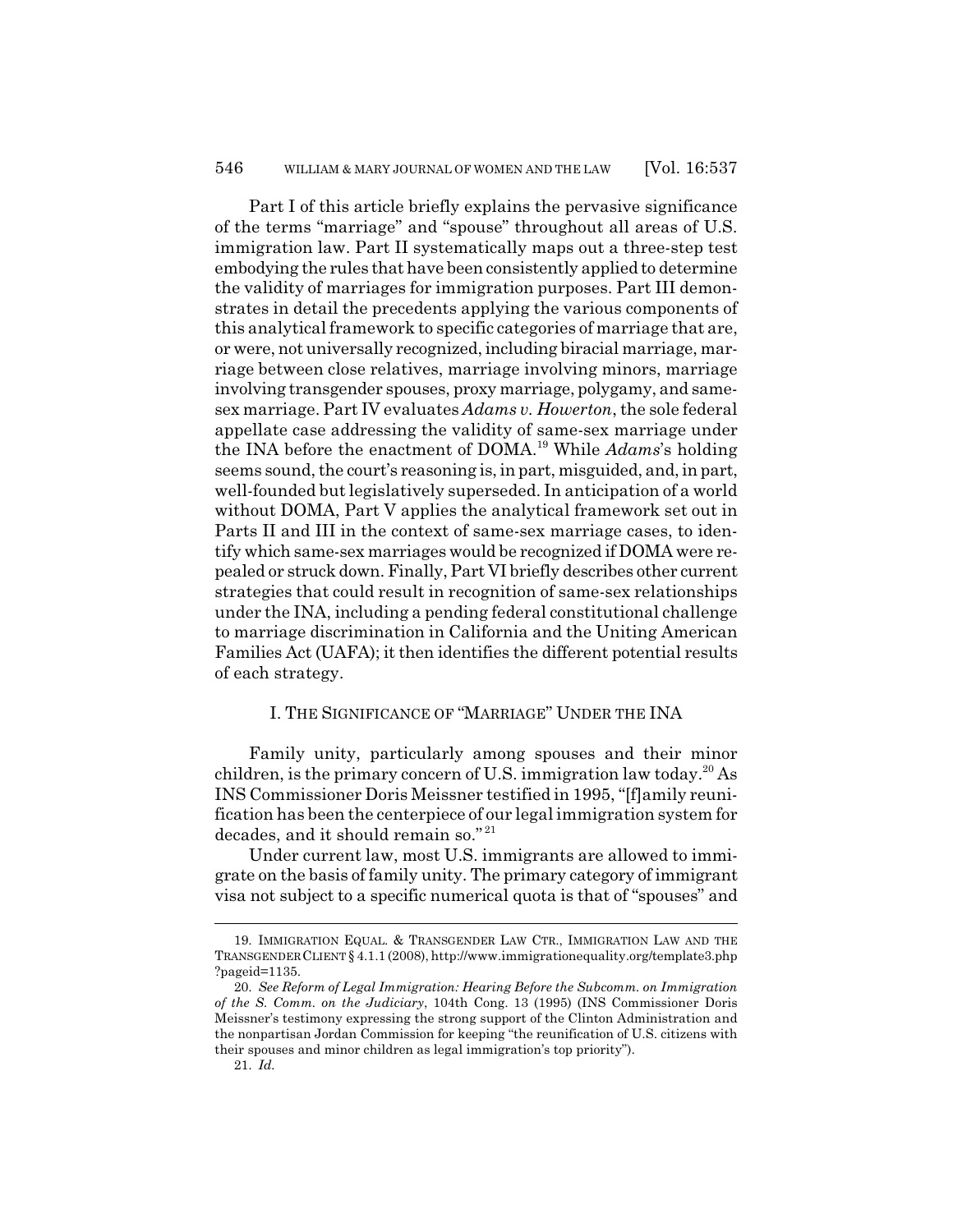other "immediate relatives" of U.S. citizens.<sup>22</sup> In addition, the vast majority of those subject to immigrant visa quotas also base their claims to immigrate on their recognized familial relationships.

The annual quota for the "immediate relatives" of lawful permanent residents ("green card" holders) ranges from 226,000 to 480,000 people.23 This far exceeds the combined total of 140,000 immigrants allowed in the employment-based visa category<sup>24</sup> and  $55,000$  generally reserved under the nationality-based "diversity visa lottery" category.25 Furthermore, spouses and children are allowed to immigrate as "derivatives" of the primary beneficiaries of employment and diversity based petitions, and these derivative family members are counted against the employment and diversity visa quotas.<sup>26</sup> Therefore, it is likely that the majority of immigrants in even the employment and diversity visa categories actually qualify because they are the "spouses" or children of someone else.

The recognition of a foreign national's "marriage" under U.S. immigration law is essential to everything from eligibility for a family-based nonimmigrant or immigrant visa; $27$  to eligibility as the dependent of another foreign national who is a visa holder,  $28$ 

<sup>22.</sup> Immigration and Nationality Act § 201(b)(2), 8 U.S.C. § 1151(b)(2) (2006). Other than spouses, the term "immediate relative" encompasses children and parents, if their U.S. citizen child is at least twenty-one years old. *Id.*

<sup>23.</sup> Immigration and Nationality Act § 201(c), 8 U.S.C. § 1151(c).

<sup>24.</sup> Immigration and Nationality Act § 201(d), 8 U.S.C. § 1151(d). Although this 140,000 visa limitation could theoretically be increased by unused family-based visa quota numbers, that is not likely to happen.

<sup>25.</sup> Immigration and Nationality Act  $\S$  201(e), 8 U.S.C.  $\S$  1151(e). This number is currently reduced by the amount of visas allotted to immigrants under the NACARA program. IRA J. KURZBAN, IMMIGRATION LAW SOURCEBOOK 660 (10th ed. 2006).

<sup>26.</sup> Immigration and Nationality Act  $\S 201(f)(4)$ , 8 U.S.C.  $\S 1151(f)(4)$ .

<sup>27.</sup> *See, e.g.*, Immigration and Nationality Act § 201(b)(2)(A)(i), 8 U.S.C. § 1151(b)(2) (A)(i) (family-sponsored spouses and other immediate relatives admissible to the United States without regard to per country quotas); Immigration and Nationality Act  $\S 202(a)(4)$ , 8 U.S.C. § 1152(a)(4) (special rules setting aside seventy-five percent of second preference immigrant visas for the spouses and children of lawful permanent residents from the per country limit); Immigration and Nationality Act § 202(b)(2), 8 U.S.C. § 1152(b)(2) (allowing applicants for lawful permanent residence to "cross-charge" and be counted against the less subscribed quota of a spouse's country of nativity); Immigration and Nationality Act § 203(a)(2), 8 U.S.C. § 1153(a)(2) (setting aside seventy-seven percent of second preference immigrant visas for the spouses and children of lawful permanent residents); Immigration and Nationality Act § 216, 8 U.S.C. § 1186a (prescribing procedures for conditional permanent residence for couples married for less than twenty-four months as well as the later removal of that conditionality).

<sup>28.</sup> *See, e.g.*, Immigration and Nationality Act § 101(a)(15)(E), 8 U.S.C. § 1101(a)(15)(E) (providing for nonimmigrant visa status for the spouses of nonimmigrant investors and Australians performing specialty occupations in the United States); Immigration and Nationality Act § 101(a)(15)(F)(ii), 8 U.S.C. § 1101(a)(15)(F)(ii) (providing for the spouses of student visa holders); Immigration and Nationality Act  $\S$  101(a)(15)(H), 8 U.S.C. § 1101(a)(15)(H) (providing for the spouses of H visa holders); Immigration and Nationality Act  $\S 101(a)(15)(J)$ ,  $\S U.S.C. \S 1101(a)(15)(J)$  (providing for nonimmigrant visa status for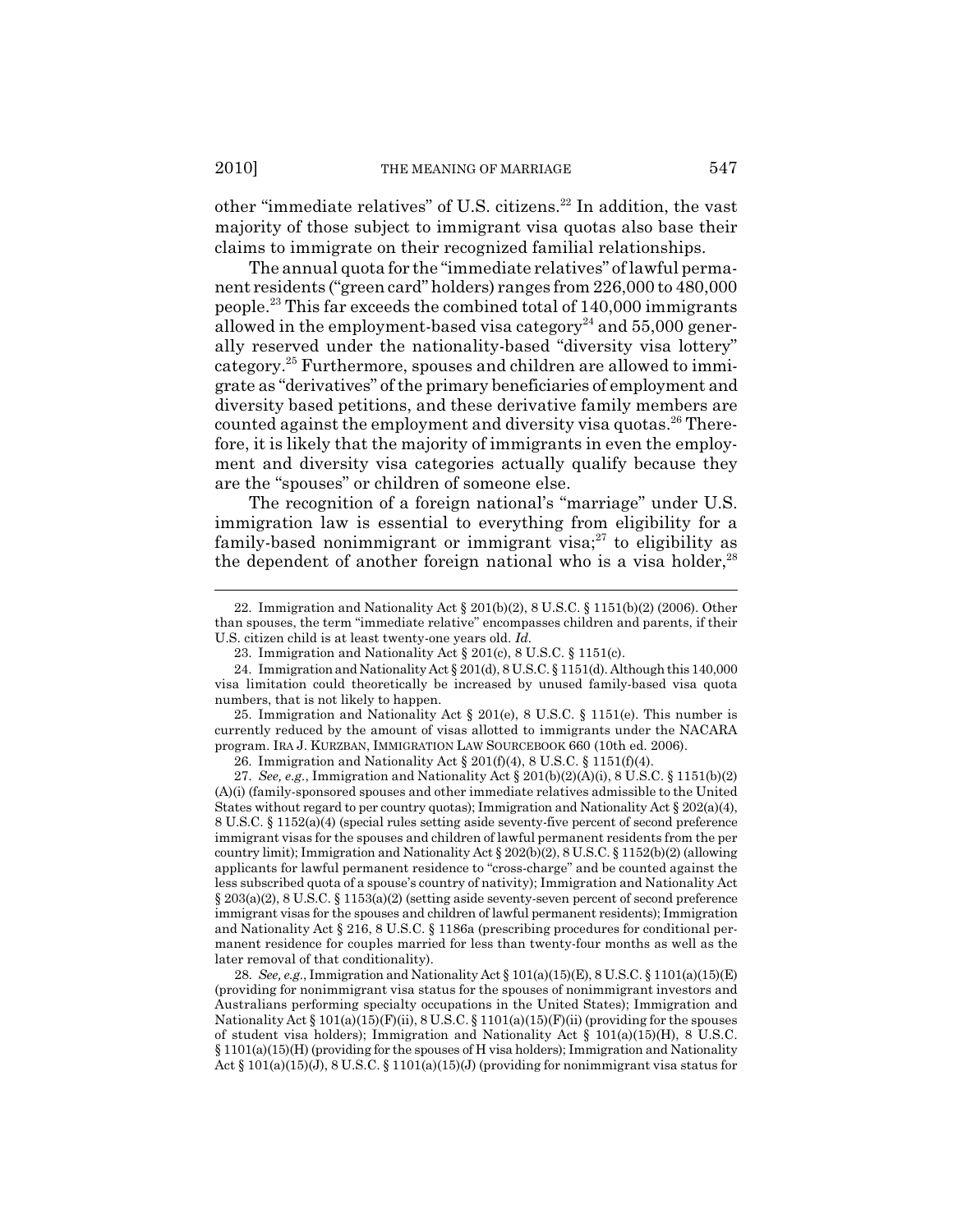$\text{immigrant.}^{29}$  or refugee;<sup>30</sup> to exceptions to, or eligibility for, waivers of deportability, inadmissibility, or benefit ineligibility.<sup>31</sup> For instance,

29. *See, e.g.*, Immigration and Nationality Act § 203, 8 U.S.C. § 1153 (providing for the spouses and children of applicants for lawful permanent residence on the basis of extraordinary ability; employment as an outstanding researcher or professor, multinational manager or executive, advanced degree professional, alien of exceptional ability, professional, skilled worker, or other worker; or a million dollar U.S. investment); Immigration and Nationality Act § 216A, 8 U.S.C. § 1186b (prescribing procedures for two-year conditional permanent residence for the spouses of immigrant investors as well as the later removal of that conditionality).

30. *See, e.g.*, Immigration and Nationality Act § 207(c)(2), 8 U.S.C. § 1157(c)(2) (providing for the admission of the spouse of a recognized refugee); Immigration and Nationality Act § 208(b)(3), 8 U.S.C. § 1158(b)(3) (providing derivative status for the spouse of a foreign national granted asylum in the United States); Immigration and Nationality Act § 209(b)(3), 8 U.S.C. § 1159(b)(3) (providing for lawful permanent residence adjustment of status for the spouses of individuals granted asylum in the United States).

31. *See, e.g.*, Immigration and Nationality Act § 212(a)(3)(D)(iv), 8 U.S.C. § 1182(a)(3) (D)(iv) (providing a waiver to inadmissibility based on membership in a totalitarian party to the spouse of a U.S. citizen or lawful permanent resident); Immigration and Nationality Act  $\S 212(a)(4)(C)(i)(i)$ ,  $\S U.S.C. \S 1182(a)(4)(C)(i)(i)$  (providing an exception to general inadmissibility as a likely public charge for the spouse of a U.S. citizen or lawful permanent resident); Immigration and Nationality Act  $\S 212(a)(6)(E)(ii)$ , 8 U.S.C.  $\S 1182(a)(6)(E)(ii)$ (providing an exception to inadmissibility based on alien smuggling in certain circumstances where an alien "aided only the alien's spouse, parent, son, or daughter"); Immigration and Nationality Act  $\S 212(a)(9)(B)(v)$ , 8 U.S.C.  $\S 1182(a)(9)(B)(v)$  (providing a waiver to inadmissibility due to unlawful presence in the United States to prevent extreme hardship to the U.S. citizen or lawful permanent resident spouse of the foreign national); Immigration and Nationality Act  $\S$  212(d)(11)-(12), 8 U.S.C.  $\S$  1182(d)(11)-(12) (providing for waivers to inadmissibility "for humanitarian purposes or to assure family unity," specifically referring to assistance to a spouse); Immigration and Nationality Act  $\S 212(g)(1)(A)$ , 8 U.S.C.  $\S 1182(g)(1)(A)$  (providing a waiver to inadmissibility of a foreign national on health related grounds for the spouse of a U.S. citizen or lawful permanent resident); Immigration and Nationality Act  $\S 212(h)(1)(B)$ , 8 U.S.C.  $\S 1182(h)(1)(B)$  (providing a waiver to crime-based inadmissibility that would result in "extreme hardship" to a U.S. citizen or lawful permanent resident spouse); Immigration and Nationality Act  $\S 212(i)(1), 8 U.S.C. \S 1182(i)(1)$  (providing a waiver to inadmissibility based on misrepresentation where it would result in "extreme hardship" to a U.S. citizen or lawful permanent resident spouse); Immigration and Nationality Act §  $237(a)(1)(E)(ii)$ , 8 U.S.C. § 1227(a)(1) (E)(ii) (providing a special rule in favor of those eligible immigrants guilty of alien smuggling if they only assisted their own spouses, parents, sons or daughters); Immigration and Nationality Act § 237(a)(1)(E)(iii), 8 U.S.C. § 1227(a)(1)(E)(iii) (allowing a discretionary waiver for those guilty of alien smuggling if they only assisted their own spouses or other immediate relatives); Immigration and Nationality Act  $\S 237(a)(1)(H)(i)(i)$ , 8 U.S.C.  $\S 1227(a)(1)(H)(i)(i)$  (providing for a waiver to inadmissibility based on fraud or other material misrepresentations for the spouses of U.S. citizens and lawful permanent residents); Immigration and Nationality Act  $\S 237(a)(2)(C)(ii)$ , 8 U.S.C.  $\S 1227(a)(2)(C)(ii)$ (providing for a waiver of deportability for document fraud where the fraud was solely perpetrated for the benefit of a spouse or child); Immigration and Nationality Act § 240A(b)  $(1)(D)$ , 8 U.S.C. § 1229b(b)(1)(D) (providing for cancellation of removal and adjustment of status in spite of inadmissibility of deportability if the foreign national has been in the United States for at least ten years, has fulfilled other preconditions, and has a U.S. citizen or lawful permanent resident spouse, parent or child who will suffer "extremely unusual

the spouses of practical trainees and other J visa holders); Immigration and Nationality Act  $\S 101(a)(15)(L)$ ,  $\S U.S.C. \S 1101(a)(15)(L)$  (providing for the spouses of intra-company transferees); Immigration and Nationality Act  $\S 101(a)(15)(R)$ , 8 U.S.C.  $\S 1101(a)(15)(R)$ (providing for nonimmigrant visa status for the spouses of religious workers).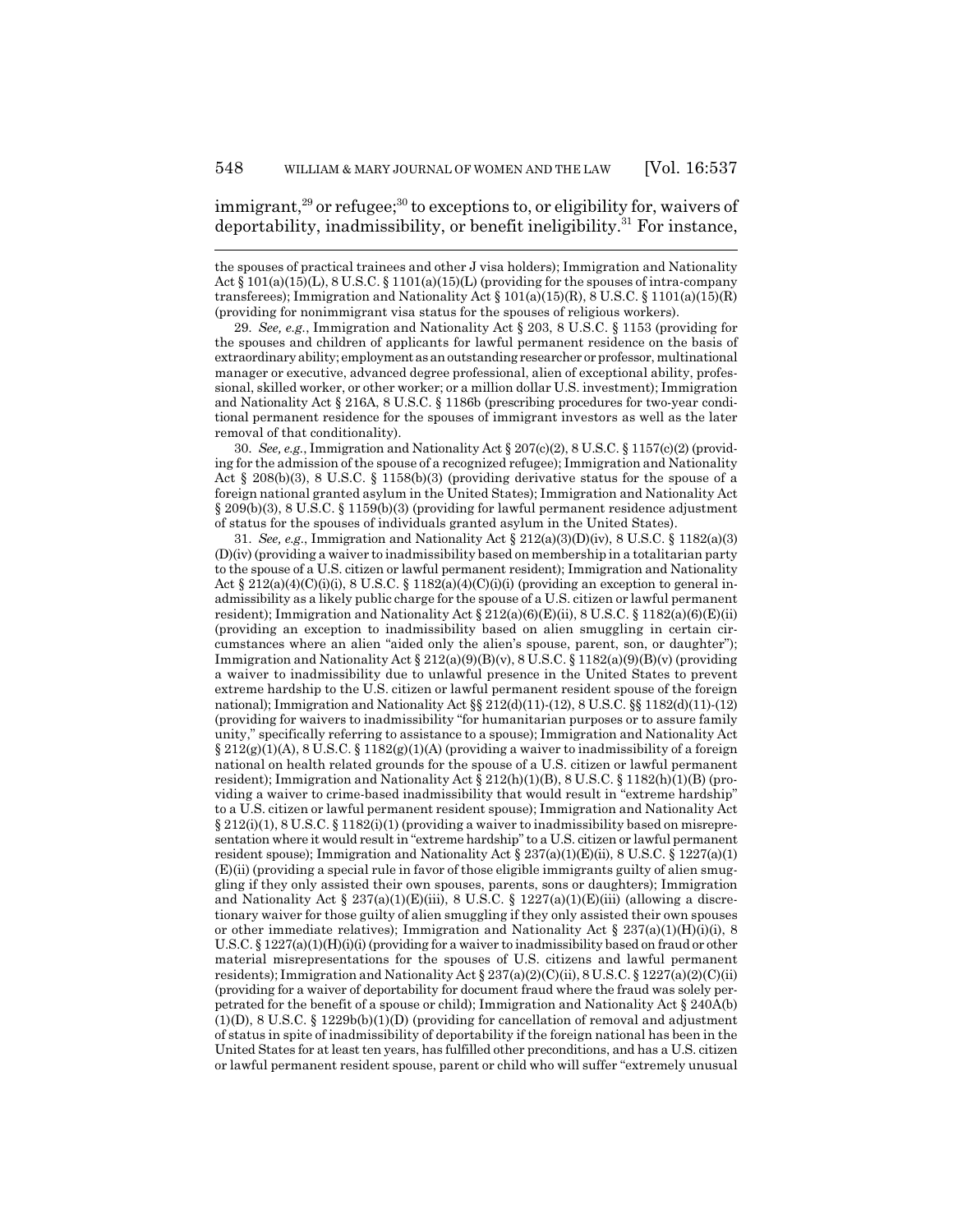most immigrants illegally in the United States are barred from other immigration options (e.g., employment-based petitions) even if they would otherwise qualify.<sup>32</sup> For these millions of foreign nationals, marriage-based petitions are the only hope to legalize their status in the United States.

In summation, the recognition of a marriage frequently determines whether a foreign national may obtain a visa, enter the United States, legalize unlawful status, remain in the United States temporarily or permanently, become a U.S. citizen, or even be deported. The definition of marriage under the INA is critical in all of these cases.

#### II. FRAMEWORK FOR ANALYZING THE VALIDITY OF A MARRIAGE UNDER THE INA

U.S. immigration cases involving marriage validity have been decided in a piecemeal, case-specific manner. A systematic review of the case law, however, reveals consistent standards that can be distilled and described as a three-step test.

Over the last century, these standards for analyzing the validity of purported "marriages" under U.S. immigration law have been remarkably stable. They have changed little from *Devine v. Rodgers*<sup>33</sup> in 1901 to U.S. Attorney General Mitchell's 1933 Opinion regarding uncle-niece marriage<sup>34</sup> to the 2005 BIA case, *In re Lovo-Lara*, recognizing a transgender spouse's marriage.<sup>35</sup>

33. 109 F. 886, 887-88 (E.D. Pa. 1901) (refusing to recognize a Russian marriage for immigration purposes after analyzing the validity of that marriage under the law where it was celebrated and the exception to the rule of recognition based on the public policy of Pennsylvania, which punished such uncle-niece marriages under state criminal law).

34. 37 Op. Att'y. Gen. 102, 102, 109-11 (1933) [hereinafter 1933 Attorney General Opinion] (looking to the law of Poland, where the relationship was celebrated, to establish a presumption of validity, finding that Congress had deferred to the traditional state role in regulating marriage, so there was no applicable federal definition, and then examining whether a strongly held public policy was expressed in state law criminalizing the relationship or evasion of state marriage laws).

35. 23 I. & N. Dec. 746, 751 (B.I.A. 2005) (reiterating the essential importance of the

hardship" if the relative is removed); Immigration and Nationality Act § 240A(b)(2), 8 U.S.C. § 1229b(b)(2) (providing for cancellation of removal and adjustment of status for foreign nationals who have "been battered or subjected to extreme cruelty by" U.S. citizen or lawful permanent resident spouses); Immigration and Nationality Act § 245(e)(3), 8 U.S.C. § 1255(e)(3) (providing an exception to the general prohibition of spousal immigrant visa status to a foreign national who married while awaiting removal or admission in administrative or judicial proceedings in cases where the marriage is proven legitimate); Immigration and Nationality Act § 316(b), 8 U.S.C. § 1427(b) (providing an exception to some naturalization residence prerequisites where the applicant's spouse has been working abroad for the U.S. government or abroad in certain other occupations in the U.S. national interest).

<sup>32.</sup> Immigration and Nationality Act § 212(a)(9)(B)(i), 8 U.S.C. § 1182(a)(9)(B)(i) (barring most foreign nationals who have been unlawfully present in the United States for one year or more from admission or most other immigration benefits until ten years after their departure from the United States).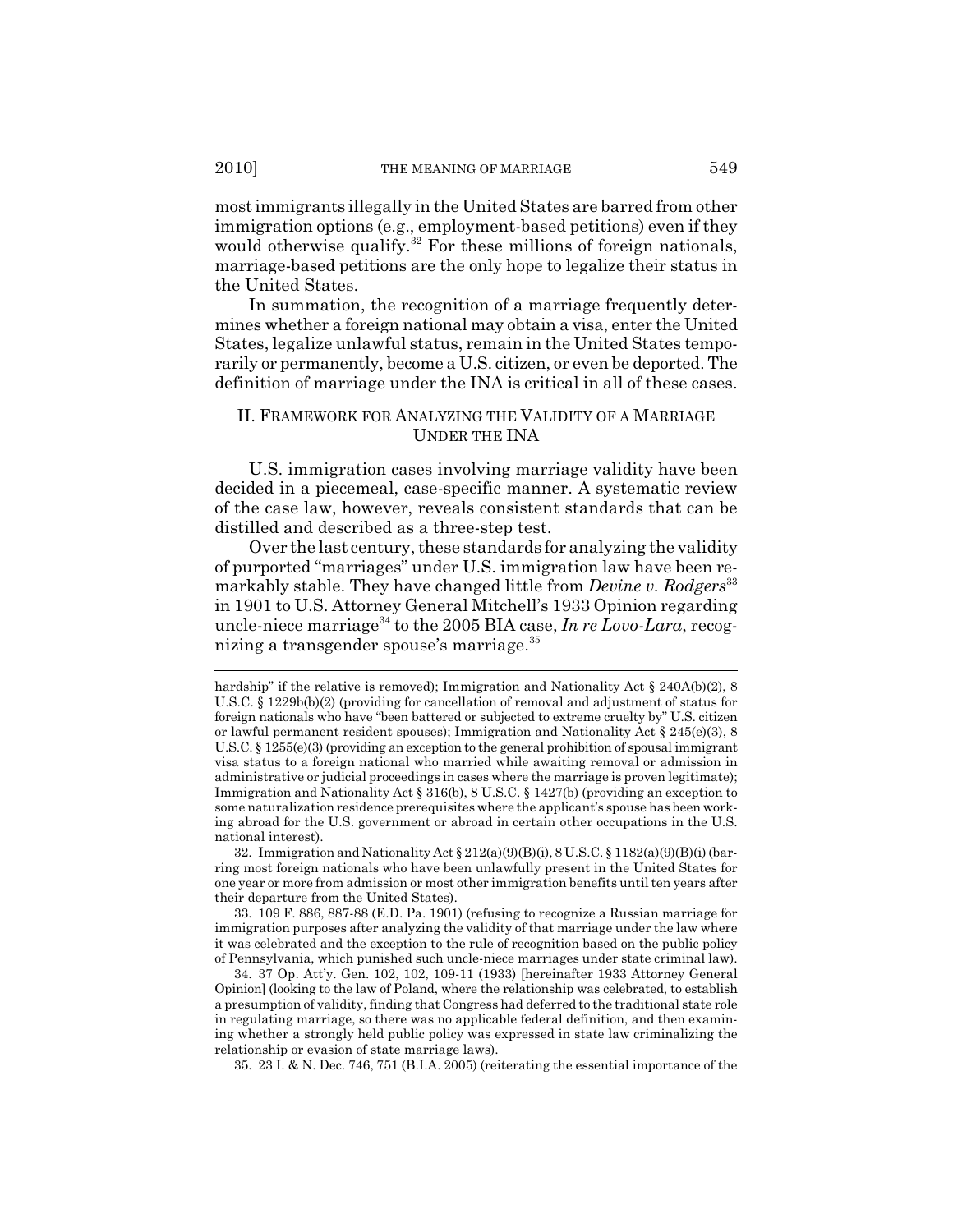#### *A. Three Steps to Marriage Recognition Under the INA*

In practice, the analysis of marriage validity under the INA can best be understood as a three-step test:

1. *Validity where celebrated:* Immigration officials and federal courts first insist that a marriage meets the procedural and substantive requirements of the state or country where the marriage was "celebrated," whether those requirements involve state licensing, religious recognition or even no "celebration" at all in the case of "common law" marriage.<sup>36</sup> The widely recognized general rule is that a marriage will be recognized everywhere if it is valid where "celebrated."<sup>37</sup>

2. *Categorical public policy exceptions:* The rare categorical exceptions to the general federal public policy in favor of universal recognition are based on strongly held specific public policy objections regarding who may marry whom, either in the couple's state of domicile, or intended domicile, or under federal immigration law.38

3. *Bona fides:* Finally, even if a marriage is legally valid where celebrated and there is no strong public policy exception to recognition of that category of relationship, U.S. immigration officials look at the particular facts of a couple's life together to determine whether their individual marriage is *bona fide* for immigration purposes.<sup>39</sup> This *bona fides* test is a practical concession to the fact that U.S. immigration benefits are so desirable that some people are willing to enter into "fraudulent" marriages merely for the purpose of obtaining those immigration benefits.<sup>40</sup> While legally valid for other purposes, these marriages are not valid under the  $INA^{41}$ .

Foreign nationals and U.S. citizens have consistently satisfied all three steps before their relationships are recognized as "marriages" under U.S. immigration law.42 Courts and the BIA have, however,

validity of a marriage in the jurisdiction where it was celebrated, the federal recognition of marriage as "almost exclusively a State matter").

<sup>36.</sup> *See infra* Part III.A (discussing the rule that marriages valid where celebrated are valid everywhere).

<sup>37.</sup> *See infra* Part III.A (discussing the rule that marriages valid where celebrated are valid everywhere).

<sup>38.</sup> *See infra* Part III.B-C (discussing state and federal public policy exceptions to the general rule of marriage validity).

<sup>39.</sup> *See infra* Part III.C.1 (discussing "marriage fraud").

<sup>40.</sup> *See infra* Part III.C.1 (discussing "marriage fraud").

<sup>41.</sup> *See infra* Part III.C.1 (discussing "marriage fraud").

<sup>42.</sup> *See* Agyeman v. INS, 296 F.3d 871, 879 n.2 (9th Cir. 2002) (listing three similar but not identical requirements of "legal validity," "bona fides," and "public policy"). *But see* Adams v. Howerton, 673 F.2d 1036, 1038 (9th Cir. 1982) (describing the test for "marriage validity" as a two-step test: (1) validity under state law and (2) validity under federal immigration law). While technically correct, the *Adams* test is an incomplete and misleading way to conceptualize this issue. Unlike the analysis long applied by the BIA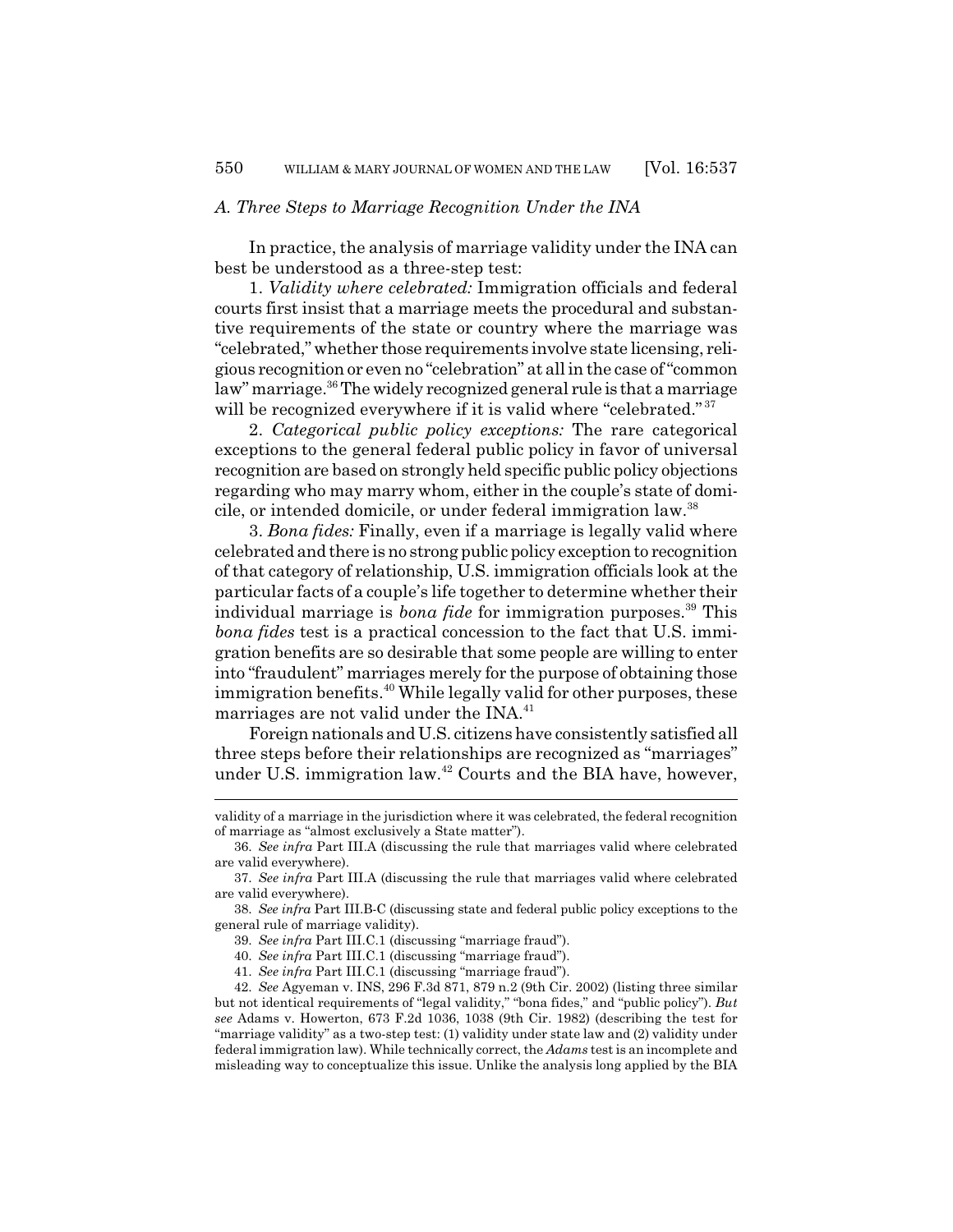addressed these issues in an unsystematic, piecemeal fashion. Step one provides a strong general presumption in favor of universal recognition of marriages that are valid where celebrated. Therefore, the BIA and courts tend to discuss the other factors only when one has been raised to justify an exception to this rule of recognition.

While not identical, the analysis underlying steps one and two generally parallels the analysis of marital portability under conflict of law rules, including comity<sup>43</sup> and the Full Faith and Credit Clause of the U.S. Constitution.44 Step three is a new and specific test based

43. "Comity" is "the recognition which one nation allows within its territory to the legislative, executive or judicial acts of another nation, having due regard both to international duty and convenience." Hilton v. Guyot, 159 U.S. 113, 163-64 (1895). Unlike the constitutional requirement of interstate "full faith and credit," state courts are at liberty to recognize, or fail to recognize, comity within their own jurisdictions as they see fit, and without federal judicial interference. Aetna Life Ins. Co. v. Tremblay, 223 U.S. 185, 190 (1912); *see also In re* Kandu, 315 B.R. 123, 133 (Bankr. W.D. Wash. 2004) (refusing comity to a same-sex couple married in British Columbia).

44. U.S. CONST. art. IV, § 1 provides that "Full Faith and Credit shall be given in each State to the public Acts, Records, and judicial Proceedings of every other State." Supreme Court decisions have, however, clarified that there is an exception to full faith and credit for acts, such as marriage, when a state has a strongly held public policy objection to its recognition. Nevada v. Hall, 440 U.S. 410, 422 (1979) (citing Pac. Ins. Co. v. Indus. Accident Comm'n, 306 U.S. 493 (1939)); *see also* Wilson v. Ake, 354 F. Supp. 2d 1298, 1303-04 (M.D. Fla. 2005) (finding that a Massachusetts same-sex marriage "clearly conflicts with Florida's legitimate public policy of opposing same-sex marriage" based *inter alia* on its state mini-DOMA statute). On the other hand, there is "no roving 'public policy exception'" to final judgments of courts of law, such as divorces. Baker v. Gen. Motors Corp. 522 U.S. 222, 223 (1998); *see also* Loughran v. Loughran, 292 U.S. 216, 227-28 (1934) (noting that in spite of a public policy exception to the recognition of "rights acquired elsewhere," once those rights "have ripened into a judgment of a court in another State, the full faith and credit clause applies"). Article IV requires recognition that a sister state's "decree of divorce is a conclusive adjudication of everything except" jurisdiction. Williams v. North Carolina, 325 U.S. 226, 232 (1945). Even the issue of jurisdiction is precluded from collateral attack where it was decided in adherence with due process and with both parties present. Sherrer v. Sherrer, 334 U.S. 343, 349, 351-52 (1948) (distinguishing *Williams*).

DOMA actually purports to be acting on Congress's authority by prescribing the effect of state acts, records and proceedings under the Full Faith and Credit Clause of Article IV, § 1 of the U.S. Constitution. Unlike other statutes implementing the Full Faith and Credit Clause, DOMA expressly permits states to refuse recognition to the acts, records and judicial proceedings of other states to the extent they recognize same-sex marriage. *Cf.* 28 U.S.C. § 1738A (2006) (requiring interstate full faith and credit for final child custody or visitation determinations); 28 U.S.C. § 1738B (regulating the interstate recognition and modification of child support orders). This procedural preference for state substantive policy with which Congress agrees has been attacked as an inappropriate or unconstitutional exercise of legislative authority. Cox, *supra* note 16, at 1063. Of course, in light of the Supreme Court's construction of a "public policy exception" to acts under the Full

and other courts, it fails to recognize the significance of marriage validity where celebrated (whether a foreign jurisdiction or U.S. state). It blurs the distinction between states as the place of marital celebration and as the location of a couple's current domicile, and it places undue focus on the rare instances where a strong federal public policy exception has been expressed, inviting courts to create a new federal definition of "marriage" where none was intended. *See infra* Part IV (criticizing and reevaluating the reasoning in *Adams*).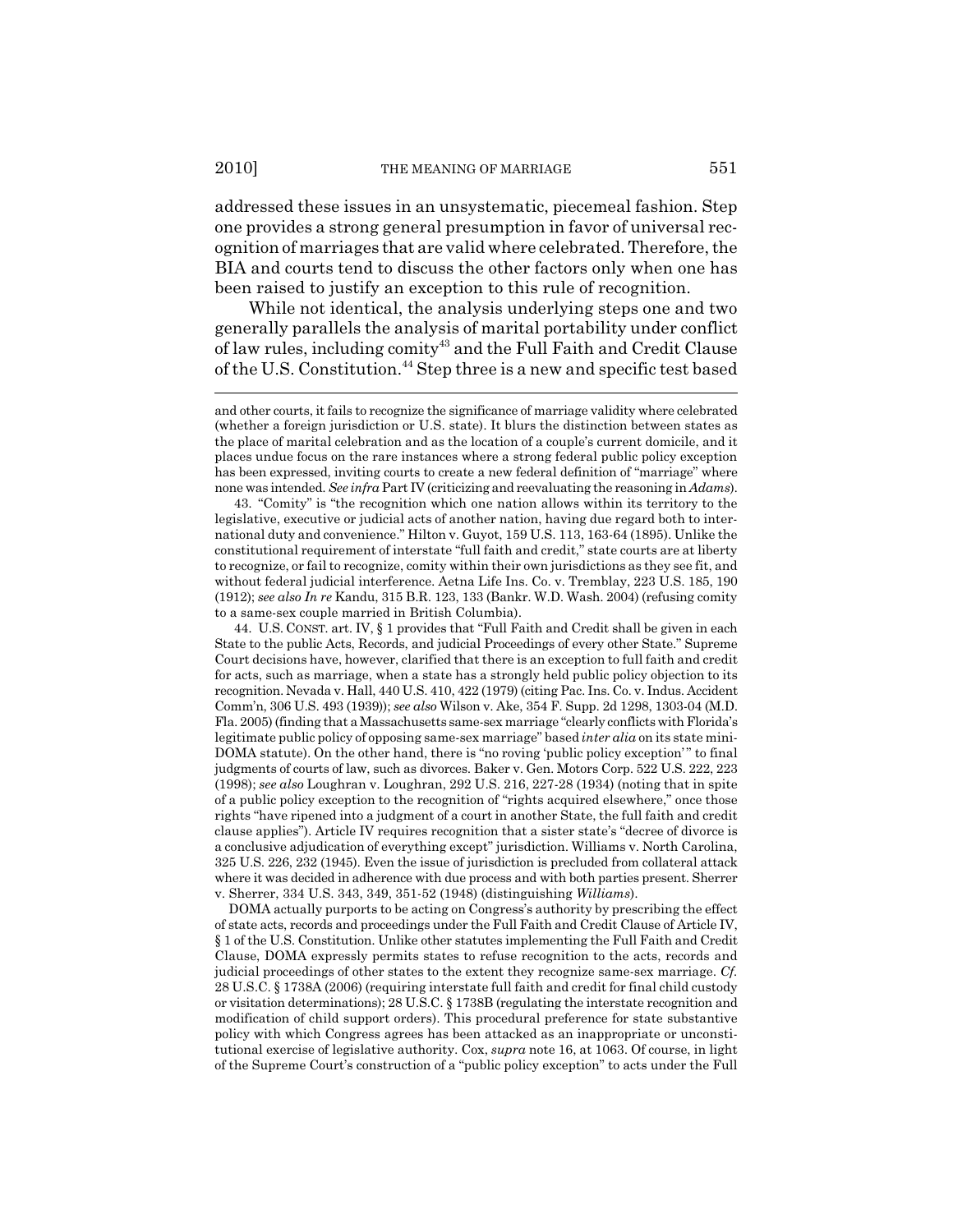on particular concerns arising in the immigration context.<sup>45</sup> In fact, there are strong arguments that state and federal authorities could not employ this intrusive examination of marital *bona fides* in contexts other than immigration, where Congress's broad authority is arguably at its apex.46

A "sham marriage" that fails case-specific review of its *bona fides* under step three could be viewed as one category of federal public policy exception described under step two. Instead, courts have generally described sham marriages as a matter of definition: when Congress used the words "marriage" and "spouse" in the INA, Congress intended these words to mean marriages that were not entered solely for the purpose of obtaining immigration benefits.<sup>47</sup> And, in specifying the necessary proof of marriage legitimacy for conditional lawful permanent residence status, Congress expressly categorized the question of marriage fraud separately from other considerations regarding marriage validity, such as validity in the place of celebration and divorce.<sup>48</sup>

Whatever its theoretical underpinnings, the intrusive, casespecific factual examination of marital *bona fides* is such a departure from the government's role in recognizing marriage in other contexts and such a major focus of immigration practice that it deserves to be classified separately. In practice, one would not consider the *bona fides* of a specific marriage unless that marriage fits into a category that passes muster under both steps one and two. For instance, an immigration examiner would not delve into the *bona fides* of a polygamous marriage, since it is categorically excluded under step two above.

Faith and Credit Clause, the only likely conflict between Article II of DOMA and the Full Faith and Credit Clause would be in the area of final judgments of courts of competent jurisdiction such as divorce decrees.

<sup>45.</sup> *See infra* Part III.C.1 (discussing the issue of "marriage fraud" in immigration).

<sup>46.</sup> For discussion of plenary powers in the immigration context, see *supra* note 15.

<sup>47.</sup> *See* United States v. Diogo, 320 F.2d 898, 905 (2d Cir. 1963) ("Of course Congress may adopt a federal standard of *bona fides* for the limited purpose of denying immigration priorities to persons whose marriages do not meet that standard. That standard [is] embodied in the Congressional understanding of the terms 'marriage' or 'spouse' as those terms appear in the immigration statutes . . . ."). Excluding "sham marriages," only three federal exceptions to the rule of recognition have been found: unconsummated proxy marriages, polygamy and same sex marriage. For further discussion of these exceptions, see *infra* Part III.C. Like "sham marriages," all of these federal exceptions could be viewed as both strongly held public policy objections and federal definitional limits on the word "marriage" in light of the direct or implied objections expressed in the text of the INA. For purposes of describing and employing the three step process detailed in this paper, I find it most useful to classify them with the other public policy exceptions in step two.

<sup>48.</sup> Immigration and Nationality Act  $\S 216(d)(1)(A)(i)$ , 8 U.S.C.  $\S 1186a(d)(1)(A)(i)$ (2006).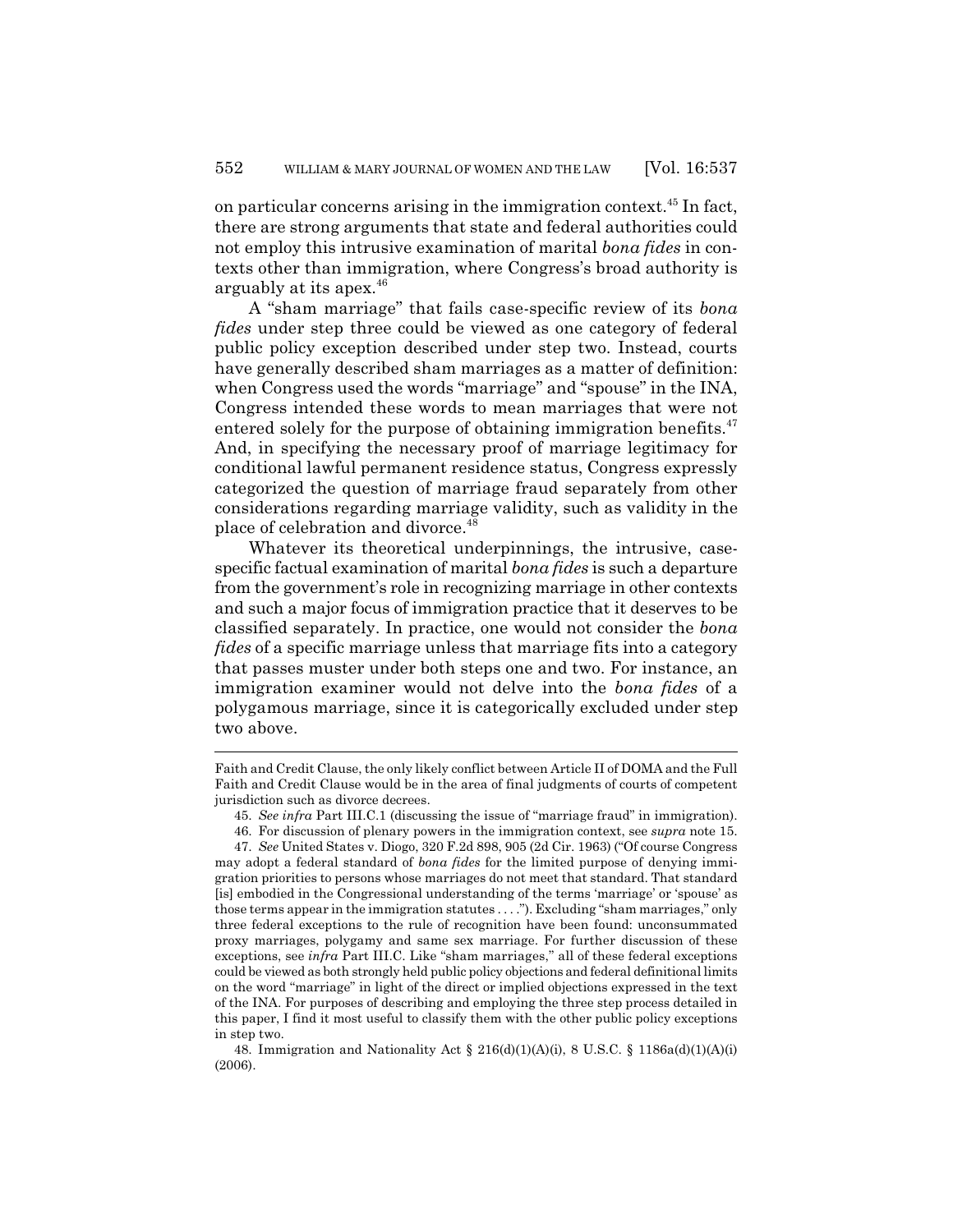Although it first points out how these three steps work together, this article focuses mainly on step two, delineating the contours of those exceptional situations in which U.S. immigration law refuses to recognize legally valid marriages due to strongly held public policy objections. It is important to remember throughout this discussion, however, that these situations are merely exceptions to the overriding federal public policy favoring recognition of marriages that are valid where celebrated.

#### *B. The Rules for Assessing Whether Public Policy Warrants an Exception to the General Rule Favoring Marriage Recognition*

For well over a century, courts and immigration authorities have recognized the general rule that marriages, valid in the country or state where celebrated, are valid everywhere.<sup>49</sup> In 1986, Congress codified that rule in the context of conditional marriage-based immigration benefits in the INA.<sup>50</sup> Neither the rule nor its recognized exceptions have changed greatly since the term "marriage" was first introduced in the INA. The exceptions depend either on the strongly held public policy of the state of domicile or on express federal public policies, such as the policies against polygamy and against unconsummated proxy marriages. $51$ 

## *1. Strong Public Policy Exceptions of a Couple's State of Domicile*

Even a marriage recognized as valid in the state or foreign country where it was celebrated may not be valid for immigration purposes if the couple's state of domicile, or intended domicile, has expressed a strong public policy objecting to the type of marriage in question.52 This exception echoes conflict of law rules, especially the

<sup>49.</sup> Patterson v. Gaines, 47 U.S. 550, 587 (1848); Devine v. Rodgers, 109 F. 886, 887 (E.D. Pa. 1901); *In re* Rodriguez-Cruz, 18 I. & N. Dec. 72, 73 (B.I.A. 1981); *In re* Freeman, 11 I. & N. Dec. 482, 483 (B.I.A. 1966); *In re* P---, 4 I. & N. Dec. 610, 613 (A.G. 1952; B.I.A. 1952). This rule also applies to divorce. Jahed v. Acri, 468 F.3d 230, 235 (4th Cir. 2006); *In re* Luna, 18 I. & N. Dec. 385, 386 (B.I.A. 1983).

<sup>50.</sup> Immigration and Nationality Act § 216(d)(1)(A)(i)(i), 8 U.S.C. § 1186a(d)(1)(A)(i)(i).

<sup>51.</sup> *See infra* Part III.B-C (discussing state and federal public policy exceptions to marriage validity).

<sup>52.</sup> *See infra* Part III.B (discussing state public policy exceptions). This has been a particular focus in the context of spouses who evade marriage requirements in their state of domicile by traveling to another state or country for the sole purpose of avoiding the state law. *See, e.g.*, *In re* Zappia, 12 I. & N. Dec. 439, 439-40 (B.I.A. 1967) (refusing to recognize the marriage of second cousins in South Carolina, since the couple's trip to South Carolina was solely for the purpose of evading Wisconsin's criminal incest law); *In re* M---, 3 I. & N. Dec. 465, 466 (B.I.A. 1948) (finding no intentional evasion of Illinois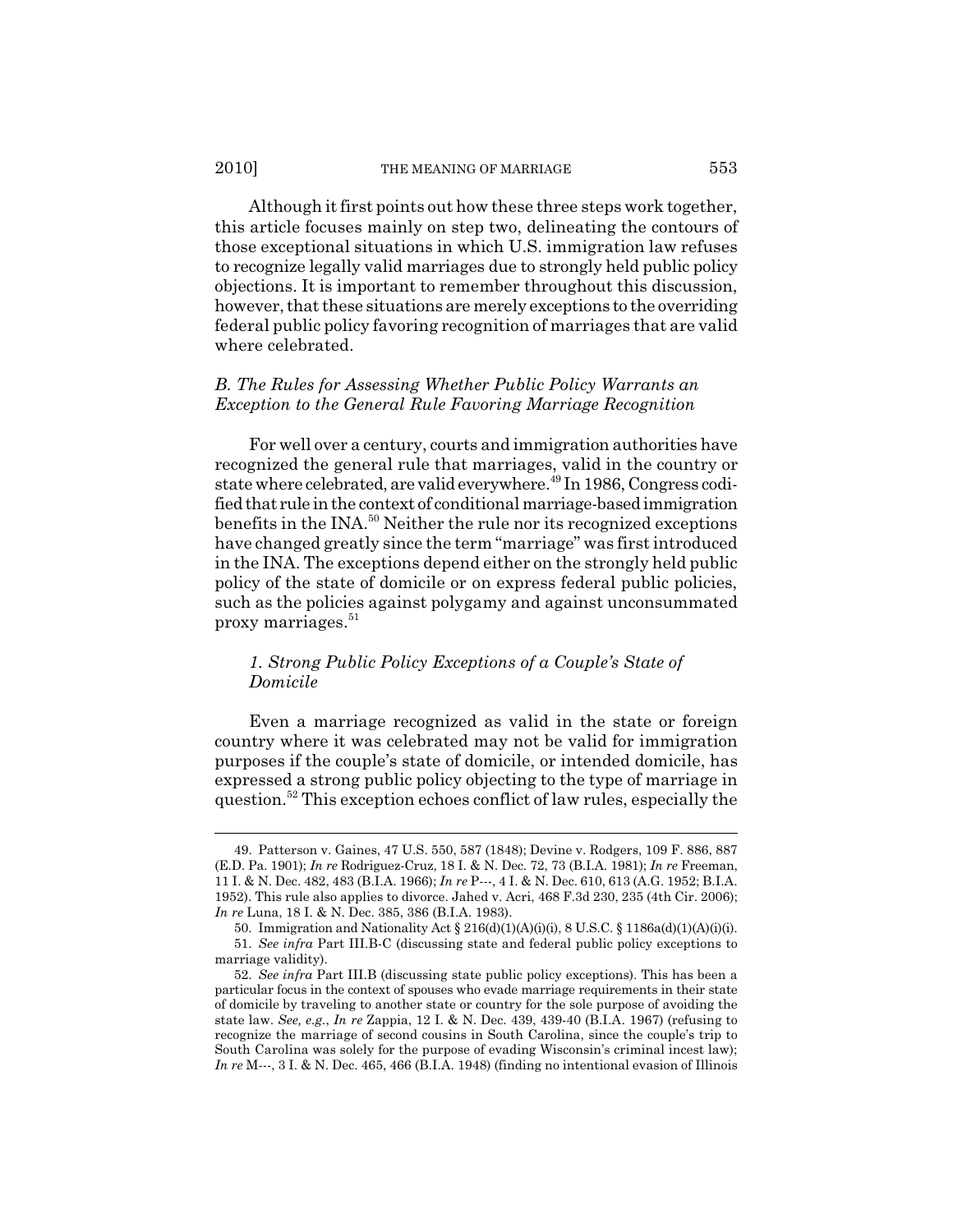Supreme Court's construction of the Full Faith and Credit Clause of Article IV, Section 1 of the U.S. Constitution.<sup>53</sup> For instance, a policy exception must generally be expressed in a written statute before it will be recognized as an exception to the general rule of recognition.<sup>54</sup> There are some major differences, however. For instance, the requirements for a sufficiently strong state policy objection appear to be greater in the area of immigration law than under the Full Faith and Credit Clause.<sup>55</sup>

The earliest immigration cases recognizing state public policy objections to marriage, anti-miscegenation (biracial relationships) and consanguinity (relationships between close relatives), demonstrated a refusal to recognize marriages when the state of domicile expressly and specifically criminalized cohabitation by the couple or evasion of the state's law to marry in another state and return to live in that domicile.<sup>56</sup> This is still the rule with regard to consanguinity.<sup>57</sup> It is not enough that the state of domicile has clearly expressed its refusal to recognize an uncle-niece marriage.<sup>58</sup> If a state makes the

law); 1933 Attorney General Opinion, *supra* note 34, at 103-04 (focusing on a spouse's lack of intent to evade Virginia marriage law by marrying in Poland).

53. *See supra* notes 43-44 and accompanying text (discussing comity and the Full Faith and Credit clause).

56. *See infra* Part III.B (discussing state public policy exceptions to marriage validity).

Outside the context of evasion, research reveals no reported BIA case refusing to recognize a marriage validly celebrated in another state. Therefore, one might argue that states are more deferential to marriages entered into in their sister states than those celebrated in foreign countries. The BIA, however, has repeatedly stated its public policy exception test in language that does not distinguish between foreign and domestic marital jurisdictions, and it has applied that test in several cases, albeit without finding a state public policy objection sufficient to reject another state's marriage. *See, e.g.*, *In re* Hirabayashi, 10 I. & N. Dec. 722, 724 (B.I.A. 1964) (recognizing a Colorado marriage between second cousins domiciled in Illinois since the marriage was not criminal in that state); *In re* C---, 4 I. & N. Dec. 632, 637-38 (B.I.A. 1952) (recognizing a Rhode Island uncleniece marriage because there was no demonstration of a sufficiently strong Pennsylvania public policy criminalizing the underlying relationship).

<sup>54.</sup> Part III, *infra*, demonstrates this implicit requirement of express statutory language in the immigration context, with the exception of *Adams v. Howerton*, 673 F.2d 1036, 1039 (9th Cir. 1982), and *Kahn v. INS*, 36 F.3d 1412, 1414 (9th Cir. 1994). Outside of that context, Justice Brandeis's majority opinion for the U.S. Supreme Court in *Loughran v. Loughran* explained that "[m]arriages, not polygamous or incestuous, or otherwise declared void by statute, will, if valid by the law of the State where entered into, be recognized as valid in every other jurisdiction." 292 U.S. 216, 223 (1934) (citing Meister v. Moore, 96 U.S. 76, 78 (1877), and Travers v. Reinhardt, 205 U.S. 423, 440 (1907)). Justice Brandeis continued to explain, in the context of state prohibitions of remarriage after divorce, that "[t]he mere statutory prohibition by the State of the domicile . . . is given only territorial effect. Such a statute does not invalidate a marriage solemnized in another State in conformity with the laws thereof." *Id.* at 223.

<sup>55.</sup> *See infra* Part III.B.2 (discussing consanguinity).

<sup>57.</sup> *See infra* Part III.B.2 (discussing consanguinity).

<sup>58.</sup> *See infra* notes 154-155 and accompanying text (stating that criminal liability has generally been necessary to find a strong enough public policy exception to warrant invalidation of a marriage that was valid where celebrated).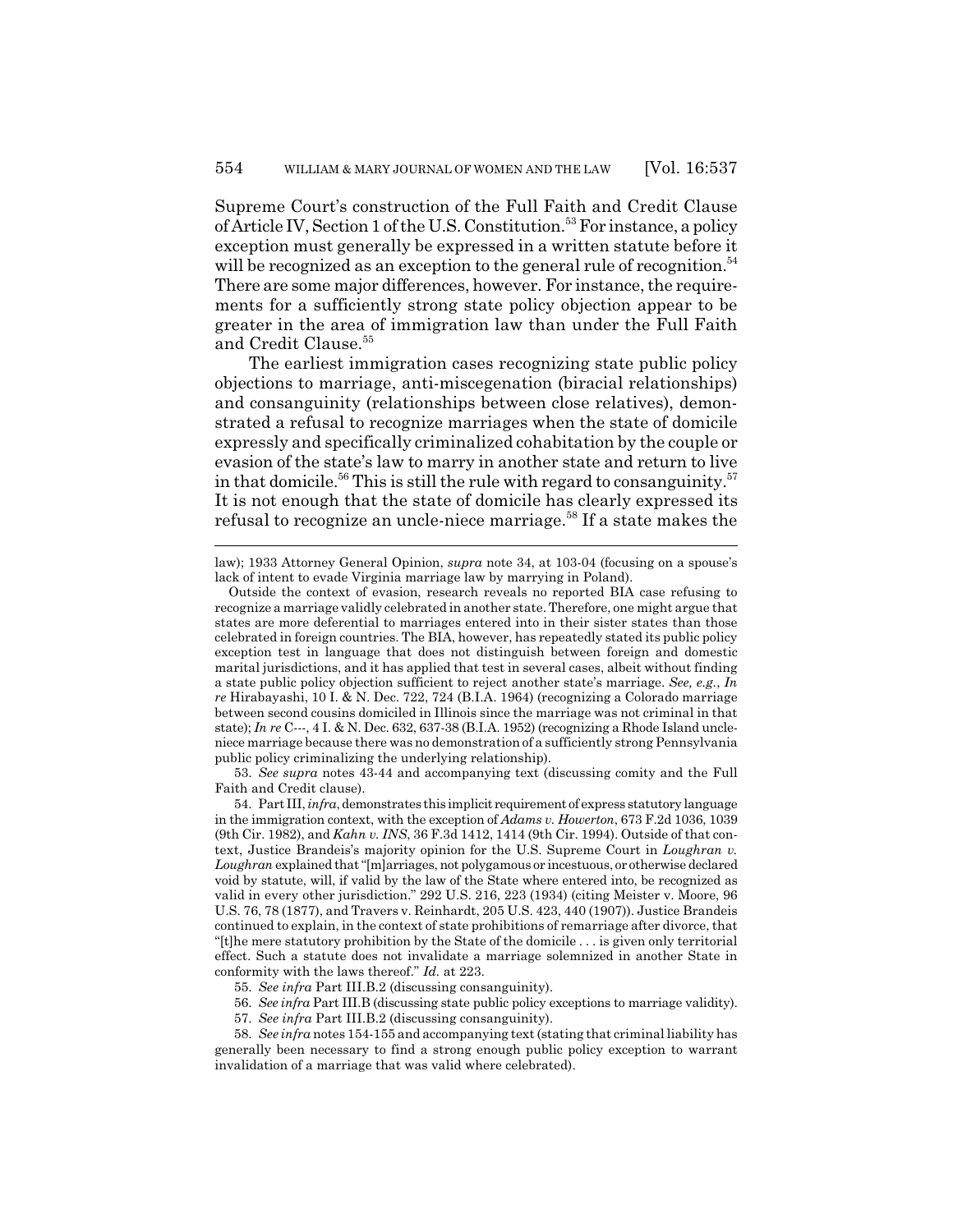consanguineous relationship underlying that marriage a crime, it demonstrates a sufficiently strong public policy, at least if the law is enforced.59

Marriages to which a state of domicile objects on the basis of a spouse's age or gender reassignment have been recognized in all reported BIA cases when they were valid in the state where celebrated. $60$ Age of consent cases raise a unique standard, distinguishing between marriages that are void *ab initio* where celebrated and those merely voidable if the minor spouse acts to negate it before reaching the age of majority.61 Transgender cases focus on determining whether state law views a marriage as one between opposite or same sex spouses, i.e., whether DOMA applies.<sup>62</sup>

## *2. Federal Immigration Policy Exceptions to Marriage Recognition*

The BIA, immigration officials, and most federal courts agree that Congress has the authority to define the terms "marriage" and "spouse" for immigration purposes, and they have recognized exceptions to the general rule of marriage recognition in the very limited areas where Congress has expressly demonstrated a relevant exclusionary public policy. Absent a clear expression of legislative intent, however, these authorities generally appear to view the primary intent of Congress to be continued deference to the traditional state authority to regulate marital status.

In two cases over a thirty year period, *Adams v. Howerton*<sup>63</sup> and *Kahn v. INS*,<sup>64</sup> the Ninth Circuit Court of Appeals appeared to be searching for new federal definitions of "marriage" and "family," distinct from either state family law or express statutory language. The BIA, other courts, and even some Ninth Circuit judges have not been willing to assume that Congress was silently redefining the terms "marriage" and "spouse" when it used them, without comment in the INA. In spite of its sporadic quest for federally defined family status, even the Ninth Circuit majority has failed to recognize a federal exception to the general rule of marriage recognition except in

<sup>59.</sup> *See infra* notes 154-155 and accompanying text (discussing criminal liability as a basis for public policy exception to marriage validity).

<sup>60.</sup> *See infra* Part III.B.3-4 (discussing age-of-consent requirements and marriage that involves a transgender spouse).

<sup>61.</sup> *See infra* Part III.B.3 (discussing age-of-consent requirements as a public policy exception).

<sup>62.</sup> *See infra* Part III.B.4 (discussing marriage involving a transgender spouse as a public policy exception).

<sup>63. 673</sup> F.2d 1036 (9th Cir. 1982).

<sup>64. 36</sup> F.3d 1412 (9th Cir. 1994).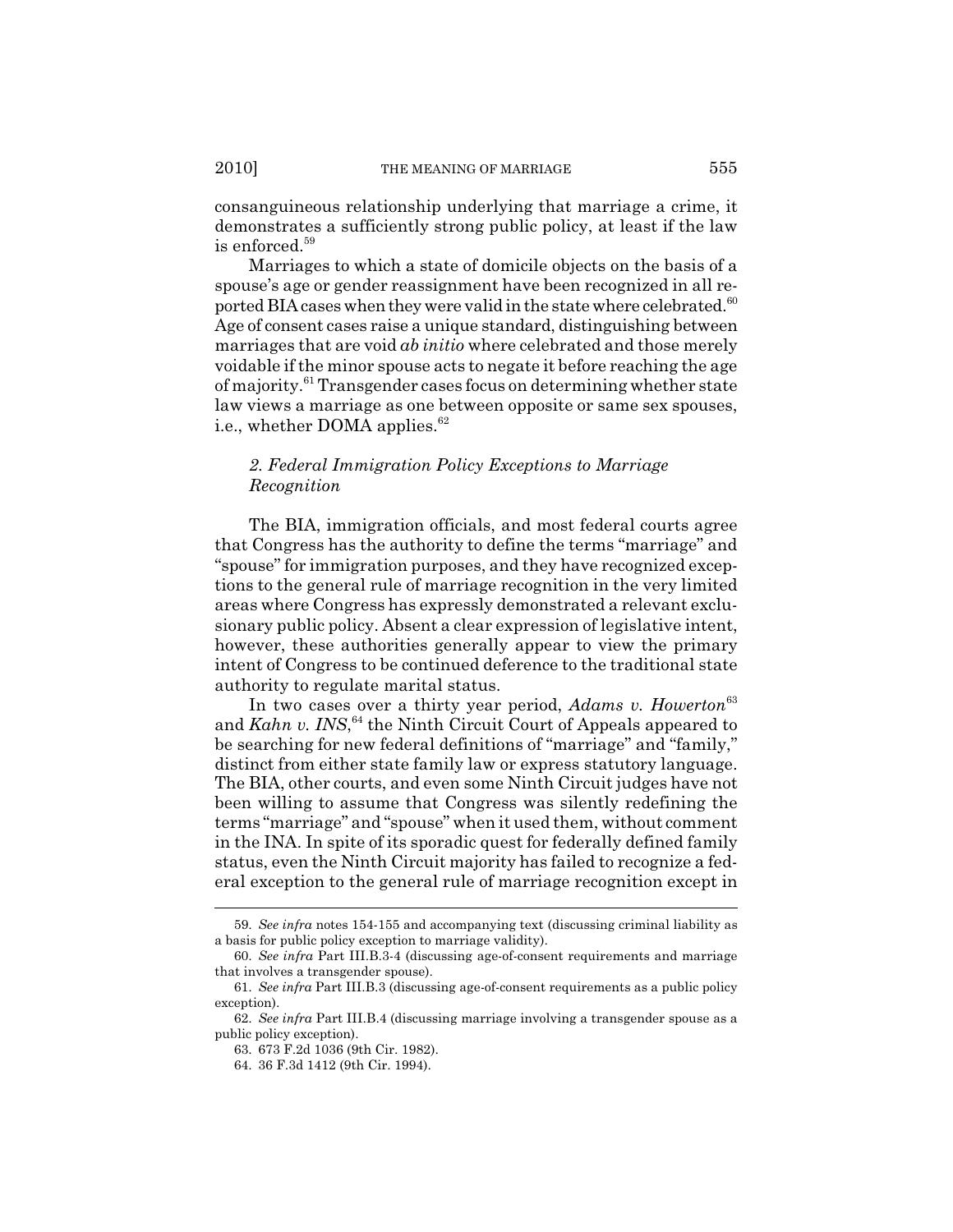cases that involved a relevant, express statutory expression of federal public policy.

## *C. Federal Law Frequently Relies on State Law to Determine Status Within State Purview*

Immigration is not the only subject area that relies on state law to determine status under federal law, particularly family status. United States Supreme Court and courts of appeals opinions constructing other federal statutes have also relied on state law to determine whether someone is "married" or not for purposes of federal law, where that marriage is not specifically defined in the relevant federal statute. For instance, in the context of federal copyright law, the Supreme Court found that:

The scope of a federal right is, of course, a federal question, but that does not mean that its content is not to be determined by state, rather than federal law. This is especially true where a statute deals with a familial relationship; there is no federal law of domestic relations, which is primarily a matter of state concern.<sup>65</sup>

This federal reliance on state law concepts and status has been widely recognized, especially in regard to matters of particular state concern, such as family law.66 In fact, in a heated dissent in *Kahn v.*

<sup>65.</sup> De Sylva v. Ballentine, 351 U.S. 570, 580 (1956) (citations omitted) (focusing on state domestic law to determine whether a child was "legitimate" and, therefore, covered by the term "children" under federal copyright law). *De Sylva* also implies that the federal government might not properly rely on a state law that is "entirely strange to those familiar with [a term's] ordinary usage, but at least to the extent that there are permissible variations in the ordinary concept of 'children' we deem state law controlling." *Id.* at 581. A gender-neutral definition of marriage that is recognized in at least nine states, the District of Columbia, nine foreign countries, and Merriam Webster's dictionary, is arguably far from "entirely strange" to those familiar with the term. Interestingly, unlike the Ninth Circuit in *Adams*, the Supreme Court majority in *De Sylva* did not attempt to discern the intent of Congress, absent any express provision indicating a desire to depart from state law definitions in the area of family law.

<sup>66.</sup> Federal courts have long recognized family law as a matter of almost exclusive state jurisdiction. *See* United States v. Lopez, 514 U.S. 549, 564, 624 (1995) (Chief Justice Rehnquist, for the Court, and Justice Breyer, in dissent, both seem to agree that marriage regulation is a matter of state, not federal, authority); Sosna v. Iowa, 419 U.S. 393, 404 (1975) (upholding a residence requirement for divorce under the Due Process Clause of the Fourteenth Amendment and explaining that domestic relations is "an area that has long been regarded as a virtually exclusive province of the States. Cases decided by this Court over a period of more than a century bear witness to this historical fact"); Ohio *ex. rel.* Popovici v. Agler, 280 U.S. 379, 382-83 (1930) (refusing to decide a suit for divorce against the Vice-Consul of Romania under the Supreme Court's original jurisdiction under Article III, Section 2 of the Constitution "in all Cases affecting Ambassadors, other public Ministers and Consuls" because "the whole subject of the domestic relations of husband and wife . . . belongs to the laws of the States and not to the laws of the United States" (quoting *In re Burrus*, 136 U.S. 586, 593-94 (1890)); N. Securities Co. v. United States, 193 U.S. 197, 402 (1904) (Holmes, C.J., dissenting) ("Commerce depends upon population,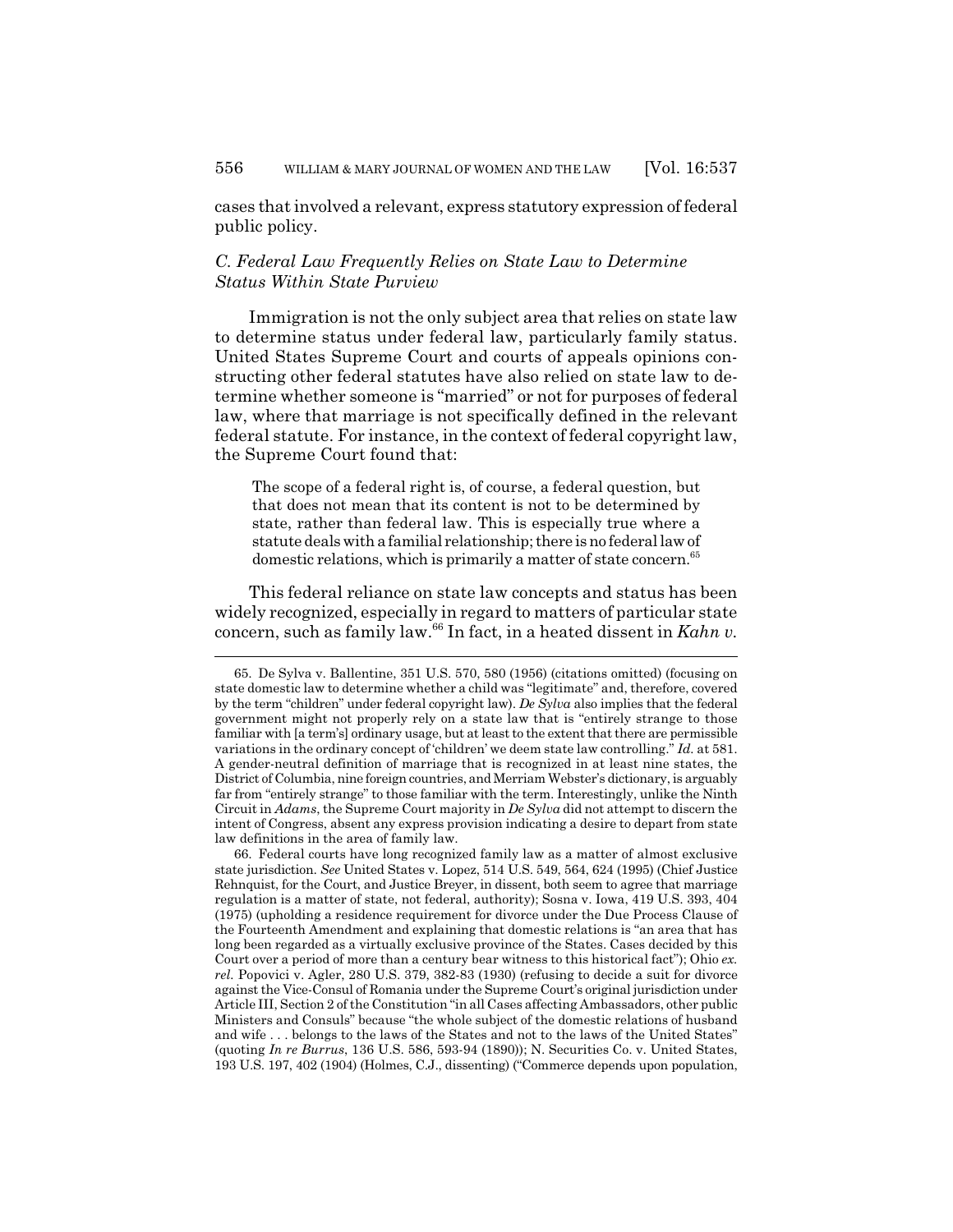*INS*, Circuit Judge Kozinski pointed out that "federal law virtually always relies on state law to define personal and family relationships." 67 For example, federal bankruptcy law relies on state concepts of property rights.68 Federal criminal law looks to the nature of state convictions to determine whether a federal law against possession of a firearm by a felon is triggered. $69$  Federal authorities also frequently rely on state crimes as predicates for RICO offenses.<sup>70</sup> Most relevantly, state definitions of marriage are generally used to determine federal issues related to taxation,  $\frac{71}{1}$  social security,  $\frac{72}{1}$  or copyright law.<sup>73</sup> As demonstrated in the following Part, this has also been the prevailing rule throughout the history of U.S. immigration laws referencing "marriage" and "spouse."

## III. ANALYZING WHETHER A MARRIAGE IS A "MARRIAGE" UNDER THE INA

Section 101 of the INA is appropriately entitled "Definitions."<sup>74</sup> In subsection (a) alone, it sets forth the definitions for well over fifty

67. Kahn v. INS, 36 F.3d 1412, 1416 (9th Cir. 1994) (Kozinski, J., dissenting).

68. *Id.* (quoting Butner v. United States, 440 U.S. 48, 54 (1979)) ("Congress has generally left the determination of property rights in the assets of a bankrupt's estate to state law."); Barnhill v. Johnson, 503 U.S. 393, 398 (1992) ("In the absence of any controlling federal law, 'property' and 'interests in property' are creatures of state law.").

but Congress could not, on that ground, undertake to regulate marriage and divorce."); Simms v. Simms, 175 U.S. 162, 167 (1899) ("Within the States of the Union, the whole subject of the domestic relations . . . belongs to the laws of the State, and not to the laws of the United States." (citing *In re Burrus*, 136 U.S. at 593-94)); *In re Burrus*, 136 U.S. at 593-94 ("The whole subject of the domestic relations of husband and wife, parent and child, belongs to the laws of the States and not to the laws of the United States."); Pennoyer v. Neff, 95 U.S. 714, 734-35 (1877) ("The State . . . has absolute right to prescribe the conditions upon which the marriage relation between its own citizens shall be created, and the causes for which it may be dissolved."). *But see* Cleveland v. United States, 329 U.S. 14, 19 (1946) (finding that the federal Mann Act constitutionally criminalizes polygamy under Congress's commerce clause authority).

<sup>69.</sup> *Kahn*, 36 F.3d at 1417 (Kozinski, J., dissenting) (citing United States v. Meeks, 987 F.2d 575,577 (9th Cir. 1993) and United States v. Frushon, 10 F.3d 663, 665-66 (9th Cir. 1993)).

<sup>70.</sup> *Id.* (citing United States v. Freeman, 6 F.3d 586, 596 (9th Cir. 1993) ("reviewing RICO conviction that was based in part on 'predicate state law bribery crimes' ") and *Meeks*, 987 F.2d at 577 (Missouri burglary offense defined a felon for purposes of federal law prohibiting firearms possession)).

<sup>71.</sup> *Id.*; *see also* United States v. Mitchell, 403 U.S. 190, 197 (1971) (citation omitted) ("[W]ith respect to community income . . . federal income tax liability follows ownership. In the determination of ownership, state law controls."); Poe v. Seaborn, 282 U.S. 101, 117-18 (1930) (citation omitted) ("[D]ifferences of state law, which may bring a person within or without the category designated by Congress as taxable, may not be read into the Revenue Act to spell out a lack of uniformity.").

<sup>72.</sup> *Kahn*, 36 F.3d at 1417 (Kozinski, J., dissenting) (noting that "social security benefits often hinge on marital status" as defined by state law) (citing Califano v. Jobst, 434 U.S. 47, 52-53 n.8 (1977) and Purganan v. Schweiker, 665 F.2d 269, 271 (9th Cir. 1982)).

<sup>73.</sup> De Sylva v. Ballentine, 351 U.S. 570, 580 (1956).

<sup>74.</sup> Immigration and Nationality Act § 101, 8 U.S.C. § 1101 (2006).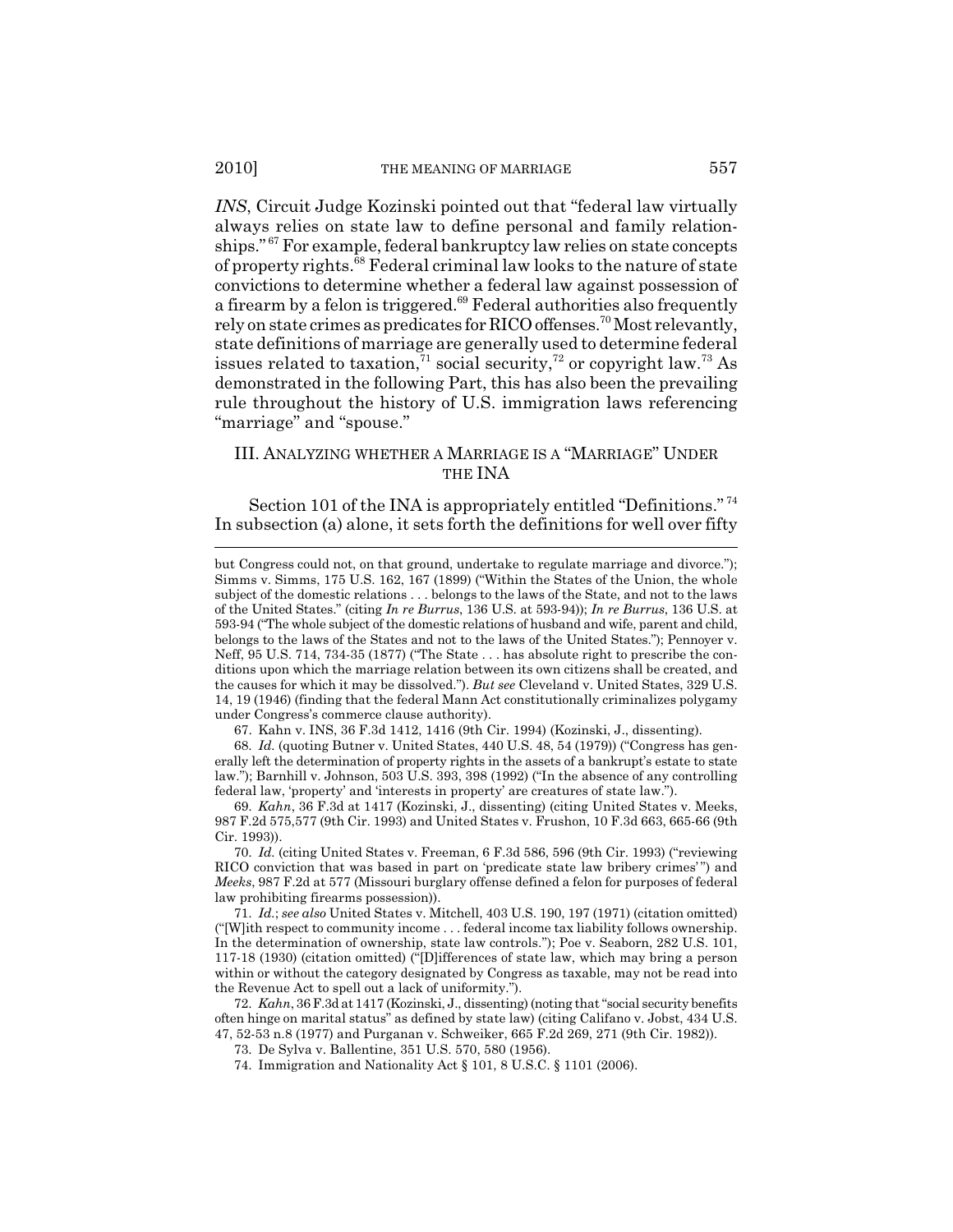terms used throughout the Act. Subsection (b) includes two subsubsections, seven subdivisions of those sub-subsections, and numerous more detailed sub-subdivisions, elaborating on the meaning of the word "child."<sup>75</sup> In contrast, the only definition of the words "spouse" and "marriage" in section 101, or anywhere else in the INA, is found at section 101(a)(35), which states, in its entirety: "The term 'spouse', 'wife', or 'husband' does not include a spouse, wife, or husband by reason of any marriage ceremony where the contracting parties thereto are not physically present in the presence of each other, unless the marriage shall have been consummated." <sup>76</sup>

Although the INA does not generally define the terms "marriage" and "spouse," it does now expressly require an attestation that a marriage was valid where celebrated.77 This codifies the longtime rule underlying step one of the test for marriage recognition described in Part II above. This rare provision relating to marriage validity under the INA lends support to the argument that the overriding congressional intent with regard to marriage recognition in the INA is continued deference to the states and, particularly, the rules of the place where the marriage was celebrated. It also implies congressional approval of the traditional presumption of universal validity of marriages valid where celebrated.

While offering no general definition of "marriage," the INA does expressly set out certain evidentiary requirements related to marriage *bona fides*. For instance, it requires applicants for marriagebased conditional permanent residence to provide a "[s]tatement of proper marriage," including an assurance that the marriage "was not entered into for the purpose of procuring an alien's admission as an immigrant; and [that] . . . no fee or other consideration was given . . . for the filing."<sup>78</sup>

The level of detail in the definition of other terms and the specific enumeration of evidence of marital *bona fides* demonstrates that Congress did not simply forget to delve into the traditional state area of family law to create a separate federal definition of marriage. The express language requiring an attestation that the marriage was valid where celebrated evidences both the importance of this factor and congressional deference to the marriage law of jurisdictions that have general competence in that area, states and foreign nations.

There have been well over 100 recorded appeals of disputes regarding the meaning of "marriage" and "spouse" under U.S. immigration

<sup>75.</sup> Immigration and Nationality Act § 101(b)(1)-(2), 8 U.S.C. § 1101(b)(1)-(2).

<sup>76.</sup> Immigration and Nationality Act § 101(a)(35), 8 U.S.C. § 1101(a)(35).

<sup>77.</sup> Immigration and Nationality Act § 216(d)(1)(A)(i)(i), 8 U.S.C. § 1186a(d)(1)(A)(i)(i).

<sup>78.</sup> Immigration and Nationality Act § 216(d)(1)(A), 8 U.S.C. § 1186a(d)(1)(A) (internal numerals omitted).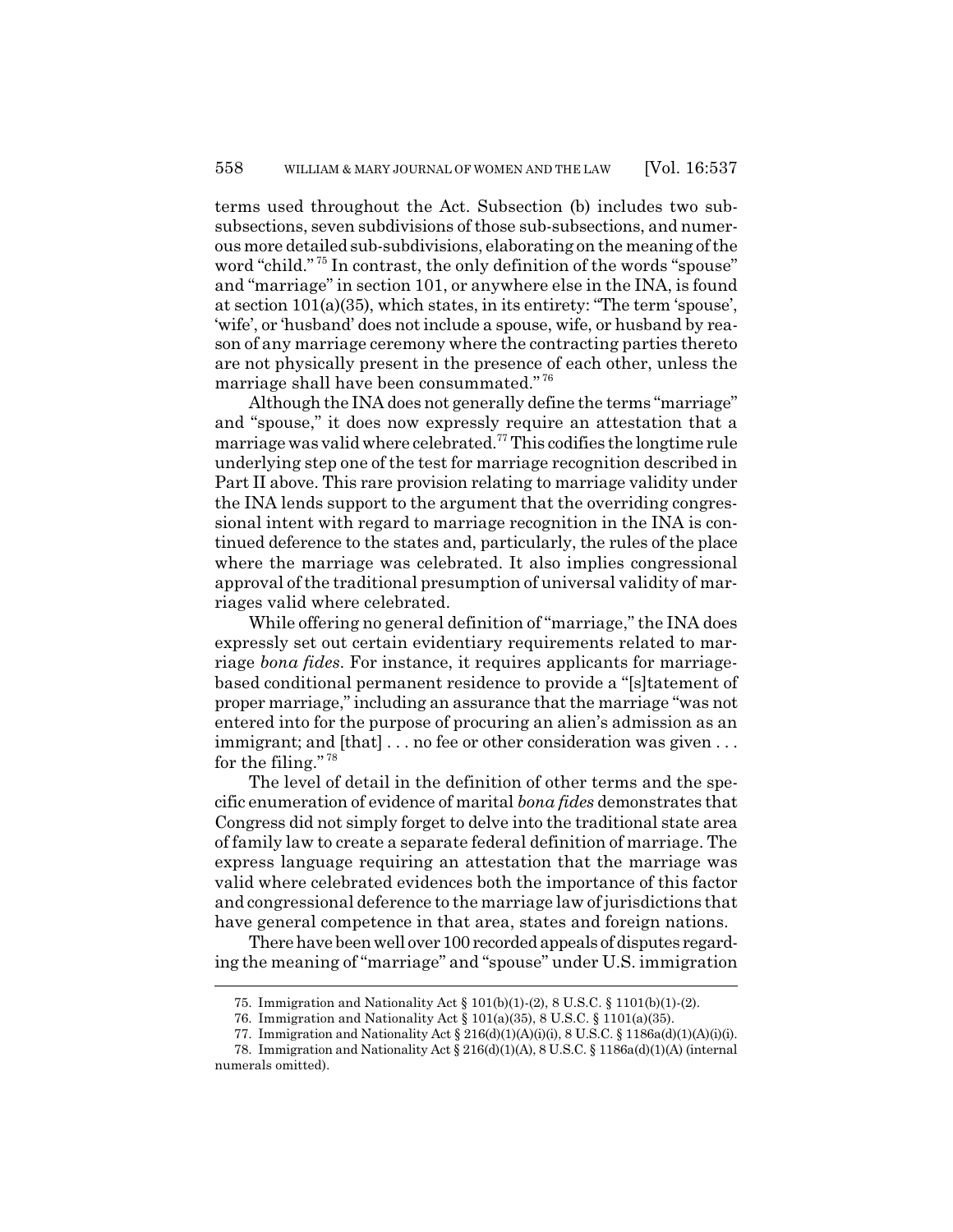#### 2010] THE MEANING OF MARRIAGE 559

law since those terms became the basis for quota preferences for the spouses of U.S. citizens in 1924.79 For this reason, it seems extremely unlikely that Congress assumed it was using a clear term when it failed to define "marriage," as it amended and redrafted that immigration law well over 100 times since  $1924$ .<sup>80</sup> Congress was likely aware of the inter-jurisdictional conflicts, and its silence demonstrated an unwillingness to resolve them by creating a general federal definition of "marriage." Therefore, the BIA and most federal courts have wisely focused on state law in determining whether a "marriage" is valid for immigration purposes.<sup>81</sup> As the BIA recently observed, while "the ultimate issue of the validity of a marriage for immigration purposes is one of Federal law, that law has, from the inception of our nation, recognized that the regulation of marriage is almost exclusively a State matter." <sup>82</sup>

## *A. The General Rule: Marriages Valid Where "Celebrated" are Valid Everywhere*

Generally, a marriage valid where celebrated is valid everywhere. This principle is well settled under both conflict of law rules and immigration law.83 The BIA has explained that this rule of recognition was developed because "[i]nfinite mischief and confusion would ensue with respect to legitimacy, succession, and other rights if the

<sup>79.</sup> A simple Lexis search for "immediate relatives and spouse and marriage and INA" revealed 117 cases in the database of Federal Immigration Cases and Agency Decisions. The Immigration Act of 1924 incorporated the first adoption of quota limitations for foreign nationals who were not excluded under specific racist limitations like the Chinese Exclusion Acts. U.S. CITIZENSHIP & IMMIGRATION SERV., LEGISLATION FROM 1910-1940, http://www.uscis.gov/files/nativedocuments/Legislation%20from%201901-1940 .pdf (last visited Apr. 7, 2010). The Immigration Act of 1924 was largely rethought and reformulated in 1952, 1965, and 1990, without defining the omnipresent terms "marriage" and "spouse." *See* U.S. Citizenship & Immigration Serv., Immigration Legal History, Historical Immigration and Naturalization Legislation, http://www.uscis.gov (search U.S. Citizenship and Immigration Services website for "Historical Immigration Legislation"; then follow "Historical Immigration and Naturalization Legislation" hyperlink under "Search Results") (last visited Apr. 7, 2010) [hereinafter Immigration Legal History] (providing links to PDF documents that describe these reformulations).

<sup>80.</sup> Immigration Legal History, *supra* note 79 (providing links to PDF documents that briefly describe each of these legislative changes).

<sup>81.</sup> Only the two Ninth Circuit opinions discussed in Part IV, *infra*, have implied that "marriage" under the INA has an independent federal definition.

<sup>82.</sup> *See In re* Lovo-Lara, 23 I. & N. Dec. 746, 751 (B.I.A. 2005) (recognizing the marriage of a man to a transsexual woman under the INA, since it was recognized as a valid heterosexual marriage under state law).

<sup>83.</sup> Patterson v. Gaines, 47 U.S. 550, 587-89 (1848) (citing Phillips v. Gregg, 10 Watts 158, 168 (1840) and Lacon v. Higgins, 3 Stark. 178, 171 Eng. Rep. 813 (1822)); Jahed v. Acri, 468 F.3d 230, 235 (4th Cir. 2006) (citation omitted); *In re* Luna, 18 I. & N. Dec. 385, 386 (B.I.A. 1983).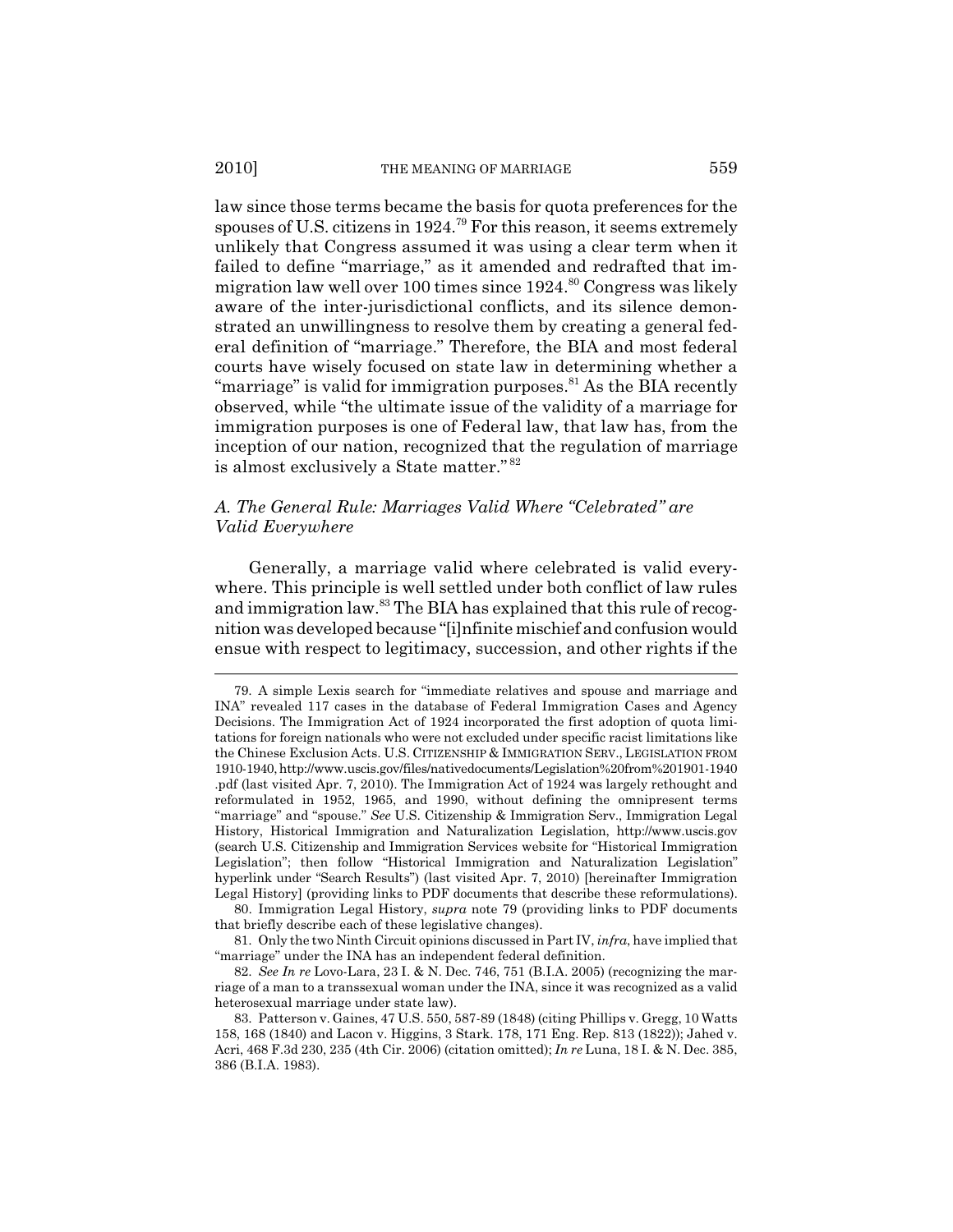validity of the marriage contract were not to be tested by the laws of the country where it was made." <sup>84</sup>

The BIA apparently follows this general rule no matter how unfriendly the country or how illegitimate the legal system. For instance, two BIA cases soon after World War II carefully examined "the Hitler discriminatory legislation concerning interracial marriages" to determine the validity of "marriages" for U.S. immigration purposes.85 The Board based its decisions on the "Hitler Law" regarding marriage and divorce even though the divorce in one case was coerced by Gestapo torture.<sup>86</sup>

## *1. Meeting Procedural Marriage Requirements*

In most cases, a married couple followed the law in the jurisdiction where it was married, and it merely needs to document that process for U.S. immigration officials.87 Marriage laws do vary widely around the globe, however, and there have been some disputes in U.S. immigration forums regarding the sufficiency of certain ceremonies or procedures in a foreign or U.S. state jurisdiction.<sup>88</sup>

While the very different ceremonial requirements of foreign or state marriage regimes vary greatly, most BIA cases rely entirely on whether the marriage is recognized under the law of the jurisdiction where it was celebrated. Following this rule, the Board has recognized a marriage in Macao ("Portuguese China") by Chinese ceremonial custom even though the husband was so confused about that marriage's validity that he indicated to U.S. immigration officials that he was single when he subsequently entered the United States.<sup>89</sup> The Board has recognized religious ceremonies in countries where they are legally valid,<sup>90</sup> and has generally refused to recognize these ceremonies if they were not valid where celebrated.<sup>91</sup>

91. Validity of Iranian Mosque Marriages Performed in Turkey, Op. INS Gen. Couns.

<sup>84.</sup> *In re* C---, 4 I. & N. Dec. 632, 636 (B.I.A. 1952) (citing 2 KENT'S COMMENTARIES 92).

<sup>85.</sup> *In re* M---, 3 I. & N. Dec. 850, 851-52, 855-56 (B.I.A. 1950); *In re* P--- & S---, 5 I. & N. Dec. 1, 4-5 (B.I.A. 1947).

<sup>86.</sup> *In re* P--- and S---, 5 I. & N. Dec. at 1-3.

<sup>87.</sup> *See, e.g.*, U.S. DEP'T OF STATE, 9 FOREIGN AFF. MANUAL: VISAS, 40.1 NOTES 1.1(c) (2009), *available at* http://www.state.gov/documents/organization/86920.pdf ("The underlying principle in determining the validity of the marriage is that the law of the place of marriage celebration controls. If the law is complied with and the marriage is recognized, then the marriage is deemed to be valid for immigration purposes.").

<sup>88.</sup> *In re* L---, 7 I. & N. Dec. 587, 588-89 (B.I.A. 1957).

<sup>89.</sup> *Id.* at 588-90.

<sup>90.</sup> *See, e.g.*, *In re* Rice, 16 I. & N. Dec. 96, 97-98 (B.I.A. 1977) (concluding that although a marriage did not follow all the required procedures in the Philippines, it would have been valid there, so it is also valid for U.S. immigration purposes); *In re* Duran-Montoya, 10 I. & N. Dec. 767, 767-69 (B.I.A. 1963) (finding that a man was not "living in a husband and wife relationship" with the woman he married in Miami because of the continuing validity of his previous unregistered religious marriage, which was recognized as valid in Colombia).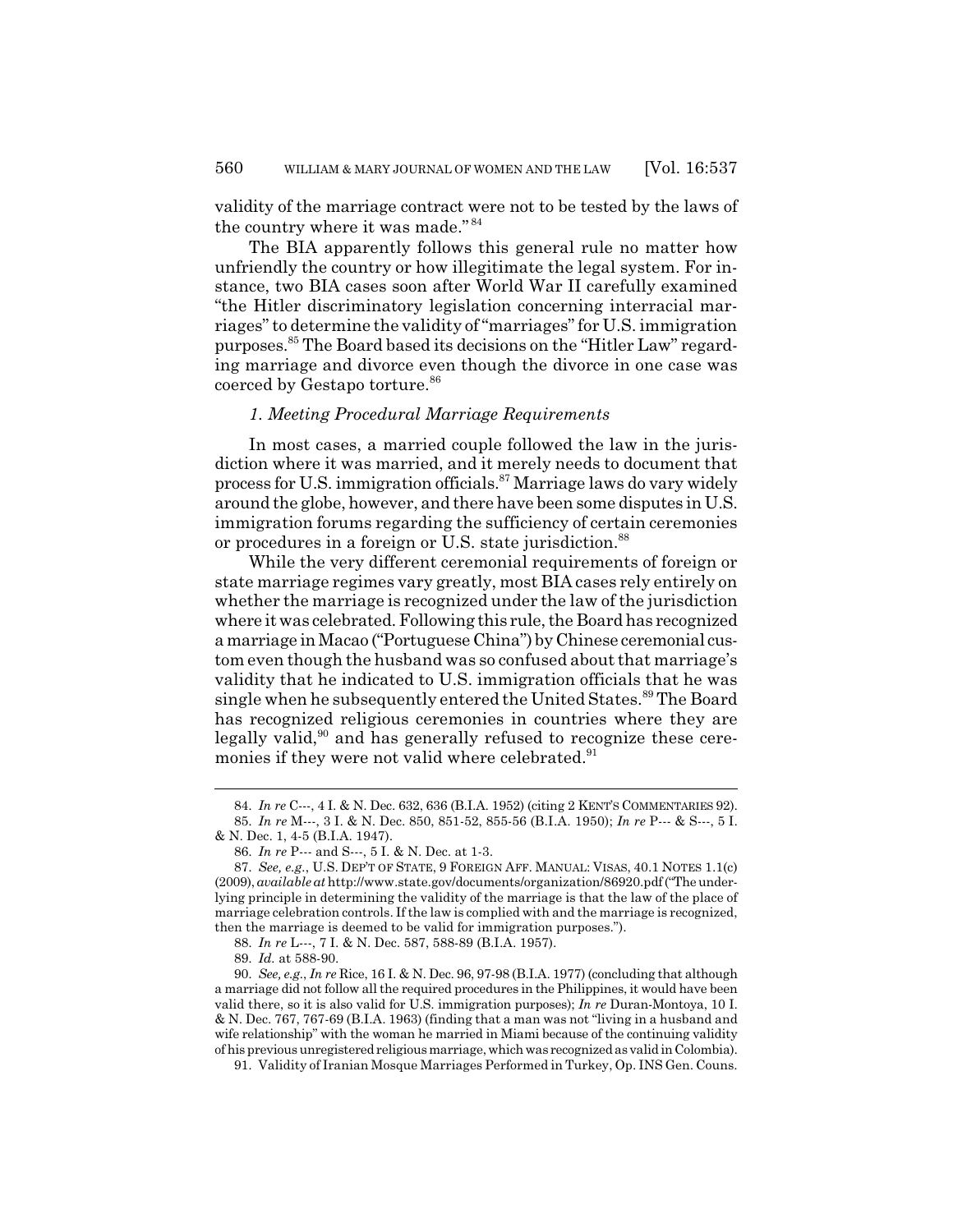In a few unusual instances, the Board has been willing to stray from its focus on the validity of a marriage where celebrated,  $92$  but these are rare and particularly compelling exceptions. For instance, the BIA has recognized the child of a foreign marriage as "legitimate" even though the couple did not fulfill all of the technical requirements of the jurisdiction in question. $93$  It has also recognized the validity of a religious ceremony that may not have been considered valid in Italy.94 In *In re Coletti*, the court apparently made an exception because the man was attempting to game the system by immigrating to the United States under the more favorable quota preference category for the "unmarried son" of a U.S. permanent resident after marrying his pregnant girlfriend in a Catholic religious ceremony in Italy.<sup>95</sup>

92. In *Kahn v. INS*, the Ninth Circuit also recognized the unmarried heterosexual partner of a U.S. citizen for purposes of waiver of deportation under INA § 212(c). 36 F.3d 1412, 1413-14, 1416 (9th Cir. 1994). The problem of that split decision and *Adams v. Howerton* are discussed in detail in Part IV *infra*.

93. *In re* K---, 7 I. & N. Dec. 492, 492-94 (B.I.A. 1957). In *In re K---*, the BIA recognized the legitimacy of the adult son of a couple who had an Orthodox Jewish wedding, even though there was evidence that the marriage was not recognized under the Italian civil law, since the couple entered their marriage in good faith under "the color of a marriage ceremony." *Id.* at 494. The Board explained that when the man "has always believed that his parents were lawfully married and that he was a legitimate child, I see no public advantage in making a search of the laws of some foreign state in order to prove that his parents were living in sin and that he is a bastard." *Id.* This case probably says more about the changing view of legitimacy in the latter half of the twentieth century than it does about the broader question of marital validity. *In re Coletti*, 11 I. & N. Dec. 551 (B.I.A. 1965), discussed the presumption in favor of validity in a line of religious marriage cases, tracing them to a 1933 opinion of the Solicitor of Labor (Labor was the federal department responsible for immigration at the time) dealing with the legitimacy of the children upon the same rationale later cited in *In re K---*. *In re Coletti*, 11 I. & N. Dec. at 556. In fact, in spite of the broadly accepted view that U.S. public policy opposes any recognition of polygamous marriages, there have also been cases recognizing the children of those marriages as "legitimate" for immigration purposes. *In re* Mahal, 12 I. & N. Dec. 409, 410 (B.I.A. 1967); *In re* B---S---, 6 I. & N. Dec. 305, 305, 308-09 (B.I.A. 1955).

94. *In re Coletti*, 11 I. & N. Dec. at 554-55.

95. *Id.* at 552. There was expert testimony that reporting the marriage under the civil law was "not merely a ministerial act but that the transcription ha[d] a constitutive effect." *Id.* The Board focused instead on the fact that the validity of the marriage under Italian law dated back to the time of the religious ceremony once it was recorded and on its conviction that:

<sup>91-58 (</sup>July 25, 1991) (finding that an Iranian mosque marriage performed in Turkey is not valid under the INA because it is not valid under Turkish law); *see also In re* Rodriguez-Cruz, 18 I. & N. Dec. 72, 73-74 (B.I.A. 1981) (refusing to recognize a religious marriage ceremony in Mexico because it was not performed in accordance with civil formalities); *In re* Lwin, 16 I. & N. Dec. 1, 2 (B.I.A. 1976) (refusing to recognize marriage where none was registered with the Registrar as required for Christians under the laws of Burma); *In re* Leon, 15 I. & N. Dec. 248, 248-49 (B.I.A. 1975) (refusing to recognize the legitimacy of a man born after his parents' religious ceremony but before they underwent a civil ceremony in Mexico, because the civil code of the State of Michoacán, Mexico, only recognized civil marriages, and distinguishing *In re Hernandez*, 14 I. & N. Dec. 608, 614-15 (B.I.A. 1973; A.G. 1974), because the common law marriage recognized in that case was valid in the State of Tamaulipas, Mexico).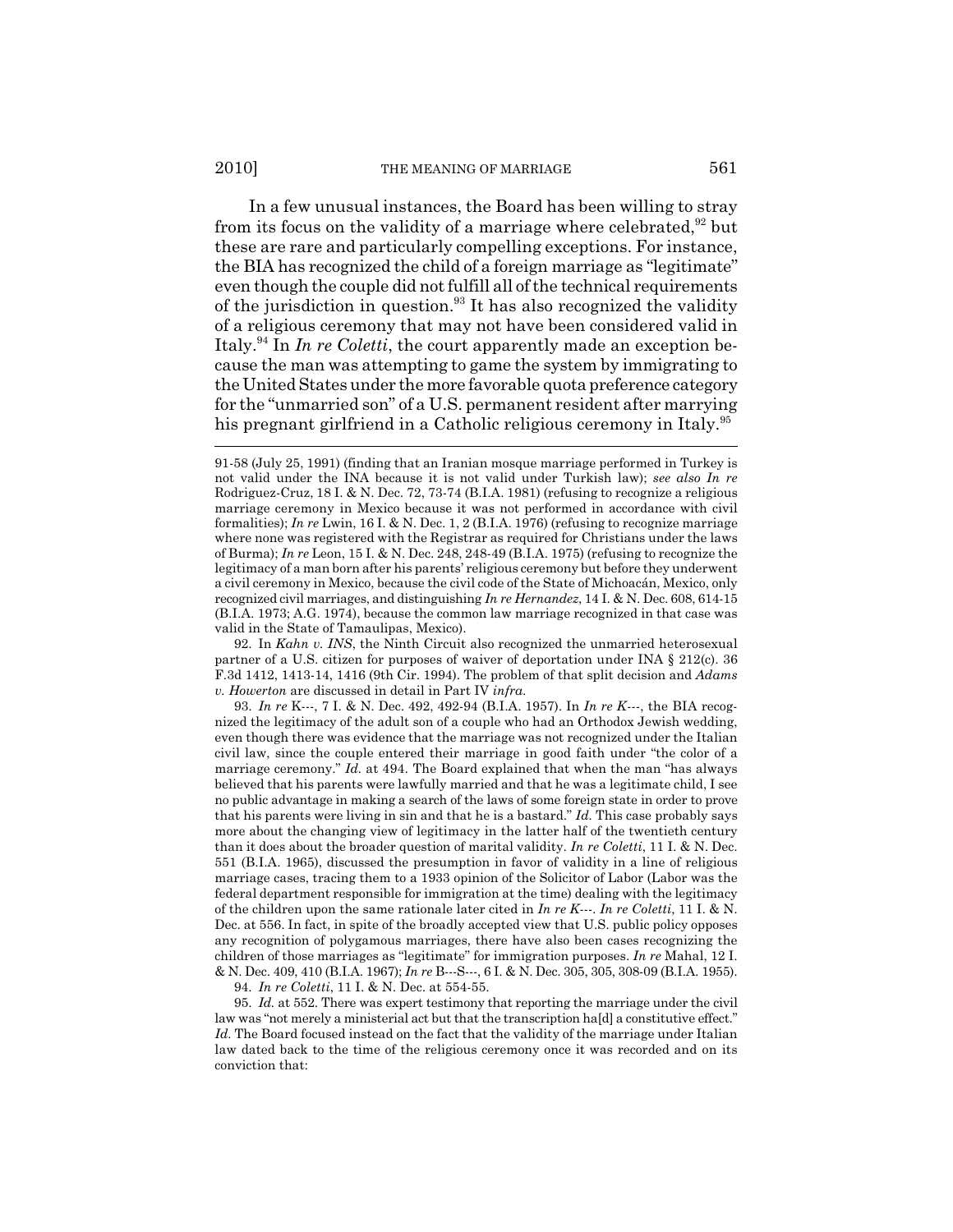Although it normally assesses the law of the place of marriage celebration *de novo*, the BIA has also "felt constrained" to recognize the final judgment of a U.S. state court with regard to the validity of a foreign marriage, even where the BIA had a "concern with the procedure used to establish the validity of [that] marriage." 96 Like many other aspects of federal recognition of marriages for immigration purposes, this opinion echoes federal Full Faith and Credit Clause jurisprudence.<sup>97</sup>

#### *2. Celebration Without a Ceremony: Common Law Marriage*

Despite the INA's and BIA's language about marital "celebration," so-called "common law" marriages (marriages based on cohabitation without an official ceremony or registration) are recognized under the INA so long as they were valid where the cohabitation took place.<sup>98</sup> As in other cases evaluating the validity of a marriage for immigration purposes, the focus is on the law of the state or country where the marriage allegedly occurred.99

*Id.* at 554.

97. *See supra* note 44 and accompanying text (discussing the Full Faith and Credit clause and the binding effect of final court judgments).

98. Common Law Marriage and Conditional Permanent Residence — Texas Declaration and Registration of Informal Marriage, Op. INS Gen. Couns. 95-8 (Aug. 26, 1995) [hereinafter 1995 Opinion on Common Law Marriage].

99. *Id.* (citing *In re* P---, 4 I. & N. Dec. 610, 614 (B.I.A. 1952; A.G. 1952)); *see, e.g.*, *In re* Schaad, 10 I. & N. Dec. 555 (B.I.A. 1964) (refusing to recognize a longtime cohabitating couple as married because the law of Hungary, where they had lived together does not recognize such relationships as common law marriages). *In re Schaad* presents some parallel considerations to a recognized same-sex civil union, domestic partnership, or other legally recognized, non-marital relationship. Long-term cohabiting partners were legally recognized for some purposes under Hungarian law, but the relationship was not recognized as a "marriage" with all of its legal consequences (e.g., such cohabitants were not treated like a spouse with regard to alimony or intestate inheritance). *Id.* at 558-59. Of course, one might distinguish U.S. civil unions or domestic partnerships from the legal cohabitants in *In re Schaad* on at least two grounds: (1) many non-marital same-sex regimes in the United States actually do entail all of the same state rights as marriage; and (2) the Hungarian couple in *In re Schaad* did actually have the choice of entering a fully recognized legal marriage.

Congress did not intend that the benefits of third preference status extended to unmarried sons or daughters who were regarded as part of the primary family unit, were to be easily circumvented by an alien who entered into a marriage relationship which because of some technicality of foreign law did not become formally final until after gaining status under the "unmarried son" visa category.

<sup>96.</sup> *In re* Kwan, 11 I. & N. Dec. 205, 206, 208 (B.I.A. 1965) (relying on a judgment of the Circuit Court of the State of Michigan to affirm the validity of a Venezuelan marriage under Michigan law despite the presence of a Chinese marriage certificate reflecting a prior purported marriage that had not been terminated, finding that "[t]he wisest course would be to accept at face value the marital status recognized in conformity with the laws of the state").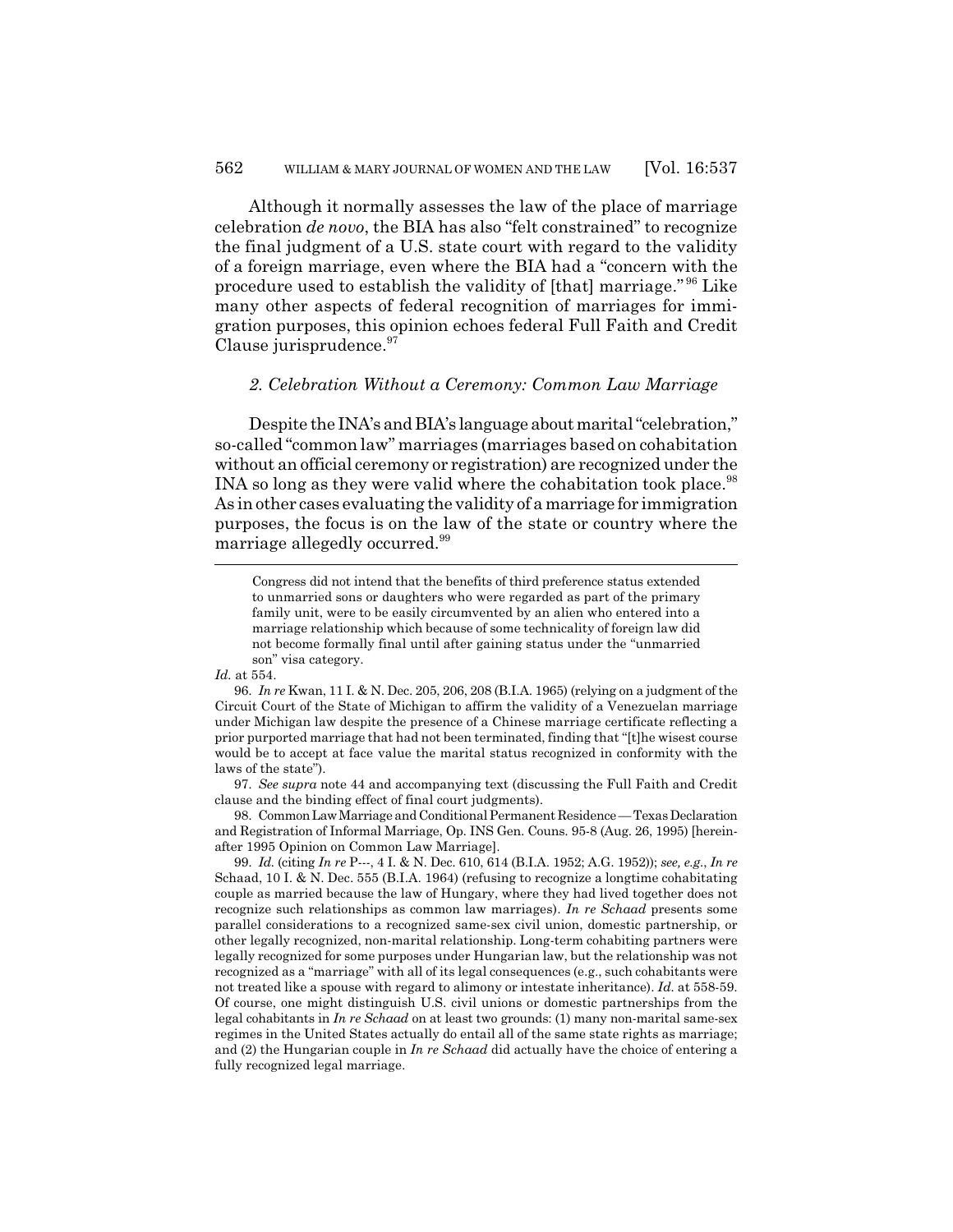In most marriage cases, there is little difficulty determining where a marriage was "celebrated." It is where a license was issued, where a ceremony occurred, or where the marriage was registered. In the case of "common law" marriage, the jurisdiction is also clear if the couple has only lived in one place throughout their entire relationship. It may be less obvious, however, if the couple has moved around over time.

If the relevant jurisdiction is a country or U.S. state that recognizes common law marriage and the couple met the requirements of that jurisdiction, the marriage will be recognized for immigration purposes.100 Immigration officials consider the validity of the marriage according to the specific requirements of the particular jurisdiction where it was allegedly contracted.<sup>101</sup> In addition, they apparently must limit their inquiry regarding the legal validity of the marriage to the standard of proof required by the relevant states.<sup>102</sup> Of course, this limitation restricts very little in practice, since officials still have broad discretion to examine additional evidence to determine that the marriage is a *bona fide* one, not a relationship contracted solely for the purpose of obtaining immigration benefits.<sup>103</sup>

103. *See infra* Part III.C.1 (discussing "marriage fraud" in the immigration context).

<sup>100. 1995</sup> Opinion on Common Law Marriage, *supra* note 98; *see also In re* Garcia, 16 I. & N. Dec. 623, 624 (B.I.A. 1978) (looking at specific requirements of Texas statutory and case law to determine that a common law marriage had not been established); *In re* A---E---, 4 I. & N. Dec. 405, 407-08 (B.I.A. 1951) (holding that a Mexican religious ceremony did not result in a valid marriage, but that a common law marriage, valid for immigration purposes, was later contracted in Texas, a state that recognizes common law marriage). This applies to both U.S. states and foreign countries, but the "spouses would bear the burden of proving that the relevant foreign law recognizes common law marriage." 1995 Opinion on Common Law Marriage, *supra* note 98, at n.1 (citation omitted).

<sup>101.</sup> *See, e.g.*, *In re* Garcia, 16 I. & N. Dec. 623, 624 (B.I.A. 1978) (looking to Texas case law for the "acid test" of common law marriage: whether the couple held themselves out to the public as married); *In re* Megalogenis, 10 I. & N. Dec. 609, 610-11 (B.I.A. 1964) (recognizing for immigration purposes the common law marriage of a couple, even though the couple had not cohabited or consummated the relationship, since these were not requirements under Pennsylvania law if a couple verbally contracted a common-law marriage); *In re* H---T---W---, 8 I. & N. Dec. 562 , 564 (B.I.A. 1960) (applying the test under New York case law to find that a cohabitating couple without the requisite mutuality of consent had not entered a common law marriage). In *In re Megalogenis*, the BIA clearly expressed the mandatory nature of its deference to state law in this regard, explaining, "[s]ince the law of the State of Pennsylvania Controls [sic] in this matter we have no alternative but to rule that the petitioner is the lawful wife of the beneficiary." *In re Megalogenis*, 10 I. & N. Dec. at 610-11.

<sup>102. 1995</sup> Opinion on Common Law Marriage, *supra* note 98; *see also In re* Carrubba, 11 I. & N. Dec. 914, 918 (B.I.A. 1966) (refusing to recognize a common law marriage when the evidence "falls far short of the standard set forth by the Ohio courts to establish such a marriage — *i.e.*, clear and convincing evidence"); *In re* F---, 5 I. & N. Dec. 163, 164, 166-67 (B.I.A. 1953) (finding a valid common law marriage under the law of New York, and relying on the presumption of validity established by such a marriage in New York, even in the absence of evidence of divorce in a prior English marriage; interestingly, the BIA shifted the burden of proof regarding the first marriage to the government in light of this New York presumption of validity).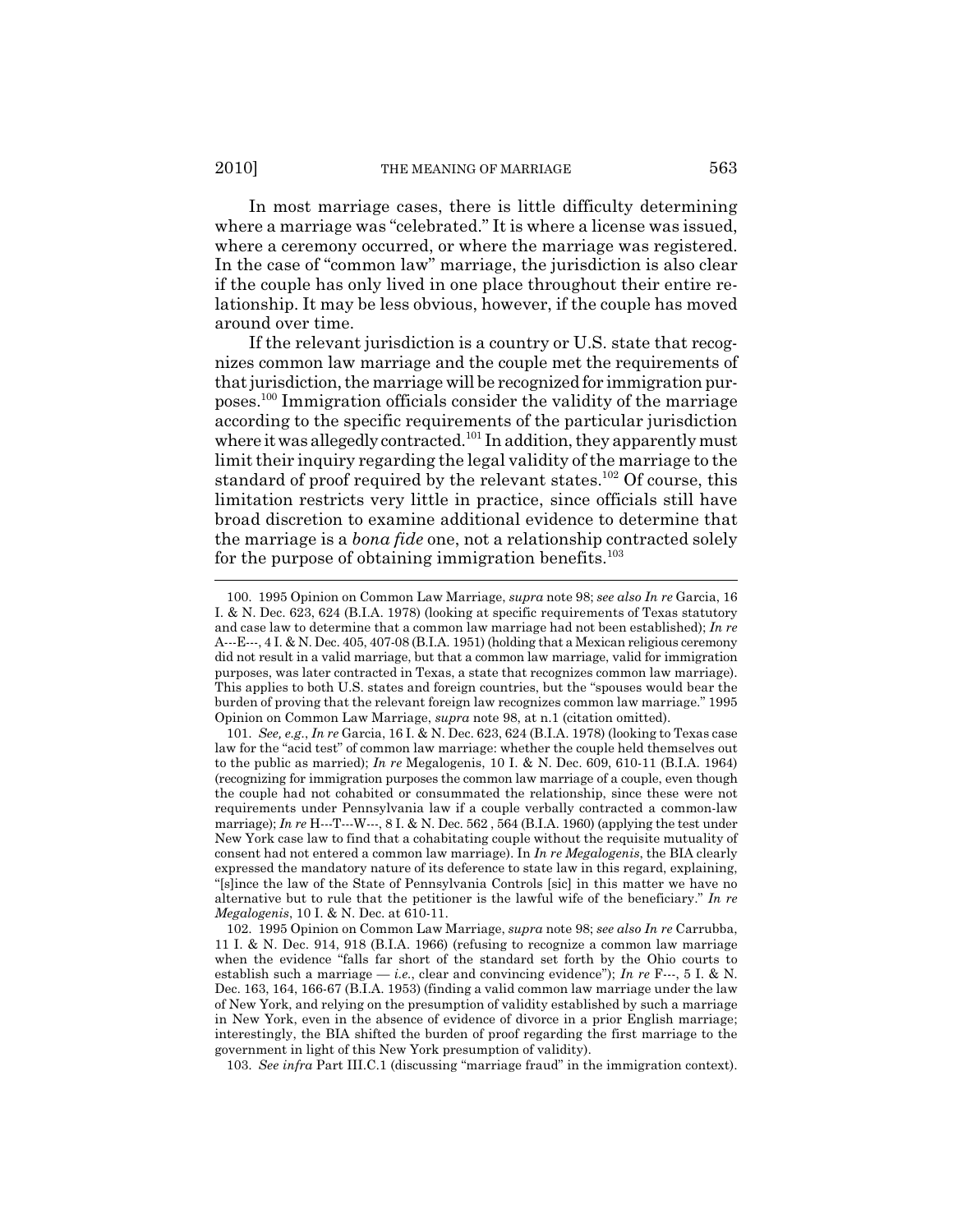One could argue that common law marriages should not be recognized under the INA because it was not specifically intended by Congress, but at least one federal court has expressly rejected that argument.104 In *United States v. Gomez-Orozco*, a district court judge found that "Congress has clearly indicated [in parts of the INA] that the term 'marriage' would be defined by state law, at least insofar as the marriage conformed to common understandings of the term."<sup>105</sup> Therefore, since "[s]everal states recognize common law marriages," the court reasoned that "Congress intended to include those common law marriages . . . under the [INA]."<sup>106</sup>

Back in 1877, when most states still recognized common law marriage, the Supreme Court held that "[m]arriage is everywhere regarded as a civil contract. Statutes in many of the States, it is true, regulate the mode of entering into the contract, but they do not confer the right."107 Therefore, the Court held that the continued right to common law marriage is presumed unless a state expressly negates that common law right.<sup>108</sup> But this common law right was whittled away over the following century. By 1995, "only thirteen states [recognized] common law marriage,"109 and that number has now shrunk to just ten states and the District of Columbia.<sup>110</sup>

## *B. Exceptions Based on the Strongly Held Public Policy of the State of Domicile or Intended Domicile*

The United States and all its constituent states unanimously recognize that a marriage, valid where celebrated, is valid everywhere.<sup>111</sup>

108. *Id.* at 79.

<sup>104.</sup> United States v. Gomez-Orozco, 28 F. Supp. 2d 1092, 1095-97 (C.D. Ill. 1998).

<sup>105.</sup> *Id.* at 1096. The potential qualification related to the "common understandings of the term" marriage refers to the government's reliance on *Adams v. Howerton*, 673 F.2d 1036 (9th Cir. 1982), which focused on the dictionary meaning of the word "marriage" to construct a congressional intent not to recognize a same-sex marriage when it used the word. Judge Mills in *Gomez-Orozco* expressed no opinion regarding the legitimacy of that logic from *Adams v. Howerton*. Explaining that while "perhaps it is plausible to conclude that" same-sex marriages are not valid under the INA, "the ordinary meaning [of 'marriage'] seems plainly to include common law marriages." *Id.* In the end, the court was more focused on Congress's intent that the term "marriage" be defined by the relevant state law. *Id.*

<sup>106.</sup> *Id.*

<sup>107.</sup> Meister v. Moore, 96 U.S. 76, 78 (1877).

<sup>109. 1995</sup> Opinion on Common Law Marriage, *supra* note 98 (citing Ellen Kandoian, *Cohabitation, Common Law Marriage, and the Possibility of a Shared Moral Life*, 75 GEO. L.J. 1829, 1831 n.11 (1987) for the proposition that "[f]or many years, only thirteen states allowed common law marriage").

<sup>110.</sup> John L. McCormack, *Title to Property, Title to Marriage: The Social Foundation of Adverse Possession and Common Law Marriage*, 42 VAL. U. L. REV. 461, 467 (2008).

<sup>111.</sup> *See supra* notes 83-84 and accompanying text (discussing the rule of marriage validity).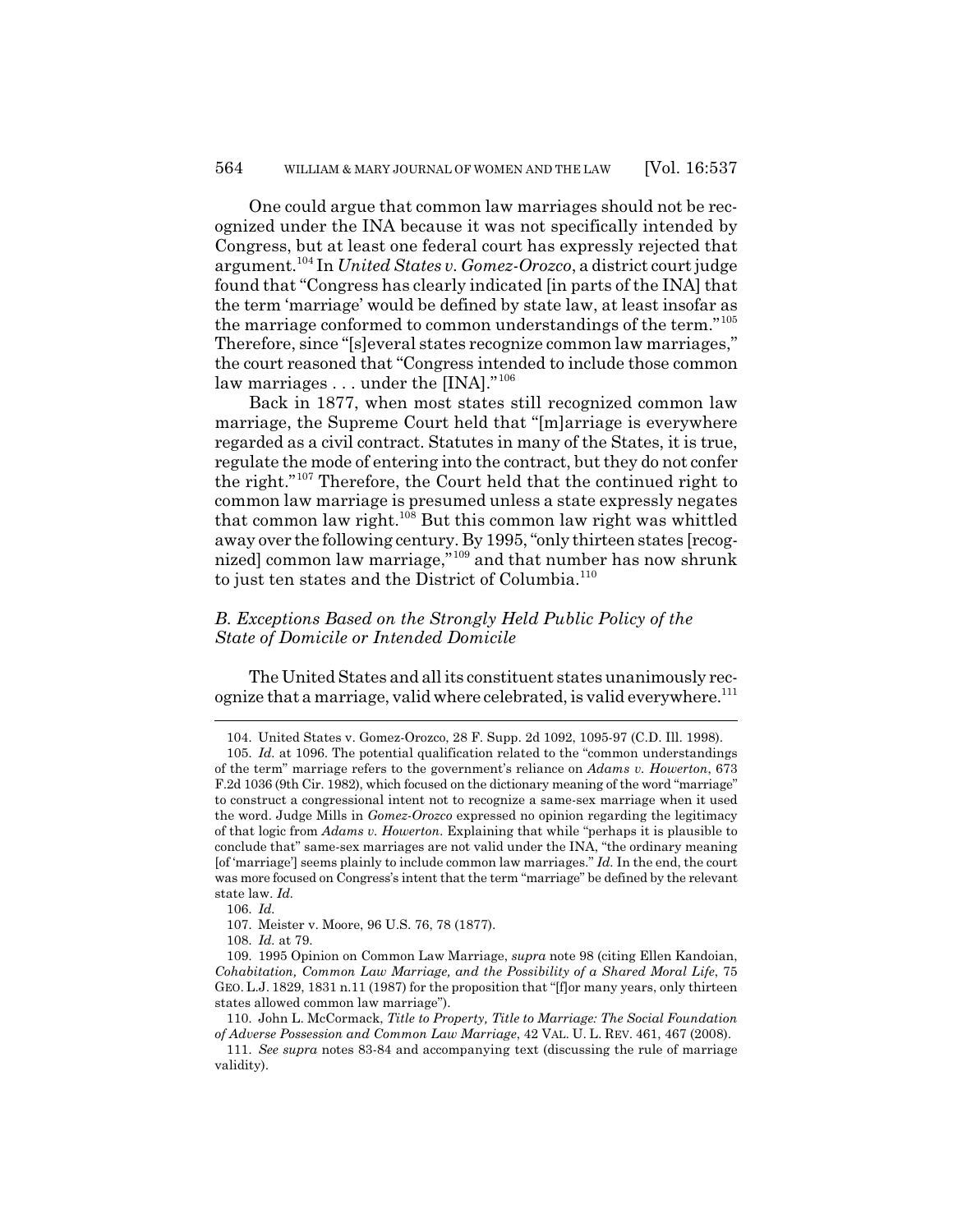This rule is based on the doctrine of comity with regard to foreign marriages and judgments, and the constitutional full faith and credit commandment with regard to the marriages recognized in other U.S. states. U.S. immigration law has reflected this rule of recognition since at least  $1924$ <sup>112</sup>

State courts have occasionally recognized exceptions to the general rule of recognition if there is a strong public policy objection to a given marriage by the jurisdiction where couples are domiciled. The BIA and federal courts sometimes recognize these exceptions under the INA as well. A stronger state public policy appears to be necessary to refuse recognition of a marriage under the INA than that sufficient to justify state refusal to recognize a marriage under the doctrine of comity or the Full Faith and Credit Clause.

#### *1. Anti-Miscegenation Laws*

It is now hard to fathom, but in 1949, thirty U.S. states prohibited the marriage of men and women of different races; this prohibition was even incorporated into six state constitutions.<sup>113</sup> As late as 1967 when the United States Supreme Court finally held such laws unconstitutional, seventeen states still maintained anti-miscegenation laws prohibiting biracial marriages. $114$ 

There are only two reported cases concerning the recognition of biracial marriages for immigration purposes in spite of the prevalence of state anti-miscegenation laws into the second half of the twentieth century.<sup>115</sup> This dearth of cases may be the result of both social stigma and U.S. immigration trends and immigration policies that overwhelmingly favored European immigration until the Immigration and Nationality Act of 1952 finally made all races eligible for naturalization.<sup>116</sup>

<sup>112.</sup> *See, e.g.*, *Ex parte* Suzanna, 295 F. 713, 717 (D. Mass. 1924) (finding that a proxy marriage was valid in Pennsylvania because it was valid in Portugal, where it was celebrated).

<sup>113.</sup> *In re* D---, 3 I. & N. Dec. 480, 483 n.2 (B.I.A. 1949) (citing Perez v. Sharp, 198 P.2d 17, 38 (Cal. 1948) (Shenk, J., dissenting)).

<sup>114.</sup> Loving v. Virginia, 388 U.S. 1, 6, 11-12 (1967) (holding anti-miscegenation laws unconstitutional under both the due process and equal protection clauses of the Fourteenth Amendment).

<sup>115.</sup> *See infra* notes 119-123 (discussing *In re* D---, 3 I. & N. Dec. 480 (B.I.A. 1949)) and notes 124-130 (discussing *In re* C---, 7 I. & N. Dec. 108 (B.I.A. 1956)).

<sup>116.</sup> According to the U.S. Census Bureau, 97.6% of foreign-born people in the United States in 1950 were "white." U.S. Census Bureau, Table 9, Race and Hispanic Origin of the Foreign-Born Population: 1850 to 1990 (Mar. 9, 1999), http://www.census.gov/ population/www/documentation/twps0029/tab09.html. The total number of foreign-born people of "races other than white" had increased to only 4.6% by 1960, just seven years before the United States Supreme Court struck down all remaining state immigration laws in *Loving v. Virginia*, 388 U.S. 1 (1967). *Id.*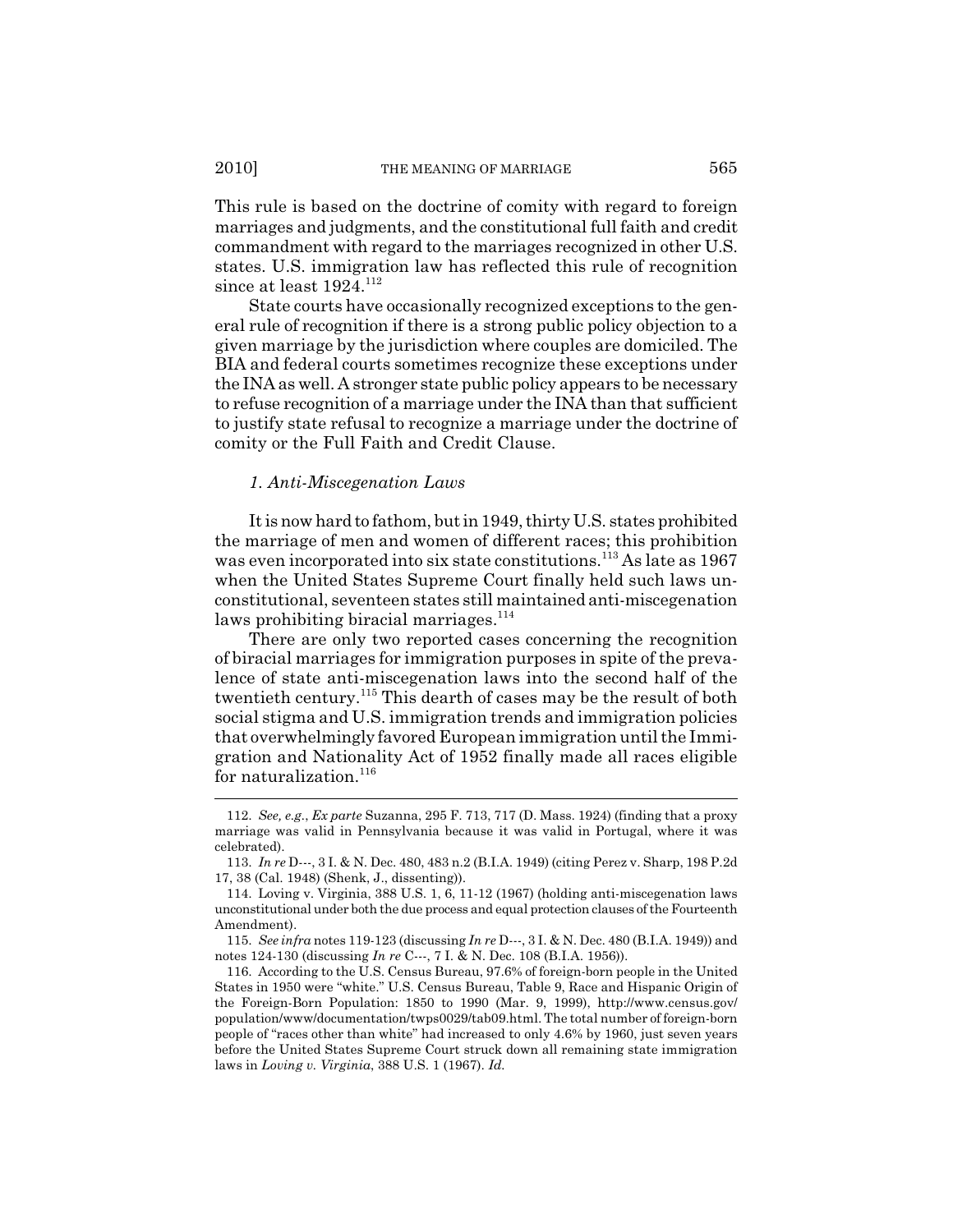The two BIA cases addressing the validity of marriages in light of anti-miscegenation laws fit within the analytical pattern described in Part II above. The BIA limited its test of "marriage" validity under the INA to an inquiry of whether a marriage violated express state criminal law provisions against miscegenation or against evasion of those provisions, read narrowly.117 Although litigants challenged the constitutionality of discriminatory anti-miscegenation laws under the Equal Protection Clause in these cases, the Board found no violation of federal public policy, nor did it infer any non-discriminatory or other federal definition of "marriage" and "spouse" under U.S. immigration law.<sup>118</sup>

In *In re D---*, the BIA upheld a decision of the Immigration and the Naturalization Service  $($ INS or Service)<sup>119</sup> Central Office refusing to recognize the legal Canadian marriage of a white Norwegian immigrant and a U.S. citizen of African descent.<sup>120</sup> The INS noted that the couple, which actually resided in North Dakota, had travelled to Canada to marry "for the purpose of circumventing" North Dakota's criminal law prohibiting "cohabitation and marriages between negroes and white persons."121 It cited numerous cases for the proposition

117. For discussion of the relationship between criminal law and a "sufficient" public policy against miscegenation, see *infra* notes 120-133 and accompanying text.

120. *In re D---*, 3 I. & N. Dec. at 480, 482-83.

121. *Id.* at 481. This evasion law was similar to the Virginia law under which the Lovings were convicted in *Loving v. Virginia*, 388 U.S. 1, 4 (1967).

The history of overtly racist policies in U.S. immigration law is undeniable. From at least the time of the Chinese Exclusion Act of 1882, which barred Chinese nationals from becoming U.S. citizens, until enactment of the Immigration and Nationality Act of 1952, the U.S. government enforced systematic rules to discourage or eliminate immigration for various groups of non-white people. The Library of Congress, Anti-Chinese Movement and Chinese Exclusion, http://memory.loc.gov/ammem/award99/cubhtml/theme9.html (last visited Feb. 24, 2010). These policies apparently caused some Americans to lose their U.S. citizenship just because they married someone from Asian countries. Toshiko Inaba v. Nagle, 36 F.2d 481, 481 (9th Cir. 1929) (citing 8 U.S.C.A. § 9 for the proposition that "a native-born citizen of the United States" could lose "her citizenship by reason of her marriage to an alien ineligible to [sic] citizenship"). They also led to perverse legal disputes regarding who was "white." *See infra* note 167 (discussing a range of cases that attempted to define "white").

<sup>118.</sup> *In re* C---, 7 I. & N. Dec. 108 (B.I.A. 1956); *In re* D---, 3 I. & N. Dec. 480, 481-83 (B.I.A. 1949).

<sup>119.</sup> The agency/agencies responsible for immigration benefits, immigration enforcement, and border control have been moved from the U.S. Department of Commerce to the Department of Labor to the Department of Justice to the Department of Homeland Security over the last century. The agency itself was called the Immigration and Naturalization Service (INS) for most of that time. After September 11, 2001, when the World Trade Center was destroyed by foreign terrorists who had entered the United States legally, the INS was moved from the Justice Department into the new Department of Homeland Security, and its three main functions were split among three new agencies: ICE (Immigration and Customs Enforcement), CBP (Customs and Border Protection), and USCIS (Citizenship and Immigration Services). U.S. Citizenship and Immigration Services, Our History, http://www.uscis.gov (click the "About Us" tab; then click the "Our History" link on the left side of the page) (last visited Feb. 24, 2010).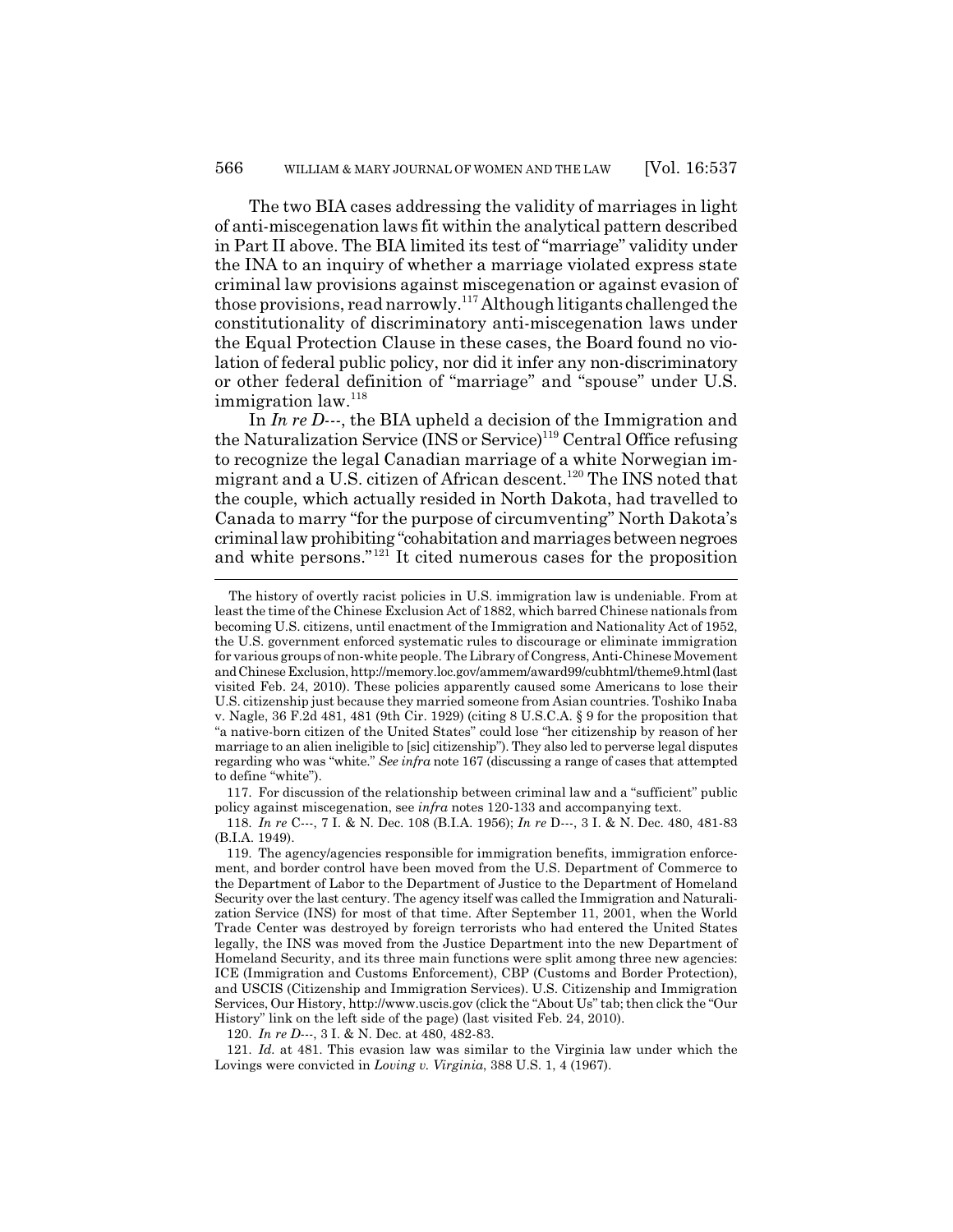that states may forbid marriages between persons of different races in order to promote the general welfare.<sup>122</sup> Not only did the Service refuse to recognize this marriage because it was invalid in the state where the couple resided, but it found an additional reason to deport the Norwegian based on bad character as exemplified by his "disregard of law . . . substantiated by [the] testimony that he 'married' in Canada to circumvent the law of North Dakota."<sup>123</sup>

Later, in *In re C---*, the BIA again addressed a state anti-miscegenation law, this time indirectly.<sup>124</sup> That case actually hinged upon a finding that a Filipino man could not establish "good moral character" because of an adulterous relationship with a woman he eventually married in California.<sup>125</sup>

When the man married his first wife in the District of Columbia, they were domiciled in Maryland, which prohibited the marriage or "cohabitation of members of the white and Malay races."126 The Filipino man cited *In re D---* for the proposition that his first marriage was invalid, so he could not have committed "adultery" prior to his second marriage. $127$  The BIA disagreed.

The Maryland Code stated that:

All marriages between a white person . . . and a member of the Malay race, . . . are forever prohibited, and shall be void; and any person violating the provisions of this section shall be deemed guilty of an infamous crime, and punished by imprisonment in the penitentiary not less than eighteen months nor more than ten years.<sup>128</sup>

The Board distinguished this statutory language from that in *In re D---*, since the Maryland law did not prohibit interracial cohabitation generally like the law of North Dakota and since this "Maryland statute is not expressly made applicable to marriages performed in other states between residents of Maryland."129 Quoting from *Corpus Juris Secundum* (*C.J.S.*), the Board explained that a marriage that is valid where celebrated "'will be held valid everywhere . . . . The fact

<sup>122.</sup> *In re D---*, 3 I. & N. Dec. at 482.

<sup>123.</sup> *Id.* at 483.

<sup>124. 7</sup> I. & N. Dec. 108, 108-09 (B.I.A. 1956).

<sup>125.</sup> *Id.* at 108.

<sup>126.</sup> *Id.* at 109, 111.

<sup>127.</sup> *Id.* at 112.

<sup>128.</sup> *Id.* at 110 (citing MD. CODE. ANN., art. 27 § 466 (1951), "which is identical with section 445 of the 1939 Code").

<sup>129.</sup> *In re* C---, 7 I. & N. Dec. 108, 112 (B.I.A. 1956). Although it discussed these issues at length, the BIA eventually recognized in *In re C---* that the relevant inquiry actually regarded the validity of the District of Columbia marriage in California, where the allegedly adulterous relationship took place. *Id.* at 111.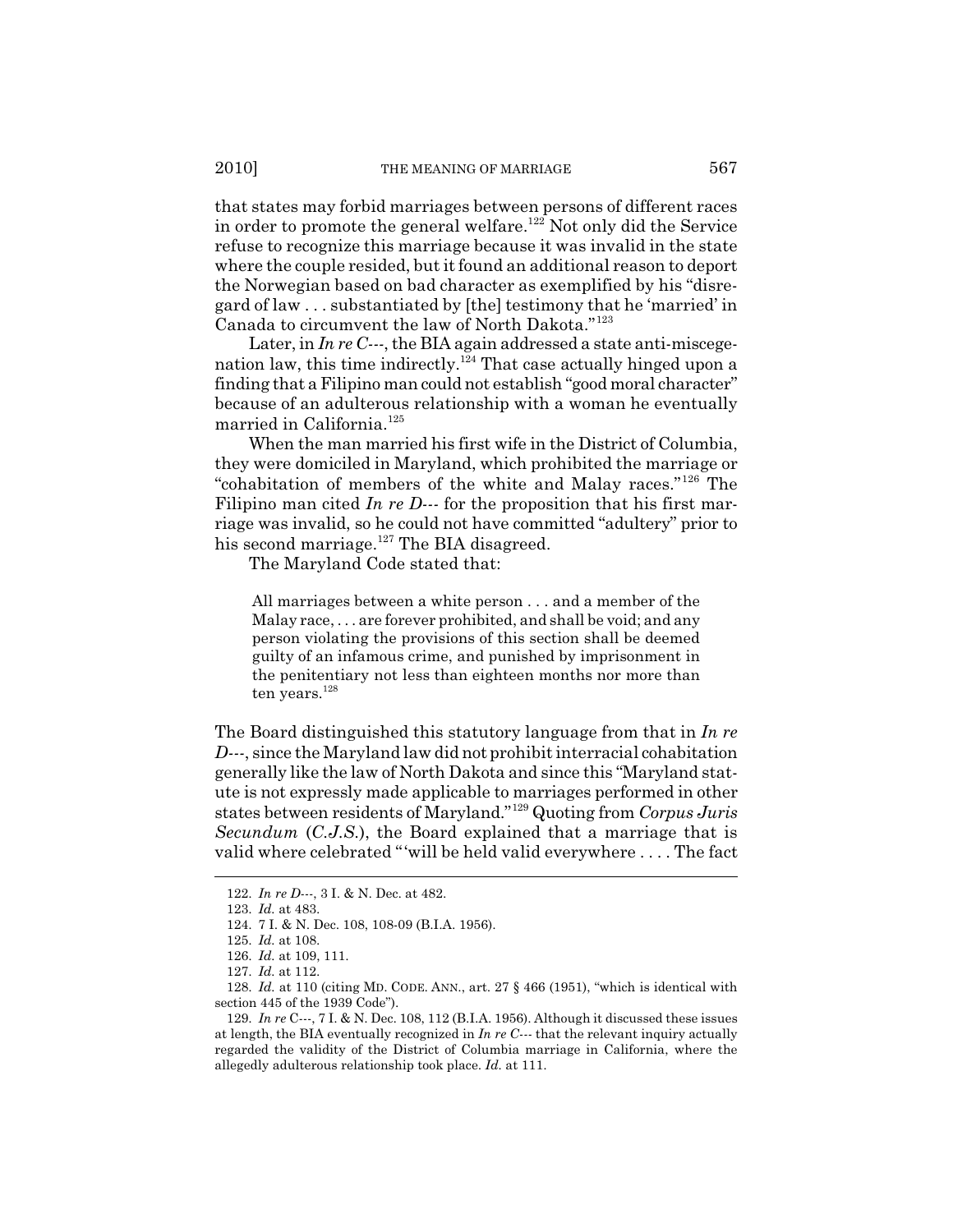that the parties to the marriage left their domicile for the purpose of evading its laws which would have rendered the marriage invalid does not alter the general rule, unless a statute expressly provides to the contrary.'"<sup>130</sup>

The North Dakota anti-miscegenation law in *In re D---* was a criminal prohibition.131 The BIA, however, was not clear on whether it would have mattered if North Dakota had merely refused to recognize biracial marriages, particularly in light of the evasion finding in that case. BIA precedent, including *In re C---* and opinions related to other categories of marriage, indicates that a non-criminal antimiscegenation law would not have been enough.

One aspect of *In re C---* that remains particularly interesting today is the BIA's reading of the Maryland statute. It found no state public policy sufficient to invalidate the marriage for immigration purposes in spite of the couple's evasion of a Maryland law that defined such a marriage as "forever prohibited," "void," and "an infamous crime."132 Apparently, only violation of an anti-cohabitation criminal prohibition or an express statute criminalizing the evasion of Maryland's anti-miscegenation law would have been sufficient to trigger an immigration law exception.<sup>133</sup> This reading of the cases is consistent with that applied to other disputed categories of marriage, such as those between close relatives.

## *2. Consanguinity (Uncles, Nieces and Cousins)*

Unlike the recognition of biracial marriages, marriages between close relatives have been the subject of numerous recorded cases since at least 1901.134 All of these cases turn on the law of two jurisdictions:

<sup>130.</sup> *Id.* at 109 (quoting 55 C.J.S. *Marriage* § 4).

<sup>131.</sup> Section 14-0304 of the North Dakota Revised Code of 1943 provided that: No white person residing or being in this state shall intermarry with any negro person. Every such marriage shall be void. Each of the contracting parties, upon conviction, shall be punished by imprisonment in the penitentiary for a term of not more than ten years, or by a fine of not more than two thousand dollars, or by both. . . .

N.D. REV. CODE § 14-0304 (1943) (repealed 1955).

<sup>132.</sup> *In re C---*, 7 I. & N. Dec. at 110-11.

<sup>133.</sup> *Id.*

<sup>134.</sup> *See* United States *ex rel.* Devine v. Rodgers, 109 F. 886, 887-88 (E.D. Pa. 1901) (finding that a valid Russian uncle-niece marriage was not valid for immigration purposes because the State of Pennsylvania would not recognize it, and because the couple could be criminally prosecuted for cohabiting together in that state). Note: the cases discussed all involve the marriages of uncles, nieces and cousins, which were allegedly valid where celebrated. There was dicta in several of these cases that laws against nature (polygamy and some incestuous relationships) are generally excepted because they "violate the law of nature." A more modern, but similar formulation of this idea, delineates a general exception for "polygamous marriages or one [sic] that is by all civilized nations regarded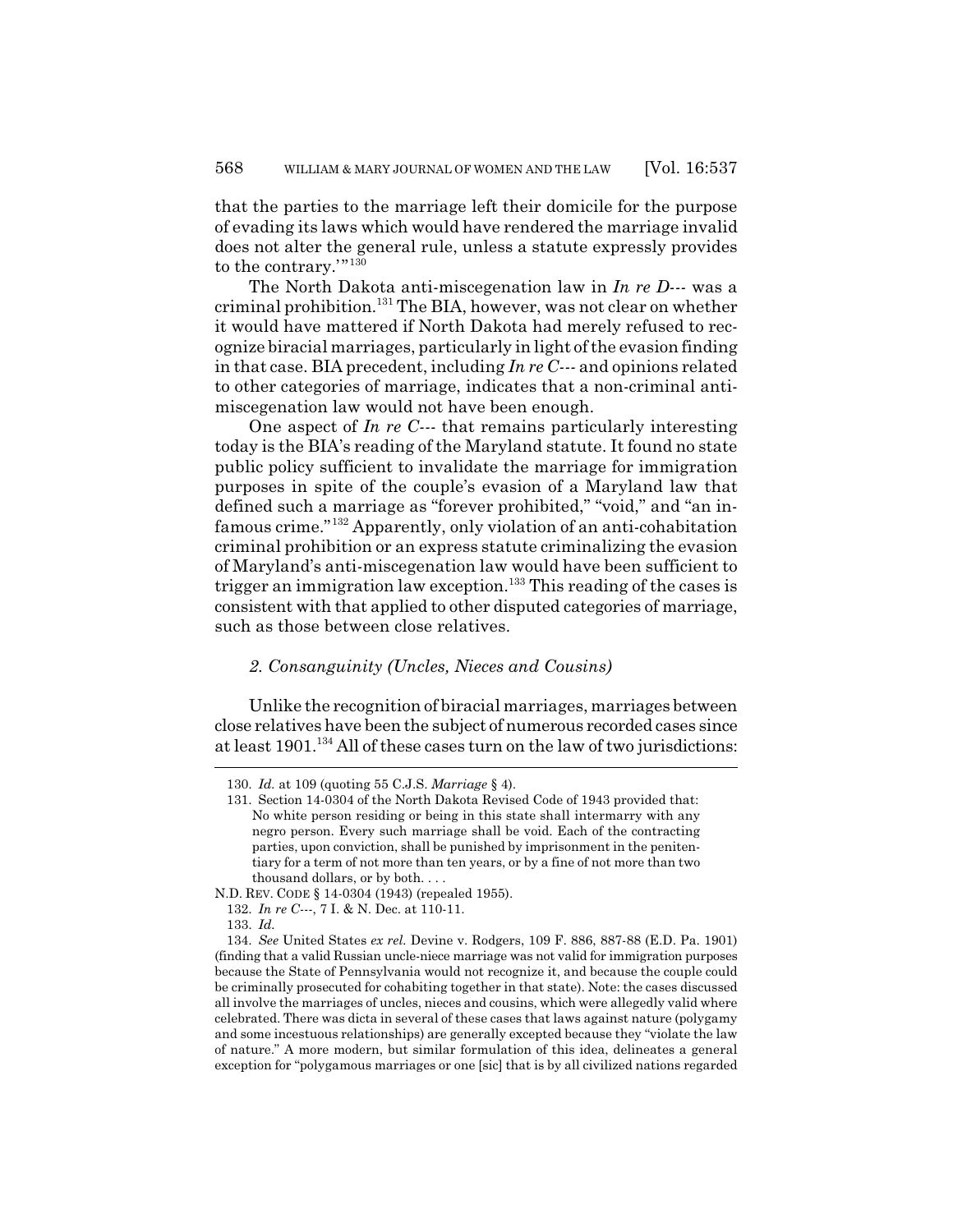(1) the state or country where the marriage was celebrated, and (2) the couple's state of domicile (or of intended domicile) in the United States. As with biracial marriages, no case of consanguinity has turned on any implied federal definition or policy.

As the BIA has explained, "Congress has not expressed any public policy excluding a spouse on the ground of consanguinity and . . . immigration laws are silent on this point; recourse must be had to state law for expressions of such public policy."<sup>135</sup> Generally, so long as the couple's relationship would not violate the strong public policy expressed in the criminal law of its state of domicile, the marriage is valid for U.S. immigration purposes.<sup>136</sup> "The presumption of the validity of a marriage duly celebrated is a very strong one and should be overturned reluctantly, and then only by persuasive specific evidence requiring a contrary finding."<sup>137</sup>

#### *a. 1933 Opinion of the Attorney General*

In 1933, the United States Attorney General published a detailed opinion entitled "Issuance of Immigration Visa to an Alien Woman Married to her Uncle," examining the marriage of a Polish niece and her U.S. citizen uncle and laying out appropriate factors to consider in determining whether any particular foreign marriage between an uncle and niece is valid under U.S. immigration law.138 Attorney General Mitchell focused on the law of Poland, where the marriage was celebrated, and the law of Virginia, where the uncle had established residency.139 There was no dispute that the marriage was valid in Poland. The State of Virginia, however, prohibited both marriages between uncles and nieces and evasion of Virginia's law by leaving the state "for the purpose of being married, and with the intention of returning" after marrying an uncle or niece elsewhere.<sup>140</sup>

In either case, the newlyweds were subject to criminal prosecution.141 The Attorney General, however, found that Virginia did not

as incestuous and immoral." *In re* C---, 4 I. & N. Dec. 632, 636 (B.I.A. 1952); *see also In re* T---, 8 I. & N. Dec. 529, 531 (B.I.A. 1960) (viewing polygamy and incest as "immoral by the law of civilized nations"). The Board reasoned that uncle-niece marriages could not be subject to such a general exception, because they were valid in many "civilized" foreign countries (Russia, Poland, Germany, and Italy) and at least one U.S. state (Rhode Island). *In re C---*, 4 I. & N. Dec. at 636-37.

<sup>135.</sup> *In re* T---, 8 I. & N. Dec. 529, 531 (B.I.A. 1960) (citing the 1933 Attorney General Opinion, *supra* note 34).

<sup>136.</sup> *Id.*

<sup>137.</sup> *Id.*

<sup>138. 1933</sup> Attorney General Opinion, *supra* note 34, at 102-03.

<sup>139.</sup> *Id.* at 103-04.

<sup>140.</sup> *Id.* (citing section 4540 of the Virginia Code of 1930).

<sup>141.</sup> *Id.*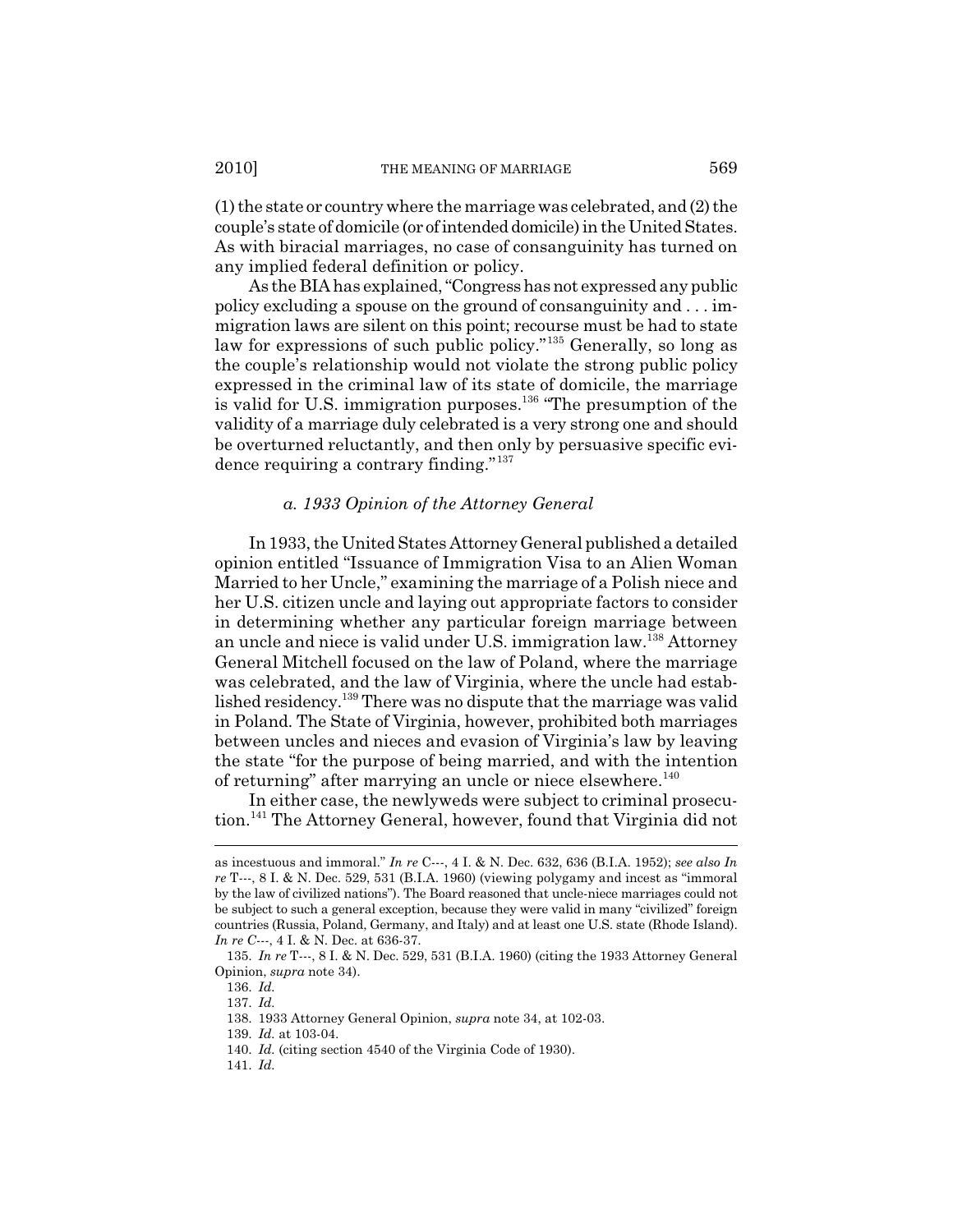forbid an uncle-niece couple from living there together as man and wife, so long as they did not marry inside the state of Virginia or intentionally travel to another jurisdiction for the purpose of evading Virginia's marriage laws.<sup>142</sup> Although he admitted a "great [deal of] difficulty in arriving at a satisfactory conclusion" in the case,  $^{143}$  the Attorney General finally concluded that the Polish marriage was valid for immigration purposes, so long as the uncle travelled to Poland without the intention of marrying his niece.<sup>144</sup>

The Attorney General's analysis focused on state law. Because the District of Columbia and forty-seven of the then forty-eight U.S. states all specifically prohibited the contracting of uncle-niece marriages, he found it important that at least one U.S. state, Rhode Island, did permit uncle-niece marriages.145 Noting that Congress only defined the term "marriage" in the context of proxy marriage, he analyzed the validity of the marriage on the basis of state law.146 He explained that if an uncle and niece "could lawfully cohabit together as husband and wife" in no place in the United States, he would have "unhesitatingly" conclude[d]" that the couple's marriage was not valid under U.S. immigration law, "because there is a clear implication from the statute that persons who cannot lawfully maintain the relation of husband and wife within the United States are not admissible because of that relation."147 Congress would not silently undermine state law by granting advantageous federal immigration benefits to couples based on "marriages" when the couples could not lawfully live together as man and wife in any U.S. state.

It is noteworthy that the Attorney General inferred nothing regarding the specific intent of Congress to silently create a federal definition of "marriage" based on the status quo in almost all states.<sup>148</sup> In fact, he rejected the argument that Congress had demonstrated a federal public policy against recognizing uncle-niece marriages by expressly prohibiting them and criminalizing cohabitation in the

<sup>142.</sup> *Id.* (citing an opinion of the Attorney General of Virginia).

<sup>143.</sup> *Id.* at 102.

<sup>144.</sup> *Id.* at 111.

<sup>145.</sup> *Id.* at 109. Rhode Island's recognition was apparently limited to uncle-niece marriages "between Jews." *Id.* The court stressed this point even though the couple in question was apparently not Jewish. It apparently placed more significance on the fact that there were some states, including Virginia, the couple's intended state of residence, where "they could . . . live together without infraction of law." *Id.* at 110.

<sup>146.</sup> *Id.* at 109.

<sup>147.</sup> *Id.*

<sup>148.</sup> Contrast this analysis with that of the court in *Adams v. Howerton*, 673 F.2d 1036, 1039 (9th Cir. 1982), which apparently inferred a federal definition of what "marriage" and "spouse" do not mean, even though it largely deferred to the states and other countries regarding what the words do mean.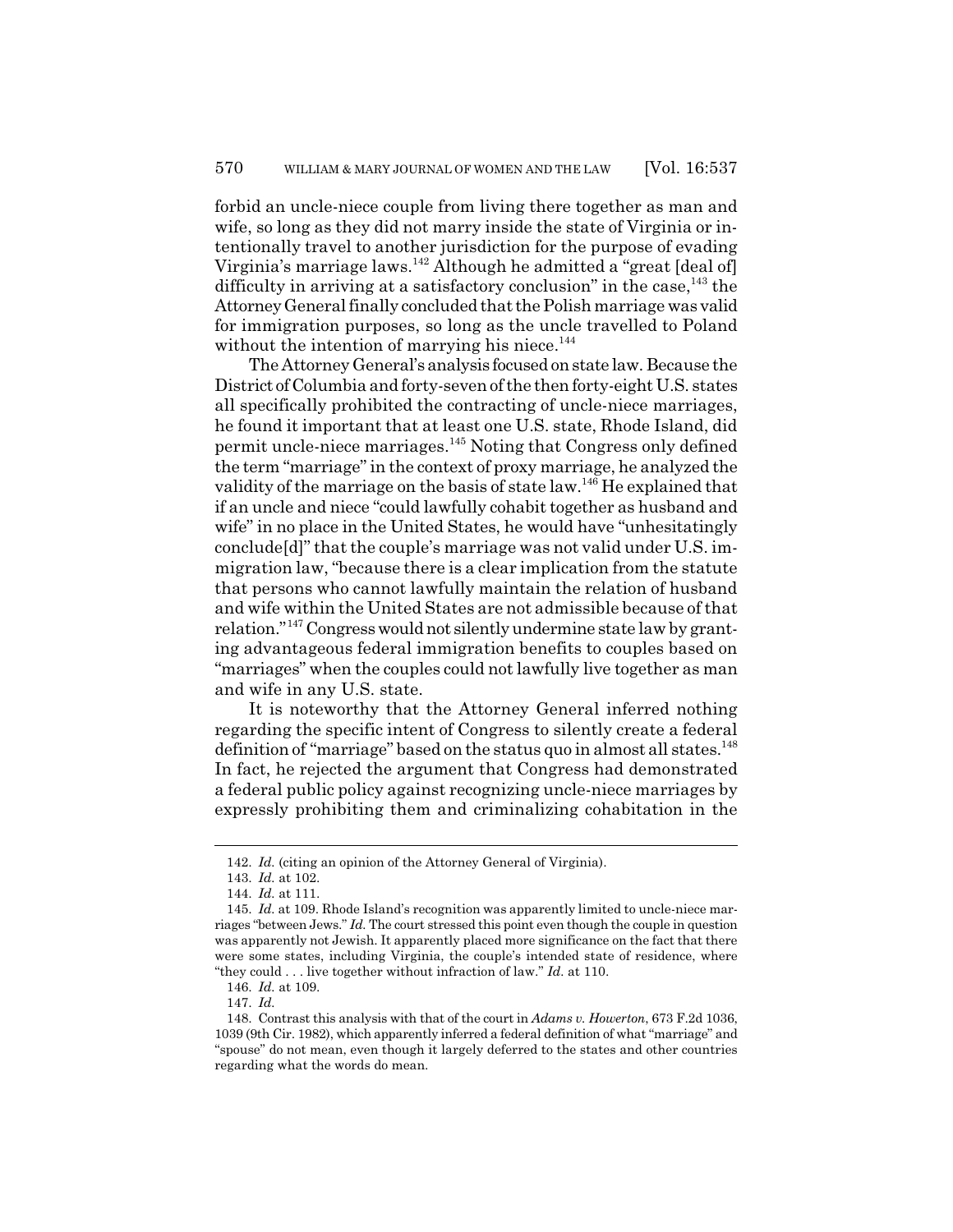2010] THE MEANING OF MARRIAGE 571

District of Columbia and other federally controlled territories.<sup>149</sup> Reasoning that "if Congress had intended to exclude alien wives of citizens on the ground of consanguinity it should have declared and announced that policy in the Immigration Act," the Attorney General explained that "[t]he only public policy of the United States that I am authorized to recognize with respect to the admissibility of aliens is that found in the immigration law."<sup>150</sup>

#### *b. Other Cases Regarding "Incestuous" Marriages*

Federal judges and the BIA have largely followed the framework of Attorney General Mitchell's opinion since its issuance in 1933. They have, however, expounded and expanded on his analysis as new questions arose in different contexts.

After establishing that a marriage passes the threshold inquiry regarding its validity where celebrated,<sup>151</sup> the BIA and federal courts generally proceed with the presumption that the marriage is valid everywhere unless it violates the public policy of the couple's state of domicile,<sup>152</sup> "distinctly expressed" in state legislation or the policy of Congress distinctly expressed in the INA.153 Most of the BIA

150. *Id.* at 110-11.

152. "Domicile" is generally "a person's true, fixed, principal and permanent home." BLACK'S LAW DICTIONARY 523 (8th ed. 2004). "Domicil[e] implies a nexus between person and place of such permanence as to control the creation of legal relations and responsibilities of the utmost significance." Williams v. North Carolina, 325 U.S. 226, 229 (1945).

153. *In re* M---, 3 I. & N. Dec. 25, 26-27 (B.I.A. 1947) (recognizing a Romanian uncleniece marriage for New York domiciliaries although the marriage could not have been celebrated in New York and although it was later annulled in New York); *see also In re* T---, 8 I. & N. Dec. 529, 529, 531 (B.I.A. 1960) (finding a Czech uncle-niece marriage valid for immigration purposes due to absence of strong state public policy against uncleniece marriages in the form of a criminal prohibition).

<sup>149. 1933</sup> Attorney General Opinion, *supra* note 34, at 109-10. Although the Attorney General referred to "exclusion" and "inadmissibility" here, his main focus was the meaning of "wife" and "marriage" under the Immigration Act of 1924. The issue regarding "inadmissibility" apparently arose from the argument that the wife might become a "public charge" due to imprisonment on a charge of incest. *Id.* at 108.

<sup>151.</sup> This is a serious step in the process of determining whether a marriage is legitimate for immigration purposes. The BIA has specifically rested its refusal to recognize some marriages on the invalidity of that marriage in the jurisdiction where it was purportedly celebrated. *See In re* Dela Cruz, 14 I. & N. Dec. 686, 686 (B.I.A. 1974) (first cousin marriage was no longer valid in the Philippines where it was purportedly celebrated); *In re* S---, 8 I. & N. Dec. 234, 234 (B.I.A. 1958) (marriage between first cousins was not valid in Illinois where purportedly celebrated, and, therefore, was not valid under the INA). It has also held at least one marriage to be valid based on its validity where celebrated without even expressly examining the law of the state where the U.S. couple lived or intended to live. *See In re* Bautista, 16 I. & N. Dec. 602, 602-03 (B.I.A. 1978) (recognizing the validity of a marriage for immigration purposes because such second-cousin marriages are valid in the Philippines, presumably because INS raised no issue regarding the couple's state of domicile).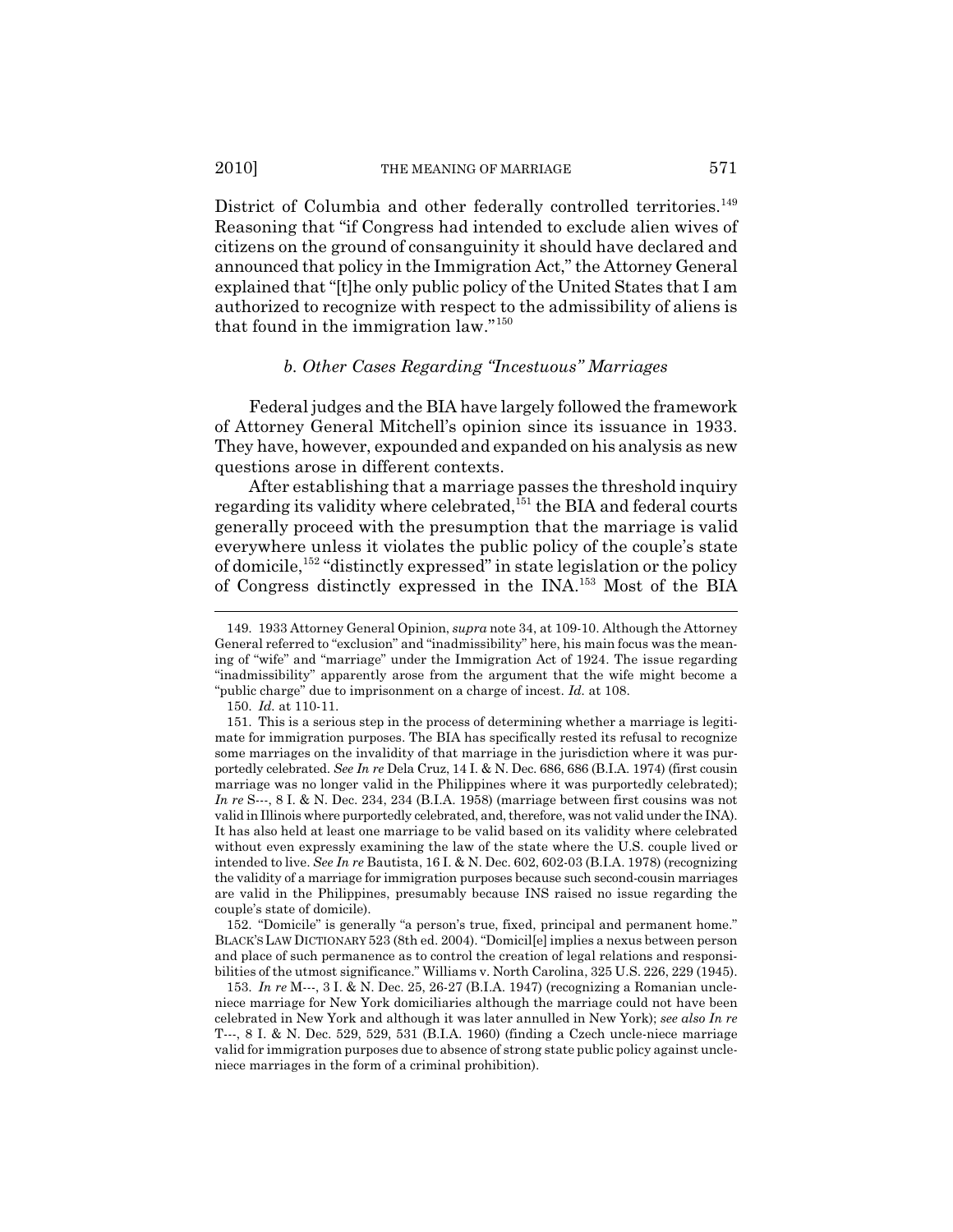opinions recognize a marriage, valid where celebrated, so long as it does not subject the couple to criminal prosecution in its state of domicile.154 One case even goes so far as to find a marriage valid where the couple's cohabitation violated state criminal law but would not be prosecuted.155

As initially recognized by Attorney General Mitchell, there may also be an exception to the rule of recognition even in cases where no state law criminalizes the couple's cohabitation. If the couple violates a law of its state of domicile, which expressly prohibits the evasion of its marriage laws by travelling primarily for the purpose of marrying elsewhere and immediately returning, the BIA has stated that the marriage will not be recognized for immigration purposes.<sup>156</sup> However, the only reported case that refused to recognize an extraterritorial marriage on this basis also involved a criminal prohibition of the

155. *In re* E---, 4 I. & N. Dec. 239, 239-40 (B.I.A. 1951) (relying on a letter from the deputy attorney general of the State of California stating that the parties would not be prosecuted for violation of the California statute in order to recognize the Portuguese uncle-niece marriage of a California domiciliary).

<sup>154.</sup> United States *ex rel.* Devine v. Rodgers, 109 F. 886, 887-88 (E.D. Pa. 1901) (refusing to recognize an uncle-niece marriage that constituted criminal incest in Pennsylvania); *In re* Hirabayashi, 10 I. & N. Dec. 722, 724 (B.I.A. 1964) (recognizing the Colorado marriage between first cousins residing in Illinois, since cohabitation between first cousins is no longer a crime under Illinois statutes); *In re* T---, 8 I. & N. Dec. 529, 531 (B.I.A. 1960) (finding a marriage valid since "[t]he marriage of an uncle and niece has long been considered lawful for immigration purposes if valid where performed and in the absence of proof that . . . their intended residence regarded the cohabitation of such persons therein as criminal" and noting that Pennsylvania law had apparently changed again since *In re G---* was decided); *In re* G---, 6 I. & N. Dec. 337, 338-39 (B.I.A. 1954) (refusing to recognize a valid Italian marriage because it would be both invalid and subject to criminal prosecution in Pennsylvania, according to information submitted after *In re C---* was decided); *In re* C---, 4 I. & N. Dec. 632, 633, 638 (B.I.A. 1952) (recognizing the Rhode Island marriage of an uncle and niece since Pennsylvania, their state of residence, does not regard their cohabitation as criminal); *In re* M---, 3 I.& N. Dec. 465, 465, 467 (B.I.A. 1948) (recognizing Italian marriage of uncle and niece when the couple's cohabitation "would not subject them to criminal prosecution" in Illinois).

<sup>156.</sup> *In re* Balodis, 17 I. & N. Dec. 428, 429 (B.I.A. 1980) (distinguishing *In re Zappia* because Michigan had no statute prohibiting evasion of its marriage law); *In re* Da Silva, 15 I. & N. Dec. 778, 779-80 (B.I.A. 1976) (distinguishing *In re Zappia* in order to recognize a Georgia uncle-niece marriage, because — unlike Wisconsin in that case — New York did not expressly declare incestuous a marriage between state residents contracted in another state for the purpose of evading statutory prohibitions); *In re* Zappia, 12 I. & N. Dec. 439, 442 (B.I.A. 1967) (refusing to recognize the valid South Carolina marriage of first cousins because they traveled to South Carolina for the purpose of evading Wisconsin's statutory prohibitions of both first-cousin marriages and the evasion of this marriage law); *Hirabayashi*, 10 I. & N. Dec. at 723-24 (citing 1933 Attorney General Opinion, *supra* note 34) (finding a marriage valid when the couple did not go to Colorado, where they married, "with the primary intention of evading the Illinois statutes prohibiting marriage of cousins"); *In re* M---, 3 I. & N. 465, 465, 467 (B.I.A. 1948) (finding a first-cousin marriage valid when the couple did not leave their domicile in Illinois solely for the purpose of marrying elsewhere to evade the state's marriage law and then returning immediately).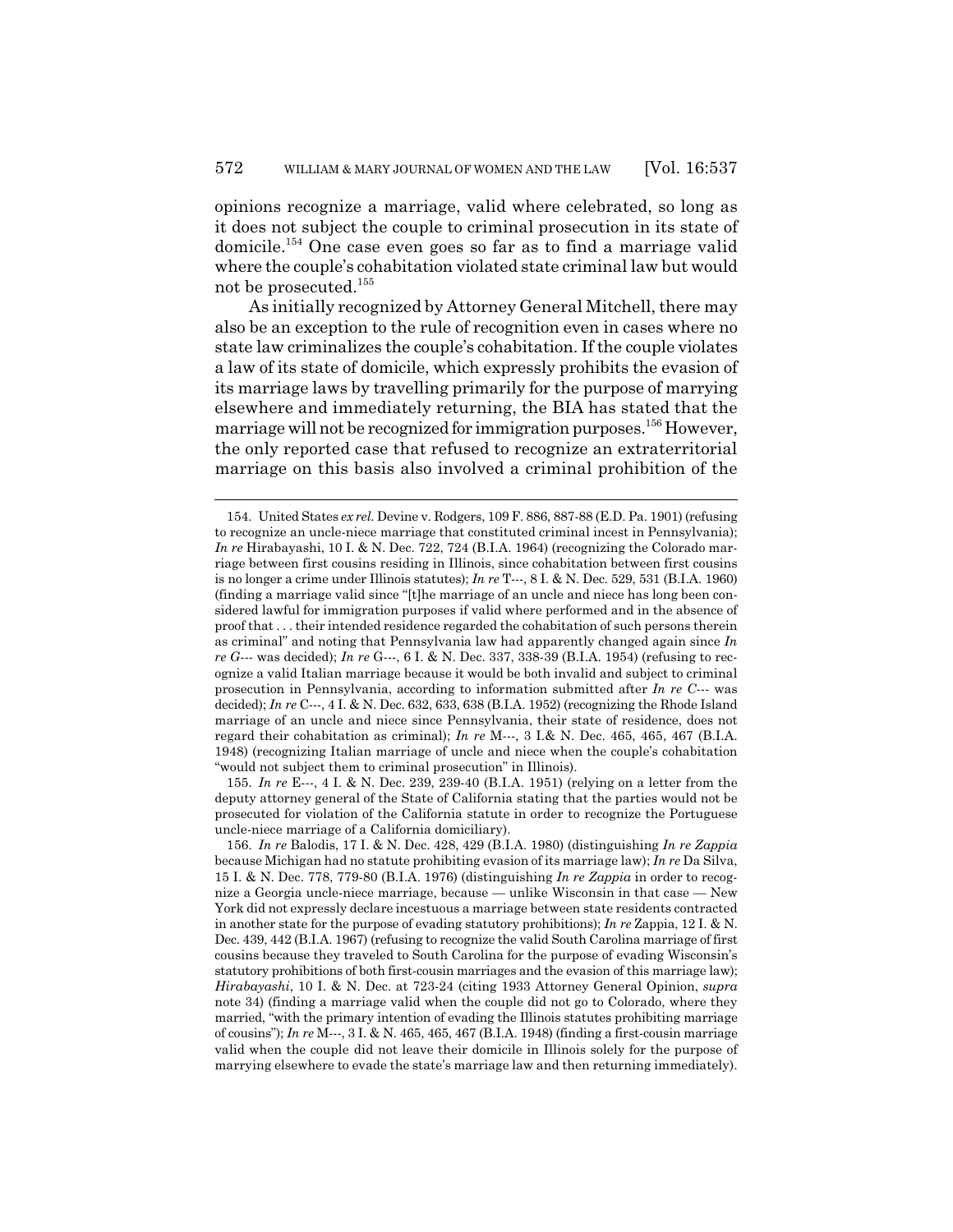couple's cohabitation in their state of residence and could have been decided solely on that basis.<sup>157</sup>

Lesser legislative expressions of disapproval, such as general statutes regarding the invalidity of marriages between uncles and nieces or cousins, have not sufficed to demonstrate a state public policy strong enough to overcome the general presumption in favor of recognizing marriages that were valid where celebrated. In *In re Hirabayashi*, the BIA even found too weak an expression of public policy in a statute declaring that the marriage between first cousins would be both prohibited in Illinois and void if contracted in another state, absent a criminal law prohibiting the couple's cohabitation in Illinois.158

It is particularly interesting to note the extent to which federal authorities defer to states in these cases. The BIA changed its opinion about a foreign uncle-niece marriage in Pennsylvania between *In re C---* (1952) and *In re G---* (1954) because of additional evidence it received from the Governor and Attorney General of Pennsylvania prior to the second case regarding probable prosecution under the law of Pennsylvania.<sup>159</sup> In *In re E---*, the BIA even reconsidered and changed its own prior opinion in the same case in light of the subsequent opinion of the Office of the Attorney General of the State of California that an uncle and niece would not be prosecuted under California's criminal incest law, even though they could be. $160$ 

In general, it appears that marriages of uncles, nieces and cousins, valid where celebrated, will be recognized for U.S. immigration purposes, so long as two conditions are fulfilled: the couple's state of domicile, or intended domicile, does not criminally prosecute such couples for cohabitating, and the couple did not purposefully evade the law of its state of domicile in violation of a specific evasion statute.

### *3. Age-of-Consent Requirements*

Unlike biracial marriages and the marriages of close relatives, marriages that some states find invalid or criminal on the basis of a spouse's age may become less objectionable over time. This has caused immigration officials and courts to focus more on specific aspects of the law of the place of celebration and very little on the state of domicile. As with biracial and consanguineous marriages, there has been no discussion at all of federal public policy or a federal definition of marriage in this context.

<sup>157.</sup> *In re* Zappia, 12 I. & N. Dec. at 439-40, 442.

<sup>158. 10</sup> I. & N. Dec. at 722, 724.

<sup>159.</sup> *In re* G---, 6 I. & N. Dec. at 340-41.

<sup>160. 4</sup> I. & N. Dec. 239, 240 (B.I.A. 1951).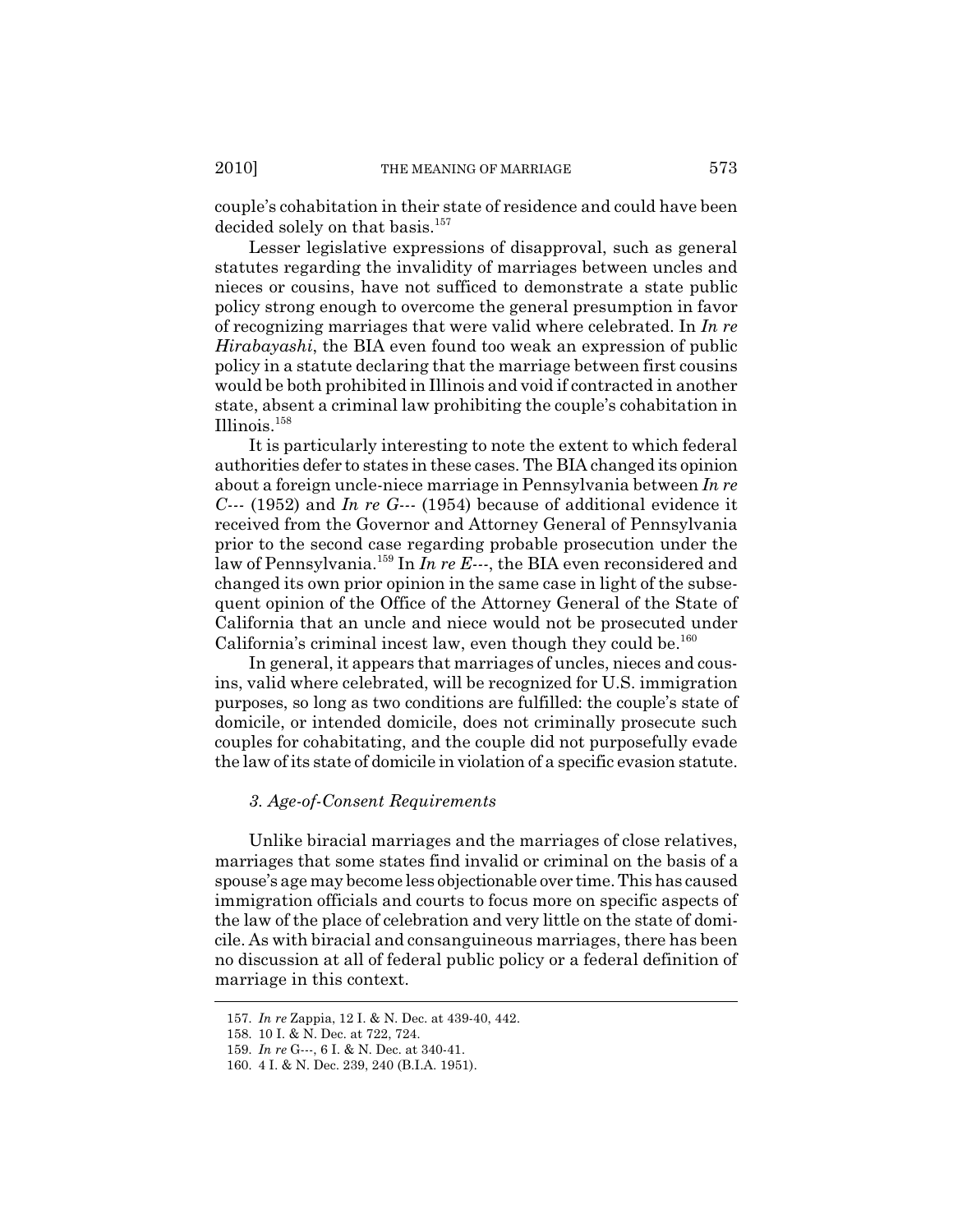Like other marriages, marriages challenged due to the age of one or both of the purported spouses are first examined for validity in the state or country where they were celebrated. For instance, in one early case, *Toshiko Inaba v. Nagle*, the Ninth Circuit held that the law of Japan controlled the issue of whether an eighteen-yearold U.S. citizen's marriage to a Japanese man was valid, thereby triggering racist immigration laws on the books in 1929 and causing her to lose her U.S. citizenship.<sup>161</sup>

One consideration that is emphasized in age-of-consent cases, but not in cases involving other types of marriage, is the distinction between a marriage that was void *ab initio* and one that was merely voidable upon renunciation or the occurrence of some other event.<sup>162</sup> This unique emphasis is possibly because age-of-consent problems grow less troubling as time passes and spouses grow older.

In analyzing the marriage of a minor, the BIA focuses on the law of the state or foreign country where the marriage was celebrated. For instance, in *In re Agoudemos*, the Board held that a girl's marriage was valid for immigration purposes even though she was under sixteen, the age of consent for females in both the state of celebration (Indiana) and the couple's state of domicile (Wisconsin).<sup>163</sup> In that case, the BIA found it significant that the marriage was "voidable and not void" under both Indiana and Wisconsin state law.<sup>164</sup> The marriage was valid for immigration purposes, since it was valid under state law as long as the girl did not fail to ratify it when she reached the age of majority. $165$ 

Perhaps due to the amelioration of age-of-consent concerns as time passes, research reveals no case in which such a marriage was valid where celebrated, but not valid for immigration purposes. Presumably, like in other areas, a marriage that was validly celebrated could be challenged for immigration purposes based on the strongly held public policy of the couple's state of domicile against the marriage of a minor, such as an applicable statutory rape law. The BIA has not spoken clearly on this issue.<sup>166</sup> Given the practical

<sup>161.</sup> Toshiko Inaba v. Nagle, 36 F.2d 481, 481-82 (1929); *see also In re* A---, 13 I. & N. Dec. 824, 824-25 (B.I.A. 1971) (focusing on the law of Michigan, the place of marriage celebration, to find the marriage of a fifteen-year-old Jordanian girl valid with parental permission). 162. To see this distinction drawn more clearly, see *infra* notes 163-165 and accom-

panying text.

<sup>163. 10</sup> I. & N. Dec. 444, 445-46 (B.I.A. 1964).

<sup>164.</sup> *Id.* at 446.

<sup>165.</sup> *Id.* at 447; *see also In re* G---, 9 I. & N. Dec. 89, 89-91 (B.I.A. 1960) (focusing solely on Illinois state law, which classified marriage of minor as voidable, not void *ab initio*, to find her marriage valid for immigration purposes despite her ability to disavow the relationship upon reaching the age of consent).

<sup>166.</sup> In *In re Agoudemos*, the BIA considered both the law of the state of celebration and the state of domicile when determining marital validity; however, this may have been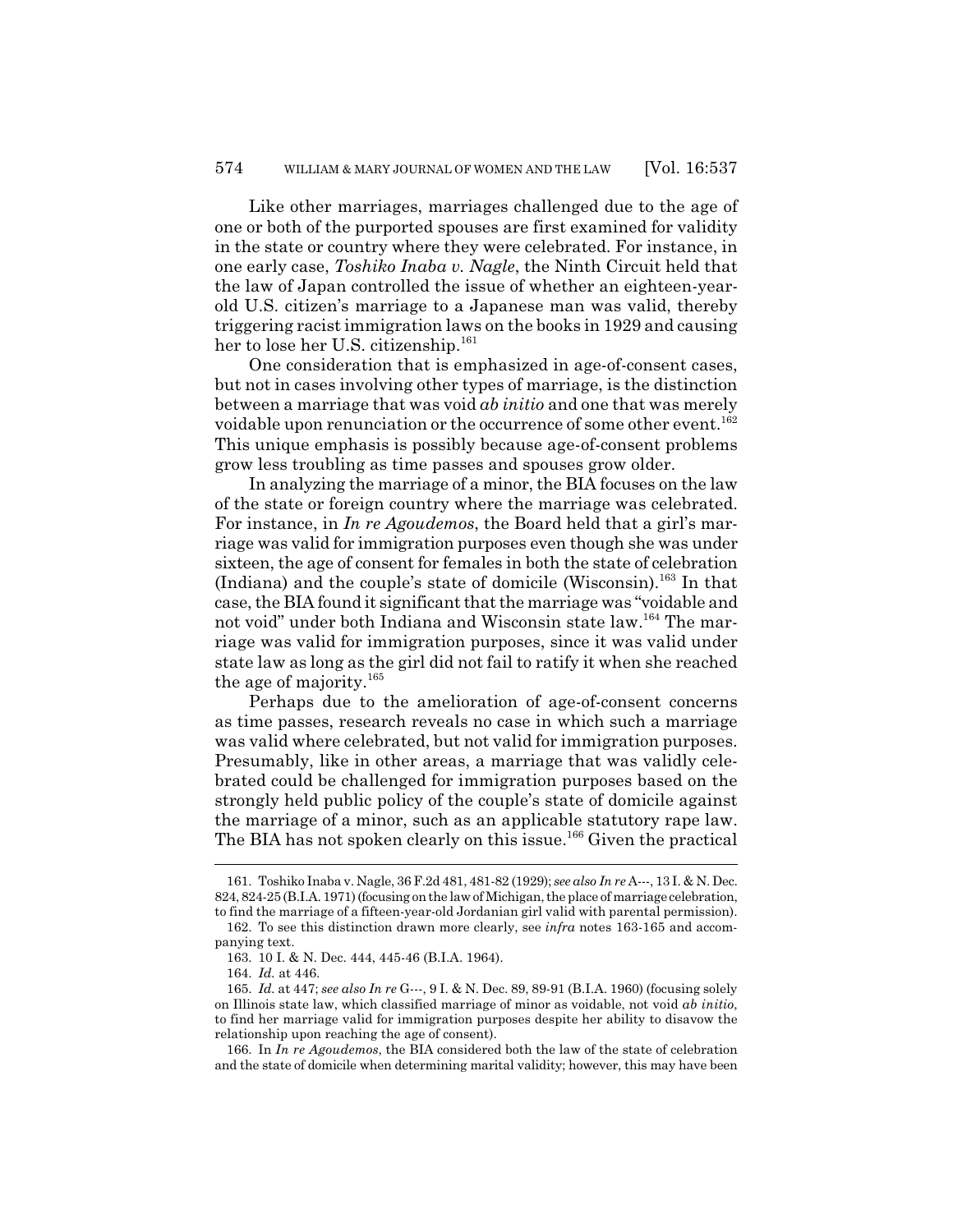timing considerations in these cases, it is also unlikely to do so in the future.

### *4. Marriage Involving a Transgender Spouse*

U.S. immigration authorities were initially more stymied by the subject of marriage for transgender persons than any subject since the nonsensical, yet cruel, pre-1952 requirement that limited the acquisition of U.S. citizenship to only "free white persons, and to aliens of African nativity."<sup>167</sup>

*In re Lovo-Lara*, the only reported BIA opinion specifically assessing the validity of a marriage involving a transgender spouse, was

an example of overkill, since it does not indicate what would have occurred if the laws of those states had been significantly different. 10 I. & N. Dec. at 446. The other case that appears to focus on the law of a couple's intended state of domicile is *In re Manjoukis*, 13 I. & N. Dec. 705 (B.I.A. 1971). In that case, the BIA focused on whether the marriage of a fourteen-year-old female would be valid under the state law of Michigan, the state where the U.S. citizen resided. *Id.* at 705-06. This case, however, involved a fiancé visa petition, not an already married couple. There was not yet a "place of celebration" and a K-1 visa required the couple to marry in the United States within ninety days of the fiancé's admission. *Id.* at 705. The Board logically focused on the law of Michigan, the state where the couple would presumably marry and reside once the fiancé was admitted into the United States. *Id.* at 706. In this case, the Board ordered denial of the fiancé visa, since the marriage would be void *ab intio*, rather than merely voidable, in Michigan. *Id.*

<sup>167.</sup> Ozawa v. United States, 260 U.S. 178, 190 (1922). The BIA, federal circuit courts, and even the United States Supreme Court resorted to semi-fictionalized "scientific," historical, and social understandings of race during the first half of the twentieth century as they wrestled with the question of what it meant to be a "white person" as required to qualify to become a U.S. citizen and whether persons of the Japanese, Arabian, Hindu, Parsee, and Tartar "races" qualified. *See, e.g.*, United States v. Thind, 261 U.S. 204, 206, 208-10 (1923) (finding that in spite of the fact that his "stock" is Caucasian, a "high caste Hindu of full Indian blood" is not a "white person" according to "common understanding," apparently because of Indians' physical characteristics such as skin color); *Ozawa*, 260 U.S. at 192, 197-98 (discussing the history of racist naturalization requirements dating back to 1790 and discussing the intent of the framers in support of its holding that a Japanese man was not a "white person" even if his skin is white since "to adopt the color test alone would result in a confused overlapping of races and a gradual merging of one into the other, without any practical line of separation"; the Court instead limited the definition of "white person" to "the Caucasian race"); United States v. Balsara, 180 F. 694, 695, 695-97, *aff'g* 171 F. 294 (2d Cir. 1939) (holding that a Parsee of a race which immigrated from Persia to India "some 1,200 years ago" is not a "white person"); *In re* S---, 4 I.& N. Dec. 104, 104, 105, 106, 106 n.2 (B.I.A. 1950) (finding that "Tartars of eastern Russian in the Ufa area are members of the white or so-called European race, in spite of their Asiatic origin[, t]he test . . . [being] the racial composition evaluated at the present time . . . [rather than] the origin of the applicant's racial strain," and citing *In re* K---, 2 I. & N. Dec. 253, 256 (B.I.A. 1945; A.G. 1945), for the proposition that Afghans are a "European race . . . [even though] some Afghans hav[e] some Mongoloid and Indian strains"); *In re* S---, 1 I.& N. Dec. 174, 174, 178 (B.I.A. 1941) (finding that an Iraqi citizen, whose parents were "full-blooded Arabians" of "Turkish stock," was a "white person," as distinguished from Parsees from Persia and "Hindus" and the other "teeming millions" of "Far East Asiatics" who do not qualify as "white"; "[t]he line has apparently been drawn at the Afghans" who are not "white").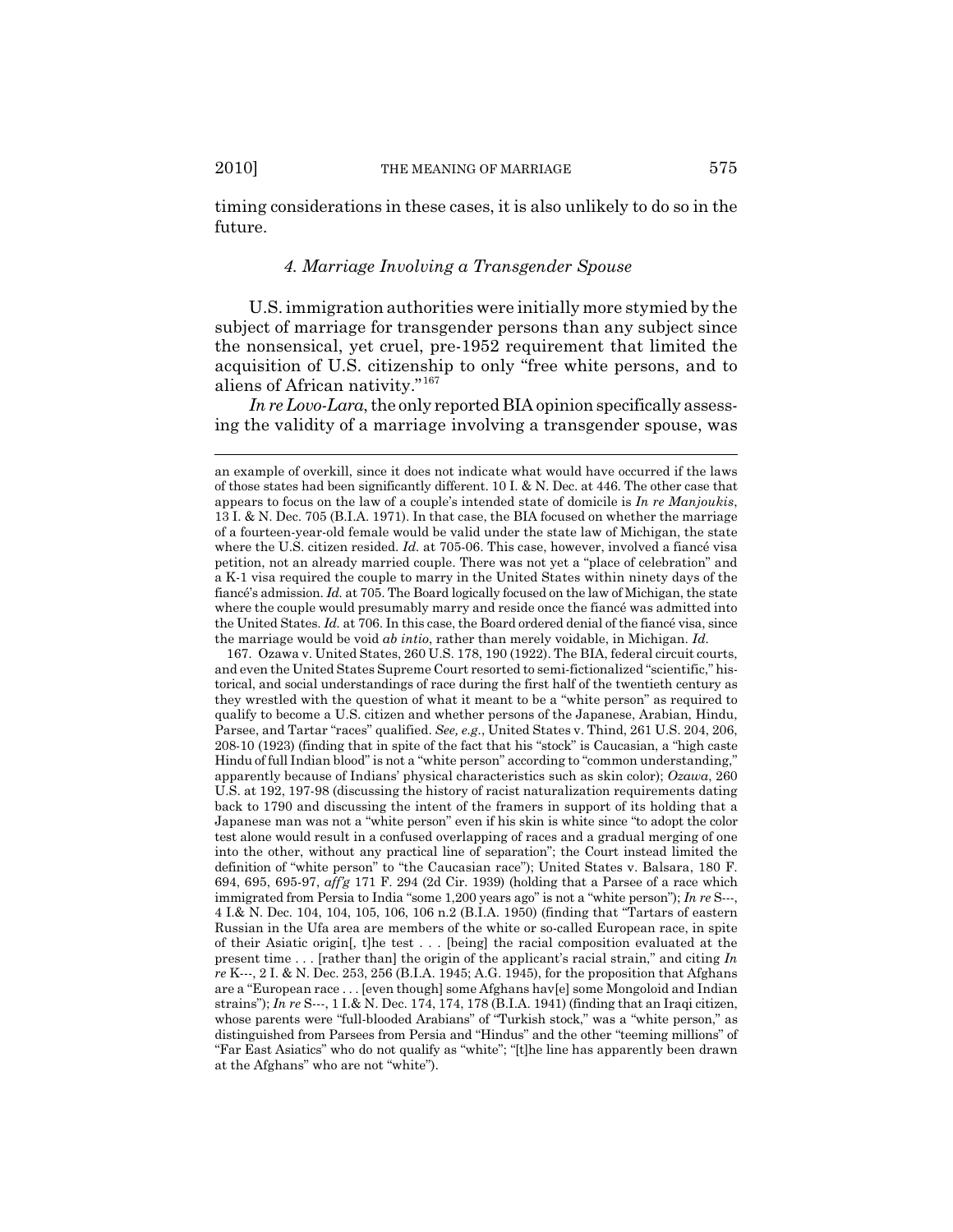decided in 2005.<sup>168</sup> This is not surprising, since U.S. Citizenship and Immigration Services (USCIS) issued two different illogical policy memoranda in 2003 and 2004, causing confusion and hardship for couples before the BIA finally clarified the issue.

First, in 2003, USCIS purported to defer to congressional silence with regard to the meaning of the terms "man" and "woman" under DOMA, ruling that one's sex at birth determines his or her sex for life under U.S. immigration law.<sup>169</sup> The agency apparently assumed that all transgender people are homosexual as viewed from the sex on their birth certificates; for example, that all male-to-female transgender women are sexually attracted to men. This assumption is not accurate.<sup>170</sup>

Apparently discovering that its bright-line "birth sex" rule could force it to recognize marriages between couples that are physically and legally of the same sex, USCIS appeared to throw its hands up in the air and declare that it would not recognize the ability of a transsexual to marry anyone. Its attempt at clarification declared that USCIS "shall not recognize the marriage . . . between two individuals where one or both of the parties claims to be a transsexual, regardless of whether either individual has undergone sex reassignment surgery."<sup>171</sup>

In May 2005, the BIA stepped in to correct the USCIS. In *In re Lovo-Lara*, it issued a well-reasoned precedential decision recognizing the validity of a marriage between a transsexual woman and a foreign-born man when North Carolina, the state in which the marriage occurred, had previously issued a new birth certificate reflecting

<sup>168. 23</sup> I. & N. Dec. 746, 747 (B.I.A. 2005).

<sup>169.</sup> Nicole Lawrence Ezer, *The Intersection of Immigration Law and Family Law*, 40 FAM. L.Q. 339, 346 (2006) ("The 2003 Yates Memo stated that the service considers federal law to be controlling on this point, and without direct legislation from the Congress, the Service 'has no legal basis on which to recognize change of sex so that a marriage between two persons born of the same sex can be recognized.' " (quoting Memorandum from William R. Yates, Assoc. Dir. of Operations, U.S. Citizenship & Immigration Serv., Spousal Immigrant Visa Petitions AD 02-16 (Mar. 20, 2003)).

<sup>170.</sup> Gender identity and sexual attraction are distinct concepts. While most transgender people, like their non-transgender counterparts, identify as heterosexual, many identify as gay or lesbian after their transition. For instance, a male-to-female transsexual may be attracted to other women. According to the reasoning of the 2003 Memorandum, after she transitioned and legally changed her sex to female, USCIS would recognize her marriage to a woman, but not a man, under DOMA. The BIA noted the "anomalous results" of this USCIS position in its opinion in *In re Lovo-Lara*. 23 I. & N. Dec. at 753 n.5.

<sup>171.</sup> Memorandum from William R. Yates, Assoc. Dir. of Operations, U.S. Citizenship & Immigration Serv., Adjudications of and Petitions Filed by or on Behalf of, or Document Requests by, Transsexual Individuals HQOPRD 70/6 (Apr. 16, 2004), *available at* http:// www.ilw.com/articles/2004,0817-mehta1.pdf; *see also USCIS Instructs on Petitions, Applications Filed by or on Behalf of Transsexuals*, 81 INTERPRETER RELEASES 929 (July 19, 2004) (discussing the content of the 2004 memorandum).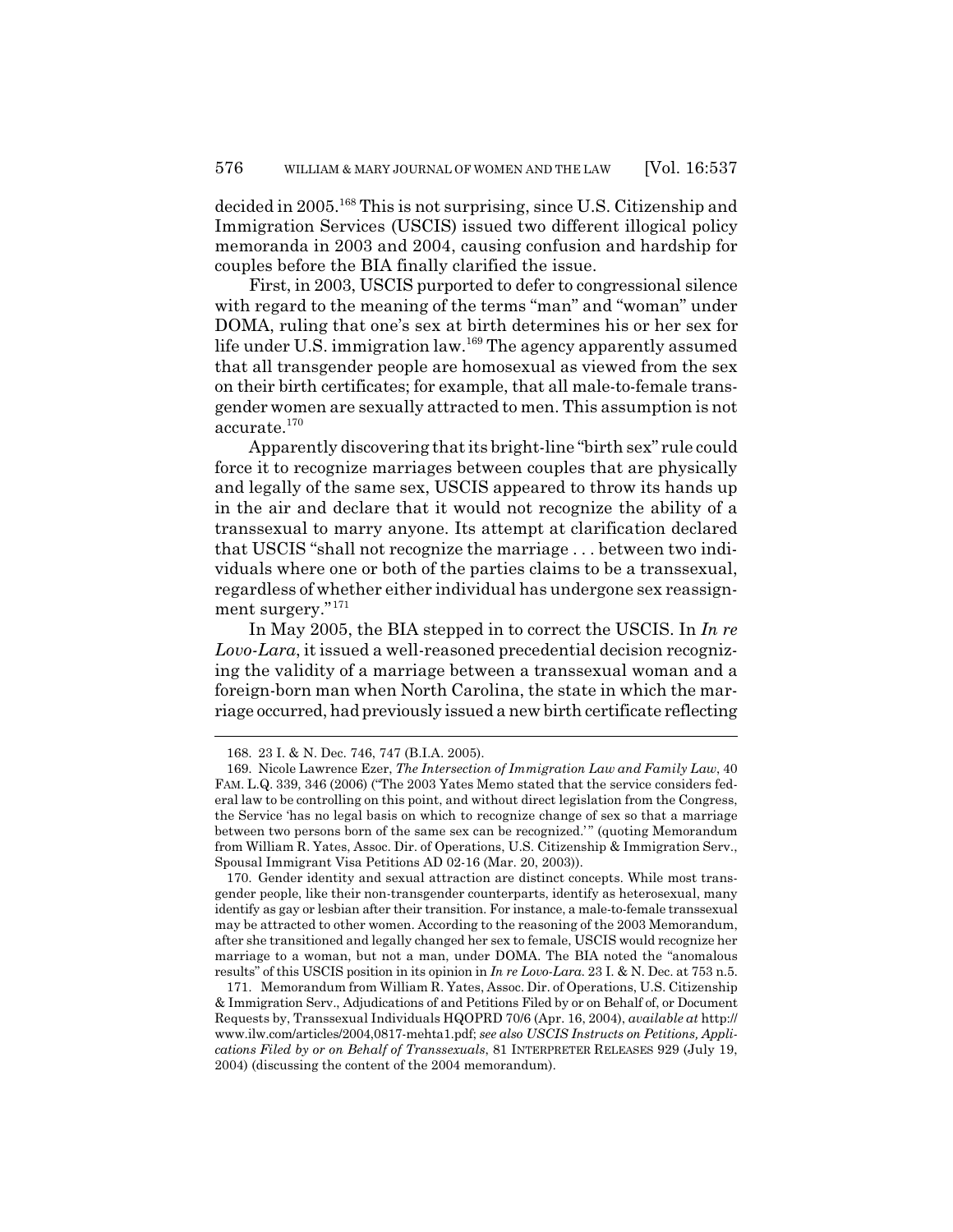her female gender and considered the relationship to be a valid heterosexual marriage. $172$  The BIA found that:

There is also nothing in the legislative history [of DOMA] to indicate that, other than in the limited area of same-sex marriages, Congress sought to overrule our long-standing case law holding that there is no Federal definition of marriage and that the validity of a particular marriage is determined by the law of the State where the marriage was celebrated. While we recognize, of course, that the ultimate issue of the validity of a marriage for immigration purposes is one of Federal law, that law has, from the inception of our nation, recognized that the regulation of marriage is almost exclusively a State matter.<sup>173</sup>

The Board then pointed to the legislative history of DOMA, which focused solely on "homosexual marriage" and explained that the federal definition section is meant simply to proscribe recognition of those marriages.174 The Board quoted the House Report on DOMA, which explained that "[*o*]*ther than this narrow federal requirement*, the federal government will continue to determine marital status in the same manner it does under current law."175 The BIA added that it was persuaded that Congress did not mean to address opposite-sex marriages involving transgender spouses through its silence on this issue, pointing out that at least one state court decision had previously recognized the validity of such marriages.176 In the end, *In re Lovo-Lara* held valid the marriages of transgender individuals who wed within jurisdictions that give legal effect to sex reassignments and recognize the marriages as heterosexual.<sup>177</sup>

While very helpful, *In re Lovo-Lara* does leave several unresolved issues regarding the recognition of transgender spouses.<sup>178</sup> For example, by requiring that the state recognize a transgender person's relationship as a "heterosexual marriage," the Board raises a difficult question when it is overlaid upon the marriage laws of the growing

<sup>172.</sup> *In re Lovo-Lara*, 23 I. & N. Dec. at 746-47.

<sup>173.</sup> *Id.* at 751 (citations omitted).

<sup>174.</sup> *Id.* at 749-51.

<sup>175.</sup> *Id.* at 751-52 (citing H.R. REP. No. 104-664, at 31 (1996)) (emphasis in original). 176. *Id.* at 749-50 (referring to *M.T. v. J.T.*, 355 A.2d 204 (N.J. Super. Ct. App. Div.

<sup>1976)).</sup>

<sup>177.</sup> *Id.* at 751.

<sup>178.</sup> This article briefly addresses two of these outstanding issues: (1) what constitutes a "heterosexual marriage" in a state that does not discriminate against same-sex couples, and (2) what does "postoperative" mean? There are, however, a number of others, such as: What if the transition occurs after marriage? What if a court recognizes the gender change but the transgender person cannot obtain an amended birth certificate?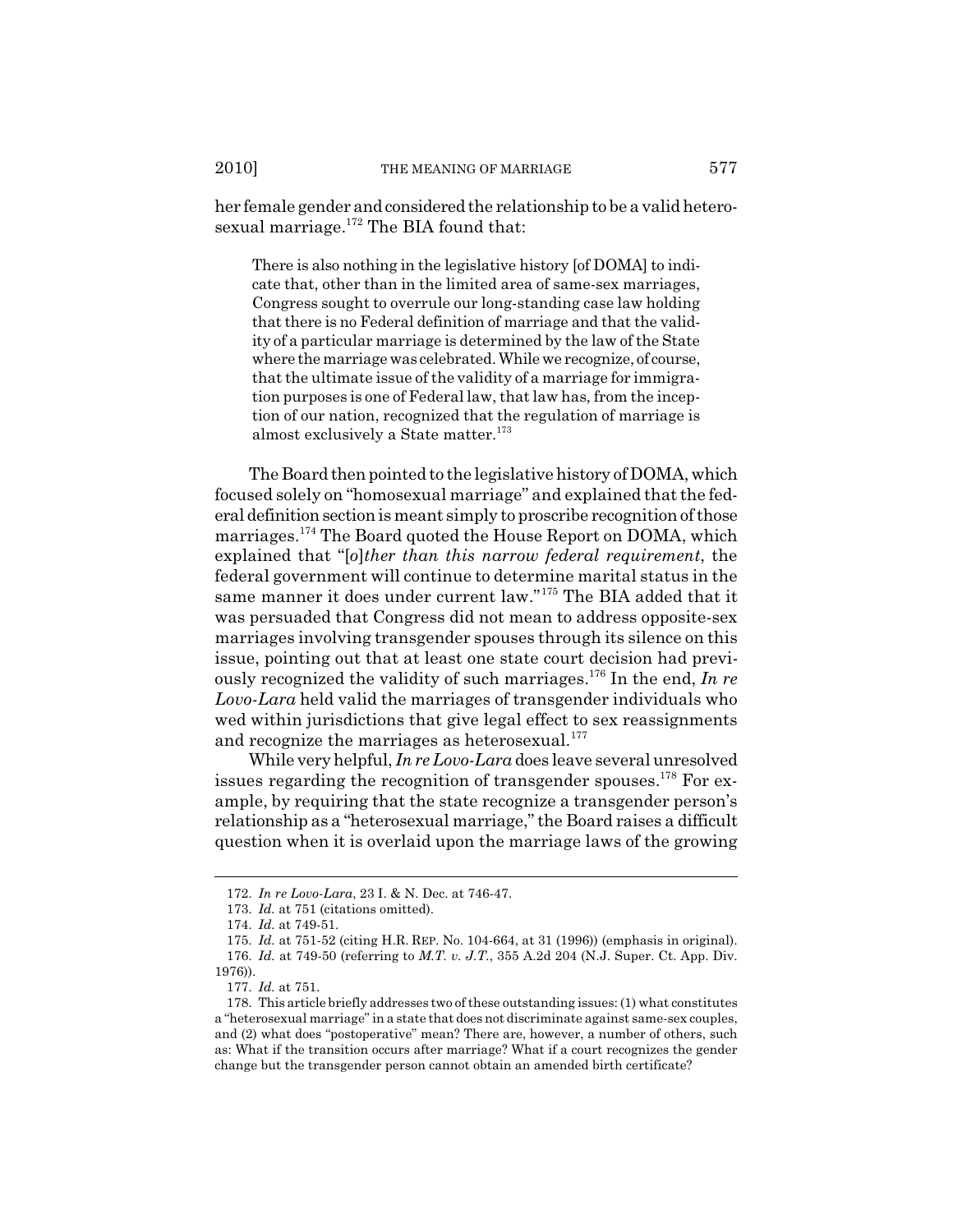number of states that do not discriminate between "heterosexual marriages" and other marriages. Namely, how will immigration officials know whether such a state views a given marriage as "heterosexual"?

Although the BIA's conclusion in *In re Lovo-Lara* focuses on the traditional deference to states in determining the issue of marriage, the Board noted repeatedly that the petitioning transgender spouse in *In re Lovo-Lara* was "postoperative."179 In amending its Adjudicator's Field Manual (AFM) in January 2009, the USCIS focused on this fact and made "sex reassignment surgery" a prerequisite for recognizing a transgender person's corrected sex.180 Perhaps this was a characteristic attempt to simplify the question for immigration examiners with yet another bright-line federal test. The terms "sex reassignment surgery" and "postoperative," however, are neither simple nor unambiguous.<sup>181</sup> In fact, this ambiguity has already led to multiple BIA appeals and remands in at least one unreported case in which the USCIS eventually recognized the marriage of a woman to a transsexual man who had a mastectomy but no genital surgery.<sup>182</sup>

While *In re Lovo-Lara* is the only officially reported BIA case regarding the marriages of transgender individuals, the Board has been consistent in its approach, employing similar analysis in unreported cases before and after *In re Lovo-Lara* was published.<sup>183</sup>

182. *In re* Oren, No. A79-761-848, 2004 WL 1167318 (B.I.A. Jan. 21, 2004), *rev'd*, No. A79-761-848, 2006 WL 448282 (B.I.A. Jan 25, 2006); *see also* VICTORIA NEILSON & KRISTINA WERTZ, IMMIGRATION LAW AND THE TRANSGENDER CLIENT § 4.5.2 (2009), *available at* http://www.immigrationequality.org/template3.php?pageid=1135 (discussing *In re Oren*).

183. *See, e.g.*, *In re* P.B., No. A087-002-967, 2009 WL 523126 (B.I.A. Feb. 18, 2009) (remanding the case for fact finding regarding *inter alia* proof the marriage was recognized as a valid heterosexual union in Nevada where it was celebrated, but oddly remaining silent regarding the law of the couple's state of domicile, or intended domicile); *In re* Ahmad, No. A96-609-556, 2007 WL 3301748 (B.I.A. Sept. 26, 2007) (following *In re Lovo-Lara* to recognize the marriage of a man and a postoperative male-to-female transsexual as a "heterosexual marriage" under the laws of the state of New York although his wife could not produce a revised birth certificate from Singapore); *In re* Widener, No. A95- 347-685, 2004 WL 2375065 (B.I.A. Sept. 21, 2004) (restating the traditional general rule of universal recognition for marriages that are valid where celebrated, while finding that there is no strongly held federal public policy regarding the marriage of a postoperative

<sup>179.</sup> *In re Lovo-Lara*, 23 I. & N. Dec. at 747, 749-51.

<sup>180.</sup> U.S. CITIZENSHIP & IMMIGRATION SERV., ADJUDICATOR'S FIELD MANUAL § 21.3(a) (2)(J) (2009) (redacted public version) [hereinafter 2009 FIELD MANUAL], *available at* http://www.uscis.gov (follow "Laws" hyperlink; then follow "Immigration Handbooks, Manuals, and Policy Guidance" hyperlink on left side of page; then follow "Adjudicator's Field Manual" hyperlink; then follow "21.3" hyperlink).

<sup>181.</sup> Sexual transition is a complex process that can involve different procedures ranging from hormone therapy to various types of surgical procedures. *See, e.g.*, Kristin Schilt & Matthew Wiswall, *Before and After: Gender Transitions, Human Capital, and Workplace Experiences*, 8 BERKELEY ELECTRONIC J. ECON. ANALYSIS & POL'Y art. 39, \*6 (2008). "Gender reassignment surgery," therefore, may imply genital surgery, but it is not the only clear meaning of "postoperative" in this context.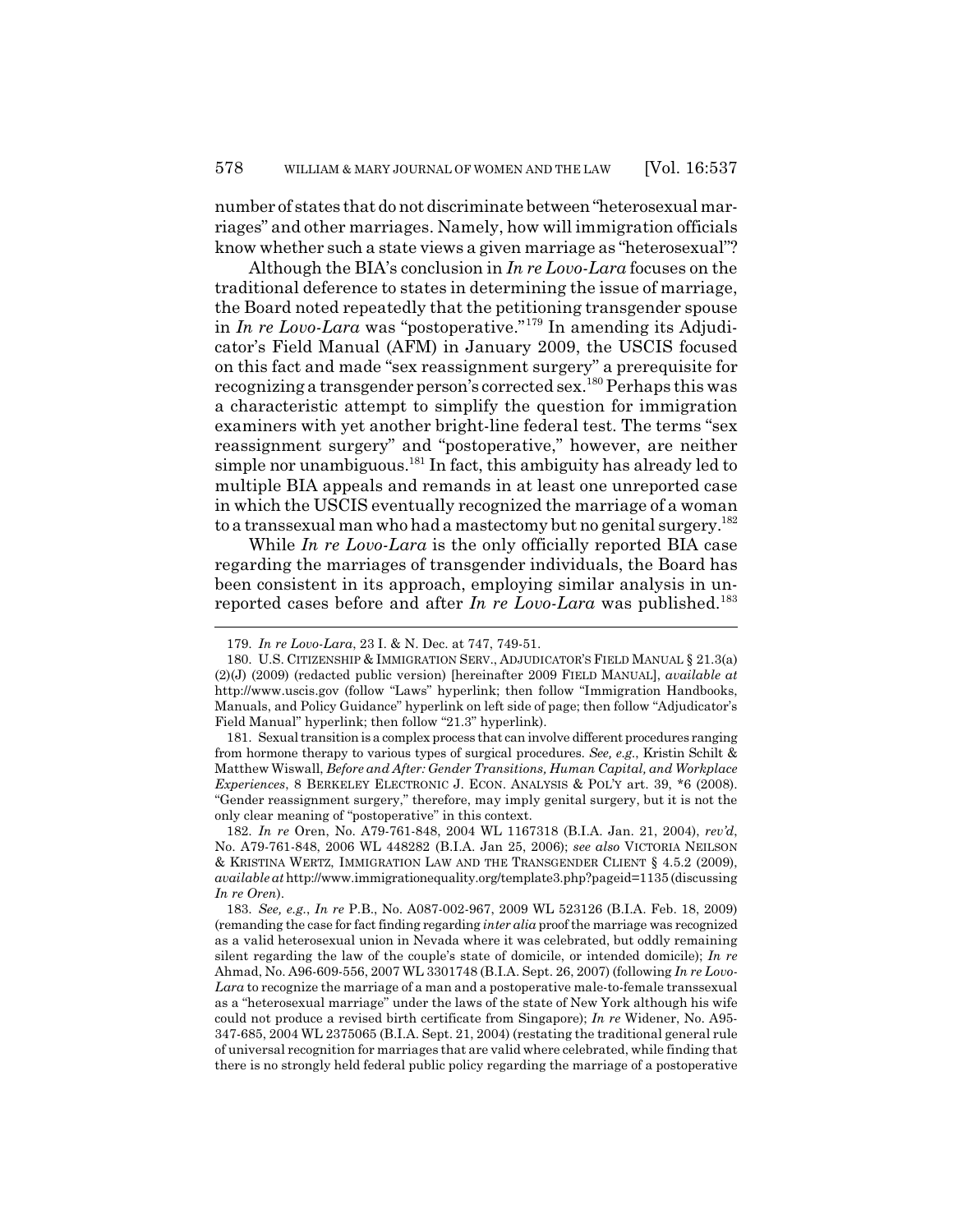Together, *In re Lovo-Lara* and its progeny reiterate the continuing focus on state laws in determining whether a couple is, in fact, married (or opposite sex) for immigration purposes. The Board clearly does not buy the argument that Congress intended to silently create new federal definitions of "marriage" and "spouse" in the INA as the Ninth Circuit assumed in *Adams v. Howerton*. 184 It is no more likely that the common meaning of "marriage" or the specific intent of Congress included transsexual spouses than same-sex spouses when those terms were used in the INA.<sup>185</sup>

## *C. Federal Public Policy Exceptions to Marriage Recognition Under the INA*

Although immigration officials and courts have generally looked to state law to define marriage for immigration purposes, they also agree that Congress has the power to override that state definition as it is used in the federal INA. With the exception of the Ninth Circuit decisions *Adams v. Howerton* and *Kahn v. INS*, immigration officials and courts have uniformly understood Congress's intent to use the terms "marriage" and "spouse" as defined by state law, unless an exception is clearly warranted based on relevant, express statutory language, or unless the marriage was entered solely for the purpose of committing immigration fraud.<sup>186</sup>

This subsection focuses on the rare, recognized exceptions to marriage recognition under the INA, based on strongly held specific federal public policy. These federal public policy exceptions are currently limited to four categories: "marriage fraud,"187 unconsummated

186. *See supra* Part II (laying out the test for marriage validity under the INA and exceptions to marriage validity).

187. The requirement of marital *bona fides* can be conceptualized as either a federal public policy exception to marriage recognition under the INA or a limit to the definition of the terms "marriage" and "spouse" as demonstrated by Congress in the INA.

male-to-female transsexual since DOMA and INA are both silent on this issue); *Oren*, 2004 WL 1167318 (restating the traditional rules regarding marital recognition under the INA before remanding the case for factual findings regarding the sex and marriage under Oregon state law of the petitioner, a female to male transsexual who had not undergone genital surgery).

<sup>184. 673</sup> F.2d 1036, 1040 (9th Cir. 1982).

<sup>185.</sup> *In re Lovo-Lara* relied, in part, on the fact that a reported case recognized a transgendered spouse's marriage under the law of at least one state at the time when DOMA was enacted. *In re* Lovo-Lara, 23 I. & N. Dec. 746, 749-50 (B.I.A. 2005) (citing M.T. v. J.T., 355 A.2d 204, 211 (N.J. Super. Ct. App. Div. 1976)). However, it is highly unlikely that Congress intended to specifically recognize marriages involving transgender spouses when it enacted the INA any more than it intended to recognize same-sex marriages. As the *In re Lovo-Lara* decision recognizes, congressional silence often really means silence, not some hidden positive regulatory agenda. *Id.* at 750. Its footnote distinguishing *Adams v. Howerton* does not comment one way or the other on the correctness of that decision. *Id.* at 752 n.4.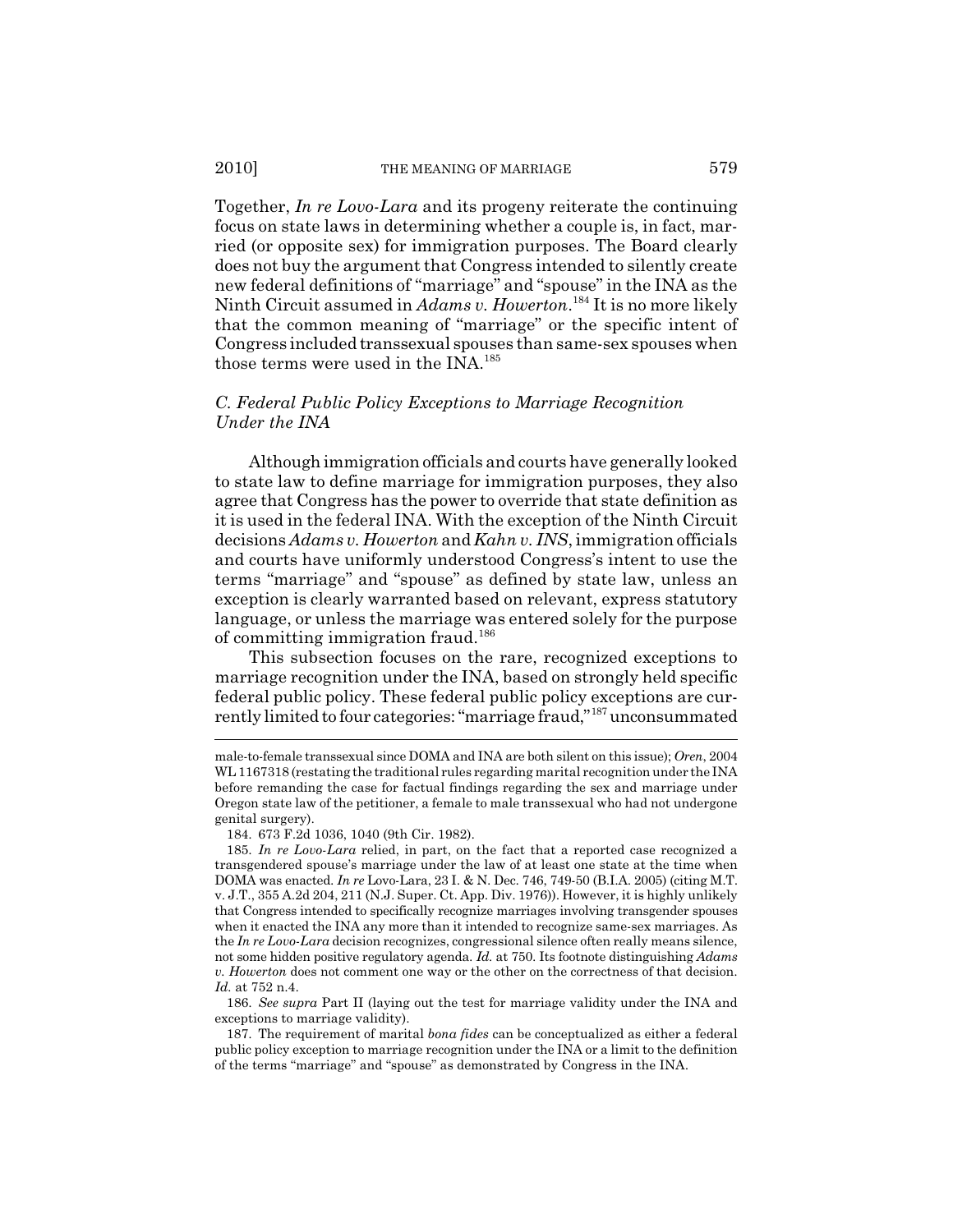proxy marriage, polygamy, and same sex marriage. All four categories can be justified by express statutory language either specifically delineating the exception (proxy marriage and marriage fraud) or establishing a ban to U.S. admission for those who participate in the specified relationship (polygamy and, originally, homosexuality). Today, the ban on homosexual admissibility has been repealed, but DOMA expressly demonstrates the continuing federal public policy against recognition of same-sex marriage.

### *1. A Note on "Marriage Fraud" and Federal Public Policy*

As described above, marital *bona fides* is the subject of the third step in the practice-oriented three-step test of marriage validity for U.S. immigration purposes. Conceptually, this test can also be viewed as one of the exceptions to the rule of marriage recognition based on strongly held federal public policy.<sup>188</sup> This exception is clearly supported by express language throughout the INA. The INA expressly sets out marriage *bona fides* as an evidentiary requirement for conditional permanent residence.<sup>189</sup> It also provides for deportation on the basis of "marriage fraud,"190 and it criminalizes "knowingly enter[ing] into a marriage for the purpose of evading any provision of the immigration laws" with possible prison sentences of up to five years.<sup>191</sup>

Since marriage is the easiest way to obtain many immigration benefits, and the only way to obtain some, immigration officials rightfully fear that foreign nationals will abuse the U.S. immigration system by contracting "sham marriages," marriages entered into for the primary purpose of procuring a benefit under U.S. immigration law.192 Therefore, they police the legitimacy of marital relations very

<sup>188.</sup> *See supra* note 47 and accompanying text (discussing congressional intent to not recognize "sham" marriages).

<sup>189.</sup> Immigration and Nationality Act § 216(d)(1)(A)(i)(III), 8 U.S.C. § 1186a(d)(1)(A)  $(i)(III)$  (2006).

<sup>190.</sup> Immigration and Nationality Act § 237(a)(1)(G), 8 U.S.C. § 1227(a)(1)(G) (expressly identifying marriage fraud as a basis for deportation).

<sup>191.</sup> Immigration and Nationality Act § 275(c), 8 U.S.C. § 1325(c) (prescribing imprisonment of up to five years and fines of up to \$250,000 for the crime of marriage fraud). In *Lutwak v. United States*, the United States Supreme Court upheld this federal refusal to recognize otherwise legally valid marriages. 344 U.S. 604, 608-13 (1953). Three justices, however, were unwilling to recognize even this departure from the idea that marriage validity is determined on the basis of the law of the place where it was celebrated. *Id.* at 620-21 (Jackson, J., Black, J., & Frankfurter, J., dissenting).

<sup>192.</sup> There are a plethora of cases in which foreign nationals paid U.S. citizens to marry them so that they could secure immigration benefits. *See, e.g.*, *Lutwak*, 344 U.S. at 609- 10 (refusing to recognize the validity of three "spurious phony marriages" contracted in France); Garcia-Jaramillo v. INS, 604 F.2d 1236, 1238 (9th Cir. 1979) (deciding a case in which a foreign national allegedly gave a U.S. citizen \$200 to marry him); Volianitis v. INS, 352 F.2d 766, 767 (9th Cir. 1965) (deciding a case in which a foreign national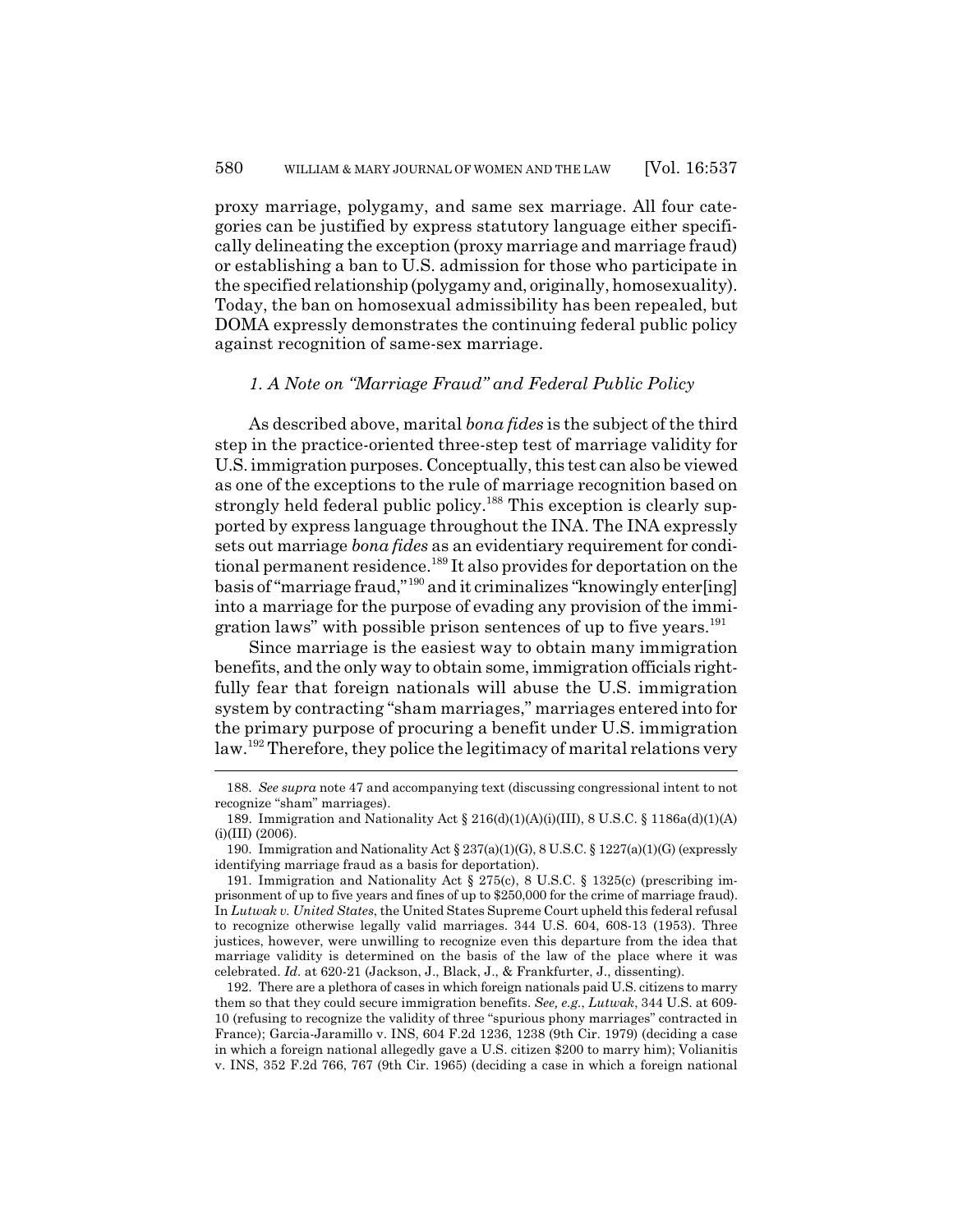strictly.193 In fact, determining whether to recognize a marriage as *bona fide* is the overwhelming practical concern of most U.S. immigration examiners.194

Immigration officials have developed elaborate matrices of factual inquiry for substantiating the legitimacy of a legally valid marriage.<sup>195</sup> There are also express provisions in the INA for a rebuttable presumption of fraud when a new marriage is terminated within two years of the foreign national spouse becoming a lawful permanent resident<sup>196</sup> or when the marriage is entered while removal proceedings are pending.<sup>197</sup> The United States Supreme Court has upheld this refusal to recognize otherwise perfectly valid marriages under the INA on the basis that they were contracted solely for the purpose of obtaining immigration benefits.198

193. *Fraudulent Marriage and Fiancé Arrangements to Obtain Permanent Resident Immigration Status: Hearing Before the Subcomm. on Immigration and Refugee Pol'y of the S. Comm. on the Judiciary*, 99th Cong. 18 (1985) (statement of Alan C. Nelson, Comm'r, Immigration and Naturalization Service).

194. It is important to note that this *bona fides* requirement is apparently based solely on the prevention of marriages fraudulently entered for the purpose of obtaining immigration benefits. It is clear from the case law that the requirement is not based on the desire to ensure that foreign nationals allowed to immigrate on the basis of marriage are actually remaining in the United States with their spouses. *See* Whether Present Viability of a Marriage is a Factor in Adjudicating an I-751, Op. INS Gen. Couns. No. 91-7 (Jan. 25, 1991) (advising that an application to remove the conditional nature of a temporary lawful permanent residence status does not depend on the continuing viability of a marriage that was not entered for fraudulent reasons).

195. This includes photos of a wedding, vacations, anniversaries, or other marriage highlights; evidence of a common residence; affidavits of family and friends; love letters and gifts; evidence of children from the marriage; evidence of financial gifts or support; and financial interconnection in the form of joint bank accounts, joint credit cards, joint lease agreements, joint ownership of real property, automobiles or other personal property. *See* 8 C.F.R. § 1216.4(a)(5) (2009) (providing some examples of marriage documentation). The USCIS looks for triggers that indicate the possibility of a sham marriage, including: a large age disparity; language incompatibility; "[v]ast difference in cultural and ethnic background"; use of a matchmaker; "[d]iscrepancies in statements on questions for which a husband and wife should have common knowledge"; "[n]o cohabitation"; and family friends. 2009 FIELD MANUAL, *supra* note 180, at § 21.3(a)(2)(H).

196. Immigration and Nationality Act § 237(a)(1)(G)(i), 8 U.S.C. § 1227(a)(1)(G)(i).

198. Lutwak v. United States, 344 U.S. 604, 611-13 (1953).

apparently paid a U.S. citizen \$250 cash so she would marry him "in name only" so he could remain in the United States).

While immigration officials are willing to delve into the very personal details of a couple's life together, they are supposedly only looking to ascertain that the couple did not marry primarily for the purpose of immigration. The author's personal experience leads him to believe that immigration examiners are applying their own subjective standards of what determines a *bona fide* marriage. However, the published cases indicate that immigration law is not concerned with the conformity of a legal marriage arrangement to societal expectations. *See, e.g.*, *In re* Peterson, 12 I. & N. Dec. 663, 665 (B.I.A. 1968) (finding that consummation is not required for a *bona fide* marriage based largely on housekeeping duties).

<sup>197.</sup> Immigration and Nationality Act § 245(e)(1)-(2), 8 U.S.C. § 1255(e)(1)-(2).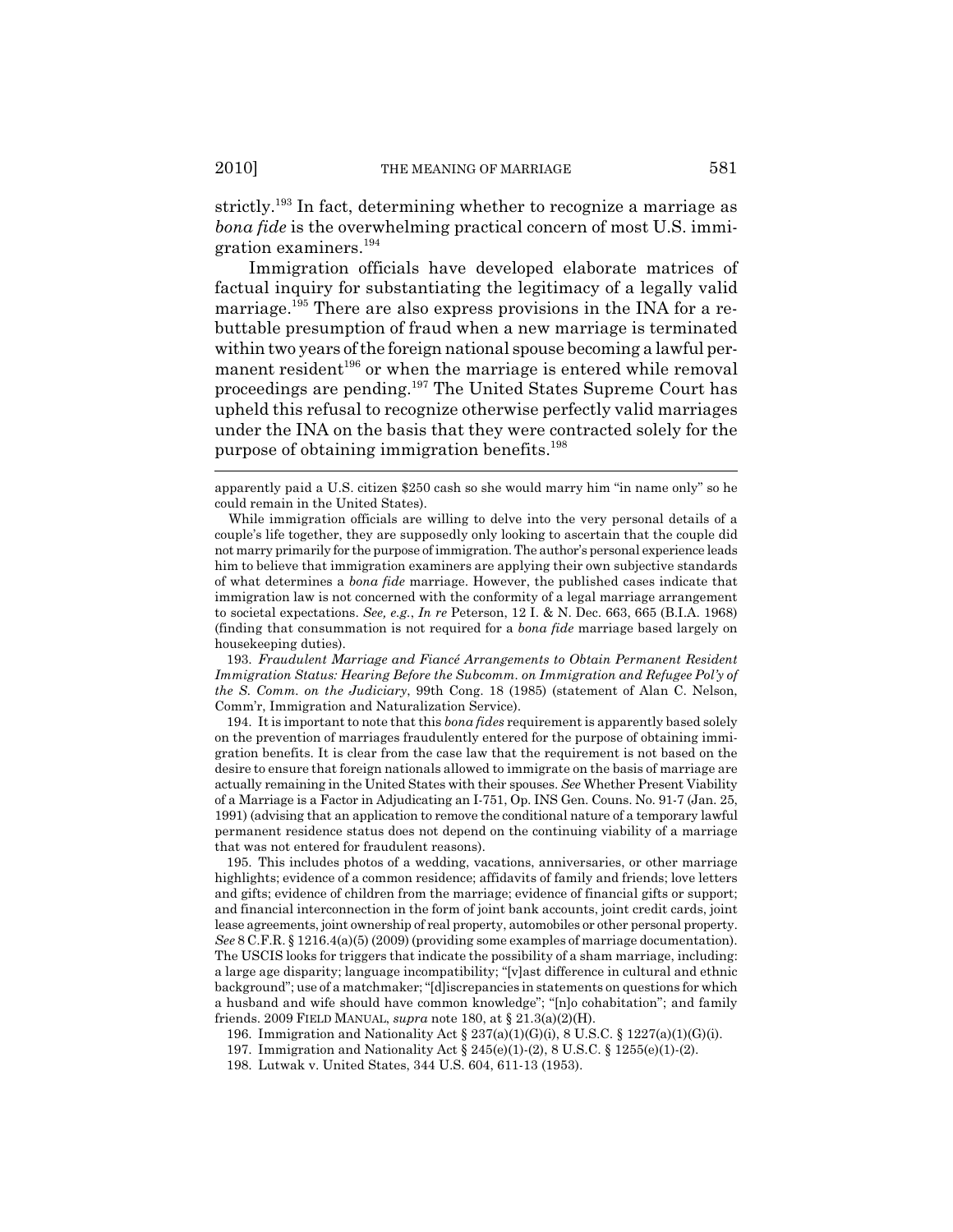The category of marriage involved is not relevant to this examination of marital *bona fides*. The existence of an otherwise legally valid marriage must normally be proven before an immigration examiner evaluates whether a marriage is a "sham" for immigration purposes.199 Starting with that documented, lawful marriage, immigration officials examine the intent of the legal spouses and the nature of their relationship, often in intrusive detail that state and federal officials would not attempt outside of the immigration context.<sup>200</sup>

In addition to "sham marriages," immigration authorities and courts have carved out three categories of marriage that are not recognized for immigration purposes on the basis of an expressly stated federal public policy: unconsummated proxy marriages, polygamous marriages, and same-sex marriages. The rest of this section examines these decisions and the next section explains why same-sex marriages should no longer fall within the federal public policy exception if DOMA is repealed or struck down.

### *2. Proxy Marriage*

The INA does not define the word "marriage"; however, it does expressly state that it will not recognize "any marriage ceremony where the contracting parties thereto are not physically present in the presence of each other, unless the marriage shall have been consummated."<sup>201</sup> This clear statement of the federal public policy of ignoring unconsummated proxy marriages for immigration purposes has been around since the Immigration Act of 1924.<sup>202</sup>

Prior to the express provision of the Immigration Act of 1924 dealing with proxy marriages, these marriages were treated like biracial

<sup>199.</sup> See *supra* Part II.A for a description of a three-part test for marriage validity under the INA.

<sup>200.</sup> Note, *The Constitutionality of the INS Sham Marriage Investigation Policy*, 99 HARV. L. REV. 1238, 1245-46 (1986).

<sup>201.</sup> Immigration and Nationality Act § 101(a)(35), 8 U.S.C. § 1101(a)(35); *see also In re* B---, 5 I. & N. Dec. 698, 699 (B.I.A. 1954) (finding that a relationship did not qualify under this provision even though it had been consummated *prior* to the marriage, if it had not been consummated afterwards); Effect of Proxy Marriage on Entry as Unmarried Child, Op. INS Gen. Couns. No. 91-20 (Feb. 15, 1991) (finding it appropriate to enter the United States under the category for the unmarried children of a fourth preference alien, since her prior, unconsummated proxy marriage was invalid for immigration purposes).

<sup>202.</sup> *See* Silva v. Tillinghast, 36 F.2d 801, 802 (D. Mass. 1929) (describing the prohibition of proxy marriage in the Immigration Act of 1924, but finding an error in the Immigration Tribunal's reevaluating this issue that had already been decided by the Department of State in its decision to issue an immigrant visa); *In re* W---, 4 I. & N. Dec. 209, 210 (B.I.A. 1950) (finding that a valid Italian proxy marriage was not recognized by specific provision of the Immigration Act of 1924, but foreign-born child of that marriage was legitimate for immigration purposes).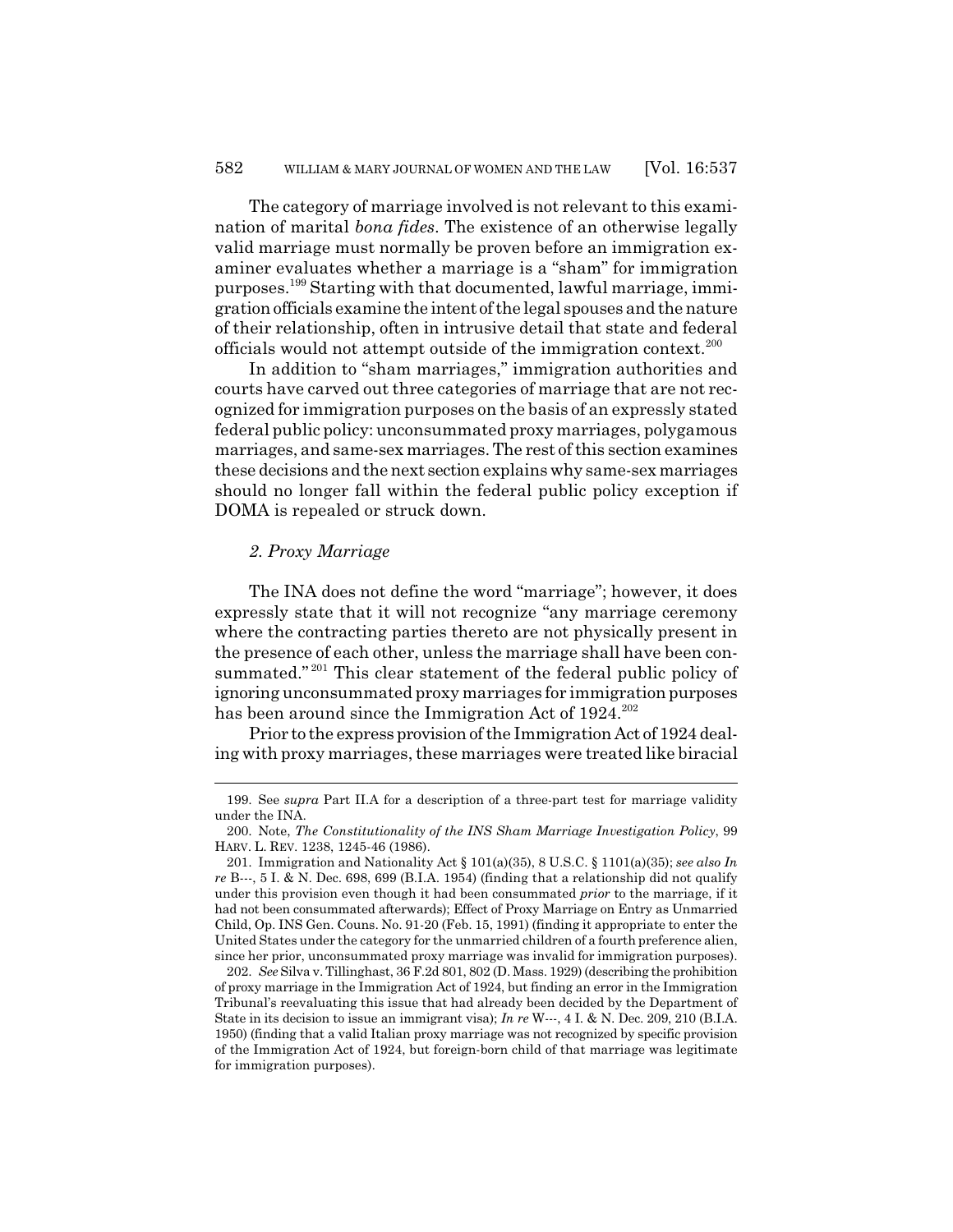marriages, uncle-niece and cousin marriages, and others.<sup>203</sup> Namely, the BIA focused on the law of the place where the marriage was celebrated and the law of the spouses' domicile, or planned domicile, in order to determine whether a marriage was valid under U.S. immigration law. Proxy marriages were recognized under pre-1924 immigration law as long as they were valid where celebrated and as long as the state of domicile did not expressly disqualify foreign proxy marriages.204 Even today, in cases where a proxy marriage was later consummated, U.S. immigration authorities look to state law in order to determine its validity.<sup>205</sup>

# *3. Polygamy*

In addition to unconsummated proxy marriages, federal courts and the BIA agree that polygamous marriages generally are not valid for immigration purposes as a matter of federal public policy. Of course, this is not surprising: U.S. immigration statutes have expressly prohibited the admission of "polygamists" into the United States since the enactment of the Immigration Act of  $1891.<sup>206</sup>$  Courts

<sup>203.</sup> The legal recognition of proxy marriages had apparently been of little practical significance from 1711 until World War I; however, the long absence of soldiers from home during that conflict apparently caused a number of jurisdictions and the U.S. Judge Advocate General to favorably discuss the possibility of valid proxy marriages. *See* Ernest G. Lorenzen, *Marriage by Proxy and the Conflict of Laws*, 32 HARV.L. REV. 473, 473, 487- 88 (1919) (describing this history and arguing that proxy marriages should be recognized in any U.S. states that still recognized common law marriages); *see also* United States *ex rel.* Aznar v. Comm'r of Immigration at Port of N.Y., 298 F. 103, 105 (S.D.N.Y. 1924) (citing opinion of Judge Advocate General).

<sup>204.</sup> Consulich Societa Triestina di Navigazione v. Elting, 66 F.2d 534, 536 (2d Cir. 1933) (remanding because spouse failed to establish that marriage was valid where celebrated); Kane v. Johnson, 13 F.2d 432, 432 (D. Mass. 1926) (apparently relying on *Ex parte Suzanna* in order to recognize a valid Portuguese proxy marriage because Massachusetts would not prohibit its domiciliaries from marrying by proxy in another jurisdiction); United States *ex rel.* Modianos v. Tuttle, 12 F.2d 927, 927-29 (E.D. La. 1925) (recognizing a valid Turkish proxy marriage in spite of Louisiana's prohibition of marriages by procuration, because state policy did not expressly prohibit the recognition of such marriages celebrated in another jurisdiction)*; Ex parte* Suzanna, 295 F. 713, 717 (D. Mass. 1924) (recognizing a valid Portuguese proxy marriage for immigration purposes because it would have been recognized under the law of Pennsylvania); *Aznar*, 298 F. at 103, 106 (purportedly relying on *United States ex rel. Markarian v. Tod*, 290 F. 198 (9th Cir. 1961), to recognize a valid Spanish proxy marriage despite apparent confusion).

<sup>205.</sup> *See, e.g.*, Marriage by Proxy, Op. INS Gen. Couns. No. 93-73 (Sept. 21, 1993) (looking solely to the law of the District of Columbia, where a proxy marriage was purportedly celebrated, in order to find that the marriage was not valid for immigration purposes; of course, in light of the definition of marriage in INA  $\S$  101(a)(35), such a proxy marriage must also be consummated).

<sup>206.</sup> Immigration Act of 1891, 26 Stat. 570 (1891). Today, under Immigration and Nationality Act § 212(a)(10)(A), 8 U.S.C. § 1182(a)(10)(A) (2006), "[a]ny immigrant who is coming to the United States to practice polygamy is inadmissible."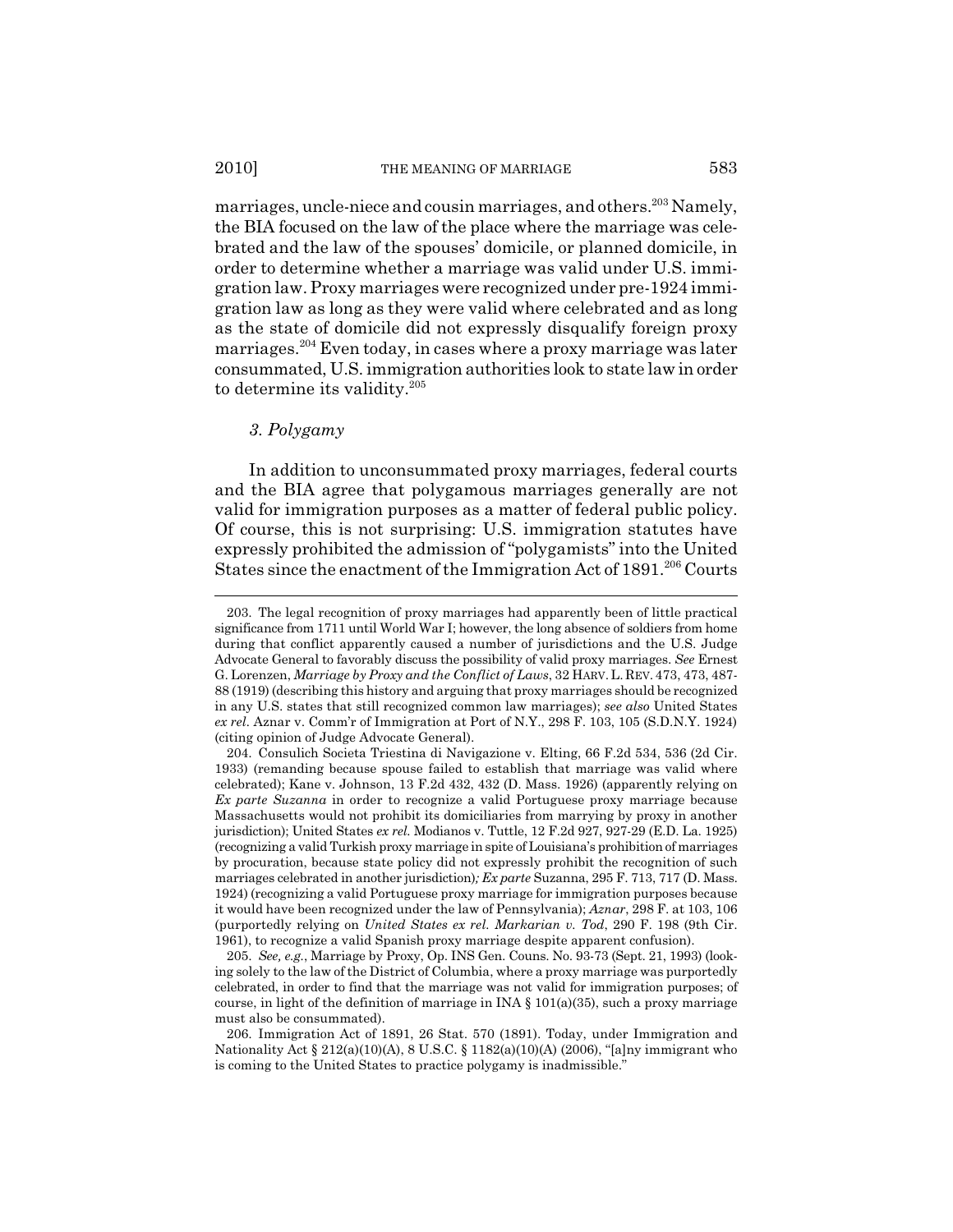and the BIA have understood this inadmissibility provision as a statement of clear federal public policy that prevents recognition of polygamous marriages for immigration purposes.207 A different construction of "marriage" under the INA would result in internal inconsistency within the Act. Based on this understanding, the USCIS requires applicants for marriage-based immigration benefits to provide proof of the legal termination of any prior marriages of either spouse.<sup>208</sup>

In the 1927 case of *Ng Suey Hi v. Weedin*, the Ninth Circuit refused to recognize a valid Chinese polygamous marriage for U.S. immigration purposes.<sup>209</sup> The court recognized the general rule that a marriage, valid where celebrated, will be valid everywhere.<sup>210</sup> It also described "[a]n exception to the general rule . . . in the case of marriages repugnant to the public policy of the domicile of the parties, in respect of polygamy, incest, or miscegenation, or otherwise contrary to its positive laws."<sup>211</sup>

The Ninth Circuit did not specify whether it was referring to the policy of the state or country of domicile in *Ng Suey Hi v. Weedin*. Failure to cite the polygamy ground of inadmissibility might imply that the court was referring to state law.212 The court in *Weedin* also assumed the universality and natural law foundation of its position when it quoted another section of *C.J.S.* for the proposition that "[i]t is implied in the conception of marriage in all Christian countries that the relation can exist only between one man and one woman, a polygamous or polyandrous union being under the law no marriage." <sup>213</sup>

The BIA later anchored its understanding of *Ng Suey Hi v. Weedin* and the "polygamy" exception to the rule of recognition clearly in positivist terms. In *In re H---*, the Board explained that this U.S. public policy "against polygamists and polygamy" was expressed in the INA provision proscribing the admissibility of polygamists.<sup>214</sup> As

<sup>207.</sup> Ng Suey Hi v. Weedin, 21 F.2d 801, 801-02 (9th Cir. 1927); *In re* Darwish, 14 I. & N. Dec. 307, 308-09 (B.I.A. 1973); *In re* H---, 9 I. & N. Dec. 640, 641 (B.I.A. 1962).

<sup>208. 8</sup> C.F.R. § 204.2(a)(2) (2009).

<sup>209. 21</sup> F.2d at 801-02.

<sup>210.</sup> *Id.*

<sup>211.</sup> *Id.* at 802. It is important to distinguish this idea of a universal definition of marriage in Christian countries from the sort of focus on congressional intent that was discussed in later cases such as *Adams v. Howerton*, 673 F.2d 1036, 1039 (9th Cir. 1982).

<sup>212.</sup> The court likely saw this ambiguity as irrelevant since it would have understood that there was agreement on this subject among all U.S. jurisdictions.

<sup>213.</sup> *Ng Suey Hi*, 21 F.2d at 802 (quoting *Corpus Juris Secundum*, currently included at 55 C.J.S. *Marriage* § 2 (2009)).

<sup>214. 9</sup> I. & N. Dec. 640, 641, 642 (B.I.A. 1962) (finding a valid Jordanian polygamous marriage invalid for immigration purposes as "repugnant to [United States] public policy"). The BIA may have felt forced to make this specific immigration law distinction in light of information that "[t]here have been exceptions from the nonrecognition of polygamous marriages, such as American Indian tribal marriages, which have been upheld *in the absence of a federal statute* rendering such tribal laws and customs invalid." *Id.* at 642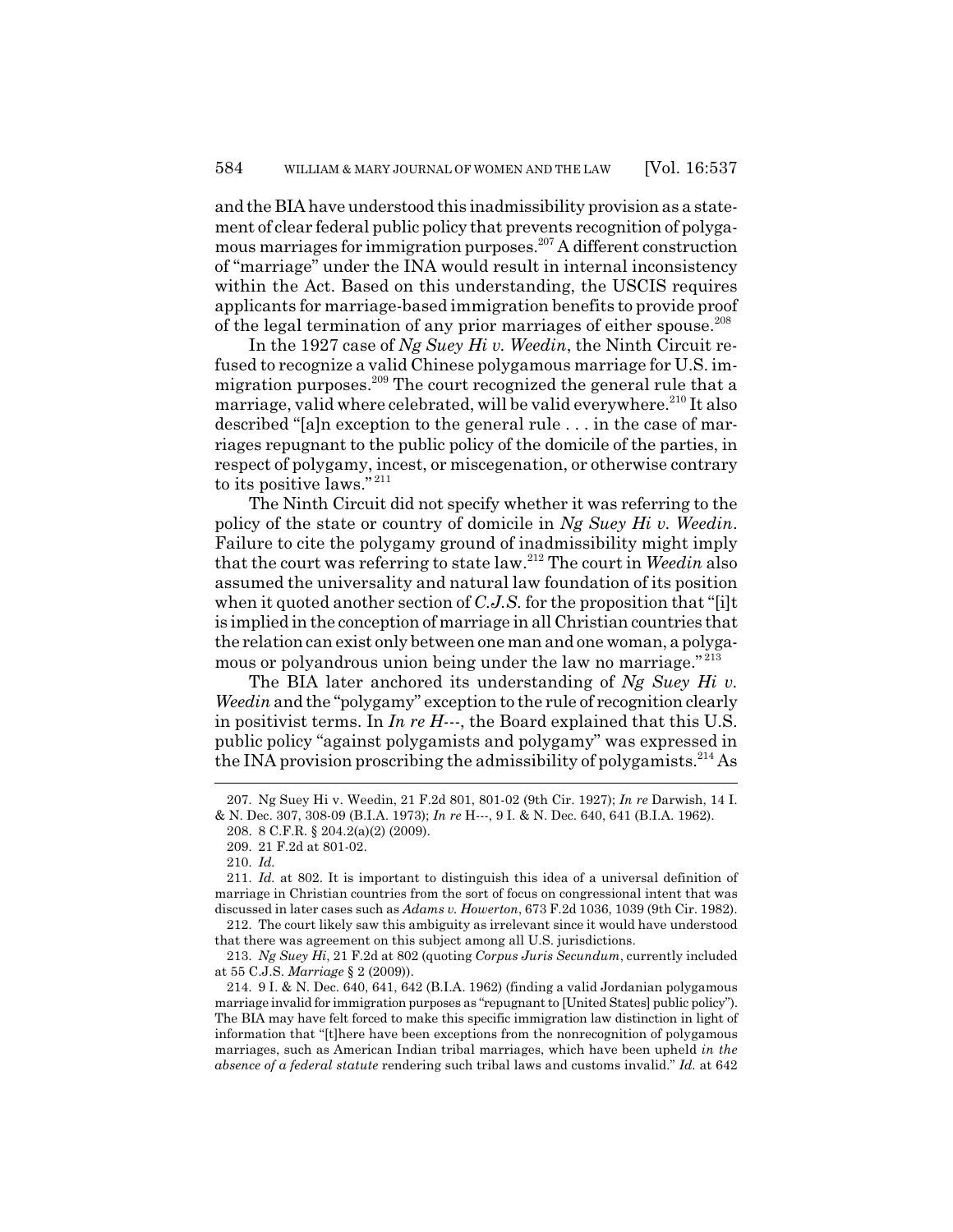the Board explained in another case, "Congress did not intend to accord preference status on the basis of [polygamous] relationships in view of the clear disfavor it expressed towards polygamy by excluding polygamists from entry into the United States under" the INA.215

As straightforward as the bar on "polygamists and polygamy" may seem, even it has not always led to a clear and universal refusal to ever recognize polygamous marriages for immigration purposes. In at least one case, the B.I.A. found that a woman was not a polygamist merely because she was married to two men at the same time.<sup>216</sup> The Board explained in *In re G---* that "'bigamy' and 'polygamy' are neither synonymous nor interchangeable," not because polygamy might indicate that someone has more than one spouse, but apparently because "bigamists" are not Mormons.<sup>217</sup> The Board further explained that, "[a]ccording to the legislative history of the 1917 [immigration] act, the words 'polygamists' and 'polygamy' refer to the historical custom and religious practice, which the Mormons had typified in this country until the statutory abolition of polygamy in the latter part of the [nineteenth] century."<sup>218</sup> In spite of this questionable rationalization, the Board seemed to be grasping to apply the spirit of the law by recognizing an extra-legal separation as a divorce. Of course, it might not have hurt that this case involved a woman with two living husbands rather than a man with two wives.

In 1993, the INS General Counsel's Office determined that a Senegalese man with two wives in Senegal was no longer excludable from the United States, since the INA was amended in 1990 to exclude only "immigrant[s] coming to the United States to practice polygamy" rather than anyone "practic [ing] polygamy or advocat [ing] the practice of polygamy" as had the prior law.219 In addition, it determined that he would not be practicing polygamy in the United States "if his application for admission also requested the admission of one of his wives. The presumption is that any other wife or wives would remain outside of the United States." <sup>220</sup>

<sup>(</sup>citing GOODRICH, CONFLICT OF LAWS 370, 373 (3d ed., 1949)) (emphasis in *In re H---*); *see also In re* Darwish, 14 I. & N. Dec. 307, 308 (B.I.A. 1973) (refusing to recognize the validity of a Jordanian-Muslim plural marriage because it "offend[s] the public policy of the United States").

<sup>215.</sup> *In re* Man, 16 I. & N. Dec. 543, 543, 544 (B.I.A. 1978) (dealing with polygamy in the context of the purported "stepmother" relationship of a Chinese polygamous second wife and her husband's child by his first wife).

<sup>216.</sup> *In re* G---, 6 I. & N. Dec. 9, 11 (B.I.A. 1953).

<sup>217.</sup> *Id.* at 11 & n.5.

<sup>218.</sup> *Id.* at 10-11 (citations omitted).

<sup>219.</sup> Polygamy in Senegal, Op. INS Gen. Couns. No. 93-98 (Dec. 29, 1993).

<sup>220.</sup> *Id.* Of course, not everyone would share the idea of marriage and polygamy implicit in the General Counsel Opinion, i.e., that one is only married during the time when he and his wife are cohabitating in the same jurisdiction.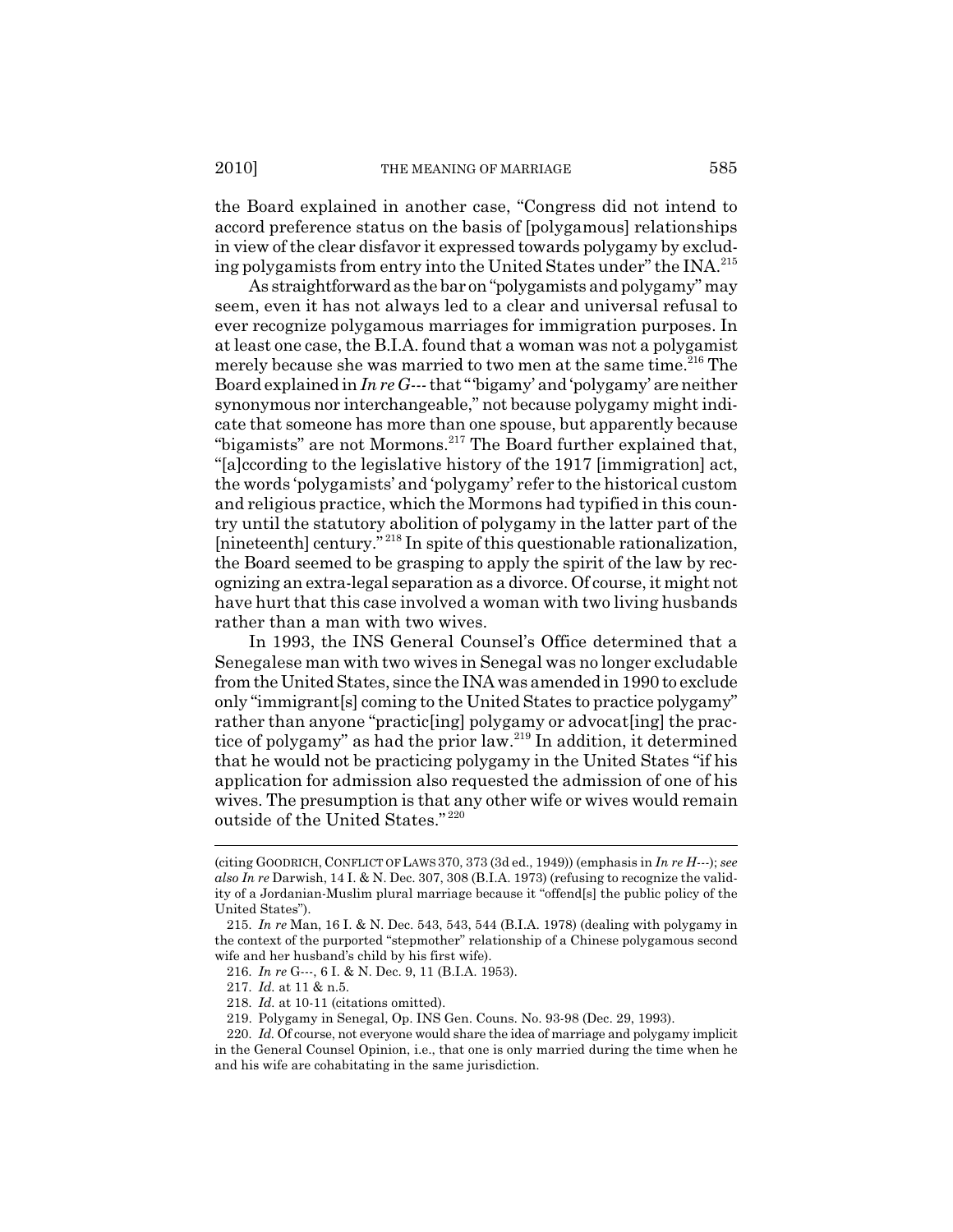In spite of the General Counsel's apparent determination that a polygamous marriage can be recognized under the post-1990 INA so long as only two opposite-sex spouses are in the United States together, research reveals no reported case in which this opinion was followed. In fact, there have been several unreported BIA cases that rely on a continuing understanding that polygamous marriages are still contrary to federal public policy and therefore not recognized for the purpose of granting marriage-based benefits under the INA, regardless of how many spouses are actually immigrating together to the United States.<sup>221</sup>

### *4. Same-Sex Marriage*

The United States has a long history of overt discrimination against lesbian, gay, and bisexual immigrants from other countries. There was an outright bar on the admission of lesbians and gay men into the United States until 1990.<sup>222</sup> Although the word "homosexual" was apparently no more "fit to be named" by Congress than by federal courts,<sup>223</sup> homosexual men and women were excluded from the United States throughout the twentieth century under the labels "public charge," "mentally defective," "constitutional psychopathic inferiority," "psychopathic personality," and "sexual deviancy," depending on the fashionable pseudoscientific term or homophobic rationale of the day.224

<sup>221.</sup> *See, e.g.*, *In re* Ali, No. A88-129-989, 2007 WL 4707517 (B.I.A. Oct. 31, 2007) (finding that, even if a polygamous marriage were "valid in Yemen, it cannot be recognized as a valid marriage for immigration purposes because there is a strong federal public policy against polygamy in this United States"); *In re* Adomako, No. A99-365-109, 2006 WL 3712508 (B.I.A. Nov. 20, 2006) (refusing to recognize a Ghanian marriage for various reasons, including the repugnance of polygamous marriage to U.S. public policy); *In re* Abulrub, No. A96-750-665, 2006 WL 3485576 (B.I.A. Oct. 31, 2006) (refusing to recognize a valid Yemeni polygamous marriage because of U.S. public policy, even after the death of the husband's first wife).

<sup>222.</sup> FAMILY, UNVALUED, *supra* note 2, at 24, 28.

<sup>223.</sup> Bowers v. Hardwick, 478 U.S. 186, 197 (1986) (Burger, C.J., concurring) (citing 4 WILLIAM BLACKSTONE, COMMENTARIES \*215).

<sup>224.</sup> Although these pseudoscientific terms were less than clear, authorities, including the Supreme Court, found that they were not unconstitutionally vague. *See* Boutilier v. INS, 387 U.S. 118, 118-23 (1967) (holding that homosexuals are excludable under the category of "psychopathic personality," since legislative history demonstrated that Congress intended that phrase to exclude "homosexuals and other sex perverts," not those whom a professional psychiatrist would use the term to classify); *see also In re* Longstaff, 716 F.2d 1439, 1440 (5th Cir. 1983) (affirming a decision that a homosexual man may be denied naturalization on grounds of "psychopathic personality"); Quiroz v. Neelly, 291 F.2d 906, 907 (5th Cir. 1961) (holding that, in light of congressional intent to exclude "homosexuals and sex perverts," the psychological meaning of the term "psychopathic personality" is not controlling); United States v. Flores-Rodriguez, 237 F.2d 405, 410 (2d Cir. 1956) (concluding that a gay man could have been excluded from admission to the United States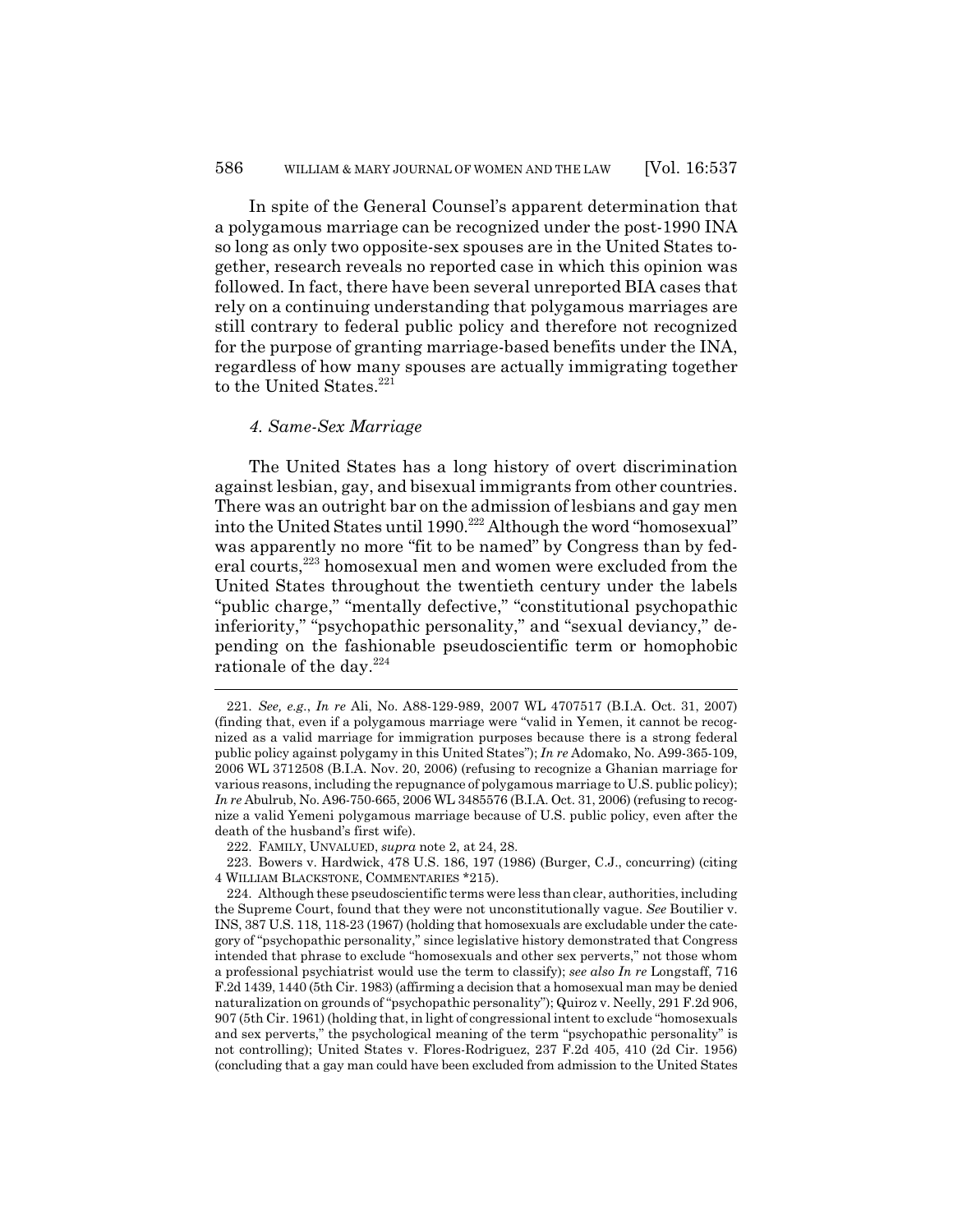Throughout most of this period, Congress and the INS employed doctors with the U.S. Public Health Service (PHS) to rubber stamp the diagnosis of these pseudoscientific "afflictions." <sup>225</sup> Whatever the term, the result was generally the same: if discovered, foreign lesbians, gay men, and bisexuals were not allowed to enter the United States for any reason.<sup>226</sup>

While a few judges expressed doubts about a law that would have excluded Leonardo DaVinci, Oscar Wilde, or even William

225. *See, e.g.*, *In re Lavoie*, 11 I. & N. Dec. at 225 (PHS staff psychiatrist testified that, although not the best diagnosis "from a psychiatric point of view . . . he was compelled by the directives of the United States Public Health Service Manual to classify" a man with a "history of homosexuality as a psychopathic personality"); *In re P---*, 7 I. & N. at 259-60 (describing a PHS doctor's testimony that he certified that the foreign national "was afflicted with a psychopathic personality" based on a five-minute interview); *see also* Richard Green, *"Give Me Your Tired, Your Poor, Your Huddled Masses" (Of Heterosexuals): An Analysis of American and Canadian Immigration Policy*, 16 ANGLO-AM. L. REV. 139, 140-44 (1987) (describing the role of the PHS in certifying homosexuals for exclusion from the United States between 1917 and the 1980s). *But see Longstaff*, 716 F.2d at 1443- 44, 1451 (stating that the Attorney General determined that the PHS would no longer declare homosexuals to be *per se* mentally disabled, but that Longstaff could still be excluded based on his own admission of homosexuality); *Quiroz*, 291 F.2d at 907 (finding a lesbian inadmissible as a "psychopathic personality" in spite of the testimony of two doctors, with no indication that a PHS doctor actually certified her with this affliction). 226. FAMILY, UNVALUED, *supra* note 2, at 24-25.

as a person "of constitutional psychopathic inferiority"); *In re* Hill, 18 I .& N. Dec. 81, 84 (B.I.A. 1981), *rev'd*, Hill v. INS, 714 F.2d 1470 (9th Cir. 1983) (allowing exclusion of a "selfadmitted homosexual" even though the Public Health Service refused to issue certification that he had a "psychopathic personality"); *In re* Lavoie, 12 I. & N. Dec. 821, 823 (B.I.A. 1968) (finding a gay man deportable because he was a homosexual, and therefore "afflicted with psychopathic personality" under the INA); *In re* Steele, 12 I. & N. Dec. 302, 302-03 (B.I.A. 1967) (citing *Boutilier* for the proposition that a gay man was deportable as "one who was a constitutional psychopathic inferior" under the law in effect at the time of his last admission into the United States in 1952); *In re* Lavoie, 11 I. & N. Dec. 224, 227 (B.I.A. 1965) (holding that a gay man is deportable as a "psychopathic personality" because they are "words of art which, whatever else they might mean, include homosexuality and sex perverts"); *In re* S---, 8 I. & N. Dec. 409, 412-14 (B.I.A. 1959) (describing some of the history of the homosexual exclusion, including the idea that "a convicted and admitted homosexual, came under the term 'mentally defective' " under the 1917 Immigration Act (citing *Flores-Rodriguez,* 237 F.2d 405), while determining that a gay man was excludable as a " 'psychopathic personality' [an] individual[ ] who manifest[s] poor judgment [and] does not follow . . . the usual moral and social code . . . although . . . he knows what he is doing and the consequences of his acts" under the INA of 1952); *In re* P---, 7 I. & N. Dec. 258, 261, 263 (B.I.A. 1956) (reviewing the same legislative history to find that Congress intended to continue excluding homosexuals when it adopted the term "afflicted with psychopathic personality" in the INA of 1952, which "merely reflected modernized medical terminology"); MARGOT CANADAY, THE STRAIGHT STATE 21-23 (2009) (discussing the "public charge" ground of exclusion and its early employment against lesbians and gay men). *But see* Fleuti v. Rosenberg, 302 F.2d 652, 658 (9th Cir. 1962), *vacated and remanded on other grounds*, Rosenberg v. Fleuti, 374 U.S. 449 (1963) (holding that the term "psychopathic personality is void for vagueness"); *Flores-Rodriguez*, 237 F.2d at 412 (Frank, J., concurring) (questioning the majority's willingness "needlessly to embark — without a pilot, rudder, compass or radar — on an amateur's voyage on the fog-enshrouded sea of psychiatry").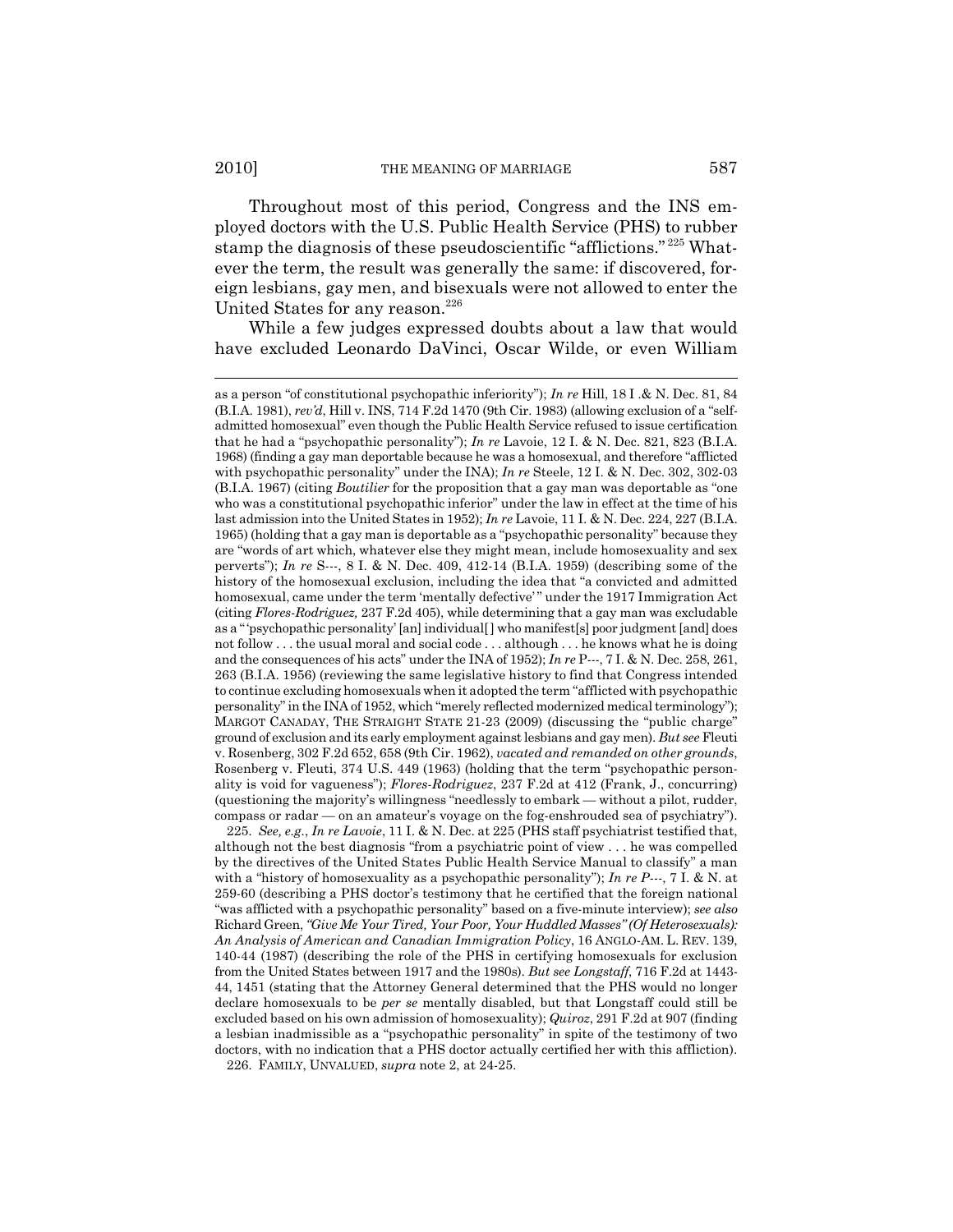Shakespeare, $227$  there was little public or judicial criticism of this categorical exclusion from the United States of all those "afflicted" with homosexuality. In 1967, the same session in which the United States Supreme Court unanimously struck down anti-miscegenation laws in *Loving v. Virginia*, the Court also upheld the exclusion of homosexuals from the United States as "psychopathic personalit[ies]." 228 This was consistent with the treatment of lesbians and gay men in the U.S. legal system generally at that time, and for many years afterwards.<sup>229</sup>

Given this history, it is not surprising that the only same-sex couple ever to argue in a federal court of appeals that its marriage should be recognized for immigration purposes lost. That defeat occurred in the pre-DOMA Ninth Circuit case of *Adams v. Howerton*. 230

## *a.* Adams v. Howerton

*Adams v. Howerton* was one of the more poorly postured attempts at impact litigation in the history of American jurisprudence. Only eight years after the Supreme Court decided that Congress intended to make it impossible for any gay person ever to enter the United States, Richard Adams and Anthony Sullivan commenced a challenge to the  $INS's<sup>231</sup>$  refusal to recognize their "marriage" for the purpose of Mr. Sullivan's application for lawful permanent residence status.<sup>232</sup> Mr. Sullivan had previously been granted permanent resident status based on a marriage to a woman, but INS revoked that status after

<sup>227.</sup> *Boutilier*, 387 U.S. at 130 (Douglas, J., dissenting) (referencing Boutilier v. INS, 363 F.2d 488, 497-98 (2d Cir. 1966) (Moore, J., dissenting)). Even those like Justice Douglas, who did not agree that a homosexual should have been excluded as "afflicted with psychopathic personality," hardly recognized the equality of LGBT people in 1967. They merely felt that they should be tolerated, accepting the psychological understanding at the time that "[t]he homosexual is one, who by some freak, is the product of an arrested development." *Id.* at 127.

<sup>228.</sup> *Id.* at 118.

<sup>229.</sup> *See, e.g.*, Bowers v. Hardwick, 478 U.S. 186, 196 (1986) (finding no constitutional infirmity in a Georgia law that made same-sex sex a crime punishable by one to twenty years in prison). Notably, Chief Justice Burger was so incensed by the very suggestion that homosexual sex might not be criminal that he felt compelled to write a separate concurrence quoting Blackstone for the proposition that it was an "infamous crime against nature" of " 'deeper malignity' than rape." *Id.* at 197 (quoting 4 WILLIAM BLACKSTONE, COMMENTARIES \*215).

<sup>230. 673</sup> F.2d 1036 (1982).

<sup>231.</sup> INS was the name of the immigration service when it was a part of the Department of Justice before it was broken up into the USCIS, ICE and CBP and moved to the Department of Homeland Security as a part of the response to the terrorist attacks on the World Trade Center on September 11, 2001. U.S. Citizenship and Immigration Services, Our History, *supra* note 119.

<sup>232.</sup> Adams v. Howerton, 486 F. Supp. 1119, 1121 (C.D. Cal. 1980).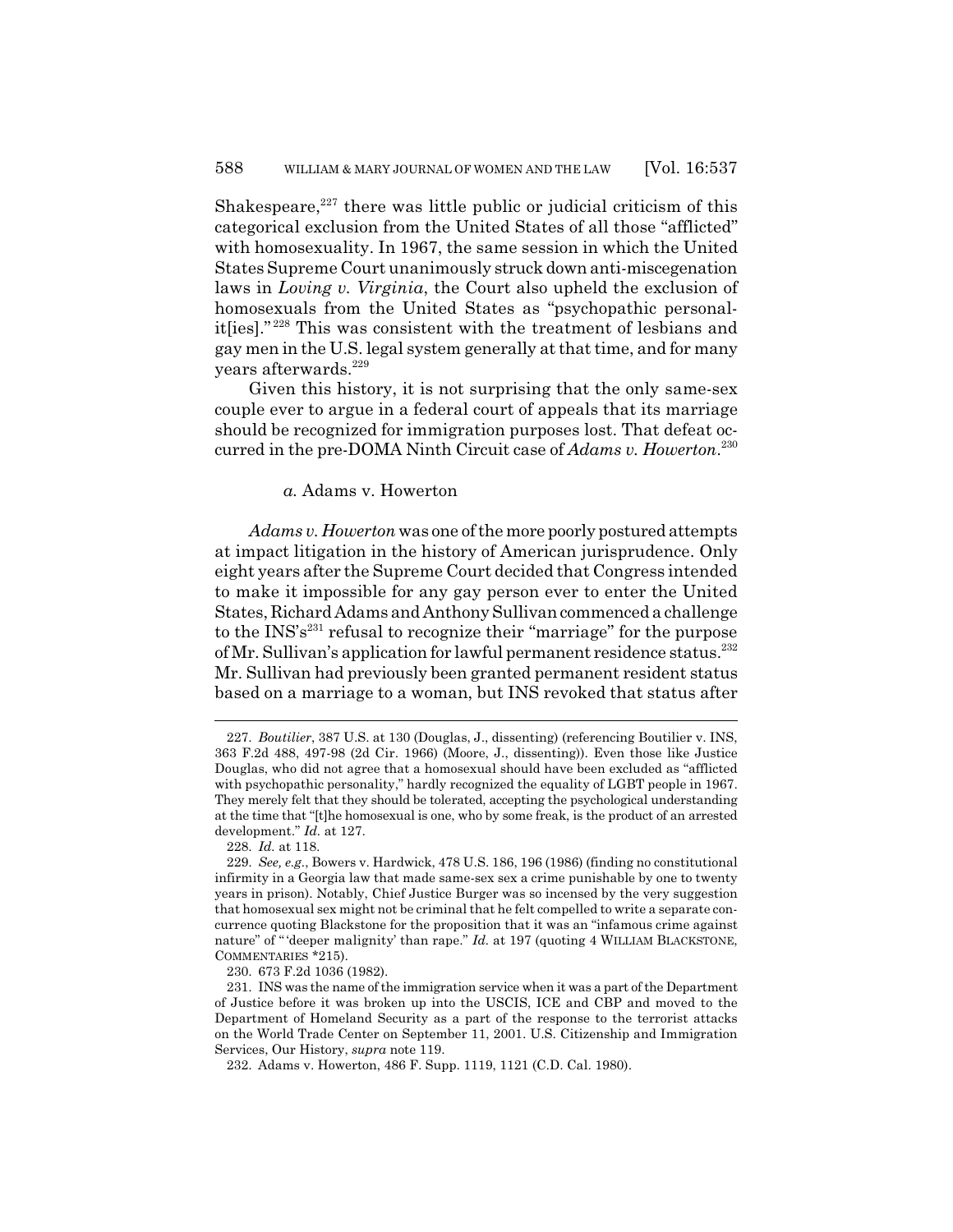they were convinced that the marriage was not, in fact, *bona fide*. 233 Later, Mr. Sullivan and Mr. Adams, who resided in Los Angeles, read in a magazine that a county clerk in Boulder, Colorado, was issuing marriage licenses to same-sex couples.<sup>234</sup> They traveled to Boulder, obtained a marriage license, and were married by a minister.<sup>235</sup>

Given the near plenary power of Congress regarding immigration issues<sup>236</sup> and the Supreme Court's recent endorsement of congressional intent to exclude all homosexuals from the United States, it is not surprising that Mssrs. Adams and Sullivan lost. However, it is surprising that INS officials, BIA members and federal judges throughout the process went out of their way to humiliate the couple and close every possible door to them and other couples in the future, even though it required a departure from both precedent and longstanding statutory construction of the INA.<sup>237</sup>

First, the INS rejected Adams's immigrant visa petition on behalf of Sullivan, stating "[y]ou have failed to establish that a bona fide marital relationship can exist between two faggots." 238 Then, the district court and the court of appeals both chose to go out of their way to clarify that no same-sex couple should even dream of ever being legally married.

As Chief Judge Hill concluded in his relatively empathetic district court opinion,

The time may come, far in the future, when contracts and arrangements between persons of the same sex who abide together will be recognized and enforced under state law. . . . But in my opinion, even such a substantial change in the prevailing mores would not reach the point where such relationships would be characterized as "marriages." At most, they would become personal relationships having some, but not all, of the legal attributes of marriage. And even when and if that day arrives, two persons of the same

<sup>233.</sup> *Id.* at 1120.

<sup>234.</sup> John Caldwell, *Legally Wed in Colorado, 1975: Pioneering Gay Couple Anthony Sullivan and Richard Adams Didn't Just Get Legally Married 29 Years Ago: They Stood Up and Demanded to be Recognized*, THE ADVOCATE, Mar. 30, 2004, *available at* http:// www.thefreelibrary.com/Legally+wed+in+Colorado%2c+1975%3a+pioneering+gay +couple+Anthony+Sullivan...-a0114630941.

<sup>235.</sup> *Adams*, 486 F. Supp. at 1120.

<sup>236.</sup> *See supra* note 15 (discussing congressional plenary power in immigration).

<sup>237.</sup> This was a sign of the times and a preview of Chief Justice Burger's concurrence in *Bowers v. Hardwick*. *See supra* note 229 and accompanying text (quoting from Burger's concurrence in *Bowers*).

<sup>238.</sup> Adam Francoeur, *The Enemy Within: Construction of U.S. Immigration Law and Policy and the Homoterrorist Threat*, 3 STAN. J. C.R. & C.L. 345, 346 (2007) (quoting Letter from Immigration and Naturalization Service to Richard Adams (Nov. 24, 1975) *in* STEPHEN H. LEGOMSKY, IMMIGRATION AND REFUGEE LAW AND POLICY 139 (2d ed. 1997)).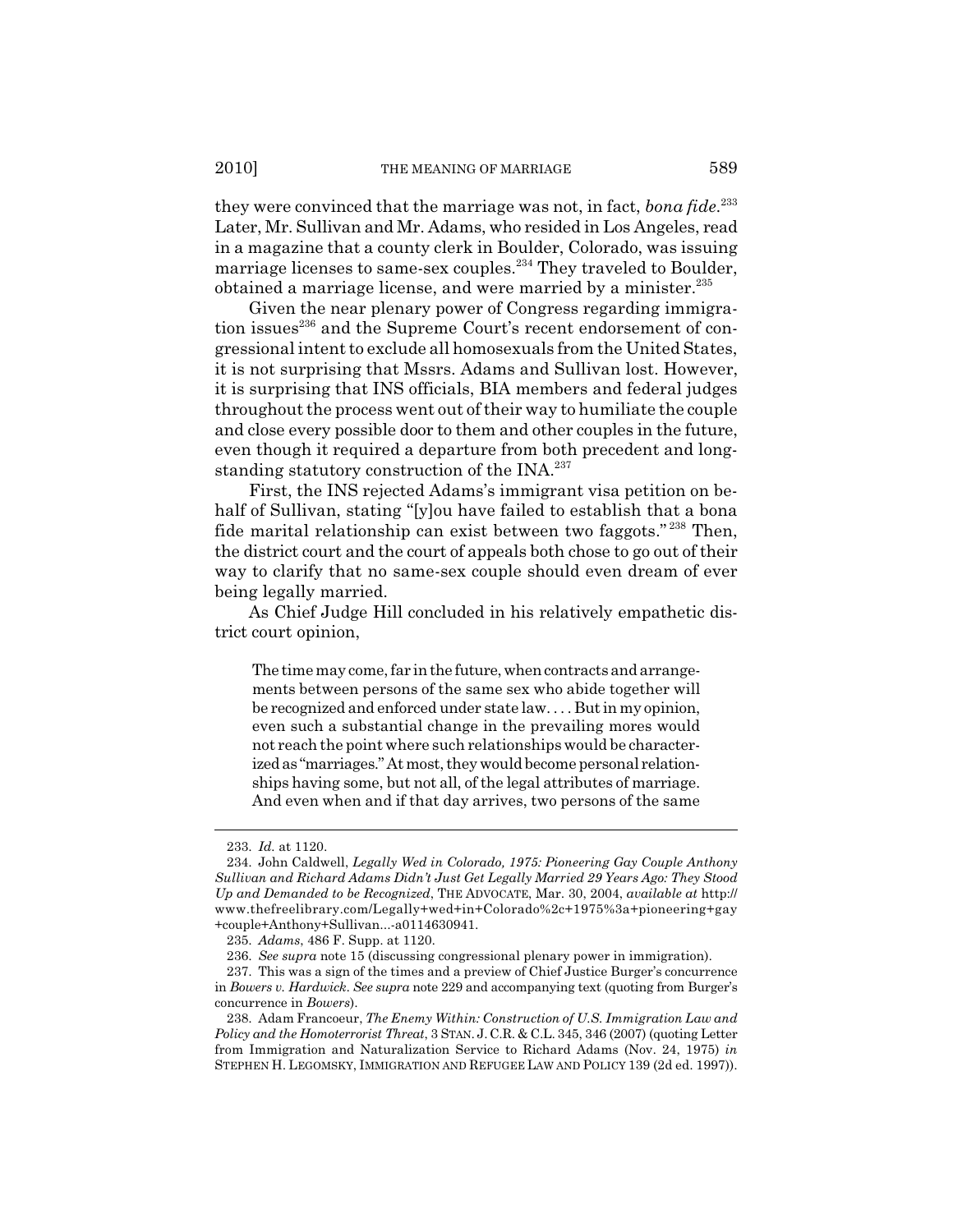sex, like those before the Court today, will not be thought of as being "spouses" to each other within the meaning of the immigration laws.<sup>239</sup>

Holding that the Adams-Howerton "marriage" was not cognizable under the INA did not require Chief Judge Hill to predict that their relationship would never be recognized anywhere as a marriage. $240$ Nor did it require both the court of appeals and the district court to rule on every possible step of the test for marriage validity under immigration law.

The courts could have relied on the invalidity of the Boulder same-sex "marriage" under the law of Colorado where it was celebrated. The Colorado Attorney General had already stated his opinion that such same-sex marriages were of no legal effect in Colorado. $^{241}$ The court also could have followed the established idea that marriagebased federal immigration benefits could not be granted on the basis of a relationship that would not be recognized as a marriage in any state.<sup>242</sup> Instead, the courts went on to decide the case on the broader and more exceptional ground of federal public policy/definition.

The Ninth Circuit formulated a two-part test for marriage recognition under the INA: (1) "whether the marriage is valid under state law"; and (2) "whether that state-approved marriage qualifies under the [INA]." 243 Although it first referred to the Colorado Attorney General's opinion that Adams and Sullivan were not married in that state, the court chose not to "make an educated guess as to how the Colorado courts would decide this issue." 244 Instead, it skipped to the second issue and decided the case "solely upon construction of section 201(b)" of the INA and the court's educated guess as to what Congress intended. $245$ 

<sup>239.</sup> *Adams*, 486 F. Supp. at 1125. Chief Judge Hill proceeded to predict that any recognition of these non-marital relationships under the INA would require federal legislation, presumably in the nature of the UAFA currently pending in Congress. See *infra* Part VI.A for a discussion of UAFA.

<sup>240.</sup> In fact, Adams and Sullivan not only lived to see the day when their relationship could be recognized as a "marriage" in California, but their relationship survived those three decades of life together as immigration outlaws. Caldwell, *supra* note 234.

<sup>241.</sup> *Adams*, 486 F. Supp. at 1122. Chief Judge Hill characterized the Attorney General's opinion as "an informal unpublished opinion," but it was addressed to a member of the Colorado legislature, and it was cited as a part of the Administrative Record of the case. *Id.* In addition, as Chief Judge Hill explained in his opinion, at that time "no court ha[d] yet recognized a union between persons of the same sex as being a legal marriage." *Id.* at 1122-23.

<sup>242.</sup> *See supra* notes 145-48 and accompanying text (discussing an opinion focusing on the importance of legal recognition in at least one state).

<sup>243.</sup> Adams v. Howerton, 673 F.2d 1036, 1038 (9th Cir. 1982).

<sup>244.</sup> *Id.* at 1039.

<sup>245.</sup> *Id.*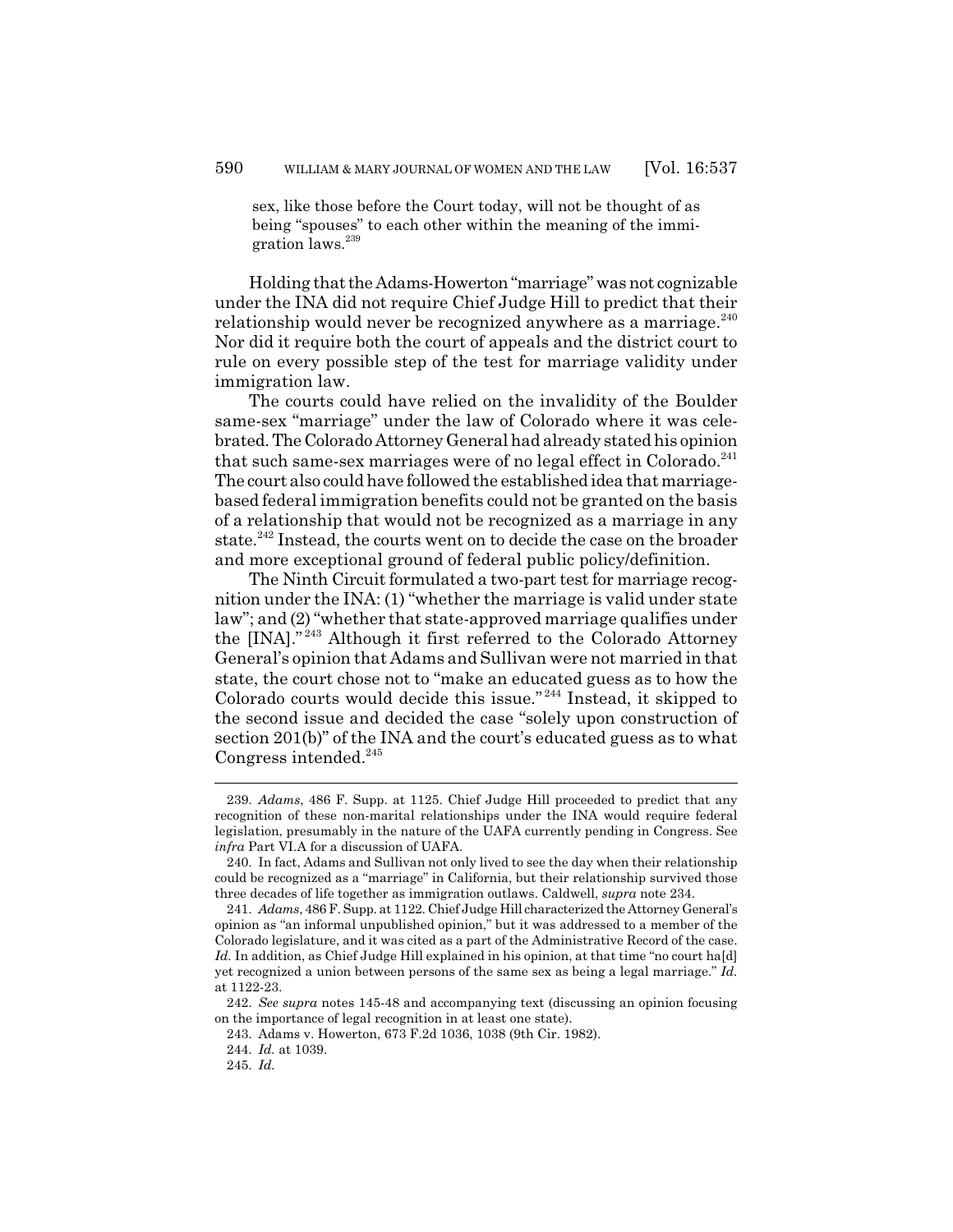The court covered all the bases with regard to its construction of section 201(b), grounding its holding against INA recognition of same-sex marriages on three different forms of judicial deference. Citing the recent Supreme Court decision in *Boutilier v. INS*, the court deferred to Congress's desire to exclude all foreign homosexuals from the United States as "psychopathic personalities" under the INA.246 Of course, this was a valid reason for finding a strong public policy for refusing to allow a gay man to immigrate or remain in the United States on the basis of his same-sex marriage. After all, the INA would be internally inconsistent if it barred gay men and lesbians from entering the United States while recognizing a right to immigrate on the basis of their same-sex relationship. This logic is similar to that underlying the federal public policy against recognition of polygamous marriages.<sup>247</sup>

The court emphasized that it was also deferring to the INS, since courts are "required to accord substantial deference to" the interpretation of a federal statute by the agency charged with its enforcement, and follow that construction "'unless there are compelling indications that it is wrong.'" 248 This is a widely cited principle, but one that courts, including the Ninth Circuit, often appear to adhere to when they agree with the agency, but ignore when they do not.<sup>249</sup>

Unfortunately, the *Adams* court did not stop there. It ventured on into uncharted territory, relying on the INS's examination of marital *bona fides* under the INA to demonstrate that Congress meant to create a new federal definition of "marriage" for immigration purposes in the INA beyond "the mere validity of a marriage under state law." 250 Of course, Congress does have the power to define its own

250. *Adams*, 673 F.2d at 1039.

<sup>246.</sup> *Id.* at 1040.

<sup>247.</sup> For a discussion of polygamy in the context of immigration, see *supra* Part III.C.3. 248. *Adams*, 673 F.2d at 1040 (quoting N.Y. Dep't of Soc. Serv. v. Dublino, 413 U.S. 405, 421 (1973)).

<sup>249.</sup> *See also* Kahn v. INS, 36 F.3d 1412, 1420-22 (9th Cir. 1994) (Kozinski, C.J., dissenting) (accusing the majority of failing to defer to the BIA, explaining that "Congress entrusted the administration of the statute to the INS; the policy choices that govern are the agency's not ours."). Given the number of times federal courts have overturned facially reasonable agency interpretations, the list of possible citations in support of this proposition is endless. *Compare Adams*, 673 F.2d at 1040 (according "special deference" to INS's construction of the INA), *with* Agyeman v. INS, 296 F.3d 871, 876 (9th Cir. 2002) ("We . . . review de novo legal interpretations of the INA's requirements."), *and Kahn*, 36 F.3d at 1414 (per curiam) (finding that "[t]he Board erred as a matter of law in adopting state law as the conclusive measure of family ties"), *and* Taing v. Chertoff, 526 F. Supp. 2d 177, 180-81, 187 (D. Mass. 2007) (refusing to recognize BIA decision denying the surviving spouse of a deceased U.S. citizen the right to immigrant status, because "deference to an agency's interpretation of the law does not equate with blind faith.  $\ldots$  [I]f the Agency's interpretation of the statute is found to be inconsistent with the statutory language, legislative history, or purpose of the statute, it must be invalidated.").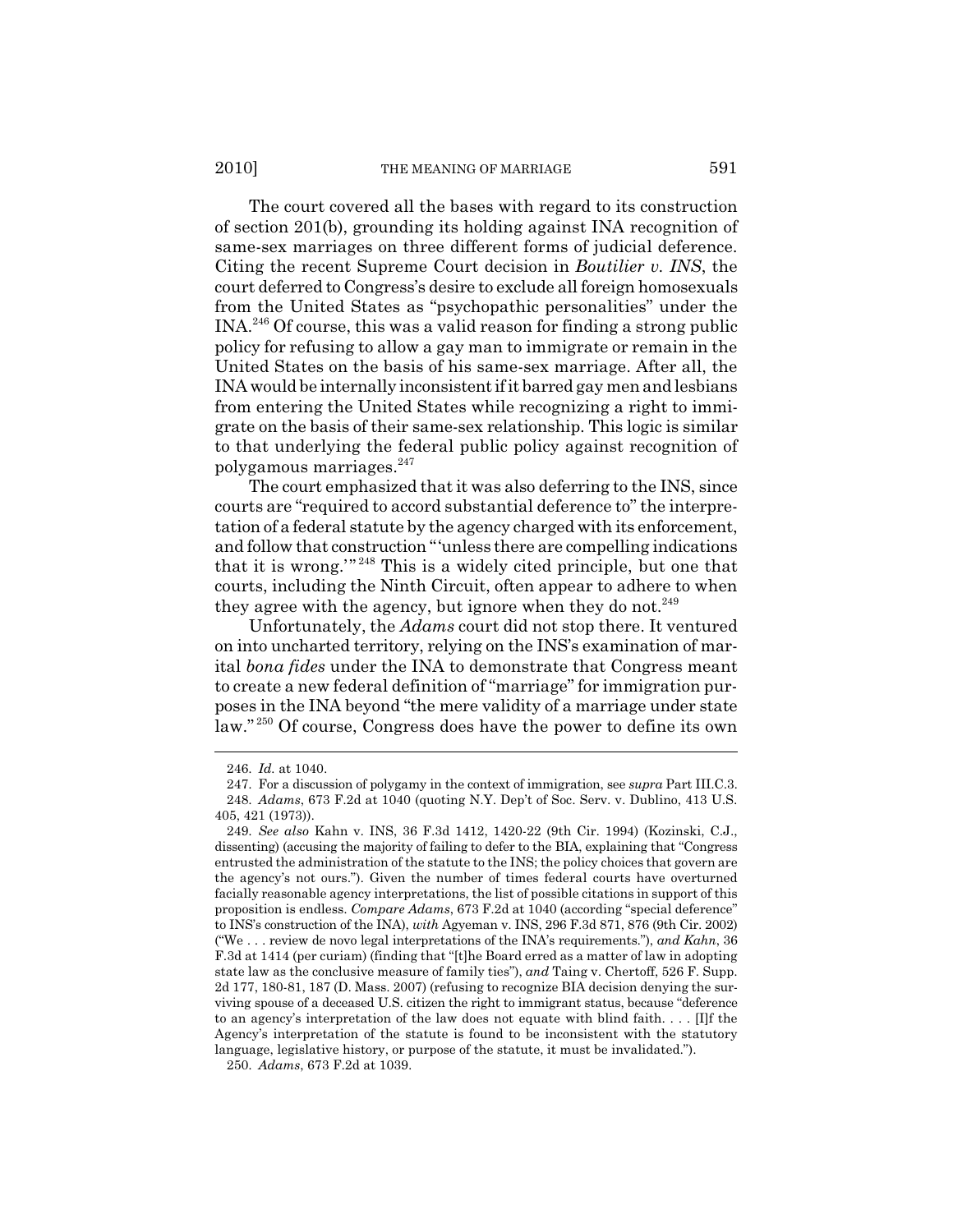terms in legislation within its authority, so long as it does not violate the U.S. Constitution in the process. In *Adams*, however, the court proceeded to develop an expansive view of the federal definition of marriage extending far beyond the previous precedents and its reliance on express statutory expressions of federal public policy.

The *Adams* court looked to congressional silence regarding a specific definition of "marriage" in the text of the INA.<sup>251</sup> The court assumed that legislative silence indicated, not continuing deference to state law within its traditional authority over marriage, but a specific federal meaning of "marriage" that was in the minds of members of Congress when they enacted the INA, including the words "spouse" and "marriage." 252 It looked at the opposite-sex only definitions of marriage in the 1971 edition of *Webster's Third New International Dictionary* and the 1979 edition of *Black's Law Dictionary* to indicate what Congress must have had in mind in 1965 or earlier.<sup>253</sup> Of course, it should have added the more relevant fact that no state recognized same-sex marriage at the time when Congress drafted the INA, but that would have been an admission that Adams and Sullivan were not married in Colorado, obviating the need for this discussion.

In light of the specific exclusion of homosexuals from the United States, the court's opinion in *Adams* should be readily distinguishable from any future cases in a world without DOMA. Fortunately, the court's expansive language constructing a non-textually-based federal definition of marriage has not been expanded upon. However, it has given birth to at least one other Ninth Circuit opinion, *Kahn v. INS*, in which the majority found that an unmarried heterosexual partner qualified as "family" for purposes of relief from removal and that the BIA "erred as a matter of law in adopting state law as the conclusive measure of family ties."<sup>254</sup> As discussed below, both the majority and minority opinions in *Kahn* also undermine the definitional rationale supporting *Adams v. Howerton*.

Part IV of this article is an argument that the idea of an implied federal definition of marriage under the INA was a misguided departure from many decades of constructing the terms "marriage" and "spouse" under U.S. immigration law. The other bases underlying *Adams v. Howerton* were sound. They all, however, have been

<sup>251.</sup> *Id.* at 1040.

<sup>252.</sup> *Id.* The case is silent as to when congressional understanding of the term marriage froze in light of the many recodifications and amendments of federal immigration law and its use of the terms "marriage" and "spouse" since 1917. Given the fact that samesex marriage had never been recognized in the United States before 1982, any date could have been chosen to justify this specific lack of intent rationale.

<sup>253.</sup> *Id.*

<sup>254. 36</sup> F.3d 1412, 1415 (9th Cir. 1994).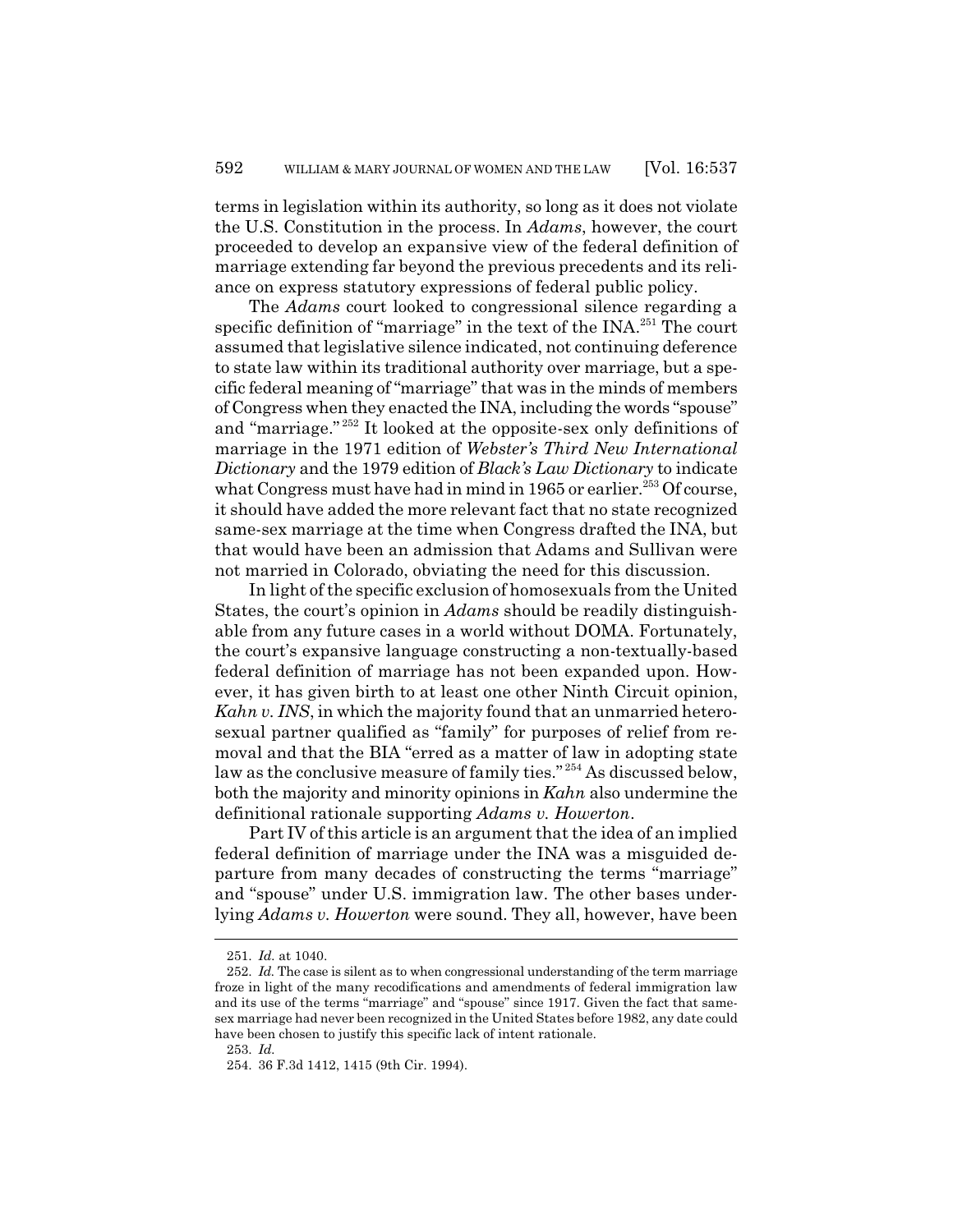superseded by intervening legislation and societal developments. Of course, this insight is not practically relevant as long as DOMA remains in force, since it expressly defines "marriage" and "spouse" as the union of one man and one woman.<sup>255</sup>

## *b. The Immigration Act of 1990, DOMA and the Current Status of Same-Sex Spouses Under the INA*

Eight years after the Ninth Circuit decision in *Adams v. Howerton*, Congress substantially revised numerous areas of immigration law when it enacted the Immigration Act of 1990. Among other changes, it largely rewrote the provisions related to inadmissibility and exclusion from the United States, including repeal of the provision excluding "sexual deviants," the last version of the homosexual bar.<sup>256</sup> As illustrated in Part IV below, this change in the INA would have undermined the logic of *Adams*, possibly leading to the recognition of same-sex marriages under the INA when they were later recognized by U.S. states. However, that was not to be.

In December 1996, a state court held that Hawaii could not discriminate against same-sex couples in issuing marriage licenses since there was no compelling state interest behind that gender-based restriction.257 Hawaiians soon amended their state constitution to empower the legislature to prohibit same-sex marriages.<sup>258</sup> Congress reacted even more quickly and extremely. By September 1996, before the Hawaiian trial court issued its final decision, Congress had already enacted the Defense of Marriage Act (DOMA) to define "marriage" and "spouse" for all federal purposes and to affirm states' power to refuse to recognize marriages entered in other states.<sup>259</sup> States followed suit with their own mini-DOMAs and amendments enshrining marriage discrimination in their state constitutions. $260$ DOMA clarified that same-sex marriages would not be recognized under federal statutes, whether or not *Adams* has ongoing validity, so there have been no successful attempts to rethink *Adams* even

<sup>255.</sup> Defense of Marriage Act, Pub. L. No. 104-199, 110 Stat. 2419 (Sept. 21, 1996) (codified at 1 U.S.C. § 7 and 28 U.S.C. § 1738C (2006)).

<sup>256.</sup> FAMILY, UNVALUED, *supra* note 2, at 25, 28.

<sup>257.</sup> Baehr v. Miike, No. 91-1394, 1996 WL 694235, at \*20-\*22 (Cir. Ct. Haw. Dec. 3, 1996).

<sup>258.</sup> WILLIAM N. ESKRIDGE, JR. & NAN D. HUNTER, SEXUALITY, GENDER AND THE LAW 1079-80 (2d ed. 2004).

<sup>259.</sup> Defense of Marriage Act §§ 2(a), 3, 110 Stat. at 2419.

<sup>260.</sup> TRADITIONAL VALUES COALITION, SPECIAL REPORT: 50-STATE SURVEY OF MARRIAGE PROTECTION AMENDMENTS (Nov. 2008), http://www.traditionalvalues.org/read/3450/special -report-50state-survey-of-marriage-protection-amendments/.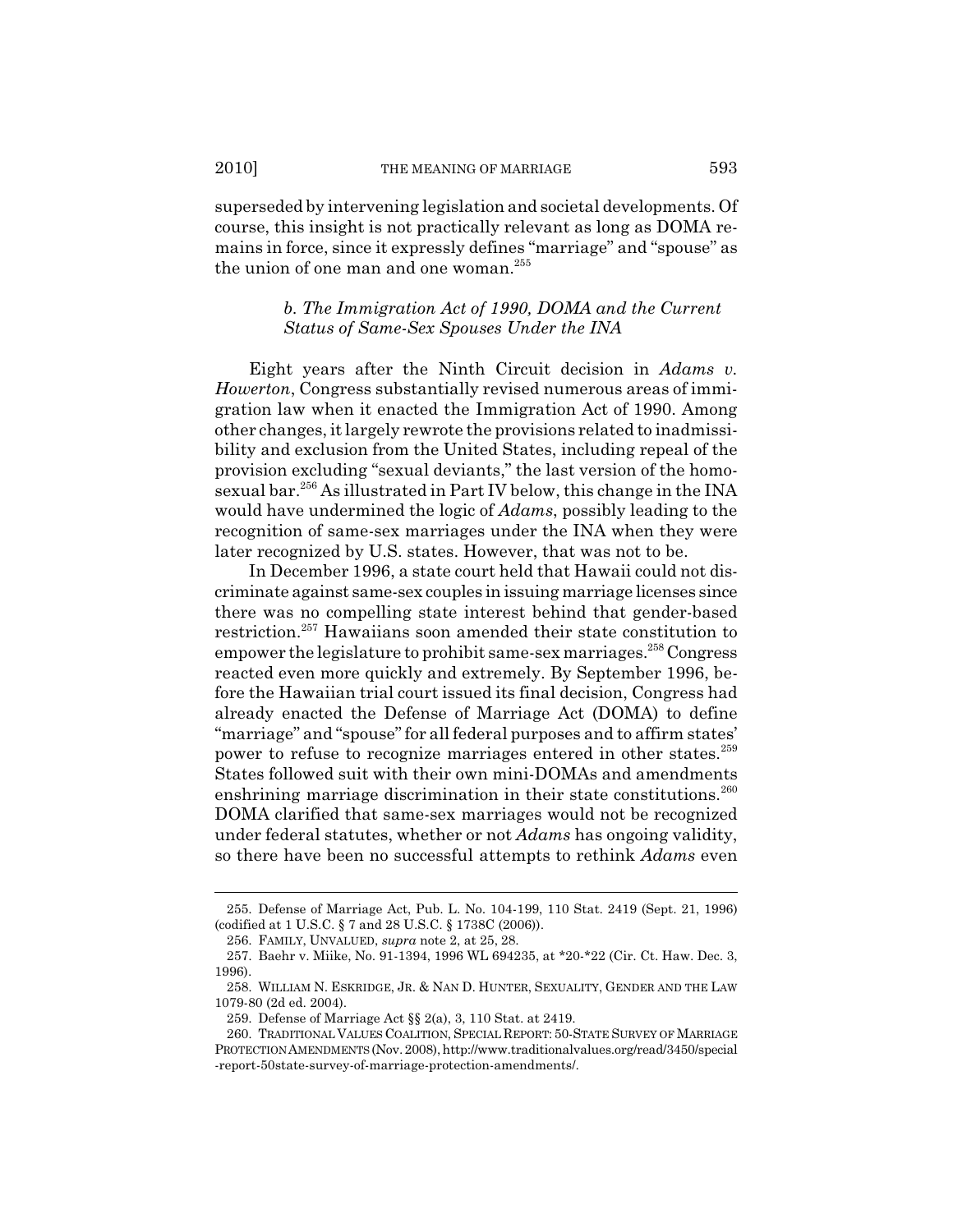though states have begun recognizing same-sex marriage over the last seven years.

Currently, because of DOMA, the relationships of U.S. citizens or lawful permanent residents with foreign nationals of the same-sex are generally invisible under the INA, even if the couple is legally married in a U.S. state or a foreign country.<sup>261</sup> These couples receive none of the benefits of "marriage" under the INA, including the right to remain together in the United States.<sup>262</sup> This leaves many U.S. citizens with the untenable option faced by Mayor Lown: terminate your relationship or leave your career, family, friends, and property in the United States behind to live in *de facto* exile abroad.263 When a same-sex couple has children, the choices can be even more unconscionable. For instance, one highly publicized current case involves a Filipina named Shirley Tan, who is facing deportation in spite of her twenty-year relationship with a U.S. citizen and in spite of her twin twelve-year-old U.S. citizen sons, whom the couple is raising in California.264

Although same-sex relationships still are not recognized for the purpose of issuing most benefits under the INA, the USCIS and State Department now recognize non-marital life partnerships in two instances. First, if one of the partners has a visa to reside in the United States for temporary work or study, that person's foreign partner may accompany him or her in B-2 visitor (tourist) status.<sup>265</sup> Second, the State Department recently changed its regulations to allow it discretion in granting derivative status to the partners of U.S. diplomats, consular officers and some other foreign officials if the partnership is legally recognized in the sending country.<sup>266</sup> Both categories include both same-sex and opposite sex couples as well as other household members.<sup>267</sup>

<sup>261.</sup> Defense of Marriage Act § 3(a), 110 Stat. at 2419.

<sup>262.</sup> *See* Susan Young, *A Gay Mom Faces Deportation*, PEOPLE, Apr. 20, 2009, at 92 (explaining that "the federal government doesn't allow gay spouses to sponsor partners for citizenship").

<sup>263.</sup> See *supra* note 1 and accompanying text for a description of Mayor Lown's story. 264. Julia Preston, *Bill Proposes Immigration Rights for Gay Couples*, N.Y. TIMES, June 3, 2009, at A19; Young, *supra* note 262, at 90-92.

<sup>265. 9</sup> F.A.M. § 41.31 N14.4 (U.S. Dep't of State Foreign Affairs Manual provision for granting B-2 classification to household members of nonimmigrant visa holders, including cohabitating partners).

<sup>266. 22</sup> C.F.R. § 41.21 (2010). On July 14, 2009, the Department of State amended 22 C.F.R. § 41.21 to expand the category of "immediate relatives" recognized under Immigration and Nationality Act § 101(a)(15)(A), 8 U.S.C. § 1101(a)(15)(A) (2006),adding individuals who: (1) "[a]re not members of some other household"; (2) "[w]ill reside regularly in the household of the" nonimmigrant visa-holder; (3) "[a]re recognized as immediate family members . . . by the sending Government as demonstrated by eligibility for rights and benefits"; and (4) "[a]re individually authorized by the" U.S. Department of State.

<sup>267.</sup> FAMILY, UNVALUED, *supra* note 2, at 37 n.88.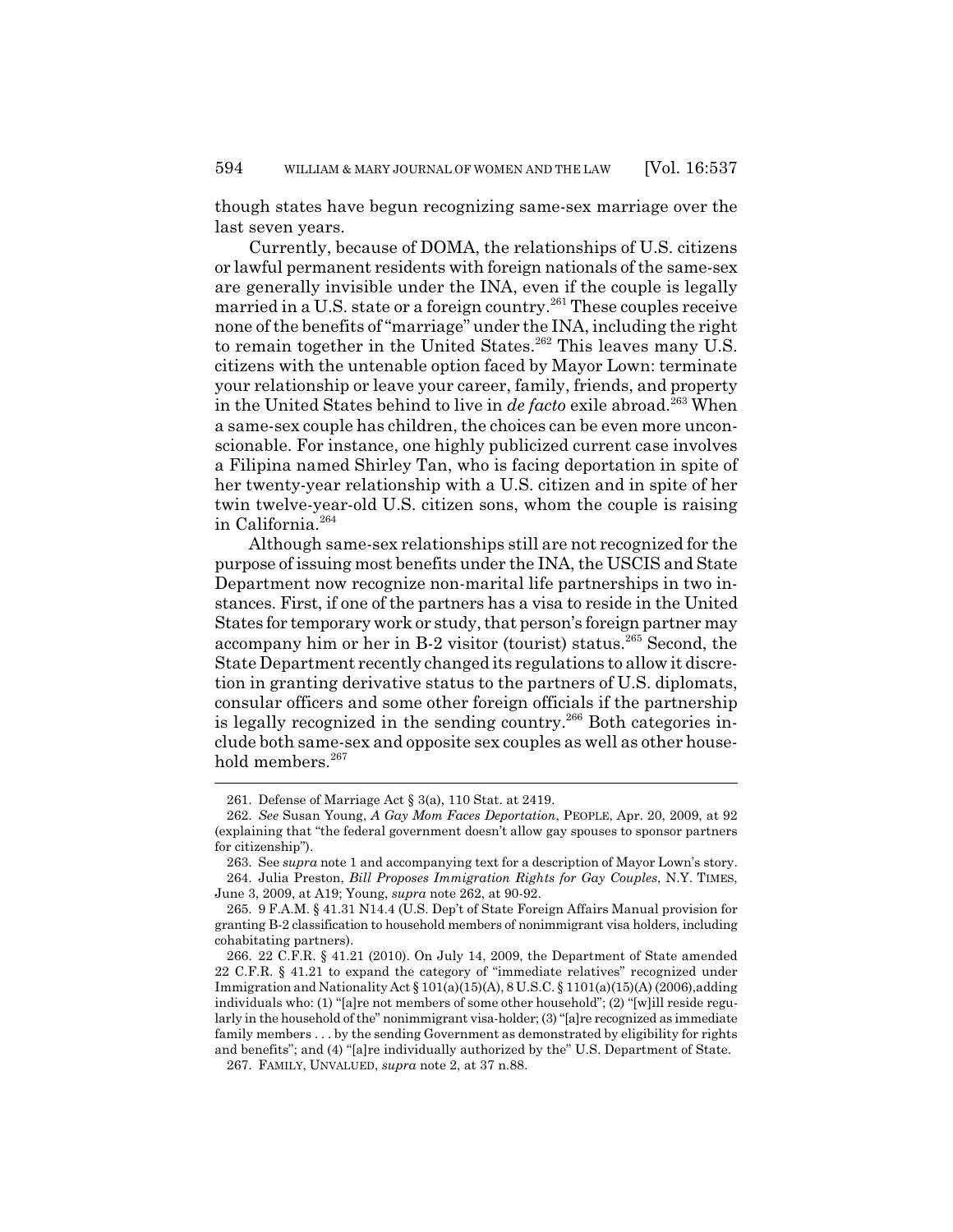Of course, this purely non-immigrant option does not assist the partners of lawful permanent residents or U.S. citizens, even if they are diplomats.<sup>268</sup> In fact, in a cruel irony, a marriage with a U.S. citizen or resident that is useless to help a foreign national under the INA can still hurt her. Many visas require that a successful applicant have nonimmigrant intent, i.e., the intent to return to her home country after the temporary visa expires.<sup>269</sup> A recognized relationship with a U.S. citizen or resident can evidence intent to stay in the United States, thus disqualifying the foreign national partner from nonimmigrant visa categories such as tourist status, student status and some employment-based categories for which she might otherwise be eligible. $270$ 

# IV. *ADAMS V. HOWERTON* REVISITED: WHY *ADAMS* SHOULD NOT CONTROL FUTURE QUESTIONS OF SAME-SEX MARRIAGE **RECOGNITION**

*Adams v. Howerton* should no longer control if a similar case is decided after DOMA is repealed or struck down.

In *Adams*, the Ninth Circuit found that Mr. Adams's "marriage" was invalid under federal immigration law for three reasons: (1) internal inconsistency of same-sex marriage recognition with the express inadmissibility of homosexuals in another section of the INA; (2) deference to the INS; and (3) the implied intent of Congress to create a federal definition of "marriage," frozen in time and independent of state definitions, when it used the term in the  $INA^{271}$ .

The first and most convincing rationale is no longer relevant after the repeal of the homosexual exclusion in  $1990.<sup>272</sup>$  It is impossible to say what the USCIS opinion might be in the future and what deference it may be due, so it is impossible to predict how the second reason would play in a hypothetical future case. In any case, despite frequent rhetoric about deference to USCIS officials, one does not have to be a cynic to find that courts tend to defer to immigration authorities only when they agree with the authorities' conclusion in a given case.<sup>273</sup>

<sup>268.</sup> *Id.* at 37-39.

<sup>269.</sup> U.S. Dep't of State, Visa Denials, http://travel.state.gov/visa/frvi/denials/denials \_1361.html (last visited Jan. 23, 2009).

<sup>270.</sup> FAMILY, UNVALUED, *supra* note 2, at 38-39.

<sup>271.</sup> Adams v. Howerton, 673 F.2d 1036, 1039-41 (9th Cir. 1982).

<sup>272.</sup> *See* FAMILY, UNVALUED, *supra* note 2, at 28 (discussing the Immigration Act of 1990, which removed the ban on homosexuals).

<sup>273.</sup> *See supra* note 249 and accompanying text (discussing judicial tendency to agree with agency decisions only when they want to).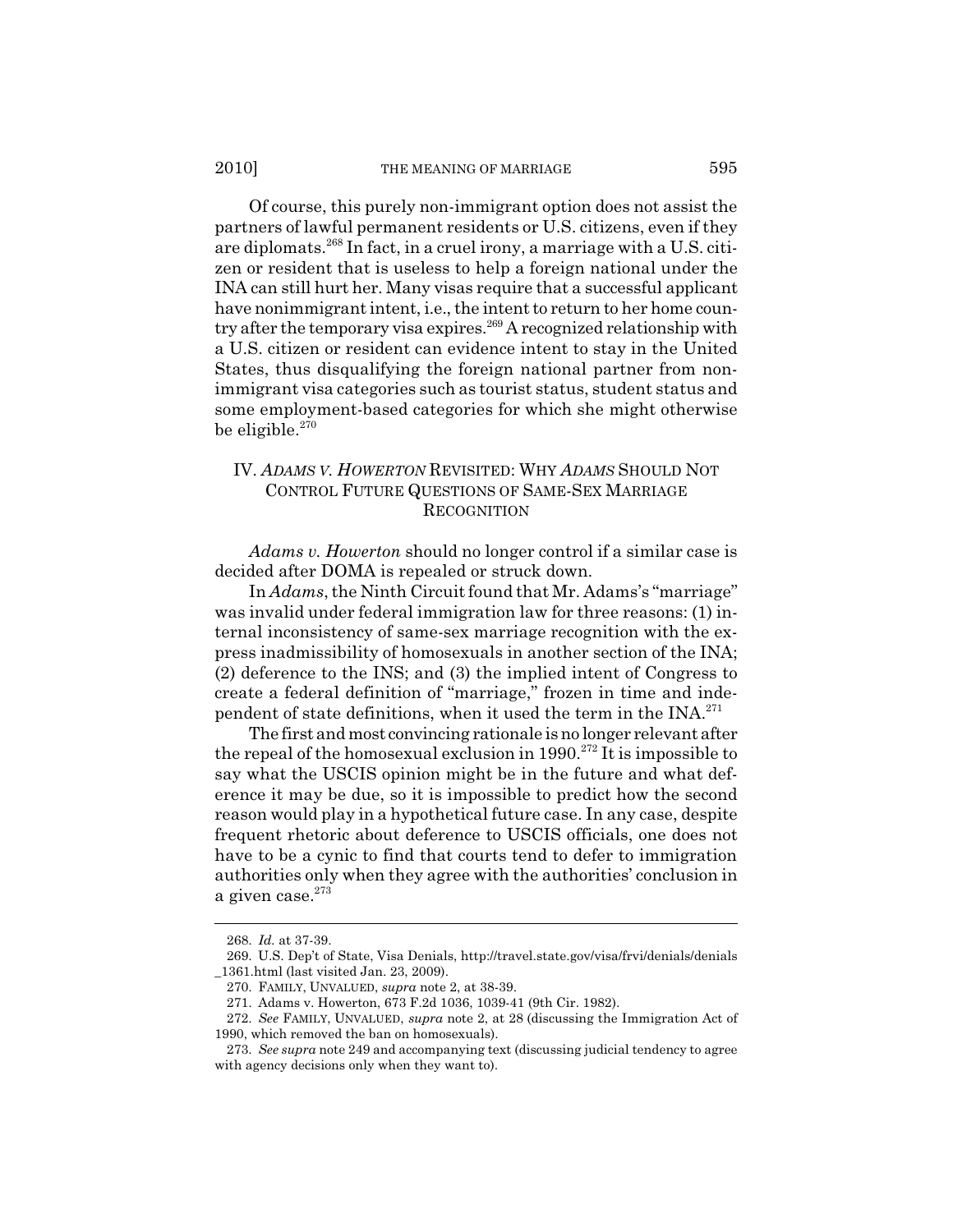There is a strong argument that the common meaning of "marriage" has changed since 1982. In fact, the most recent online edition of the *Merriam-Webster Dictionary*, the same source cited by the court in *Adams*, expressly includes same-sex couples in one of its recognized definitions of the word "marriage." $2\overline{7}4$  As demonstrated below, the *Adams* court's discovery of a specific new federal definition of marriage for immigration purposes was also a misguided and unnecessary departure from over eighty years of immigration precedent, and it should not be followed.

#### *A. The Homosexual Bar to Admissibility was Repealed in 1990*

Back in 1975, when Anthony Sullivan applied for lawful resident status on the basis of his same sex relationship with Richard Adams, Mr. Sullivan could have been barred from even entering the United States on the basis of his sexual orientation. The United States Supreme Court had ruled just eight years earlier that this homosexual exclusion was both intended by Congress and permissible under the U.S. Constitution.<sup>275</sup>

In this context, it was reasonable for the Ninth Circuit to interpret the term "marriage" so as to refuse to grant Mr. Sullivan lawful permanent residence on the basis of his same-sex relationship. In fact, that construction of the term "marriage," based on a policy clearly expressed in the INA, fits neatly within the logic supporting the other, rare federal public policy exceptions to the general reliance on state marriage law.

The INA, however, has changed since *Adams* was decided. The homosexual bar to admission was eliminated in the 1990 rewrite of the Immigration and Nationality Act.<sup>276</sup> Absent DOMA, this removed the express textual basis for finding a federal public policy against recognition of same-sex marriage.

### *B. The Ninth Circuit's Two-Prong Test for "Marriage" Recognition Under the INA is Oversimplified and Misleading*

Although the final conclusion in *Adams* was correct, the court's unnecessary over-generalization and overreaching in that case have left at least two problematic legacies. First, it has left an oversimplified two-prong test that has been cited in other contexts.277 The second

<sup>274.</sup> Merriam-Webster Dictionary, Marriage, http://www.merriam-webster.com/ dictionary/marriage (last visited Apr. 7, 2010). The court in *Adams* cited the 1971 edition of Merriam-Webster's Third New International Dictionary. *Adams*, 673 F.2d at 1040.

<sup>275.</sup> Boutilier v. INS, 387 U.S. 118, 122 (1967).

<sup>276.</sup> FAMILY, UNVALUED, *supra* note 2, at 28.

<sup>277.</sup> *See, e.g.*, 2 Immigr. L. Serv. 2d (West) § 7:5 (2009) (describing the *Adams* "two-step analysis" as a general rule to guide the analysis of whether any particular marriage is valid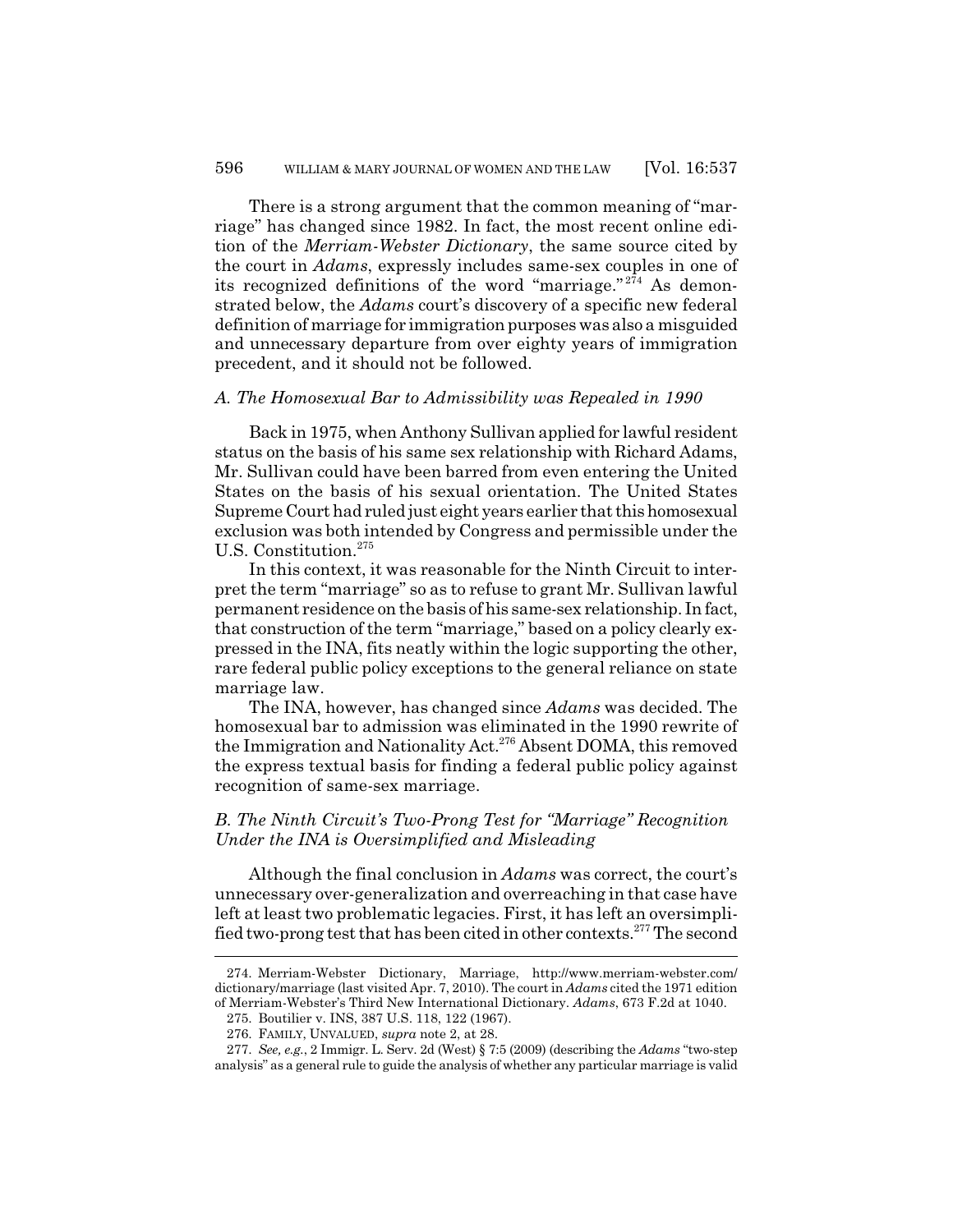and more troubling legacy of *Adams* was its misguided view of the second, federal, prong of its test as an invitation for courts and immigration officials to construct a new federal definition of marriage (even if Congress does not), largely independent of any particular state definition.278

As described above, the Ninth Circuit formulated a two-part test for whether a marriage will be recognized under the INA: (1) "whether the marriage is valid under state law"; and (2) "whether that stateapproved marriage qualifies under the [INA]." 279 Although these two considerations are indeed valid, this overly simple method of conceptualizing marriage validity under the INA is rarely helpful and often confusing in other contexts. Unfortunately, although the Ninth Circuit now appears to recognize that the test is too general for many contexts,280 the *Adams* test has sometimes been cited as if it were a comprehensive test of marriage validity in all cases.<sup>281</sup>

Step one of the *Adams* test focuses on state law, ignoring the important question of whether a foreign marriage is valid where it was celebrated, a criterion that Congress later set out expressly in section  $216(d)(1)(A)(i)$  of the INA.<sup>282</sup> It also fails to recognize the possibility that even a marriage celebrated in a U.S. state may be subject to the strong public policy exception of a sister state, leading to its lack of validity in that state.<sup>283</sup> In the unlikely event that the court intentionally ignored this issue in announcing the *Adams* test, it would raise serious doubt as to whether a century's worth of cases involving conflicting state laws regarding the marriages of close relatives are still valid.

Step two of the *Adams* test is even more misleading. By combining the three unique and uncommon categories of marriage that were subject to express public policy objections under federal immigration

under the INA); *see also* U.S. CITIZENSHIP & IMMIGRATION SERV., ADJUDICATOR'S FIELD MANUAL § 21.3(a)(2)(J) (2007), *available at* http://www.stthomas.edu/ipc/legal/ImmigLaw/ AFM%20Feb07/21.3.pdf (citing *Adams* for the proposition that "[d]efining marriage under immigration law is a question of Federal law, not state law" in the context of reasoning that "USCIS has no legal basis on which to recognize a change of sex so that a marriage between two persons born of the same sex can be recognized"). It should be noted, however, that section 21.3(a)(2)(J) of the Adjudicator's Field Manual was revised January 21, 2009, and no longer cites *Adams*. *See* 2009 FIELD MANUAL, *supra* note 180 (omitting mention of *Adams*).

<sup>278.</sup> Adams v. Howerton, 673 F.2d 1036, 1039-40 (9th Cir. 1982).

<sup>279.</sup> *Id.* at 1038.

<sup>280.</sup> *See infra* note 286 and accompanying text (discussing the more recent test adopted by the Ninth Circuit in assessing marriage validity).

<sup>281. 2</sup> Immigr. L. Serv. 2d (West) § 7:5 (2009).

<sup>282.</sup> Immigration and Naturalization Act § 216(d)(1)(A)(i)(i), 8 U.S.C. § 1186a(d)(1)  $(A)(i)(i)$  (2006).

<sup>283.</sup> See *supra* note 44 and accompanying text for a discussion of the Full Faith and Credit clause and its limitations.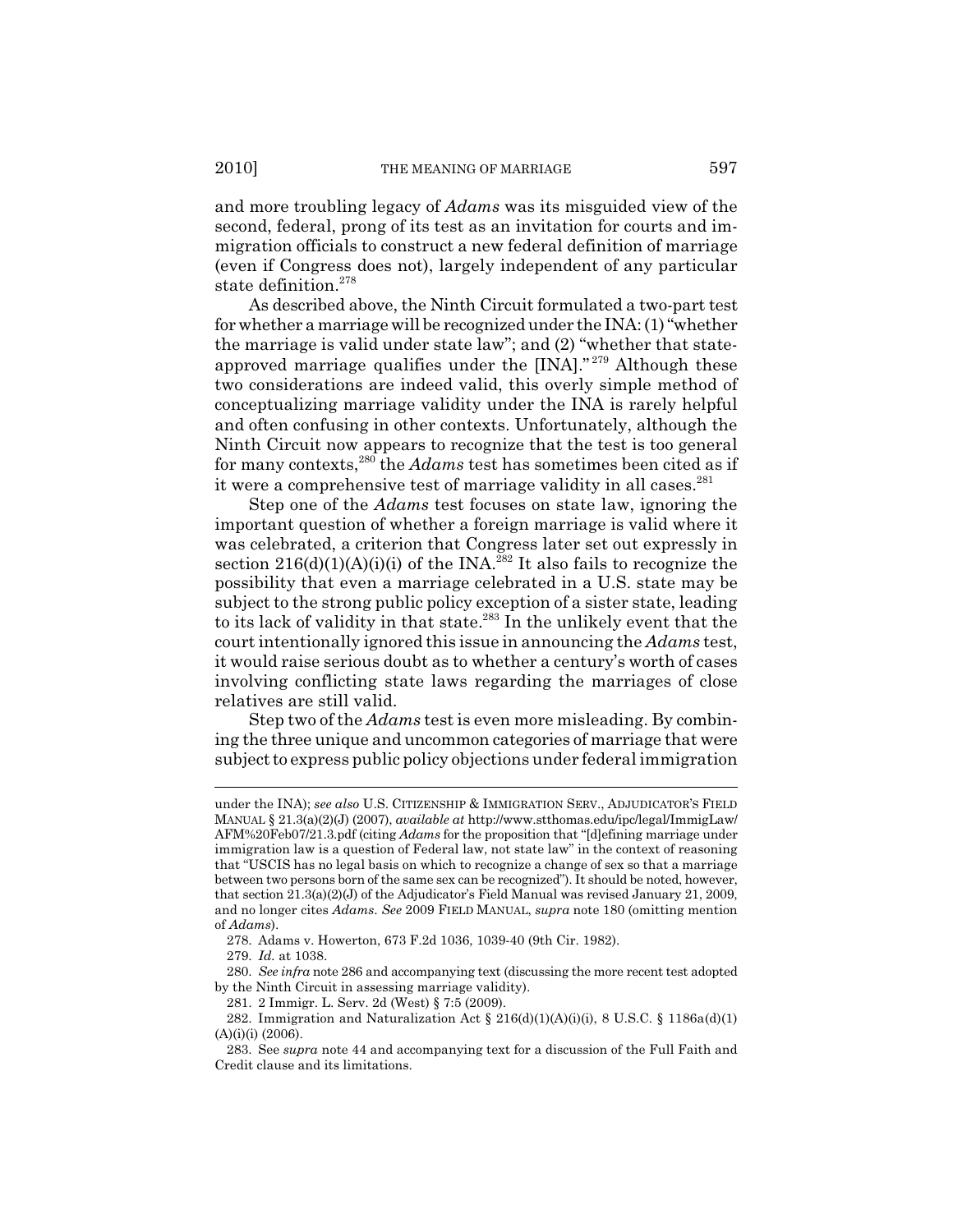law and lumping these rare cases under the same heading with the issue of "marriage fraud," the overriding concern of immigration officials in this area, the court overemphasized the importance of federal law in determining marital status outside the issue of marital *bona fides*. It implied that any new issue related to marriage recognition should be judged as a *de novo* question of federal law and specific congressional intent, regardless of state law.284 This idea is contrary to more than eighty years of BIA opinions and federal case law regarding immigration and numerous other subjects.285

Fortunately, the Ninth Circuit seems to be evolving its formulation of the steps necessary for recognition of a marriage under the INA. In 2002, in a footnote in *Agyeman v. INS*, it described a threeprong test for marriage validity more similar to that described in Part II of this article: (1) "legal[] valid[ity]"; (2) "bona fide[s]"; and  $(3)$  no public policy exception.<sup>286</sup> This conceptualization remains somewhat misleading. For instance, the court seems to categorize federal objections to a marriage together with validity in the place where the marriage was celebrated rather than with the strong public policy exceptions recognized by states of domicile.<sup>287</sup> Obviously, this article finds it more accurate and useful to conceptualize DOMA's federal exception to recognition of a marriage that was valid where celebrated, not as an all-encompassing new definition of "marriage" for federal purposes, but as a strong federal public policy exception to recognizing certain marriages even if valid under state law. This approach is consistent with that of federal courts in other contexts<sup>288</sup> and even with the opinion of at least one Ninth Circuit judge.<sup>289</sup>

# *C. The Ninth Circuit's Search for a Broad Federal Definition of "Marriage" Under the INA Is Misguided*

For over seventy years, federal immigration law has consistently looked to state marriage law to determine marital status for

289. For discussion of that judge's decision, see *infra* note 299 and accompanying text.

<sup>284.</sup> Adams v. Howerton, 673 F.2d 1036, 1039 (9th Cir. 1982).

<sup>285.</sup> See *supra* Part II.C for a discussion of federal reliance on state law to determine status in certain circumstances.

<sup>286. 296</sup> F.3d 871, 879 n.2 (9th Cir. 2002).

<sup>287.</sup> *Id.* (citing *Adams*, rather than referring to the statutory requirement of validity where the marriage was celebrated, as the support for prong one. This implies that federal definition criteria fall under the concept of "legal[] valid[ity]," rather than policybased exceptions).

<sup>288.</sup> *See, e.g.*, *In re* Kandu, 315 B.R. 123, 133-34, 134 n.3 (Bankr. W.D. Wash. 2004) (applying DOMA to U.S. bankruptcy law and finding "that the federal government has announced a strong and clear countervailing policy" providing an exception to the general rule of international comity as applied to a Canadian same-sex marriage).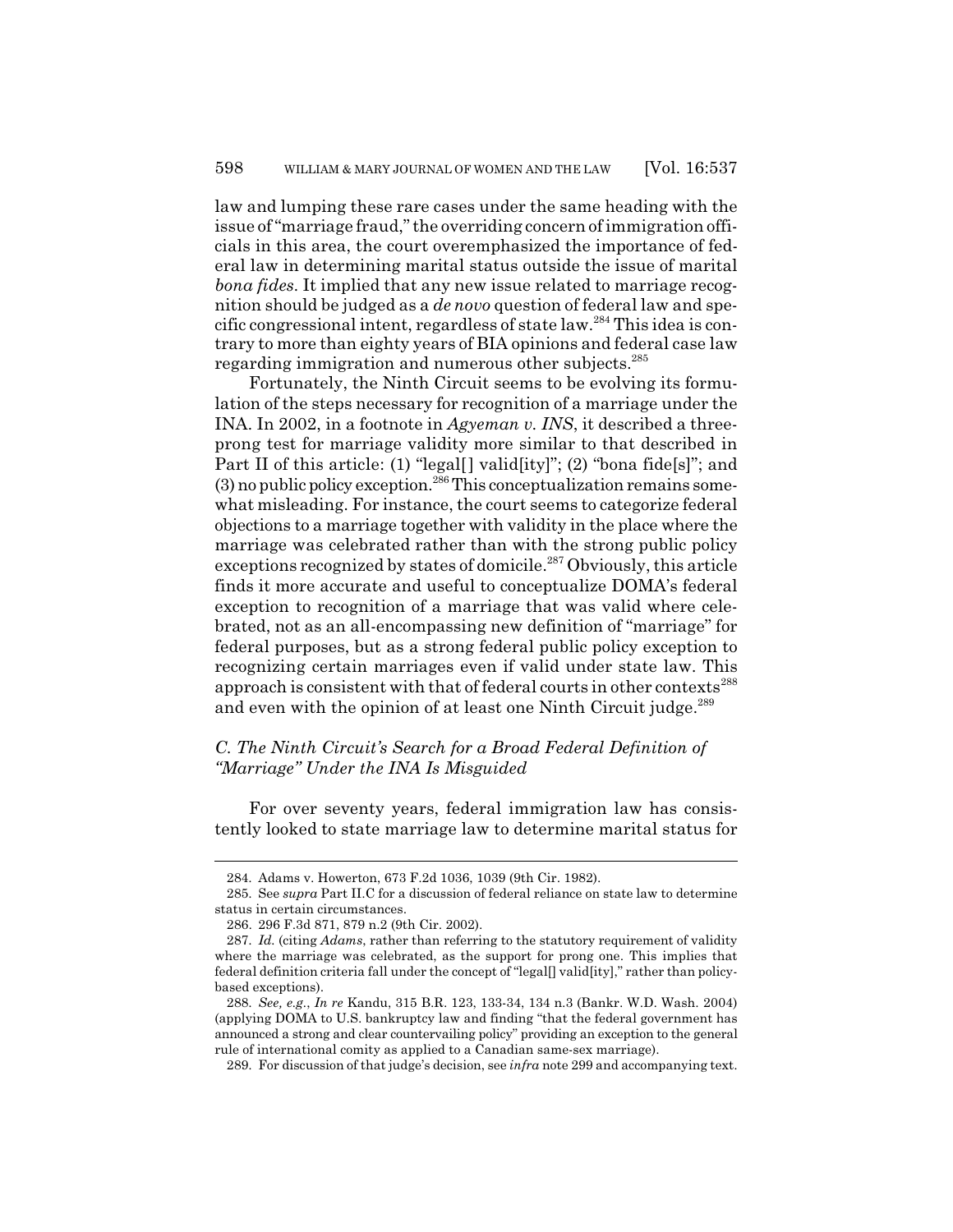immigration purposes. A valid state marriage, not entered for the purpose of evading U.S. immigration law, is generally valid for immigration purposes.<sup>290</sup>

In *Adams*, the court veered sharply from this traditional path. Relying on precedent regarding the unique issue of "sham marriages" within the context of immigration, it stretched that exceptional doctrine to legitimize a federalized definition of "marriage" and "spouse" that Congress never indicated an intent to create.<sup>291</sup> It inferred that congressional silence with regard to the meaning of "marriage" was meant to freeze the idea of marriage for immigration purposes as it was commonly understood in dictionaries from the 1960s or earlier.<sup>292</sup>

Of course, the *Adams* decision was also a departure from the normal reliance of federal law on state law definitions of personal and family relationships not only in the context of immigration law,<sup>293</sup> but in federal bankruptcy law,294 federal criminal law,295 federal tax law,<sup>296</sup> Social Security,<sup>297</sup> copyright law, and other areas of federal law as well.<sup>298</sup>

At the time when *Adams* was decided, its departure from precedent may not have been as obvious as it is today. After all, in an era when same-sex marriage was recognized by no U.S. state or foreign country, *Adams*'s federal definition of marriage did not conflict with any state definition.

Today, however, a DOMA-free court wishing to follow *Adams* by constructing an exclusively heterosexual definition of marriage would find it difficult to rely on congressional intent. Now that some states define "marriage" to include gay and lesbian couples, upholding the federal definition established in *Adams* would require a choice between that silently implied "intent" and the long-standing

<sup>290.</sup> Immigration and Nationality Act  $\S 245(e)(3)$ , 8 U.S.C.  $\S 1255(e)(3)$  (2006).

<sup>291.</sup> There was language regarding a common understanding of marriage in *Lutwak v. United States*, 344 U.S. 604, 609 (1953), and in a previous Ninth Circuit case related to marriage fraud, *United States v. Sacco*, 428 F.2d 264, 270-71 (9th Cir. 1970). No other court, however, had referred to a separate federal definition of marriage under the INA outside of the context of immigration-motivated "marriage fraud."

<sup>292.</sup> Adams v. Howerton, 673 F.2d 1036, 1039 (9th Cir. 1982).

<sup>293.</sup> See *supra* notes 77-82 and accompanying text for a discussion of the lack of a federal definition of marriage.

<sup>294.</sup> See *supra* note 68 and accompanying text for discussion of state law involvement in bankruptcy.

<sup>295.</sup> See *supra* notes 69-70 and accompanying text for discussion of state law involvement in federal criminal law.

<sup>296.</sup> See *supra* note 71 and accompanying text for discussion of state law involvement in federal tax issues.

<sup>297.</sup> See *supra* note 72 and accompanying text for discussion of state law involvement in social security.

<sup>298.</sup> De Sylva v. Ballentine, 351 U.S. 570, 580 (1956).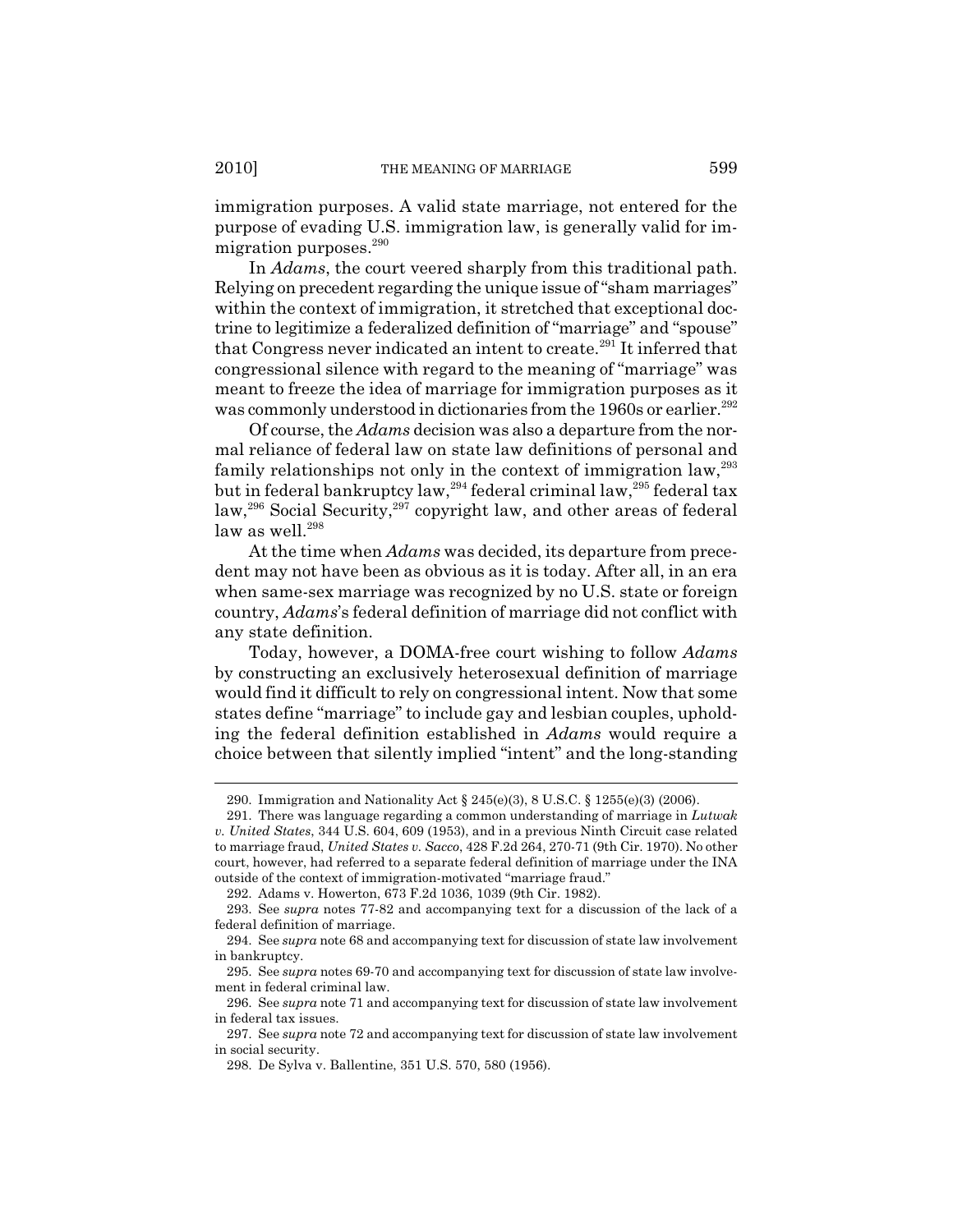congressional and judicial assumption that states define what constitutes a marriage. This deference is a well-established federal policy, which Congress would not likely cast aside without providing so expressly, as it did with DOMA itself.

### *D.* Kahn v. INS

In pursuit of a specific federal definition of family and marriage similar to that first discussed in *Adams v. Howerton,* the Ninth Circuit found twelve years later in *Kahn v. United States* that an unmarried couple constituted "family" for purposes of cancellation of deportation under INA section 212(c), even though they were clearly not married under the state law of California where they were domiciled, since that state did not recognize "common law marriage." 299 Constructing an independent federal definition under the INA, the court found that the BIA had not acted rationally in relying exclusively on state law to determine whether or not the couple was "family." <sup>300</sup>

Circuit Judge Kozinski wrote a blistering dissent. He concluded that, "[b]y purporting to establish a federal law of domestic relations, the majority boldly goes where no federal court has gone before." 301 He did not approve, concluding that "[t]he majority's freestyle adoption of a national definition of 'family' falls well outside [federal judicial] competence, and is bad policy to boot." <sup>302</sup>

Clearly, the majority and Circuit Judge Kozinski disagreed strongly in *Kahn.* In fact, both sides took the unusual step of continuing their argument in a long amended opinion and a further dissent issued six months after the original opinions.<sup>303</sup> They did, however, agree on at least one point. Both sides apparently found it proper to focus on state law in determining whether a marriage exists for the purpose of obtaining immigration benefits, such as green card status.304 Circuit Judge Kozinski found it entirely appropriate for the BIA to rely on state law to determine who constitutes "family" for virtually any federal purpose.<sup>305</sup> The majority narrowed its opinion to cancellation of removal under INA section 212(c) where the word "family" should not result in different results depending on a person's state of domicile.<sup>306</sup> It distinguished that situation from "marriage"

<sup>299.</sup> Kahn v. INS, 20 F.3d 960, 962 (9th Cir. 1994).

<sup>300.</sup> *Id.*

<sup>301.</sup> Kahn v. INS, 36 F.3d 1412, 1420 (9th Cir. 1994) (Kozinski, J., dissenting).

<sup>302.</sup> *Id.* at 1421.

<sup>303.</sup> *Id.* at 1412.

<sup>304.</sup> *Id.* at 1414 (majority opinion), 1418 (Kozinski, J., dissenting).

<sup>305.</sup> *Id.* at 1416-17 (Kozinski, J., dissenting).

<sup>306.</sup> *Id.* at 1414 (majority opinion).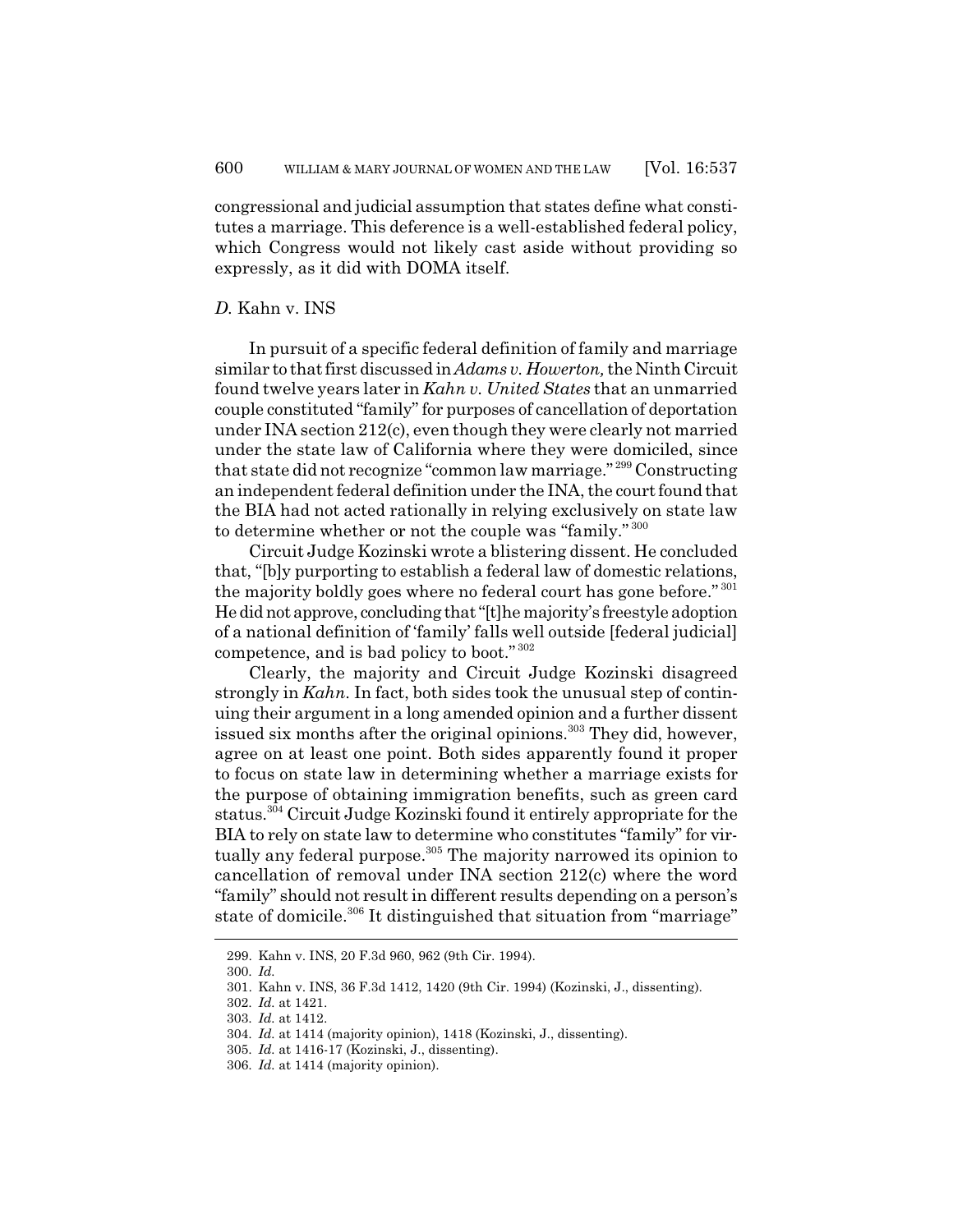recognition for purpose of gaining admission to the United States, when "the INA defines a 'qualifying marriage' as one which 'was entered into in accordance with the laws of the place where the marriage took place.'" 307 Of course, this casts doubt on the breadth of the federal definition of "marriage" in *Adams*, since that case involved marriage-based immigration benefits, not family-based cancellation

# V. SAME-SEX MARRIAGE RECOGNITION UNDER THE INA IF DOMA IS REPEALED OR STRUCK DOWN

Unfortunately, the absence of DOMA would not leave a clear, uniform definition of "spouse" and "marriage" under U.S. immigration law and precedent. As demonstrated above, however, that would not be unusual. It is the normal state of things that any disputed "marriage" must be evaluated for recognition under U.S. immigration law.308 Immigration officials should apply the same rules and focus on state law that they have always applied in cases where marriage validity is not clear for immigration purposes.

Of course, it is possible that Congress might provide future guidance in legislation or through legislative history if it repeals DOMA.<sup>309</sup> It is, perhaps, more likely that we will be left with no clear instruction as to how to interpret state same-sex marriages in the immigration context in the event that DOMA is repealed or struck down.<sup>310</sup> This

of removal.

<sup>307.</sup> *Id.* at 1415 (citing Immigration and Nationality Act § 216(d)(1)(A)(i)(i), 8 U.S.C. § 1186a(d)(1)(A)(i)(i) (2006)). In a subsequent, unpublished 2008 opinion, the Ninth Circuit upheld a BIA opinion refusing to recognize a same-sex partner as a qualifying relative for purposes of cancellation of removal. Hasibuan v. Mukasey, 305 F. App'x 372, 374 (9th Cir. 2008). Circuit Judge Kozinski referenced this difference fourteen years earlier in his dissent in *Kahn*, pointing out that the majority's construction of a new category of "family" for unmarried, cohabitating couples in a state that does not recognize common law marriage was no fairer than the INS's refusal to do so: "Isn't the case of gay and lesbian couples — many of whom have made long-term commitments and are raising children — a far more compelling one? Kahn and her boyfriend, after all, have the option of getting married; they need only get a license." *Kahn*, 36 F.3d at 1419.

<sup>308.</sup> See *supra* Part II.A for a discussion of the steps to marriage recognition under the INA.

<sup>309.</sup> For instance, one current legislative proposal for repealing DOMA expressly includes language clarifying that marriages valid in the state where celebrated will be recognized under federal law. *See supra* note 10 and accompanying text (discussing a bill to repeal DOMA).

<sup>310.</sup> *See* Chris Johnson, *No DOMA Repeal Next Year*, D.C. AGENDA (Dec. 10, 2009), http://dcagenda.com/2009/12/10/no-doma-repeal-next-year-nadler/ (singling out the "certainty provision," that would require federal recognition of state-recognized marriages regardless of the couple's state of domicile, in the pending legislation to repeal DOMA as language that "could cause political problems for House members seeking re-election").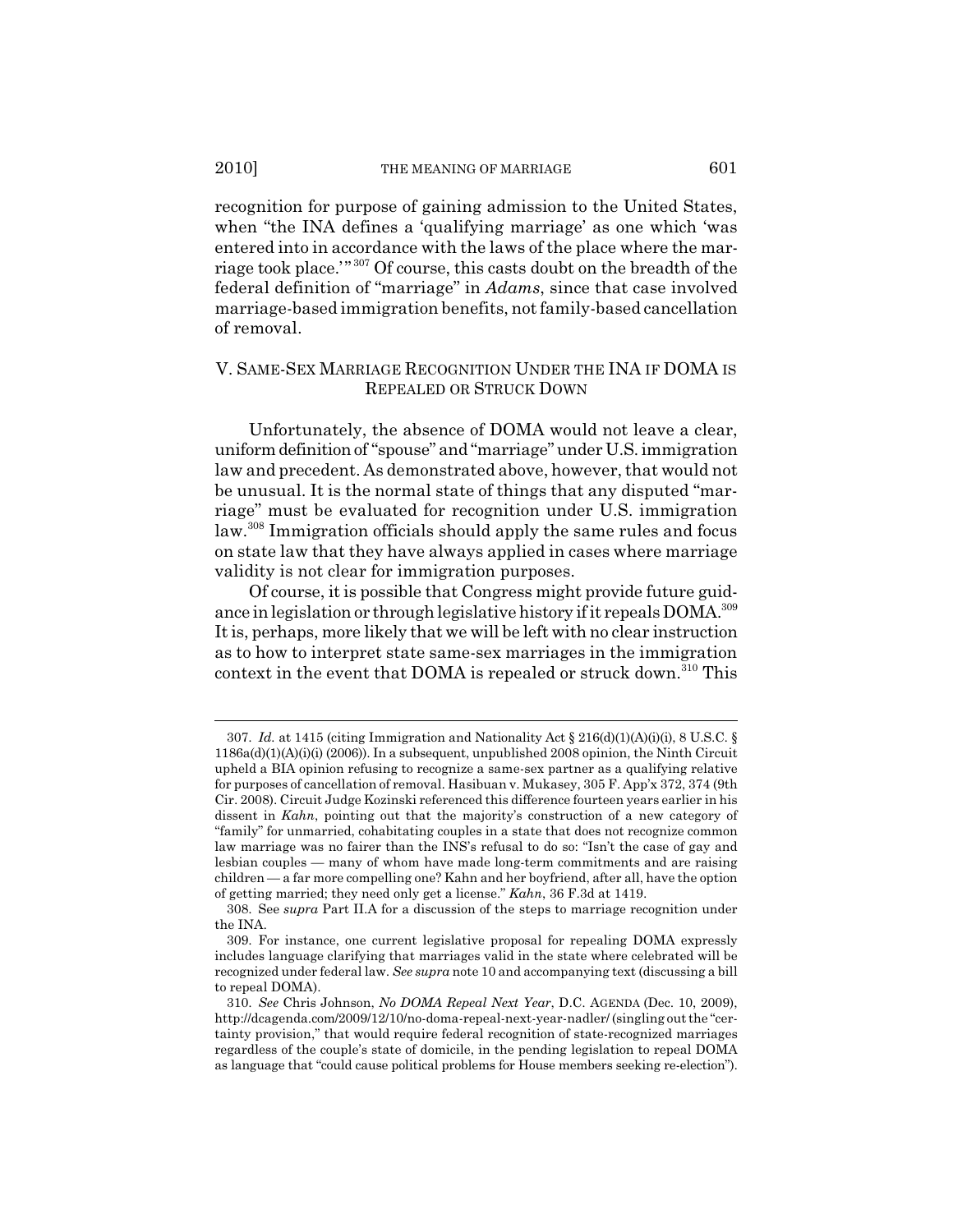Part assumes that is the case and addresses the issue based on existing precedent that may be relevant.

If DOMA were repealed today, same-sex marriages should be examined under the three-step test described in Part II and illustrated in Part III, above. As in all immigration cases, the first requirement would be the validity of the marriage under the law of the place where the marriage was celebrated. If that state or foreign country recognizes same-sex marriage and if the couple in question fulfilled all of the other procedural and substantive requirements for marriage in that jurisdiction (e.g., licensing, age of consent, residence requirements, etc.), then the marriage would presumably be valid.

Next, under step two, immigration officials or judges should look to see if the marriage runs afoul of a strong public policy objection to same-sex marriage in the couple's state of domicile or intended domicile, or under federal law.

As described in Parts II and III above, federal public policy objections to a marriage have been extremely rare and always based on some express federal disapproval in the immigration context. As demonstrated in Part IV above, *Adams v. Howerton* should no longer control. There presumably would be no strong federal public policy against same-sex marriage recognition in a world without either DOMA or the homosexual bar.

Thus, prior to undergoing the usual, strict personal examination of marital *bona fides*, only review under the state law of the couple's domicile, or intended domicile, would remain for determining whether a same-sex marriage, recognized where celebrated, is valid under federal immigration law.

This still leaves a complex set of issues related to the strong public policy objection of the couple's current or future state of domicile. Assuming that a marriage is valid in the state of its celebration, the following scenarios might occur, depending on the law of the state of domicile.

# *A. States of Domicile Without Mini-DOMAs or Constitutional Marriage Amendments*

The easy cases would be those in which the state of domicile would recognize the same-sex marriage. Currently, the list of U.S. jurisdictions falling in this category would include the District of Columbia as well as Massachusetts, Connecticut, Iowa, Vermont and New Hampshire, the states currently issuing marriage licenses to same-sex couples.<sup>311</sup> It would also include New York, Maryland and

<sup>311.</sup> NCSL Marriage Report, *supra* note 4.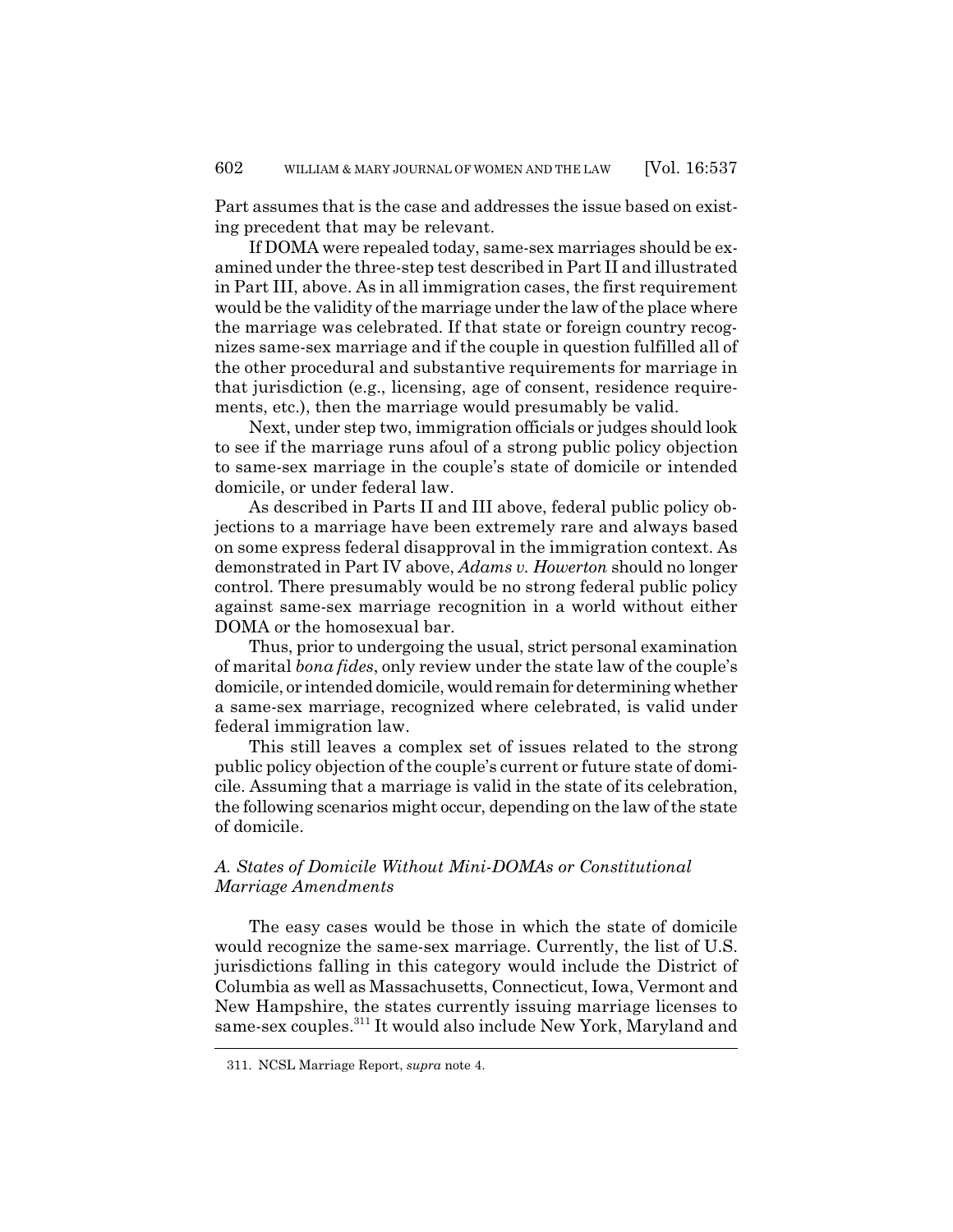Rhode Island, since those jurisdictions, although not licensing samesex marriages themselves, have all recognized same-sex marriages that are celebrated in a state or nation that does license them.<sup>312</sup> There should be no federal distinction here between marriages validly celebrated in a sister state and those validly celebrated in a foreign country, so long as the state of domicile does not draw such a distinction.

A few states, such as New Mexico and New Jersey, neither recognize same-sex marriage nor have laws or constitutional amendments prohibiting it.313 Since these states have expressed no strong public policy objection to same-sex marriage, their domiciliaries would not trigger a state public policy exception to the general rule of recognition if they marry elsewhere.<sup>314</sup> The marriages should be recognized under immigration law in a world without DOMA.

The cases above are relatively easy, simply answered by adherence to the consistent precedent decisions in other controversial marriage cases.

# *B. States with Mini-DOMAs or Constitutional Marriage Amendments*

The difficult cases are those involving states of domicile that have adopted state laws and constitutional amendments disapproving of marriage recognition for gay men and lesbians.<sup>315</sup> Would U.S. immigration law recognize marriages valid where celebrated, but clearly rejected by the couple's state of domicile or intended domicile? Unfortunately, while the precedents discussed above give us some guidance in these cases, they also contain ambiguities that make the answer to this question more difficult.

If the highly demanding requirement of most consanguinity and anti-miscegenation cases is followed, a same-sex marriage, valid where celebrated, would be recognized for immigration purposes regardless of the couple's state of domicile.<sup>316</sup> Those cases recognized only criminal prohibitions of cohabitation or evasion of state law as

<sup>312.</sup> *Id.*

<sup>313.</sup> *Id.*

<sup>314.</sup> *See supra* Part II.B (discussing when public policy is strong enough to warrant an exception to the rule in favor of marriage recognition).

<sup>315.</sup> According to the National Conference of State Legislatures, twenty-nine states have adopted state constitutional amendments defining marriage to exclude gay and lesbian couples. NCSL Marriage Report, *supra* note 4. Hawaii's constitution was amended in a manner that was neutral towards the subject of same-sex marriage; it merely clarified that the state legislature had the sole authority to make that determination. *Id.*

<sup>316.</sup> *See supra* Part III.B.1-2 (discussing immigration decisions based on antimiscegenation and consanguinity laws).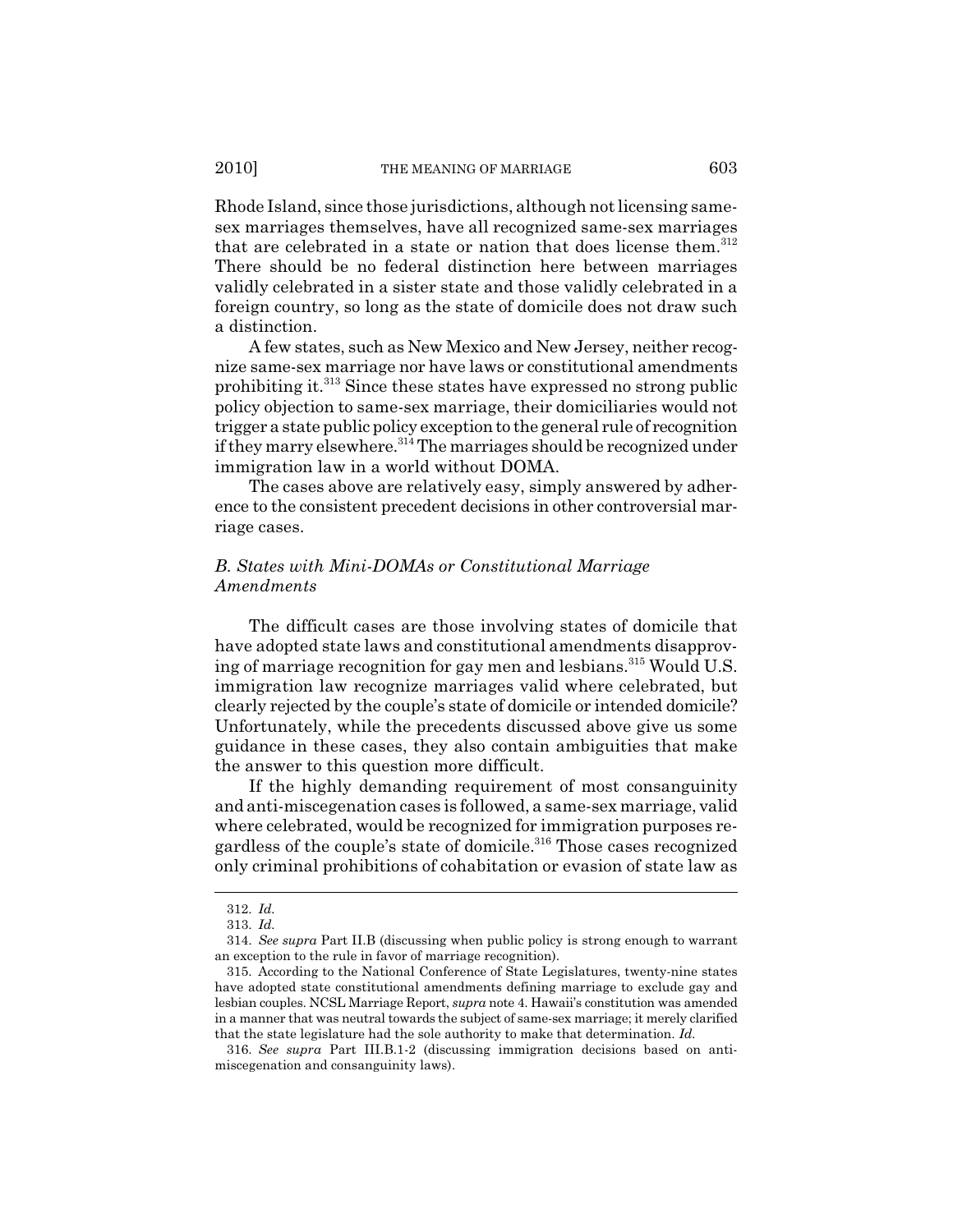sufficiently strong state public policy exceptions to negate recognition under federal immigration law.317 Since the United States Supreme Court has held that same-sex sexual intimacy, and presumably cohabitation, cannot be constitutionally criminalized, then no state could enforce a criminal law that rises to the standard traditionally required to express a sufficiently strong state public policy.<sup>318</sup>

Certainly those states with constitutional prohibitions of samesex marriage are likely to argue that they express a sufficiently strong state public policy to trigger an exception under United States immigration law. They have a stronger argument than did states objecting to noncriminal, but unrecognized, consanguinity and miscegenation in marriage for two reasons. First, passionate and extensive debates and public referenda were frequently involved in passing the constitutional amendments in these cases.<sup>319</sup> Second, and more important, in light of the United States Supreme Court opinion in *Lawrence v. Texas*, the states have no constitutionally permissible option to express their objections to same-sex sexual relationships in the form of criminal prohibitions.<sup>320</sup> At least where state constitutional amendments expressly determine that same-sex marriages celebrated in other states, as well as those celebrated in the state in question, are invalid, they are the most specific and extreme public policy objection constitutionally possible.

Of course, *Lawrence v. Texas* and *Romer v. Evans*321 could help both sides in this case. As discussed below, courts might find that state anti-same-sex marriage amendments are based on animus against lesbians and gay men, therefore violating the Fourteenth Amendment of the U.S. Constitution.<sup>322</sup> In fact, it might take a fine scalpel to separate constitutional amendments demonstrating a sufficiently strong public policy objection to same-sex marriage from animus towards people who are only attracted to the same sex, particularly in the angry political context in which many of those amendments were enacted.

If courts find that state marriage amendments violate the Fourteenth Amendment, they would likely also find that the Due

<sup>317.</sup> *See supra* Part III.B (discussing the criteria for "strongly held public policy" sufficient to warrant nonrecognition of marriages that were valid where celebrated).

<sup>318.</sup> *See* Lawrence v. Texas, 539 U.S. 558, 578 (2003) (finding a liberty interest in private, consensual homosexual conduct). Of course, a state law criminalizing out-of-state same-sex marriage would also be constitutionally suspect. *Id.*; Romer v. Evans, 517 U.S. 620, 633-34, 635-36 (1996).

<sup>319.</sup> NCSL Marriage Report, *supra* note 4.

<sup>320.</sup> *Lawrence*, 539 U.S. at 578.

<sup>321. 517</sup> U.S. 620 (1996).

<sup>322.</sup> *See infra* notes 344-351 and accompanying text (discussing a pending challenge to the constitutionality of marriage discrimination).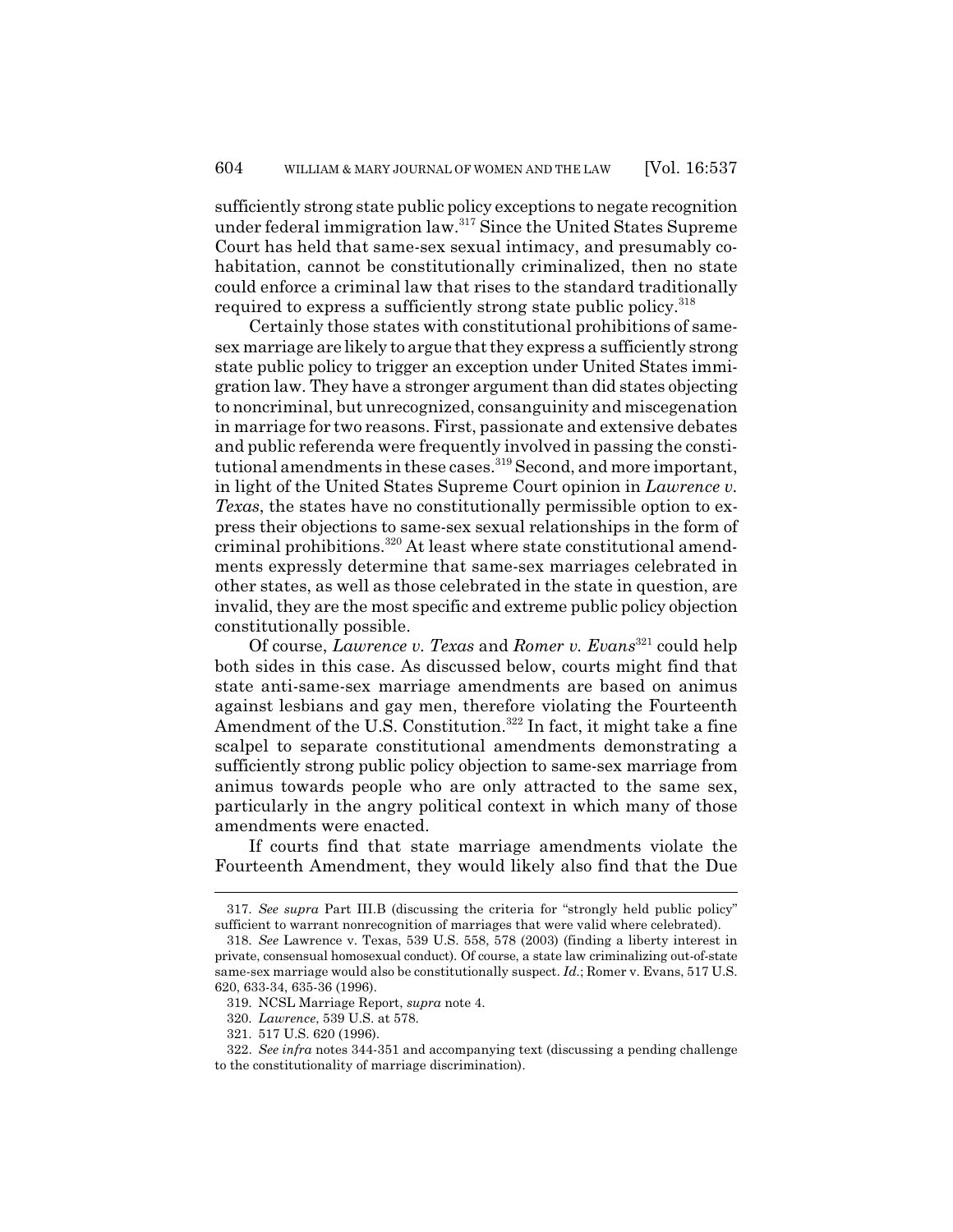Process Clause and Equal Protection Clause as incorporated into the Fifth Amendment militate in favor of a more inclusive construction of the undefined term "marriage" in the INA. However, this might not be necessary.

As the United States Supreme Court has recently reaffirmed in other immigration contexts, an ambiguous term or provision of the INA should be interpreted so as to avoid serious doubts of constitutionality when that construction is reasonable.<sup>323</sup> Therefore, courts could stop short of determining the constitutionality of state marriage amendments and still find that they raise constitutional questions serious enough to compel a refusal to recognize that they merit an exception to the presumption of marriage validity. This might be seen as a step down the same misguided path of implied definitions conceptualized in *Adams v. Howerton*. On the other hand, one might argue that the established canon of constructing ambiguous statutes in order to avoid collisions with constitutional values outweighs the traditional deference to state marriage law in the specific context of constructing "marriage" and "spouse" under the INA, just as another canon, the avoidance of internal conflict within the INA, once mitigated in favor of defining "marriage" to exclude homosexuality.

# VI. OTHER STRATEGIES FOR RECOGNIZING SAME-SEX COUPLES UNDER U.S. IMMIGRATION LAW

As this article demonstrates, the traditional and correct understanding of marriage under the INA defers to state family law to determine marriage validity, and this procedure should control with regard to same-sex marriage too, in the event that DOMA is repealed. This consistent construction of the INA in its present and historic form, however, does not mean that states will always be able to dictate the consequences of immigration policy as it regards "marriage" and "spouses."

State definitions may be altered by express legislation in areas within Congress's purview, like immigration.<sup>324</sup> The court in *Adams* was correct to the extent it recognized that Congress clearly has the authority, "within constitutional constraints," to ignore state law and expressly define the terms of U.S. immigration law, including

<sup>323.</sup> *See* Zadvydas v. Davis, 533 U.S. 678, 689 (2001) (" 'It is a cardinal principle' of statutory interpretation, however, that when an Act of Congress raises a 'serious doubt' as to its constitutionality, 'this Court will first ascertain whether a construction of the statute is fairly possible by which the question may be avoided.' " (quoting Crowell v. Benson, 285 U.S. 22, 62 (1932))).

<sup>324.</sup> Adams v. Howerton, 673 F.2d 1036, 1039 (9th Cir. 1982).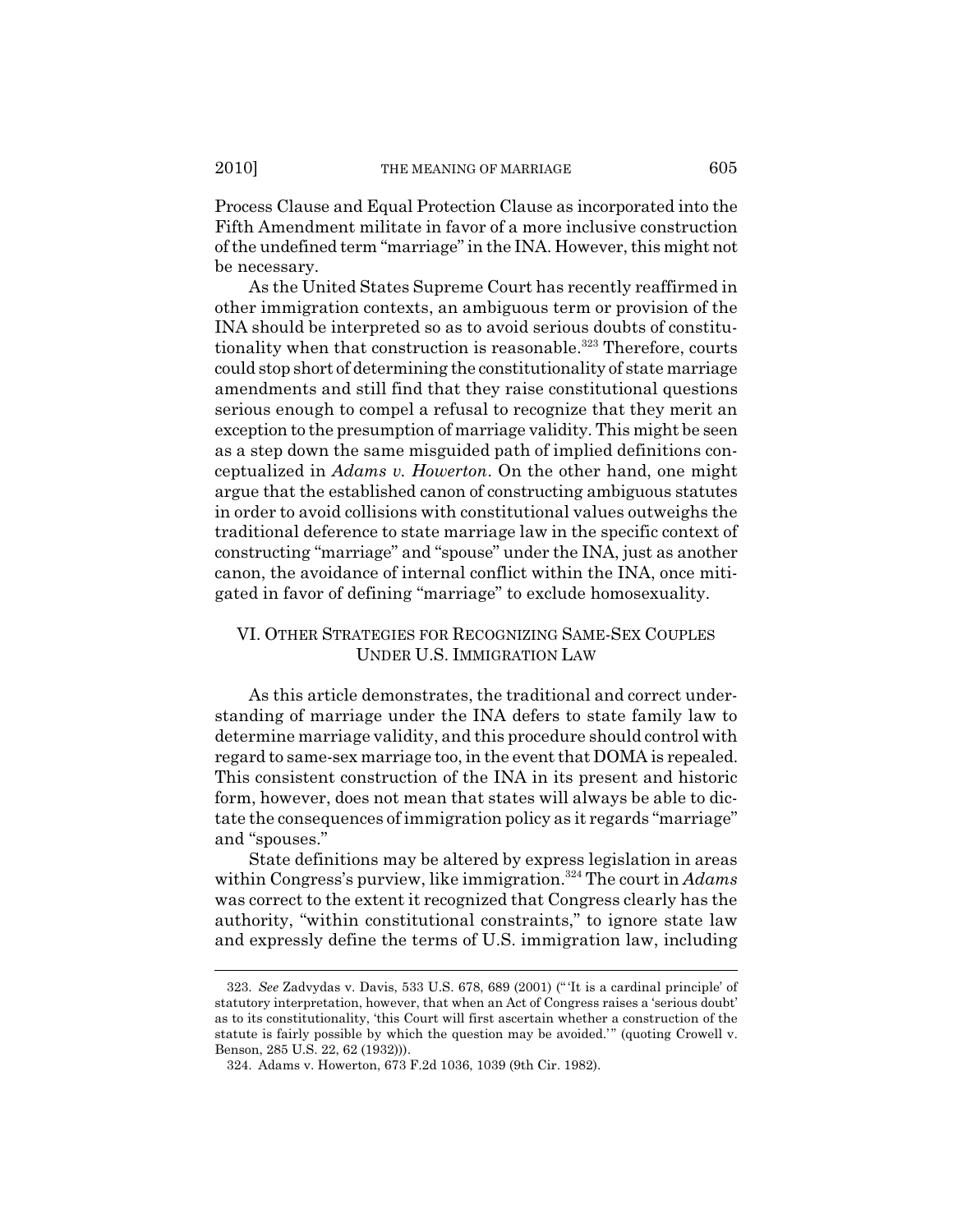"marriage," as it pleases. $325$  Its use of the term without further explanation or definition merely implies that it is recognizing the institution, as it has almost always been understood, as a creature of state law. Assuming no constitutional violation, however, Congress is free to pass legislation that redefines the words "marriage" and "spouse" as it did in DOMA or to add other categories of immediate relatives, such as the "permanent partners" in the currently pending UAFA.<sup>326</sup>

The United States Supreme Court has also repeatedly recognized that discriminatory state marriage laws may be unconstitutional, violating the Equal Protection Clause and the Due Process Clause of the Fourteenth Amendment to the U.S. Constitution in other contexts.327 There are high-profile cases currently moving through the federal courts that challenge the constitutionality of state marriage discrimination against same-sex couples on just these grounds.<sup>328</sup>

### *A. The Proposed Uniting American Families Act*

Some U.S. citizens may have no option of joining their foreign same-sex spouses or partners abroad. Other married gay Americans, however, do have the option of immigrating to another country to be with their families, since at least nineteen countries around the world recognize their relationships for immigration purposes.<sup>329</sup>

The countries that recognize same-sex couples for immigration purposes do so in very different ways. For instance, Spain and South Africa have recognized marriage for same-sex couples, and thereby allow those couples to benefit from the same immigration provisions

<sup>325.</sup> *Id.*

<sup>326.</sup> Defense of Marriage Act §§ 3, 7, Pub. L. No. 104-199, 110 Stat. 2419 (Sept. 21, 1996) (codified at 1 U.S.C. § 7 and 28 U.S.C. § 1738C (2006)); Uniting American Families Act of 2009 § 2, H.R. 1024, 11th Cong. (2009).

<sup>327.</sup> *See, e.g.*, Turner v. Safley, 482 U.S. 78, 95 (1987) (finding that the right to marry applies to prison inmates); Zablocki v. Redhail, 434 U.S. 374, 381-82 (1978) (finding a fundamental right to marry); Boddie v. Connecticut, 401 U.S. 371, 373-74 (1971) (finding that given the importance of marriage and the state's monopoly of the process for granting divorces, the Due Process Clause is violated when access to courts is denied to indigents who cannot pay court fees and costs in divorce cases); Loving v. Virginia, 388 U.S. 1, 12 (1967) (finding that anti-miscegenation laws violate the Fourteenth Amendment). *But see* Fiallo v. Levi, 406 F. Supp. 162, 167-68 (E.D.N.Y. 1975) ("The possibility of joining one's closest family in the United States is a privilege granted by statute, not a right given by the Constitution.").

<sup>328.</sup> *See, e.g.*, Perry v. Schwarzenegger, No. 09-17241, 2010 U.S. App. LEXIS 170, at \*3 (9th Cir. 2010) (challenging California's Proposition 8 as unconstitutional).

<sup>329.</sup> While they do not all recognize same-sex marriage, at least nineteen countries allow their citizens to sponsor their same-sex spouses' or partners' immigration: Australia, Belgium, Brazil, Canada, Denmark, Finland, France, Germany, Iceland, the Netherlands, New Zealand, Norway, Portugal, Spain, Sweden, Switzerland, the United Kingdom, Israel, and South Africa. FAMILY, UNVALUED, *supra* note 2, at 151-71.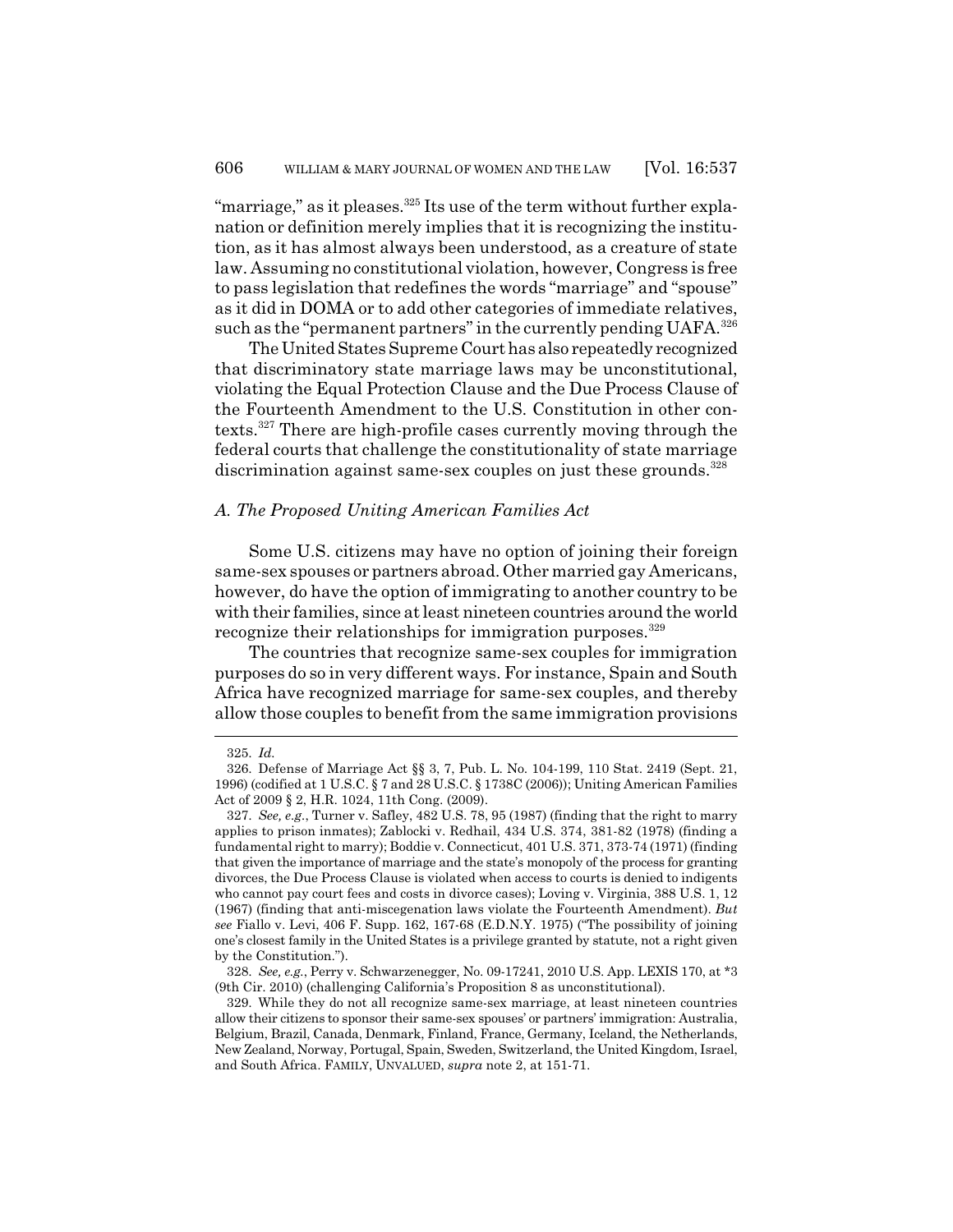that benefit opposite-sex spouses.330 On the other hand, Brazil and Israel recognize same-sex relationships specifically in the context of special immigration law provisions.<sup>331</sup>

The UAFA, a solution similar to the Brazilian and Israeli models, has been proposed in every United States Congress since 2000.<sup>332</sup> If enacted, UAFA would not change the definitions of "marriage" or "spouse" under the INA.<sup>333</sup> Rather, "[i]t would add the term 'permanent partner' to [most] sections of the [INA] where 'spouse' now appears." 334 As UAFA currently stands, the one significant exception would be with regard to dependent spouses of nonimmigrant visa holders, who would still apparently have to resort to B-2 visitor visas for the duration of their nonimmigrant stays in the United States.<sup>335</sup>

UAFA defines "permanent partner" as a foreign national who is (1) at least eighteen years old; (2) in an intimate relationship with the sponsoring adult U.S. citizen or permanent resident, "in which both parties intend a lifelong commitment"; (3) "financially interdependent with that" person; (4) "not married to or in a permanent partnership with anyone" else; and (5) "unable to contract with that" sponsor a marriage that is recognized under the INA.336

Representative Jerrold Nadler (D-NY) first introduced UAFA (then known as the Permanent Partners Immigration Act) in the House of Representatives in February 2000.337 He has reintroduced it in every Congress since, and Senator Patrick Leahy (D-VT) has introduced companion legislation in the Senate since 2003.<sup>338</sup> When UAFA was reintroduced in the current Congress, it had eighty original cosponsors in the House and fifteen in the Senate,<sup>339</sup> and it appears to have more momentum than in the past. This February, the American Bar Association passed a resolution calling on Congress to enact legislation like UAFA, and the Senate Judiciary Committee finally held hearings on the bill.<sup>340</sup>

<sup>330.</sup> *Id.* at 167-68.

<sup>331.</sup> *Id.* at 154, 161.

<sup>332.</sup> *Id.* at 145.

<sup>333.</sup> *Id.*

<sup>334.</sup> *Id.*

<sup>335.</sup> Immigration Equality, Visas for Co-Habiting Partners, http://www.immigrationequality.org/template.php?pageid=155 (last visited Apr. 7, 2010). 336. H.R. 1024, 111th Cong. (2009).

<sup>337.</sup> FAMILY, UNVALUED, *supra* note 2, at 145.

<sup>338.</sup> *Id.*

<sup>339.</sup> *See* Immigration Equality, Current Co-Sponsors, http://www.immigrationequality .org/template.php?pageid=152 (last visited Apr. 7, 2010) (providing links to cosponsor lists for the House and Senate).

<sup>340.</sup> *The Uniting Families Act: Addressing Inequality in Federal Immigration Law Before the S. Comm. on the Judiciary*, 111th Cong. (2009), *available at* http://judiciary .senate.gov/hearings/hearing.cfm?id=3876.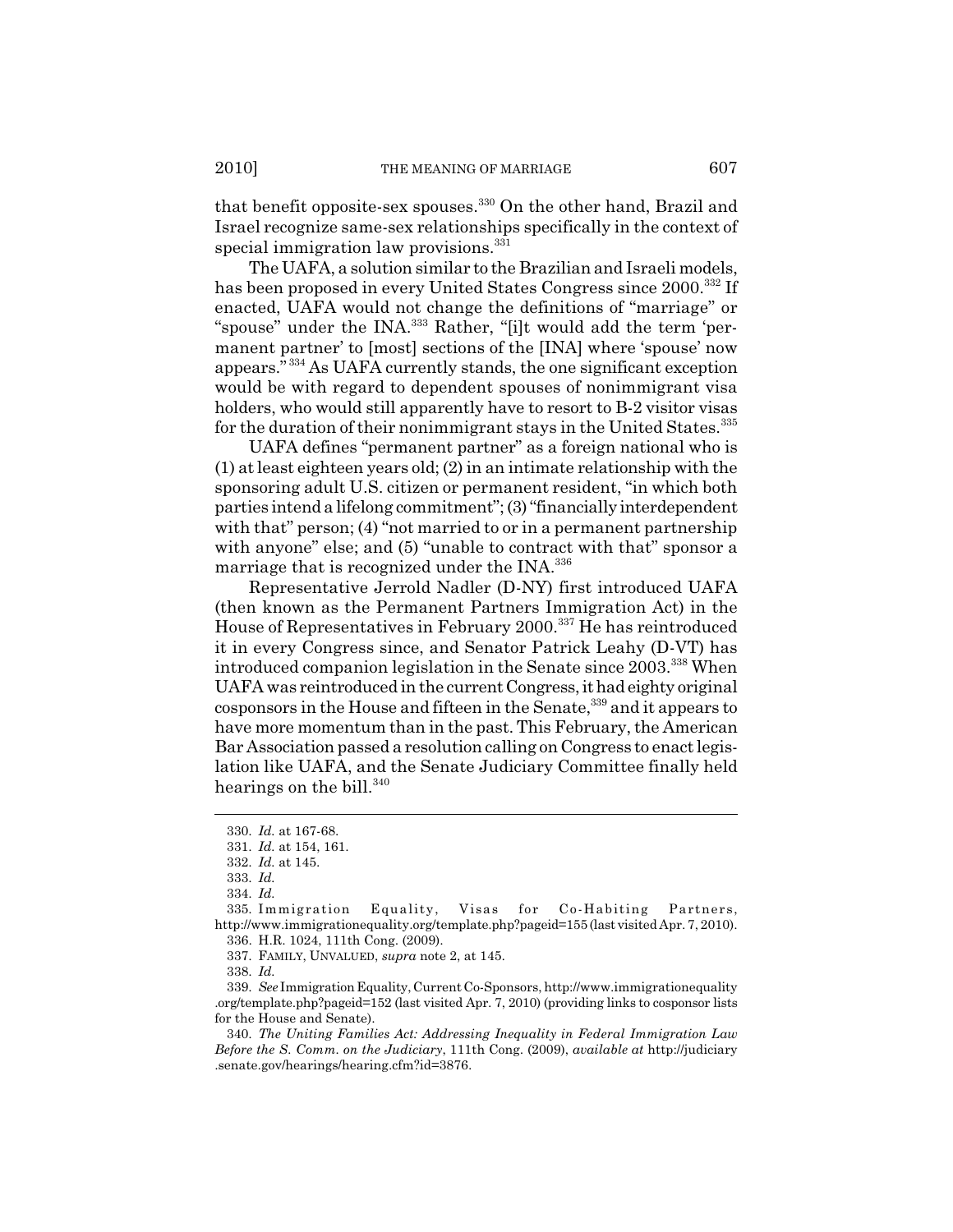Although perhaps an even longer shot than the demise of DOMA, UAFA would alleviate many of the obstacles preventing recognition of same-sex relationships for immigration purposes.<sup>341</sup> It would probably affect more couples than a repeal of DOMA, since most states and foreign countries still do not recognize the marriages of samesex couples. On the other hand, UAFA would provide no additional benefits for the spouses of foreign nationals who are temporarily working or studying in the United States.342 It might also be of limited use for fiancés and spouses who have not been together long enough or do not have the knowledge and financial wherewithal to qualify under the higher level of scrutiny that USCIS would likely apply to couples who cannot produce a marriage license.<sup>343</sup>

Of course, the premise of this article is that the federal definition of "marriage" and "spouse" in DOMA may be repealed or struck down by a court prior to, or in lieu of, passage of UAFA.

## *B. The Federal Constitutional Challenge to Marriage Discrimination in General*

In addition to the suits challenging the federal definition of marriage in DOMA, a pending suit in a California federal court challenges the constitutionality of marriage discrimination in general.<sup>344</sup>

In May of 2009, *Perry v. Schwarzenegger* was filed to challenge the constitutionality of California's marriage amendment under the Equal Protection and Due Process clauses of the Fourteenth Amendment to the U.S. Constitution.<sup>345</sup> This case made headlines not only because of the importance of the issues involved, but also because of the attorneys who filed it, Theodore Olsen and David Boies. Mr. Olsen was Solicitor General under the George W. Bush administration and Mr. Boies was President Clinton's attorney during his impeachment proceedings.346 Most famously, they represented the two opposing sides in *Bush v. Gore*. 347

While challenges to marriage discrimination against same-sex couples have never before been successful in federal courts, 348 there

<sup>341.</sup> Uniting American Families Act, H.R. 1024, 111th Cong. (2009).

<sup>342.</sup> FAMILY, UNVALUED, *supra* note 2, at 146.

<sup>343.</sup> *Id.*

<sup>344.</sup> Perry v. Schwarzenegger, No. 09-17241, 2010 U.S. App. Lexis 170, at \*4 (9th Cir. 2010).

<sup>345.</sup> Leslie A. Gordon, *Marriage Proposal: Prop 8 Suit Goes Federal, and that Worries Same-Sex Marriage Advocates*, A.B.A. J., Sept. 2009, at 18-20.

<sup>346.</sup> *Id.* at 18.

<sup>347.</sup> *Id.*

<sup>348.</sup> Baker v. Nelson, 191 N.W.2d 185, 185 (Minn. 1971), *appeal dismissed*, 409 U.S. 810 (1972). The United States Supreme Court's decision to deny a hearing in *Baker* for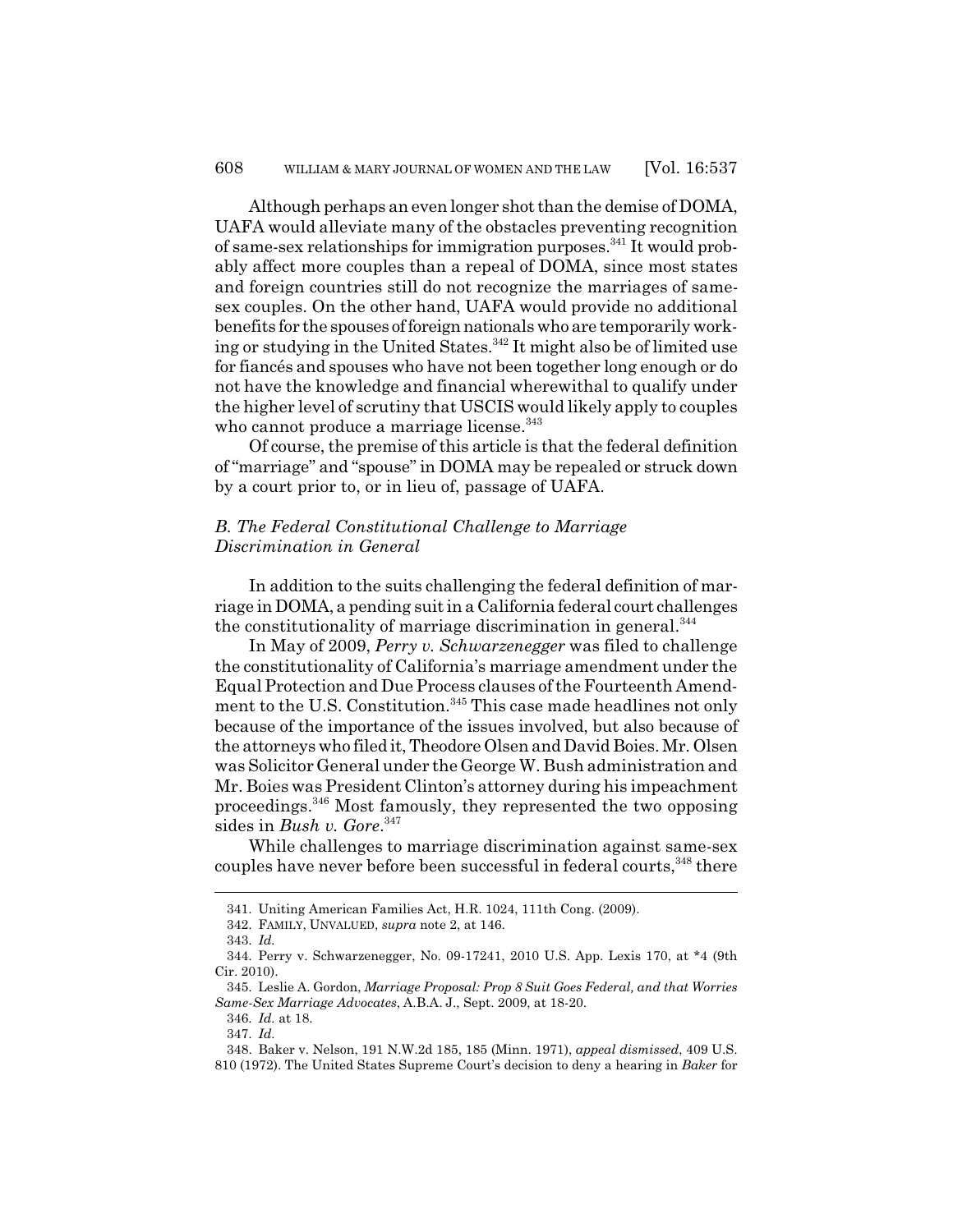are hopes today that the courts may view the issue differently in light of *Romer v. Evans* and *Lawrence v. Texas*, two relatively recent United States Supreme Court opinions that have shown a willingness to review cases of discrimination on the basis of sexual orientation seriously and carefully, even if they did not employ traditional Fourteenth Amendment strict scrutiny analysis.<sup>349</sup> Plaintiffs in these cases can also be encouraged by the sea change in state supreme court decisions relating to marriage discrimination, particularly those that applied heightened scrutiny to state laws discriminating on the basis of sexual orientation.<sup>350</sup>

*Perry* does not directly focus on the question of federal recognition of same-sex marriage. If the United States Supreme Court, however, were to rule that discrimination in marriage against samesex couples violates the Fourteenth Amendment, it would likely toll a death knell for discrimination at the federal level as well. The Fifth Amendment Due Process Clause applies to the federal government, and the Fourteenth Amendment Equal Protection Clause has been held incorporated through the Fifth Amendment to restrain the federal government as well.351 Of course, a victory in *Perry* would likely invalidate state constitutional amendments and mini-DOMAs, as well as the federal DOMA.

lack of subject matter jurisdiction is considered valid, binding precedent with regard to the constitutionality under the Fourteenth Amendment of the U.S. Constitution of state court judgments prohibiting two people of the same sex from marrying. Adams v. Howerton, 486 F. Supp. 1119, 1124 (C.D. Cal. 1980), *aff'd*, Adams v. Howerton, 673 F.2d 1036 (9th Cir. 1982); *see also* Mandel v. Bradley, 432 U.S. 173, 176 (1977) (noting that a Supreme Court summary affirmance "affirm[s] the judgment but not necessarily the reasoning by which it was reached"). This summary decision, however, binds lower courts only with regard to the holding of the case, not the reasoning of the affirmed opinion. *In re* Kandu, 315 B.R. 123, 136 (Bankr. W.D. Wash. 2004) (distinguishing a Fifth Amendment challenge to federal marriage discrimination in the form of DOMA from the Fourteenth Amendment challenge to a discriminatory state marriage law upheld in *Baker*, before proceeding to uphold DOMA as well).

In *In re Kandu*, a federal Bankruptcy court noted that "[t]he Supreme Court's approach to the constitutional analysis of same-sex conduct . . . at least arguably appears to have shifted." *Id.* at 138 (citing *Lawrence v. Texas*, 539 U.S. 558, 586-606 (2003)). This is significant because federal courts may arguably depart from cases summarily decided by the Supreme Court if interceding "doctrinal developments indicate otherwise." Hicks v. Miranda, 422 U.S. 332, 344 (1975).

<sup>349.</sup> Lawrence v. Texas, 539 U.S. 558, 578-79 (2003); Romer v. Evans, 517 U.S. 620, 623- 24 (1996). *But see Lawrence*, 539 U.S. at 578-79 (stressing that the case did "not involve whether the government must give formal recognition to any relationship that homosexual persons seek to enter"); *Kandu*, 315 B.R. at 138 (applying rational basis review to uphold the constitutionality of DOMA's select federal discrimination against same-sex married couples under Fifth Amendment Due Process and incorporated Equal Protection).

<sup>350.</sup> Kerrigan v. Comm'r of Pub. Health, 957 A.2d 407, 412 (Conn. 2008); Varnum v. Brien, 763 N.W.2d 862, 880 (Iowa 2009).

<sup>351.</sup> Bolling v. Sharpe, 347 U.S. 497, 499 (1954).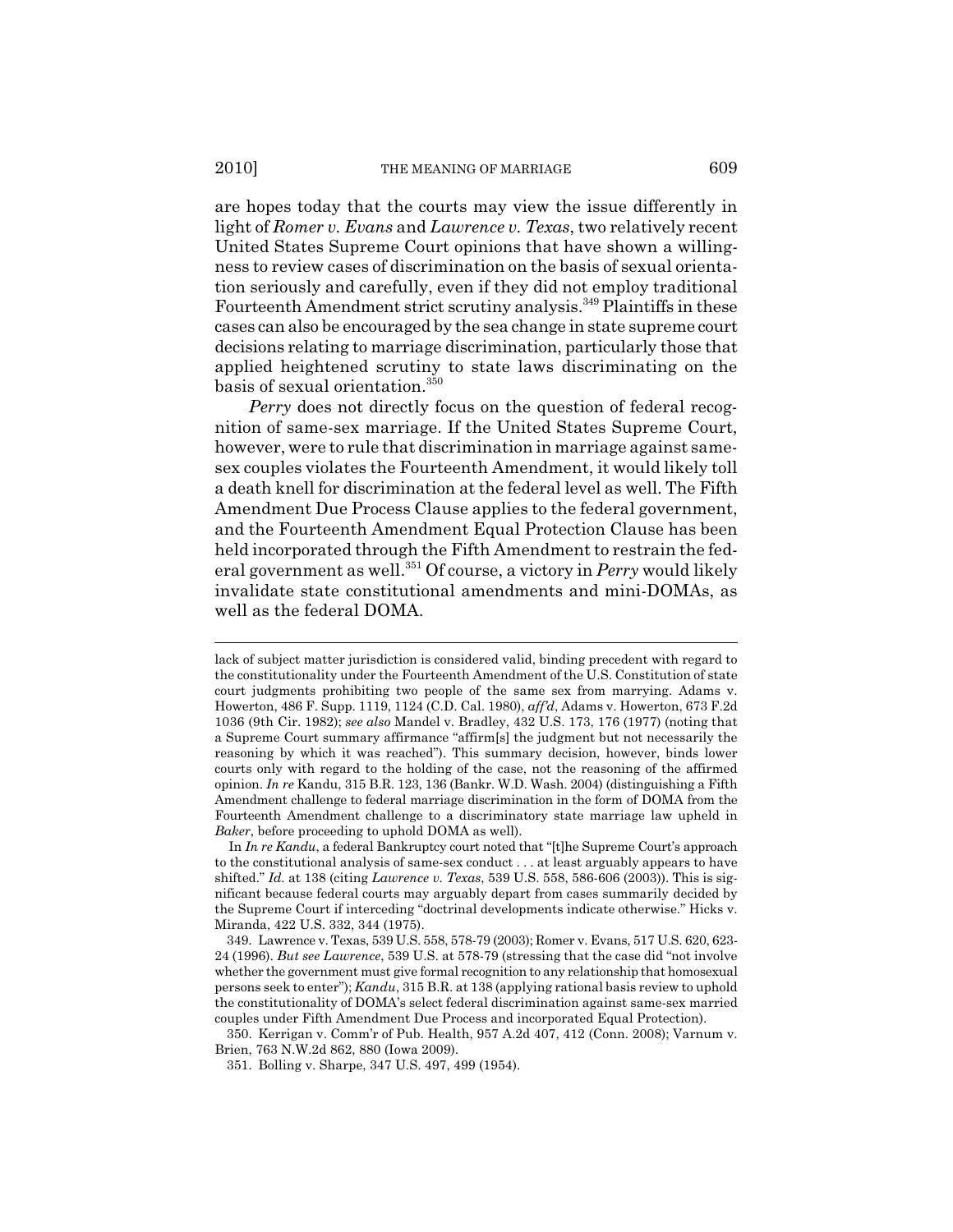As with UAFA, this article is premised on the assumption that DOMA may be repealed or struck down prior to a positive appellate court decision in a case like *Perry*.

## **CONCLUSION**

If DOMA were repealed or struck down, that would not result in a clear, uniform rule recognizing all same-sex marriages under the INA. There is, however, a wealth of guidance about how our immigration system deals with marriages that are recognized in some, but not all, U.S. states.

U.S. Attorneys General, the BIA, immigration officials, and most federal courts have consistently applied the same standards to determine marriage validity under the INA. These standards have been used in dozens of cases, including those involving biracial marriage, marriage between close relatives, marriage involving minors, marriage involving transgender spouses, proxy marriage, polygamy, and even same-sex marriage before DOMA.

If valid where celebrated, a marriage is generally presumed to be valid under U.S. immigration law as well. There are, however, exceptions based on both state and federal public policy. If a couple's state of domicile has a very strong public policy objection to a particular category of marriage, as expressed through criminal sanctions against the underlying relationship or sanctions against marriage in another state as an evasion of the domicile's marriage law, an exception will be recognized under the INA. Four federal public policy exceptions have also been recognized in the cases of unconsummated proxy marriages, polygamy, "sham marriages," and same-sex marriage, all coinciding with express provisions in relevant federal statutes indicating direct or indirect objection to a marriage or its underlying relationship.

If DOMA is repealed or struck down, same-sex marriages should be recognized under the INA so long as they are *bona fide* and valid where celebrated and the couple's state of domicile has no strong public policy objection. If state law included an enforceable criminal prohibition of cohabitation or evasion of state law to marry in another jurisdiction, it could support an exception to the presumption of recognition. Since that is probably impossible in light of the United States Supreme Court's opinion in *Lawrence v. Texas*, state constitutional amendments are the strongest and most specific constitutionally valid expressions of state objection possible. That may be enough. Such amendments, however, may also fail constitutional muster, or, at